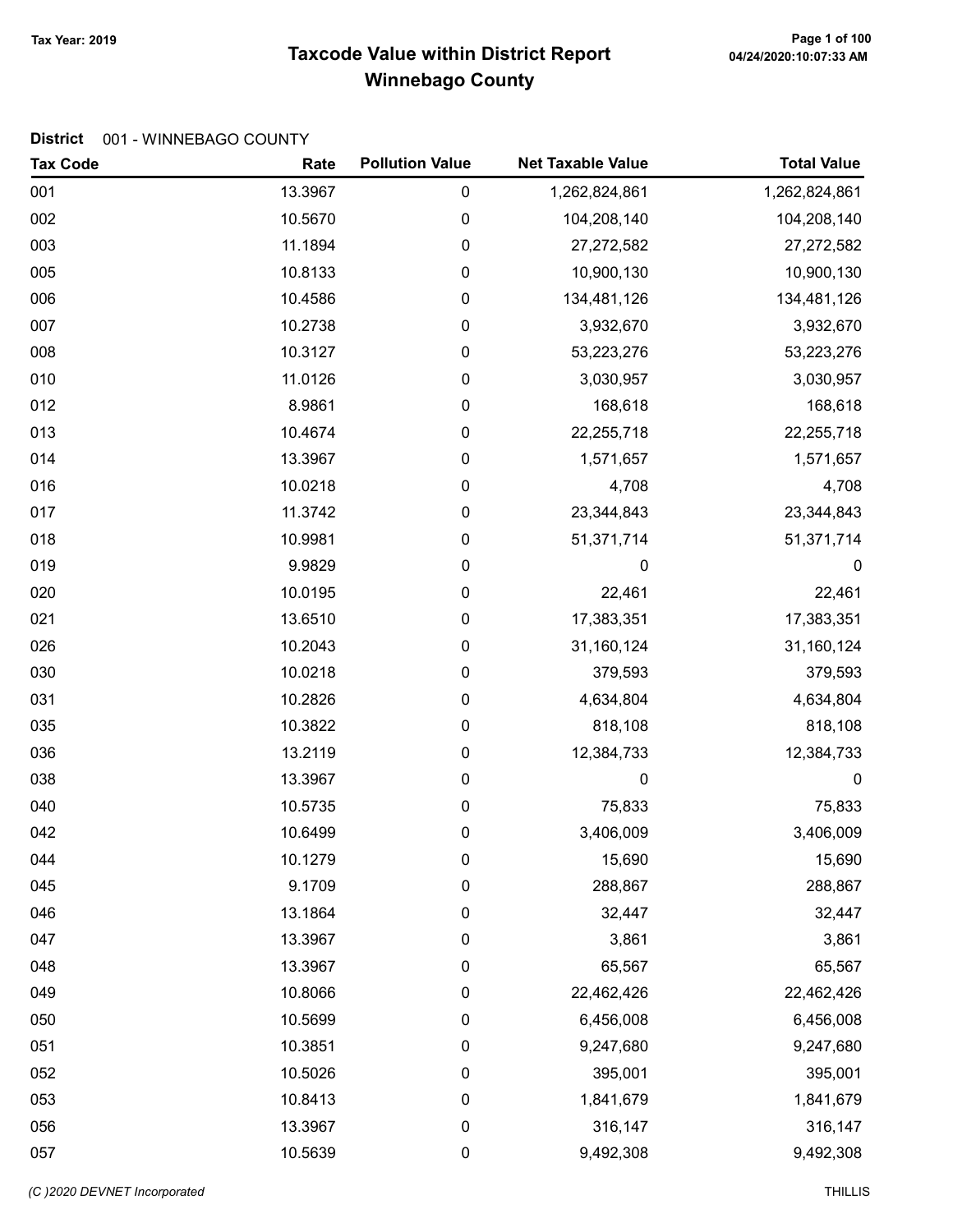# Taxcode Value within District Report Tax Year: 2019 Page 2 of 100 Winnebago County

| <b>Tax Code</b> | Rate    | <b>Pollution Value</b> | <b>Net Taxable Value</b> | <b>Total Value</b> |
|-----------------|---------|------------------------|--------------------------|--------------------|
| 058             | 10.3791 | 0                      | 1,615,233                | 1,615,233          |
| 059             | 11.4035 | 0                      | 1,469,984                | 1,469,984          |
| 060             | 10.4196 | 0                      | 1,610,820                | 1,610,820          |
| 061             | 10.7583 | 0                      | 2,858,942                | 2,858,942          |
| 062             | 10.6044 | 0                      | 6,946,363                | 6,946,363          |
| 063             | 10.4966 | 0                      | 2,142,767                | 2,142,767          |
| 064             | 10.3164 | 0                      | 13,956,246               | 13,956,246         |
| 066             | 10.5012 | 0                      | 12,392,860               | 12,392,860         |
| 068             | 10.4646 | 0                      | 2,534,155                | 2,534,155          |
| 069             | 10.6187 | 0                      | 6,687,940                | 6,687,940          |
| 070             | 10.3127 | 0                      | 2,214,061                | 2,214,061          |
| 071             | 10.4339 | 0                      | 10,709,308               | 10,709,308         |
| 072             | 10.1560 | 0                      | 45,891                   | 45,891             |
| 073             | 10.5371 | 0                      | 41,848                   | 41,848             |
| 076             | 10.1279 | 0                      | 1,117,351                | 1,117,351          |
| 077             | 10.0218 | 0                      | 151,186                  | 151,186            |
| 078             | 9.9134  | 0                      | 301,367                  | 301,367            |
| 082             | 13.3967 | 0                      | 93,786                   | 93,786             |
| 083             | 10.5639 | 0                      | 618,567                  | 618,567            |
| 084             | 9.9125  | 0                      | 539,078                  | 539,078            |
| 085             | 13.3967 | 0                      | 8,976,856                | 8,976,856          |
| 086             | 13.2956 | 0                      | 1,207,995                | 1,207,995          |
| 090             | 9.4725  | 0                      | 5,778                    | 5,778              |
| 091             | 8.3300  | 0                      | 9,436,746                | 9,436,746          |
| 092             | 9.6231  | 0                      | 4,555,884                | 4,555,884          |
| 093             | 8.4806  | 0                      | 1,306,631                | 1,306,631          |
| 095             | 9.9992  | 0                      | 4,482,051                | 4,482,051          |
| 096             | 11.0326 | 0                      | 7,835,225                | 7,835,225          |
| 099             | 10.6565 | 0                      | 5,171,193                | 5,171,193          |
| 104             | 10.0973 | 0                      | 2,077,795                | 2,077,795          |
| 108             | 9.7253  | 0                      | 39,646                   | 39,646             |
| 109             | 9.9101  | 0                      | 30,411,825               | 30,411,825         |
| 110             | 10.4725 | 0                      | 24,202,956               | 24,202,956         |
| 111             | 10.0964 | 0                      | 5,863,497                | 5,863,497          |
| 112             | 12.4950 | 0                      | 10,082,121               | 10,082,121         |
| 113             | 11.5059 | 0                      | 9,697,858                | 9,697,858          |
| 114             | 10.2877 | 0                      | 73,385,290               | 73,385,290         |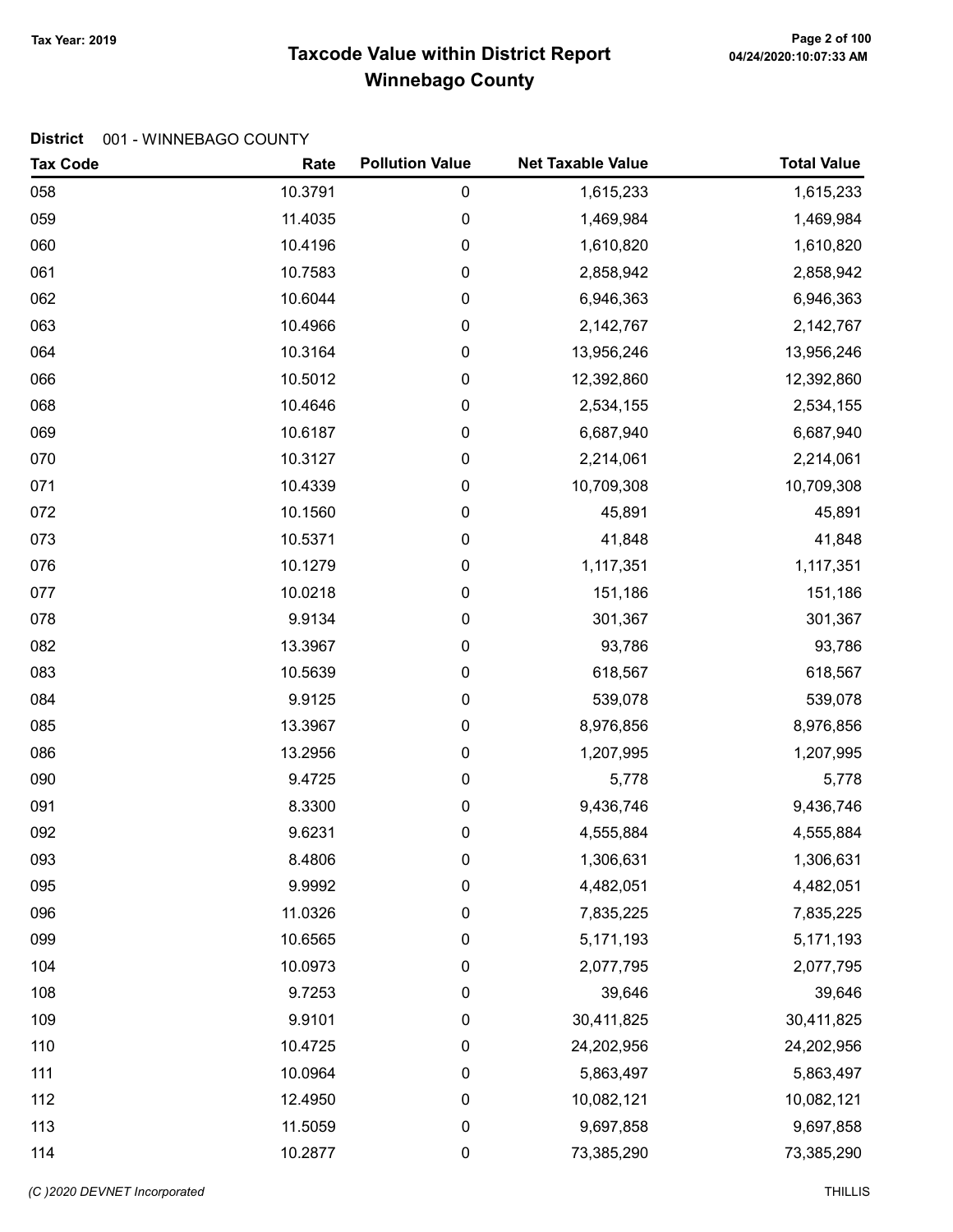# Taxcode Value within District Report Tax Year: 2019 Page 3 of 100 Winnebago County

#### District 001 - WINNEBAGO COUNTY

| <b>Tax Code</b> | Rate    | <b>Pollution Value</b> | <b>Net Taxable Value</b> | <b>Total Value</b> |
|-----------------|---------|------------------------|--------------------------|--------------------|
| 115             | 9.9116  | $\pmb{0}$              | 5,512,823                | 5,512,823          |
| 116             | 12.3102 | 0                      | 24,204                   | 24,204             |
| 117             | 13.3967 | $\pmb{0}$              | 11,895,928               | 11,895,928         |
| 118             | 10.1644 | 0                      | 366,998                  | 366,998            |
| 119             | 10.4725 | $\pmb{0}$              | 13,355,087               | 13,355,087         |
| 120             | 10.2877 | 0                      | 3,626,648                | 3,626,648          |
| 122             | 9.8025  | 0                      | 531,248                  | 531,248            |
| 123             | 12.3633 | $\boldsymbol{0}$       | 673,396                  | 673,396            |
| 124             | 11.5059 | 0                      | 6,979,876                | 6,979,876          |
| 125             | 11.3211 | 0                      | 123,290                  | 123,290            |
| 126             | 13.3967 | 0                      | 1,797,994                | 1,797,994          |
| 127             | 13.5284 | 0                      | 115,211,880              | 115,211,880        |
| 128             | 10.9450 | 0                      | 1,778,609                | 1,778,609          |
| 129             | 11.3211 | 0                      | 13,394,203               | 13,394,203         |
| 130             | 10.3675 | $\boldsymbol{0}$       | 4,189,762                | 4,189,762          |
| 131             | 12.1785 | 0                      | 3,839                    | 3,839              |
| 133             | 10.1644 | 0                      | 106,946,937              | 106,946,937        |
| 134             | 9.2404  | 0                      | 11,933                   | 11,933             |
| 135             | 9.7253  | 0                      | 7,432,730                | 7,432,730          |
| 136             | 9.5696  | 0                      | 27,487,447               | 27,487,447         |
| 137             | 9.9796  | 0                      | 50,254,672               | 50,254,672         |
| 139             | 9.6860  | $\boldsymbol{0}$       | 7,833,918                | 7,833,918          |
| 140             | 9.1408  | 0                      | 53,339                   | 53,339             |
| 141             | 9.9796  | $\boldsymbol{0}$       | 221,826                  | 221,826            |
| 142             | 10.7194 | 0                      | 4,109                    | 4,109              |
| 143             | 9.4252  | 0                      | 2,561,184                | 2,561,184          |
| 144             | 9.8708  | 0                      | 109,466,448              | 109,466,448        |
| 145             | 9.4317  | 0                      | 4,548,007                | 4,548,007          |
| 146             | 13.4723 | 0                      | 18,576,679               | 18,576,679         |
| 147             | 10.9042 | 0                      | 69,561                   | 69,561             |
| 148             | 9.5110  | 0                      | 940                      | 940                |
| 149             | 10.6218 | 0                      | 31,572,109               | 31,572,109         |
| 150             | 10.4607 | 0                      | 102,397                  | 102,397            |
| 151             | 11.1978 | 0                      | 810                      | 810                |
| 152             | 11.1978 | 0                      | 4,463,277                | 4,463,277          |
| 153             | 10.1644 | 0                      | 828,638                  | 828,638            |
| 154             | 13.2875 | 0                      | 109,418                  | 109,418            |

(C)2020 DEVNET Incorporated THILLIS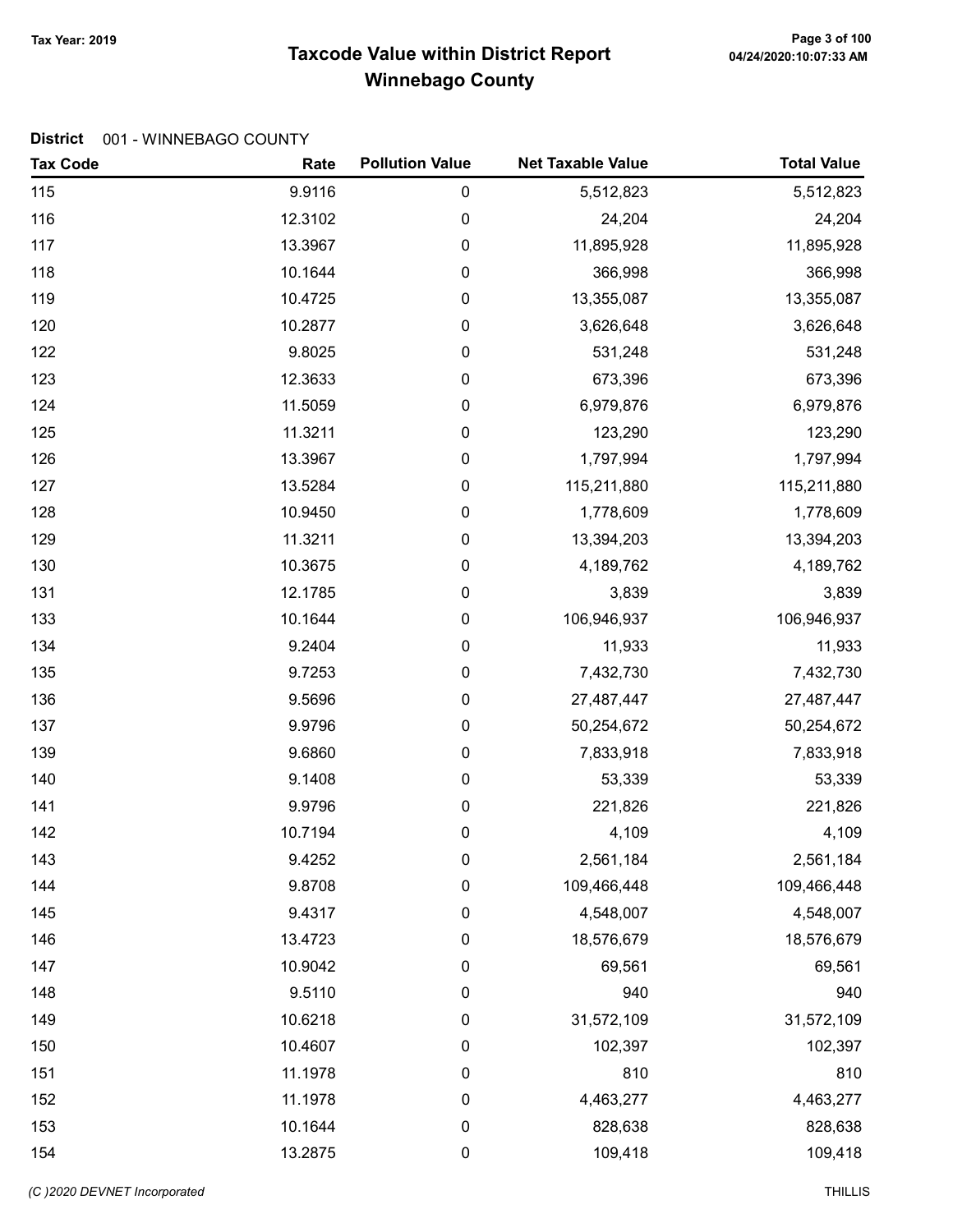# Taxcode Value within District Report Tax Year: 2019 Page 4 of 100 Winnebago County

| <b>Tax Code</b> | Rate    | <b>Pollution Value</b> | <b>Net Taxable Value</b> | <b>Total Value</b> |
|-----------------|---------|------------------------|--------------------------|--------------------|
| 155             | 9.5767  | $\pmb{0}$              | 7,971,687                | 7,971,687          |
| 156             | 9.4273  | $\mathbf 0$            | 17,820,214               | 17,820,214         |
| 157             | 12.2541 | 0                      | 80,584                   | 80,584             |
| 158             | 10.9042 | 0                      | 6,244,342                | 6,244,342          |
| 159             | 10.4651 | 0                      | 237,811                  | 237,811            |
| 160             | 9.8708  | 0                      | 494,890                  | 494,890            |
| 161             | 8.8314  | 0                      | 107,002                  | 107,002            |
| 162             | 9.5448  | 0                      | 521,961                  | 521,961            |
| 163             | 9.9796  | 0                      | 1,824,507                | 1,824,507          |
| 164             | 9.6860  | 0                      | 88,935                   | 88,935             |
| 165             | 8.9808  | $\pmb{0}$              | 14,648,494               | 14,648,494         |
| 167             | 9.3262  | 0                      | 5,396,458                | 5,396,458          |
| 168             | 8.9808  | 0                      | 0                        | $\boldsymbol{0}$   |
| 169             | 9.7182  | 0                      | 7,888,747                | 7,888,747          |
| 170             | 9.6121  | 0                      | 109,799                  | 109,799            |
| 171             | 10.6455 | 0                      | 139,311                  | 139,311            |
| 172             | 13.3712 | 0                      | 230,063                  | 230,063            |
| 175             | 9.8896  | $\pmb{0}$              | 42,598,383               | 42,598,383         |
| 176             | 8.8984  | 0                      | 363,962                  | 363,962            |
| 177             | 9.3741  | 0                      | 13,135,925               | 13,135,925         |
| 178             | 8.3829  | $\pmb{0}$              | 13,448                   | 13,448             |
| 179             | 9.1221  | $\pmb{0}$              | 9,266,318                | 9,266,318          |
| 180             | 9.6376  | 0                      | 70,725,789               | 70,725,789         |
| 181             | 9.6273  | $\pmb{0}$              | 142,020,427              | 142,020,427        |
| 182             | 8.8962  | 0                      | 651,025                  | 651,025            |
| 183             | 8.8962  | 0                      | 0                        | 0                  |
| 184             | 9.9983  | 0                      | 1,106,758                | 1,106,758          |
| 185             | 10.2695 | $\pmb{0}$              | 11,411,393               | 11,411,393         |
| 187             | 9.8121  | 0                      | 2,794,446                | 2,794,446          |
| 188             | 9.8224  | 0                      | 596,749                  | 596,749            |
| 189             | 10.4543 | $\boldsymbol{0}$       | 71,169,478               | 71,169,478         |
| 190             | 9.4019  | 0                      | 39,850,219               | 39,850,219         |
| 191             | 9.1048  | 0                      | 12,815,351               | 12,815,351         |
| 192             | 10.2798 | 0                      | 17,564,950               | 17,564,950         |
| 193             | 9.4102  | $\boldsymbol{0}$       | 8,607,884                | 8,607,884          |
| 194             | 9.6165  | $\pmb{0}$              | 2,366,057                | 2,366,057          |
| 196             | 9.0810  | $\pmb{0}$              | 11,656                   | 11,656             |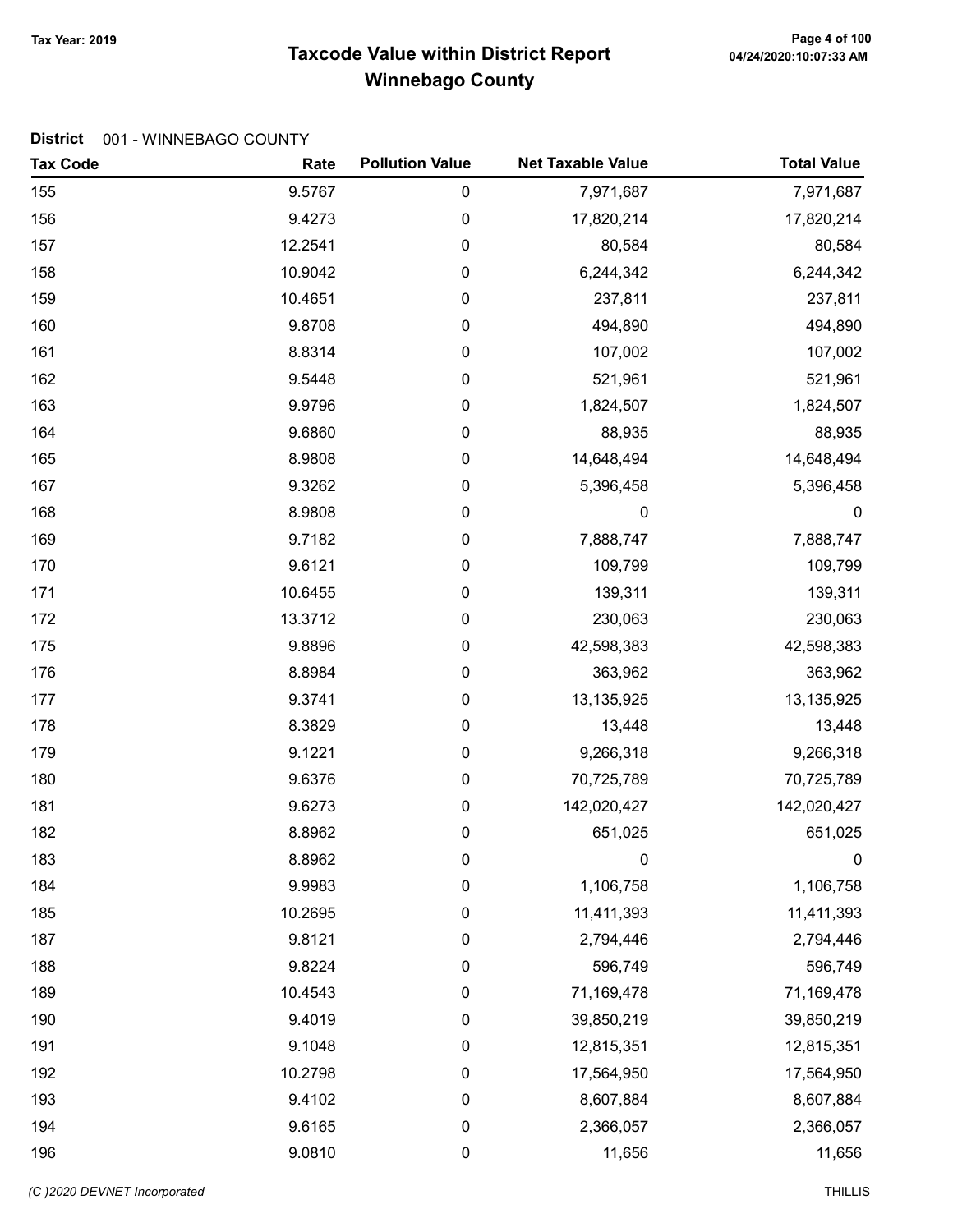# Taxcode Value within District Report Tax Year: 2019 Page 5 of 100 Winnebago County

| <b>Tax Code</b> | Rate    | <b>Pollution Value</b> | <b>Net Taxable Value</b> | <b>Total Value</b> |
|-----------------|---------|------------------------|--------------------------|--------------------|
| 197             | 9.8125  | 0                      | 109,049,312              | 109,049,312        |
| 198             | 10.2700 | 0                      | 4,487,595                | 4,487,595          |
| 199             | 10.4548 | $\pmb{0}$              | 41,951,113               | 41,951,113         |
| 200             | 10.0987 | 0                      | 1,806,602                | 1,806,602          |
| 201             | 9.4669  | 0                      | 18,119,863               | 18,119,863         |
| 202             | 9.1698  | 0                      | 45,851,586               | 45,851,586         |
| 203             | 9.6100  | 0                      | 4,839,061                | 4,839,061          |
| 204             | 10.2527 | $\boldsymbol{0}$       | 20,280                   | 20,280             |
| 205             | 10.2522 | 0                      | 139,387                  | 139,387            |
| 206             | 10.4370 | $\pmb{0}$              | 21,132,569               | 21,132,569         |
| 207             | 9.7232  | 0                      | 0                        | 0                  |
| 208             | 9.9101  | 0                      | 46,742                   | 46,742             |
| 209             | 10.0141 | 0                      | 42,036,574               | 42,036,574         |
| 210             | 9.0835  | 0                      | 0                        | 0                  |
| 211             | 9.1313  | $\boldsymbol{0}$       | 0                        | $\boldsymbol{0}$   |
| 212             | 9.1450  | 0                      | 0                        | $\boldsymbol{0}$   |
| 213             | 9.1257  | 0                      | 7,213,061                | 7,213,061          |
| 214             | 9.1735  | 0                      | 16,866,260               | 16,866,260         |
| 220             | 9.6441  | 0                      | 35,438,962               | 35,438,962         |
| 223             | 13.3967 | 0                      | 6,824,997                | 6,824,997          |
| 226             | 13.3967 | 0                      | 765,291                  | 765,291            |
| 228             | 10.1315 | $\boldsymbol{0}$       | 1,289,122                | 1,289,122          |
| 229             | 10.0904 | 0                      | 1,943,522                | 1,943,522          |
| 230             | 9.7836  | 0                      | 21,183,981               | 21,183,981         |
| 231             | 9.9753  | 0                      | 126,699                  | 126,699            |
| 232             | 10.5306 | 0                      | 934,552                  | 934,552            |
| 233             | 10.1315 | 0                      | 14,146,466               | 14,146,466         |
| 234             | 9.8247  | 0                      | 298,396                  | 298,396            |
| 246             | 9.6545  | 0                      | 8,601,580                | 8,601,580          |
| 247             | 8.9549  | 0                      | 6,753,801                | 6,753,801          |
| 248             | 9.6683  | 0                      | 63,740                   | 63,740             |
| 254             | 9.6708  | 0                      | 244,504                  | 244,504            |
| 258             | 12.1375 | 0                      | 0                        | $\boldsymbol{0}$   |
| 259             | 12.8868 | 0                      | 0                        | $\mathbf 0$        |
| 260             | 9.6303  | $\boldsymbol{0}$       | 14,572,222               | 14,572,222         |
| 262             | 9.4225  | $\boldsymbol{0}$       | 185,937                  | 185,937            |
| 263             | 9.3700  | 0                      | 192,740                  | 192,740            |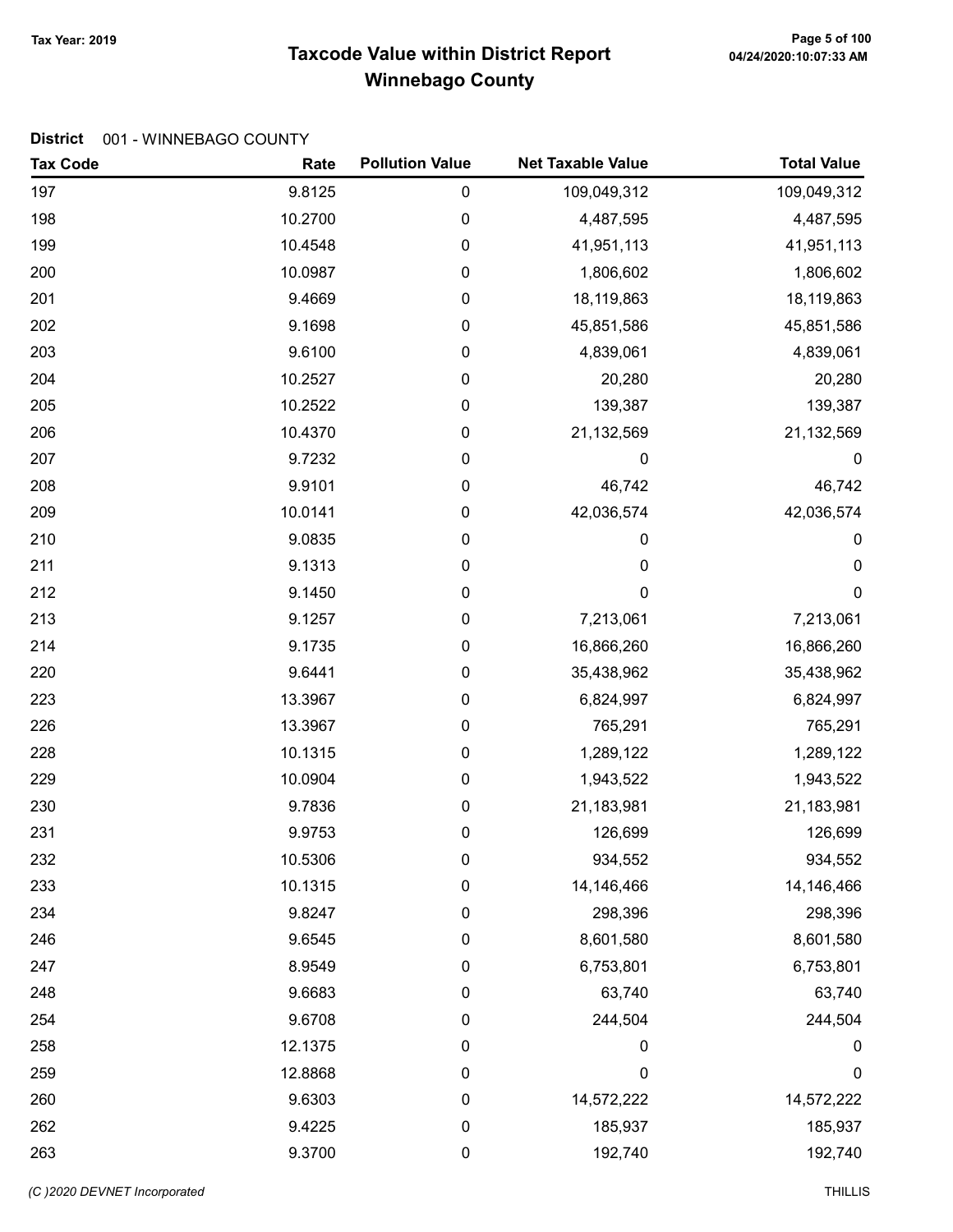# Taxcode Value within District Report Tax Year: 2019 Page 6 of 100 Winnebago County

| <b>Tax Code</b> | Rate    | <b>Pollution Value</b> | <b>Net Taxable Value</b> | <b>Total Value</b> |
|-----------------|---------|------------------------|--------------------------|--------------------|
| 265             | 9.6142  | 0                      | 921,616                  | 921,616            |
| 266             | 10.3635 | 0                      | 6,292,153                | 6,292,153          |
| 267             | 9.3539  | 0                      | 1,384,473                | 1,384,473          |
| 268             | 10.1032 | 0                      | 3,646,788                | 3,646,788          |
| 281             | 10.2553 | 0                      | 44,376,743               | 44,376,743         |
| 282             | 9.5060  | 0                      | 153,798                  | 153,798            |
| 283             | 9.7663  | 0                      | 133,138                  | 133,138            |
| 284             | 10.5156 | 0                      | 33,528                   | 33,528             |
| 286             | 11.0243 | 0                      | 27,469,759               | 27,469,759         |
| 290             | 9.4019  | 0                      | 0                        | $\boldsymbol{0}$   |
| 305             | 10.7448 | 0                      | 274,023                  | 274,023            |
| 306             | 10.2645 | 0                      | 394,762                  | 394,762            |
| 308             | 10.0042 | 0                      | 751,717                  | 751,717            |
| 309             | 10.7374 | 0                      | 5,462,313                | 5,462,313          |
| 310             | 10.0116 | 0                      | 7,419,605                | 7,419,605          |
| 311             | 10.2719 | 0                      | 3,845,306                | 3,845,306          |
| 312             | 9.9881  | 0                      | 1,526,734                | 1,526,734          |
| 313             | 10.3996 | 0                      | 1,715,883                | 1,715,883          |
| 314             | 10.0996 | 0                      | 4,378,963                | 4,378,963          |
| 315             | 12.2489 | 0                      | 69,907                   | 69,907             |
| 324             | 9.7417  | 0                      | 1,731,834                | 1,731,834          |
| 325             | 10.5957 | 0                      | 300,159                  | 300,159            |
| 326             | 9.7012  | 0                      | 46,779,773               | 46,779,773         |
| 327             | 12.2084 | 0                      | 48,256                   | 48,256             |
| 328             | 10.7805 | 0                      | 49,029,540               | 49,029,540         |
| 329             | 9.8860  | 0                      | 1,778,042                | 1,778,042          |
| 343             | 11.1298 | 0                      | 540,338                  | 540,338            |
| 347             | 9.3741  | 0                      | 304,604                  | 304,604            |
| 348             | 9.4019  | 0                      | 60,862                   | 60,862             |
| 351             | 8.4806  | 0                      | 741,200                  | 741,200            |
| 358             | 9.7182  | 0                      | 0                        | $\pmb{0}$          |
| 359             | 9.7182  | 0                      | 3,727                    | 3,727              |
| 360             | 9.3262  | 0                      | $\mathbf 0$              | 0                  |
| 361             | 12.4389 | 0                      | 3,891                    | 3,891              |
| 362             | 8.7303  | 0                      | 1,017,686                | 1,017,686          |
| 363             | 9.4437  | 0                      | 49,219                   | 49,219             |
| 364             | 8.8797  | $\pmb{0}$              | 239,733                  | 239,733            |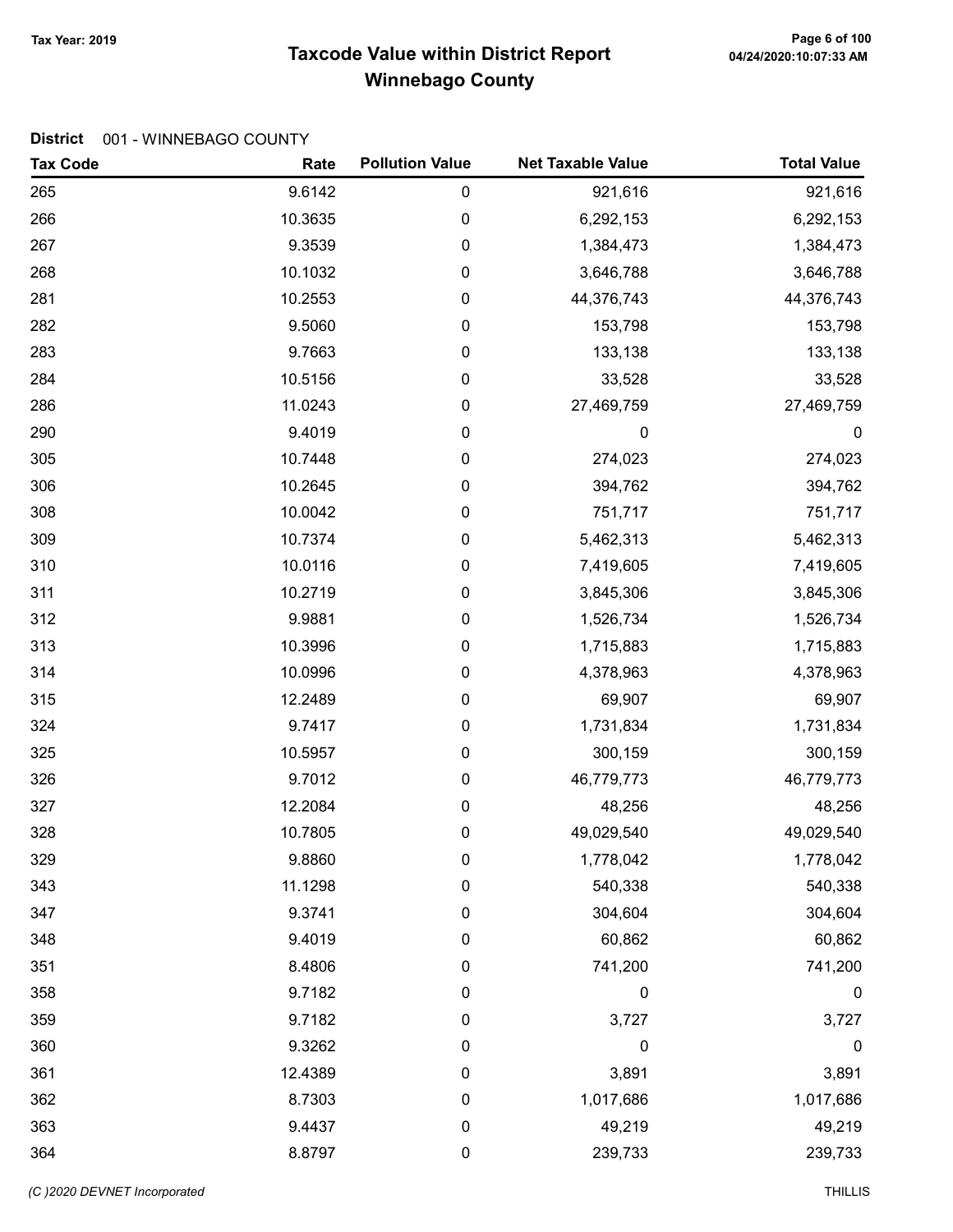# Taxcode Value within District Report Tax Year: 2019 Page 7 of 100 Winnebago County

| <b>Tax Code</b> | Rate    | <b>Pollution Value</b> | <b>Net Taxable Value</b> | <b>Total Value</b> |
|-----------------|---------|------------------------|--------------------------|--------------------|
| 365             | 9.9030  | $\pmb{0}$              | 11,159,820               | 11,159,820         |
| 366             | 10.1866 | $\mathbf 0$            | 700,062                  | 700,062            |
| 367             | 9.7014  | 0                      | 111,362                  | 111,362            |
| 368             | 9.7182  | 0                      | 0                        | 0                  |
| 369             | 9.9030  | 0                      | 112,104                  | 112,104            |
| 370             | 11.0326 | 0                      | 0                        | 0                  |
| 372             | 11.2174 | 0                      | 3,885,669                | 3,885,669          |
| 373             | 9.8079  | 0                      | 1,927,162                | 1,927,162          |
| 374             | 11.1894 | 0                      | 1,511,504                | 1,511,504          |
| 378             | 11.3742 | 0                      | 49,233,547               | 49,233,547         |
| 379             | 9.6231  | 0                      | 819,125                  | 819,125            |
| 380             | 10.6565 | 0                      | 914,437                  | 914,437            |
| 381             | 13.3064 | 0                      | 6,820,495                | 6,820,495          |
| 382             | 13.1216 | 0                      | 162,492                  | 162,492            |
| 383             | 13.3436 | 0                      | 1,405,543                | 1,405,543          |
| 385             | 10.8413 | 0                      | 893,548                  | 893,548            |
| 386             | 11.3211 | 0                      | 0                        | $\mathbf 0$        |
| 391             | 13.3967 | 0                      | 871,360                  | 871,360            |
| 392             | 13.3967 | 0                      | 23,139,583               | 23,139,583         |
| 393             | 9.9992  | 0                      | 408,510                  | 408,510            |
| 394             | 9.9992  | 0                      | 0                        | 0                  |
| 396             | 10.1866 | 0                      | 0                        | $\boldsymbol{0}$   |
| 397             | 9.7799  | 0                      | 0                        | 0                  |
| 400             | 13.3967 | 0                      | 45,762                   | 45,762             |
| 401             | 9.8125  | 0                      | 3,994,120                | 3,994,120          |
| 402             | 9.8125  | 0                      | 533,396                  | 533,396            |
| 403             | 13.3967 | 0                      | 69,744                   | 69,744             |
| 404             | 13.3967 | $\pmb{0}$              | 1,038,459                | 1,038,459          |
| 405             | 13.3967 | $\boldsymbol{0}$       | 1,509,273                | 1,509,273          |
| 406             | 13.3967 | $\boldsymbol{0}$       | 10,548                   | 10,548             |
| 407             | 13.3967 | $\pmb{0}$              | 688,934                  | 688,934            |
| 408             | 13.3967 | 0                      | 281,186                  | 281,186            |
| 409             | 10.5670 | $\pmb{0}$              | 11,010,334               | 11,010,334         |
| 410             | 13.3967 | 0                      | 7,315,444                | 7,315,444          |
| 411             | 13.2119 | $\pmb{0}$              | 453                      | 453                |
| 412             | 13.3967 | $\pmb{0}$              | 92,341                   | 92,341             |
| 413             | 9.9796  | $\pmb{0}$              | 491,895                  | 491,895            |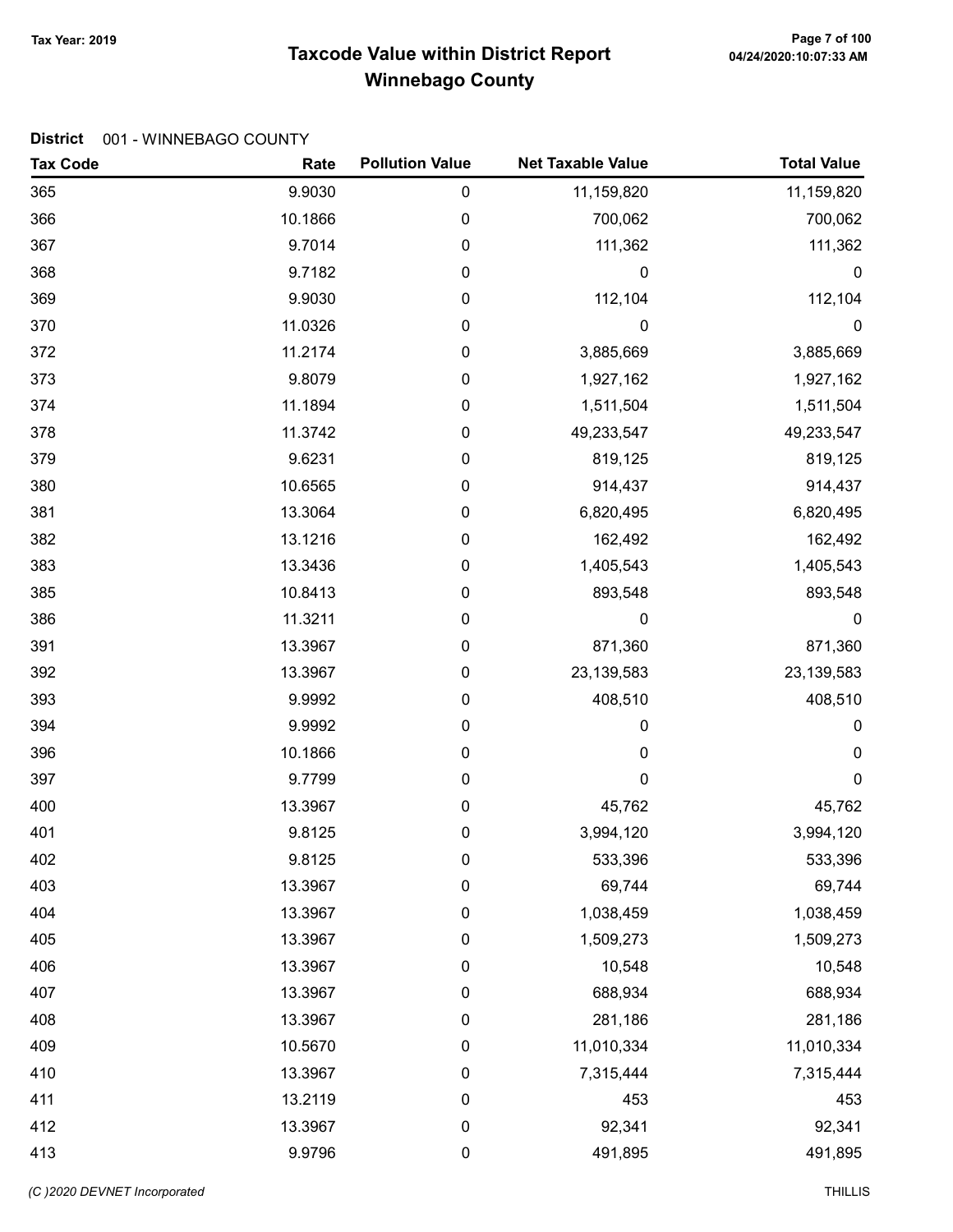# Taxcode Value within District Report Tax Year: 2019 Page 8 of 100 Winnebago County

| <b>Tax Code</b> | Rate    | <b>Pollution Value</b> | <b>Net Taxable Value</b> | <b>Total Value</b> |
|-----------------|---------|------------------------|--------------------------|--------------------|
| 414             | 10.1644 | $\pmb{0}$              | 1,051,893                | 1,051,893          |
| 416             | 9.8708  | $\pmb{0}$              | 6,106,653                | 6,106,653          |
| 417             | 13.3967 | $\pmb{0}$              | 859,688                  | 859,688            |
| 418             | 13.3967 | $\mathbf 0$            | 5,607,444                | 5,607,444          |
| 419             | 13.3967 | $\boldsymbol{0}$       | 436,393                  | 436,393            |
| 420             | 9.8125  | $\pmb{0}$              | 1,710,085                | 1,710,085          |
| 421             | 13.3967 | $\mathbf 0$            | 14,509,063               | 14,509,063         |
| 422             | 13.3967 | $\mathbf 0$            | 9,094,860                | 9,094,860          |
| 423             | 13.3967 | $\mathbf 0$            | 11,788,824               | 11,788,824         |
| 424             | 13.3967 | $\pmb{0}$              | 8,271,035                | 8,271,035          |
| 425             | 11.0243 | $\boldsymbol{0}$       | 61,434                   | 61,434             |
| 426             | 10.3127 | $\boldsymbol{0}$       | 2,286,236                | 2,286,236          |
| 427             | 10.0195 | $\boldsymbol{0}$       | 10,133                   | 10,133             |
| 428             | 10.2043 | $\mathbf 0$            | 1,724,291                | 1,724,291          |
| 429             | 9.7253  | $\mathbf 0$            | 4,613                    | 4,613              |
| 430             | 9.9101  | $\mathbf 0$            | 145,444                  | 145,444            |
| 431             | 9.9101  | $\pmb{0}$              | $\boldsymbol{0}$         | 0                  |
| 432             | 9.7253  | $\mathbf 0$            | $\mathbf 0$              | $\mathbf 0$        |
| 433             | 10.1644 | $\boldsymbol{0}$       | 1,399,128                | 1,399,128          |
| 434             | 10.1644 | $\boldsymbol{0}$       | 206,707                  | 206,707            |
| 435             | 10.1644 | $\mathbf 0$            | 6,285,368                | 6,285,368          |
| 438             | 9.9992  | $\mathbf 0$            | 552,420                  | 552,420            |
| 439             | 10.1560 | $\mathbf 0$            | 465,801                  | 465,801            |
| 440             | 10.2877 | $\pmb{0}$              | 26,485                   | 26,485             |
| 441             | 9.9992  | $\pmb{0}$              | 424,911                  | 424,911            |
| 442             | 10.4586 | 0                      | 1,000,647                | 1,000,647          |
| 443             | 8.9861  | $\boldsymbol{0}$       | 53,848                   | 53,848             |
| 444             | 10.2043 | $\mathbf 0$            | 12,832                   | 12,832             |
| 447             | 10.2695 | 0                      | 390,181                  | 390,181            |
| 448             | 10.3127 | $\mathbf 0$            | 11,686                   | 11,686             |
| 450             | 13.3967 | $\mathbf 0$            | 221,396                  | 221,396            |
| 451             | 13.3967 | $\boldsymbol{0}$       | 40,909,104               | 40,909,104         |
| 452             | 9.9992  | $\mathbf 0$            | 27,615                   | 27,615             |
| 453             | 12.0694 | 0                      | 184,696                  | 184,696            |
| 454             | 10.0195 | 0                      | 30,306                   | 30,306             |
| 455             | 13.3967 | $\mathbf 0$            | 6,523,417                | 6,523,417          |
| 456             | 10.5670 | $\pmb{0}$              | 4,218,890                | 4,218,890          |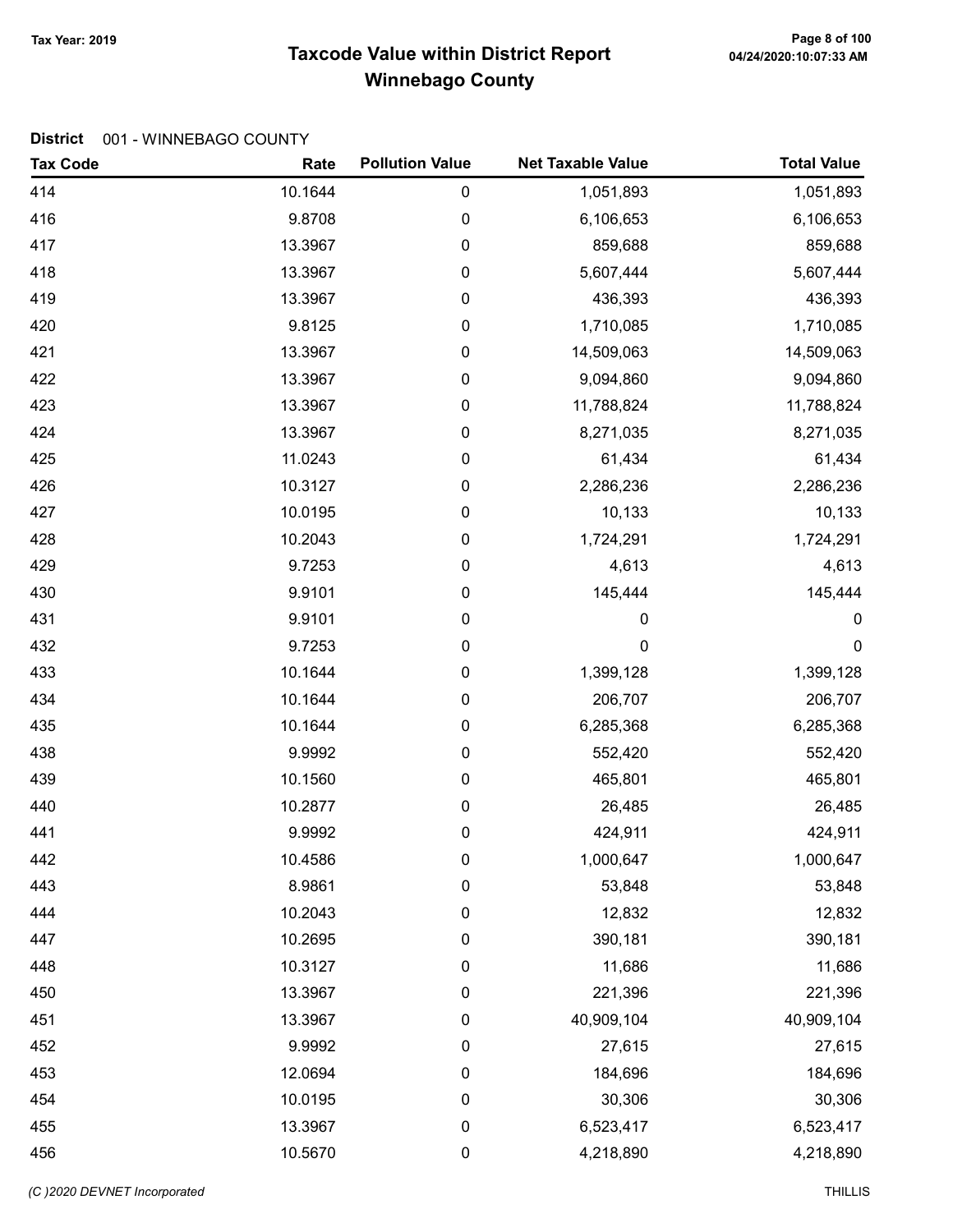District 001 - WINNEBAGO COUNTY

# Taxcode Value within District Report Tax Year: 2019 Page 9 of 100 Winnebago County

| <b>Tax Code</b>                    | Rate                          | <b>Pollution Value</b>                   | <b>Net Taxable Value</b>                       | <b>Total Value</b> |  |  |
|------------------------------------|-------------------------------|------------------------------------------|------------------------------------------------|--------------------|--|--|
| 457                                | 9.3741                        | $\pmb{0}$                                | 1,642,941                                      | 1,642,941          |  |  |
| 458                                | 9.4019                        | 0                                        | 5,128,651                                      | 5,128,651          |  |  |
| 459                                | 9.4019                        | 0                                        | 0                                              | $\boldsymbol{0}$   |  |  |
| 460                                | 13.3967                       | 0                                        | 119,482                                        | 119,482            |  |  |
|                                    |                               | <b>Totals for 001 - WINNEBAGO COUNTY</b> |                                                |                    |  |  |
|                                    |                               | <b>State Railroad</b>                    |                                                |                    |  |  |
|                                    |                               |                                          | <b>Grand Totals for 001 - WINNEBAGO COUNTY</b> | 4,063,818,732      |  |  |
| <b>District</b><br><b>Tax Code</b> | 002 - FOREST PRESERVE<br>Rate | <b>Pollution Value</b>                   | <b>Net Taxable Value</b>                       | <b>Total Value</b> |  |  |
| 001                                | 13.3967                       | $\pmb{0}$                                | 1,262,824,861                                  | 1,262,824,861      |  |  |
| 002                                | 10.5670                       | 0                                        | 104,208,140                                    | 104,208,140        |  |  |
| 003                                | 11.1894                       | 0                                        | 27,272,582                                     | 27,272,582         |  |  |
| 005                                | 10.8133                       | 0                                        | 10,900,130                                     | 10,900,130         |  |  |
| 006                                | 10.4586                       | $\boldsymbol{0}$                         | 134,481,126                                    | 134,481,126        |  |  |
| 007                                | 10.2738                       | 0                                        | 3,932,670                                      | 3,932,670          |  |  |
| 008                                | 10.3127                       | 0                                        | 53,223,276                                     | 53,223,276         |  |  |
| 010                                | 11.0126                       | $\boldsymbol{0}$                         | 3,030,957                                      | 3,030,957          |  |  |
| 012                                | 8.9861                        | 0                                        | 168,618                                        | 168,618            |  |  |
| 013                                | 10.4674                       | $\boldsymbol{0}$                         | 22,255,718                                     | 22,255,718         |  |  |
| 014                                | 13.3967                       | $\boldsymbol{0}$                         | 1,571,657                                      | 1,571,657          |  |  |
| 016                                | 10.0218                       | $\boldsymbol{0}$                         | 4,708                                          | 4,708              |  |  |
| 017                                | 11.3742                       | 0                                        | 23,344,843                                     | 23,344,843         |  |  |
| 018                                | 10.9981                       | 0                                        | 51,371,714                                     | 51,371,714         |  |  |
| 019                                | 9.9829                        | 0                                        | 0                                              | $\boldsymbol{0}$   |  |  |
| 020                                | 10.0195                       | 0                                        | 22,461                                         | 22,461             |  |  |
| 021                                | 13.6510                       | 0                                        | 17,383,351                                     | 17,383,351         |  |  |
| 026                                | 10.2043                       | 0                                        | 31,160,124                                     | 31,160,124         |  |  |
| 030                                | 10.0218                       | 0                                        | 379,593                                        | 379,593            |  |  |
| 031                                | 10.2826                       | 0                                        | 4,634,804                                      | 4,634,804          |  |  |
| 035                                | 10.3822                       | 0                                        | 818,108                                        | 818,108            |  |  |
| 036                                | 13.2119                       | 0                                        | 12,384,733                                     | 12,384,733         |  |  |
| 038                                | 13.3967                       | 0                                        | 0                                              | 0                  |  |  |
| 040                                | 10.5735                       | 0                                        | 75,833                                         | 75,833             |  |  |
| 042                                | 10.6499                       | 0                                        | 3,406,009                                      | 3,406,009          |  |  |
| 044                                | 10.1279                       | 0                                        | 15,690                                         | 15,690             |  |  |
| 045                                | 9.1709                        | 0                                        | 288,867                                        | 288,867            |  |  |
| 046                                | 13.1864                       | 0                                        | 32,447                                         | 32,447             |  |  |
| 047                                | 13.3967                       | 0                                        | 3,861                                          | 3,861              |  |  |
| (C)2020 DEVNET Incorporated        |                               |                                          |                                                | <b>THILLIS</b>     |  |  |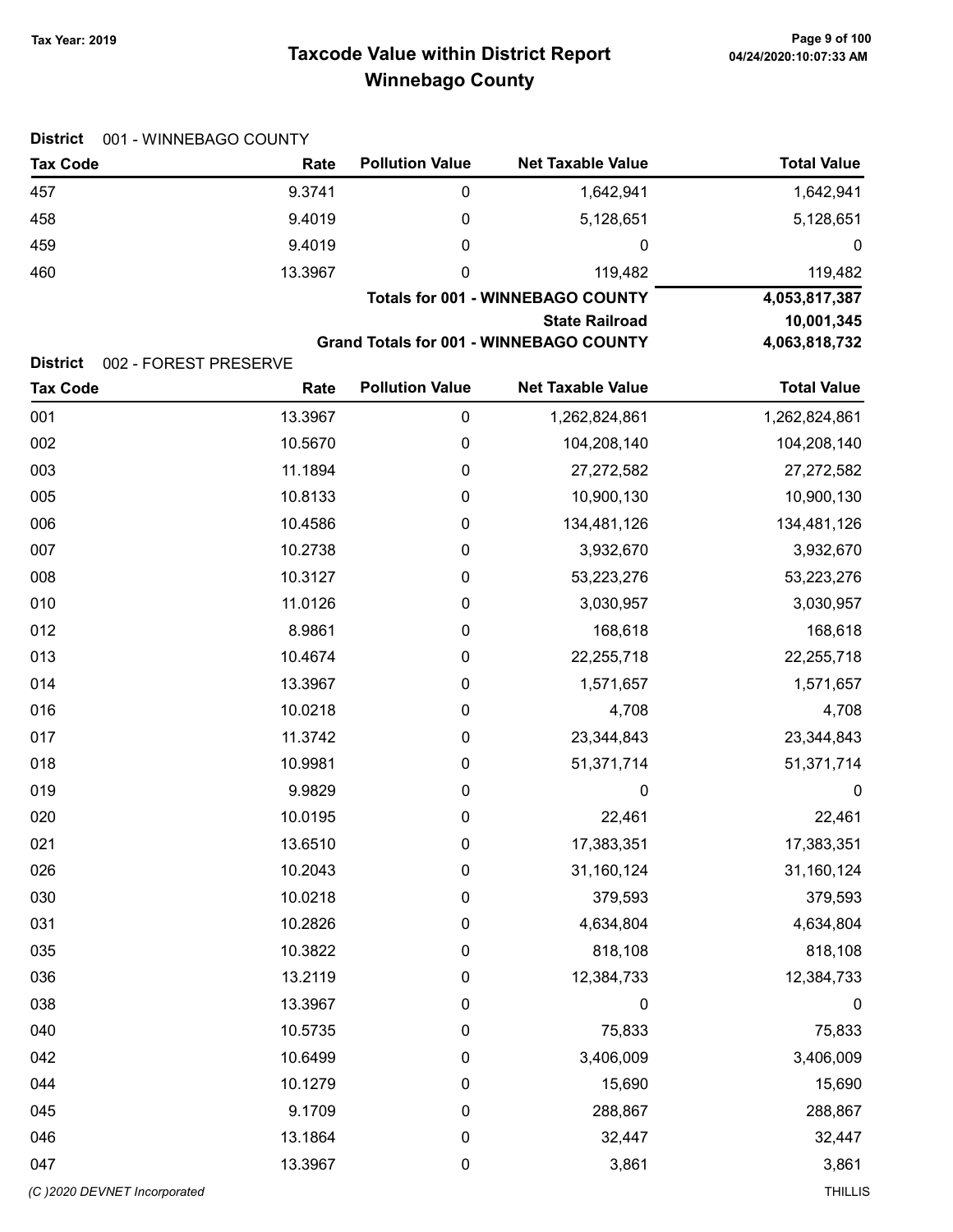# Taxcode Value within District Report Tax Year: 2019 Page 10 of 100 Winnebago County

| <b>Tax Code</b> | Rate    | <b>Pollution Value</b> | <b>Net Taxable Value</b> | <b>Total Value</b> |
|-----------------|---------|------------------------|--------------------------|--------------------|
| 048             | 13.3967 | 0                      | 65,567                   | 65,567             |
| 049             | 10.8066 | 0                      | 22,462,426               | 22,462,426         |
| 050             | 10.5699 | 0                      | 6,456,008                | 6,456,008          |
| 051             | 10.3851 | 0                      | 9,247,680                | 9,247,680          |
| 052             | 10.5026 | 0                      | 395,001                  | 395,001            |
| 053             | 10.8413 | 0                      | 1,841,679                | 1,841,679          |
| 056             | 13.3967 | 0                      | 316,147                  | 316,147            |
| 057             | 10.5639 | 0                      | 9,492,308                | 9,492,308          |
| 058             | 10.3791 | 0                      | 1,615,233                | 1,615,233          |
| 059             | 11.4035 | 0                      | 1,469,984                | 1,469,984          |
| 060             | 10.4196 | 0                      | 1,610,820                | 1,610,820          |
| 061             | 10.7583 | 0                      | 2,858,942                | 2,858,942          |
| 062             | 10.6044 | 0                      | 6,946,363                | 6,946,363          |
| 063             | 10.4966 | 0                      | 2,142,767                | 2,142,767          |
| 064             | 10.3164 | 0                      | 13,956,246               | 13,956,246         |
| 066             | 10.5012 | 0                      | 12,392,860               | 12,392,860         |
| 068             | 10.4646 | 0                      | 2,534,155                | 2,534,155          |
| 069             | 10.6187 | 0                      | 6,687,940                | 6,687,940          |
| 070             | 10.3127 | 0                      | 2,214,061                | 2,214,061          |
| 071             | 10.4339 | 0                      | 10,709,308               | 10,709,308         |
| 072             | 10.1560 | 0                      | 45,891                   | 45,891             |
| 073             | 10.5371 | 0                      | 41,848                   | 41,848             |
| 076             | 10.1279 | 0                      | 1,117,351                | 1,117,351          |
| 077             | 10.0218 | 0                      | 151,186                  | 151,186            |
| 078             | 9.9134  | 0                      | 301,367                  | 301,367            |
| 082             | 13.3967 | 0                      | 93,786                   | 93,786             |
| 083             | 10.5639 | 0                      | 618,567                  | 618,567            |
| 084             | 9.9125  | 0                      | 539,078                  | 539,078            |
| 085             | 13.3967 | 0                      | 8,976,856                | 8,976,856          |
| 086             | 13.2956 | 0                      | 1,207,995                | 1,207,995          |
| 090             | 9.4725  | 0                      | 5,778                    | 5,778              |
| 091             | 8.3300  | 0                      | 9,436,746                | 9,436,746          |
| 092             | 9.6231  | 0                      | 4,555,884                | 4,555,884          |
| 093             | 8.4806  | 0                      | 1,306,631                | 1,306,631          |
| 095             | 9.9992  | 0                      | 4,482,051                | 4,482,051          |
| 096             | 11.0326 | 0                      | 7,835,225                | 7,835,225          |
| 099             | 10.6565 | 0                      | 5,171,193                | 5,171,193          |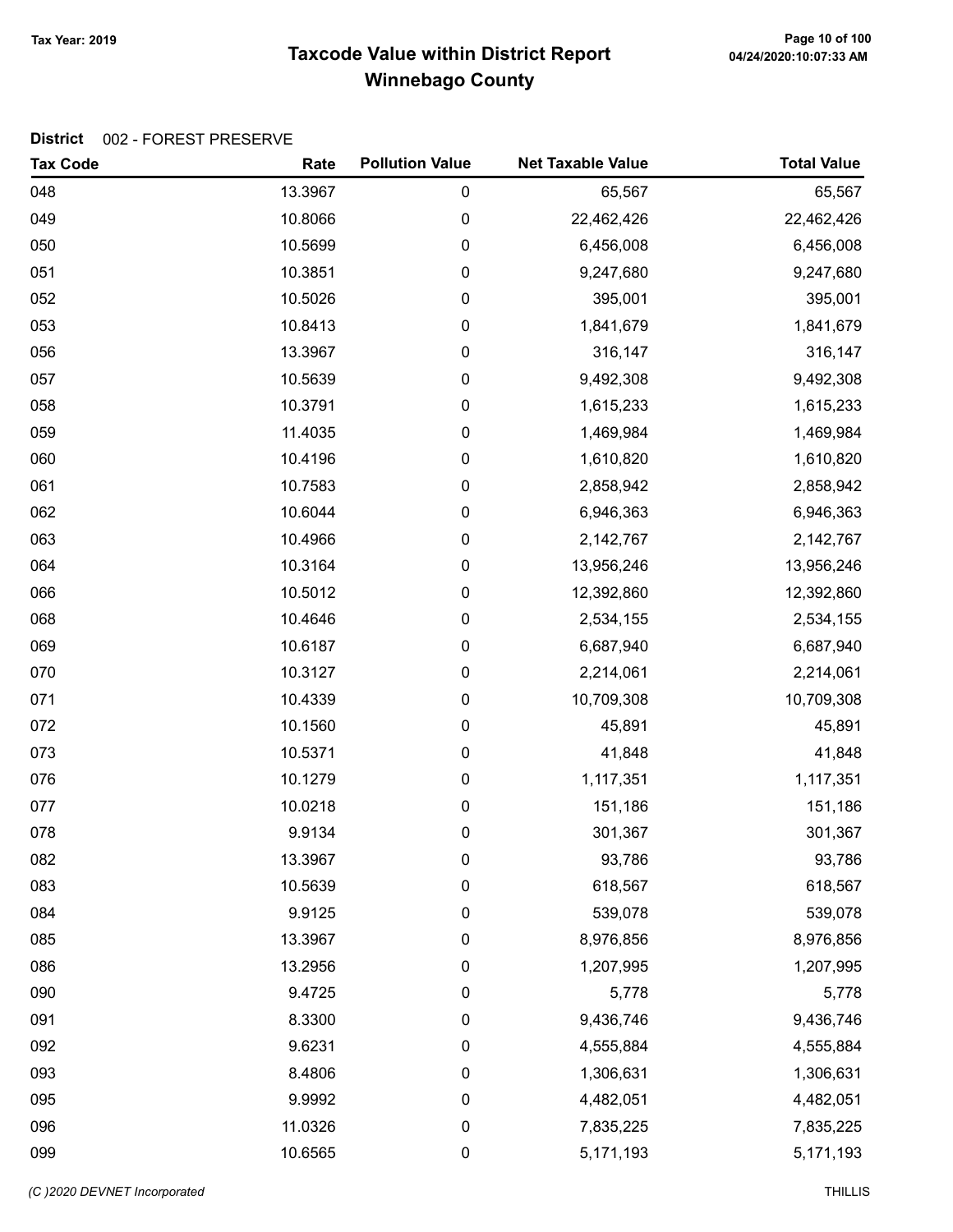# Taxcode Value within District Report Tax Year: 2019 Page 11 of 100 Winnebago County

| <b>Tax Code</b> | Rate    | <b>Pollution Value</b> | <b>Net Taxable Value</b> | <b>Total Value</b> |
|-----------------|---------|------------------------|--------------------------|--------------------|
| 104             | 10.0973 | 0                      | 2,077,795                | 2,077,795          |
| 108             | 9.7253  | 0                      | 39,646                   | 39,646             |
| 109             | 9.9101  | 0                      | 30,411,825               | 30,411,825         |
| 110             | 10.4725 | 0                      | 24,202,956               | 24,202,956         |
| 111             | 10.0964 | 0                      | 5,863,497                | 5,863,497          |
| 112             | 12.4950 | $\boldsymbol{0}$       | 10,082,121               | 10,082,121         |
| 113             | 11.5059 | 0                      | 9,697,858                | 9,697,858          |
| 114             | 10.2877 | $\boldsymbol{0}$       | 73,385,290               | 73,385,290         |
| 115             | 9.9116  | 0                      | 5,512,823                | 5,512,823          |
| 116             | 12.3102 | 0                      | 24,204                   | 24,204             |
| 117             | 13.3967 | 0                      | 11,895,928               | 11,895,928         |
| 118             | 10.1644 | 0                      | 366,998                  | 366,998            |
| 119             | 10.4725 | $\boldsymbol{0}$       | 13,355,087               | 13,355,087         |
| 120             | 10.2877 | 0                      | 3,626,648                | 3,626,648          |
| 122             | 9.8025  | $\boldsymbol{0}$       | 531,248                  | 531,248            |
| 123             | 12.3633 | 0                      | 673,396                  | 673,396            |
| 124             | 11.5059 | 0                      | 6,979,876                | 6,979,876          |
| 125             | 11.3211 | 0                      | 123,290                  | 123,290            |
| 126             | 13.3967 | 0                      | 1,797,994                | 1,797,994          |
| 127             | 13.5284 | 0                      | 115,211,880              | 115,211,880        |
| 128             | 10.9450 | 0                      | 1,778,609                | 1,778,609          |
| 129             | 11.3211 | $\boldsymbol{0}$       | 13,394,203               | 13,394,203         |
| 130             | 10.3675 | 0                      | 4,189,762                | 4,189,762          |
| 131             | 12.1785 | $\pmb{0}$              | 3,839                    | 3,839              |
| 133             | 10.1644 | 0                      | 106,946,937              | 106,946,937        |
| 134             | 9.2404  | 0                      | 11,933                   | 11,933             |
| 135             | 9.7253  | 0                      | 7,432,730                | 7,432,730          |
| 136             | 9.5696  | $\boldsymbol{0}$       | 27,487,447               | 27,487,447         |
| 137             | 9.9796  | $\boldsymbol{0}$       | 50,254,672               | 50,254,672         |
| 139             | 9.6860  | 0                      | 7,833,918                | 7,833,918          |
| 140             | 9.1408  | 0                      | 53,339                   | 53,339             |
| 141             | 9.9796  | 0                      | 221,826                  | 221,826            |
| 142             | 10.7194 | 0                      | 4,109                    | 4,109              |
| 143             | 9.4252  | 0                      | 2,561,184                | 2,561,184          |
| 144             | 9.8708  | 0                      | 109,466,448              | 109,466,448        |
| 145             | 9.4317  | $\boldsymbol{0}$       | 4,548,007                | 4,548,007          |
| 146             | 13.4723 | $\pmb{0}$              | 18,576,679               | 18,576,679         |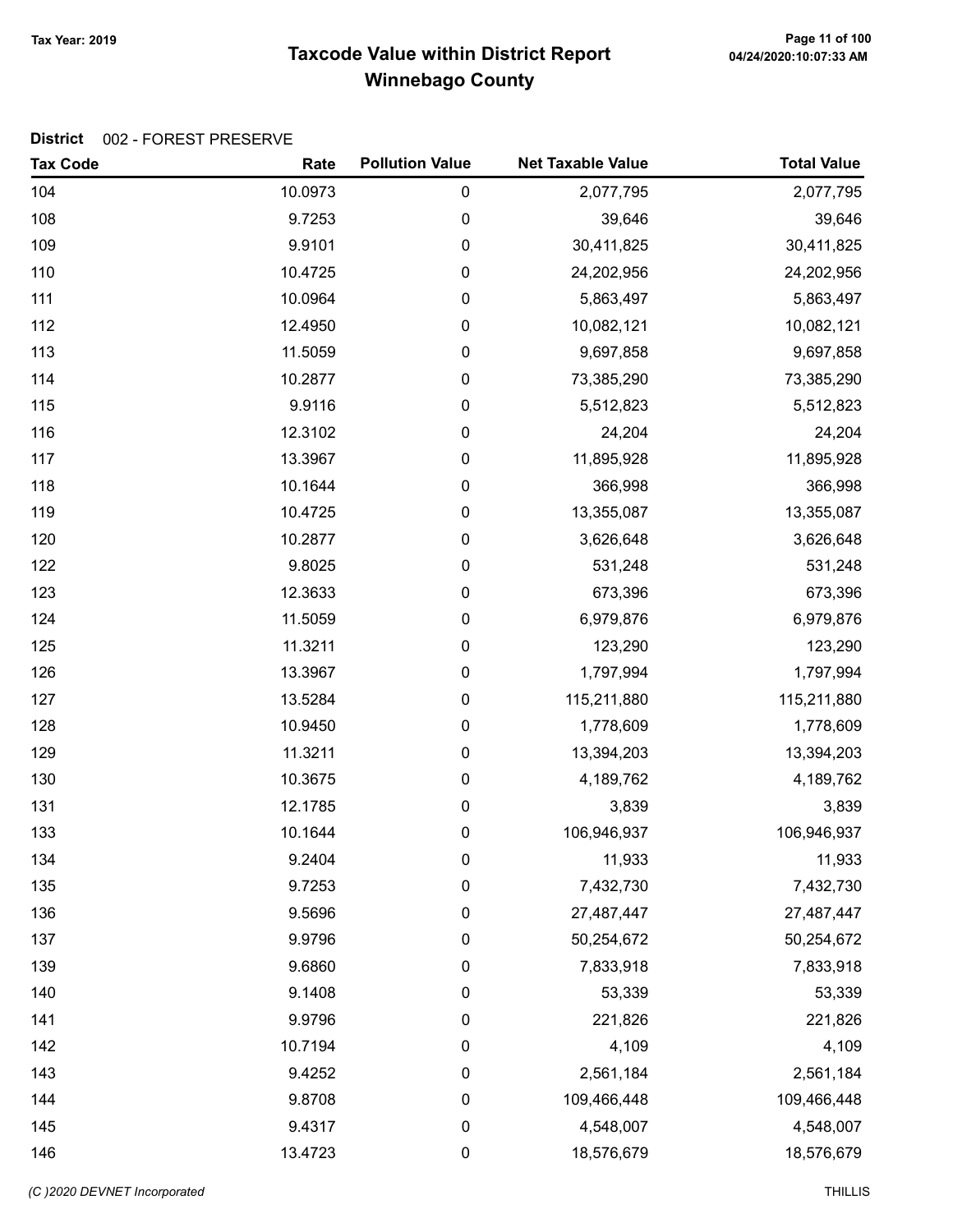# Taxcode Value within District Report Tax Year: 2019 Page 12 of 100 Winnebago County

| <b>Tax Code</b> | Rate    | <b>Pollution Value</b> | <b>Net Taxable Value</b> | <b>Total Value</b> |
|-----------------|---------|------------------------|--------------------------|--------------------|
| 147             | 10.9042 | 0                      | 69,561                   | 69,561             |
| 148             | 9.5110  | 0                      | 940                      | 940                |
| 149             | 10.6218 | $\pmb{0}$              | 31,572,109               | 31,572,109         |
| 150             | 10.4607 | 0                      | 102,397                  | 102,397            |
| 151             | 11.1978 | 0                      | 810                      | 810                |
| 152             | 11.1978 | 0                      | 4,463,277                | 4,463,277          |
| 153             | 10.1644 | 0                      | 828,638                  | 828,638            |
| 154             | 13.2875 | $\mathbf 0$            | 109,418                  | 109,418            |
| 155             | 9.5767  | 0                      | 7,971,687                | 7,971,687          |
| 156             | 9.4273  | $\pmb{0}$              | 17,820,214               | 17,820,214         |
| 157             | 12.2541 | 0                      | 80,584                   | 80,584             |
| 158             | 10.9042 | 0                      | 6,244,342                | 6,244,342          |
| 159             | 10.4651 | 0                      | 237,811                  | 237,811            |
| 160             | 9.8708  | 0                      | 494,890                  | 494,890            |
| 161             | 8.8314  | $\mathbf 0$            | 107,002                  | 107,002            |
| 162             | 9.5448  | 0                      | 521,961                  | 521,961            |
| 163             | 9.9796  | 0                      | 1,824,507                | 1,824,507          |
| 164             | 9.6860  | $\boldsymbol{0}$       | 88,935                   | 88,935             |
| 165             | 8.9808  | 0                      | 14,648,494               | 14,648,494         |
| 167             | 9.3262  | 0                      | 5,396,458                | 5,396,458          |
| 168             | 8.9808  | 0                      | 0                        | $\boldsymbol{0}$   |
| 169             | 9.7182  | $\mathbf 0$            | 7,888,747                | 7,888,747          |
| 170             | 9.6121  | 0                      | 109,799                  | 109,799            |
| 171             | 10.6455 | 0                      | 139,311                  | 139,311            |
| 172             | 13.3712 | 0                      | 230,063                  | 230,063            |
| 175             | 9.8896  | 0                      | 42,598,383               | 42,598,383         |
| 176             | 8.8984  | 0                      | 363,962                  | 363,962            |
| 177             | 9.3741  | $\mathbf 0$            | 13,135,925               | 13,135,925         |
| 178             | 8.3829  | 0                      | 13,448                   | 13,448             |
| 179             | 9.1221  | 0                      | 9,266,318                | 9,266,318          |
| 180             | 9.6376  | 0                      | 70,725,789               | 70,725,789         |
| 181             | 9.6273  | 0                      | 142,020,427              | 142,020,427        |
| 182             | 8.8962  | 0                      | 651,025                  | 651,025            |
| 183             | 8.8962  | 0                      | 0                        | $\boldsymbol{0}$   |
| 184             | 9.9983  | $\boldsymbol{0}$       | 1,106,758                | 1,106,758          |
| 185             | 10.2695 | $\boldsymbol{0}$       | 11,411,393               | 11,411,393         |
| 187             | 9.8121  | 0                      | 2,794,446                | 2,794,446          |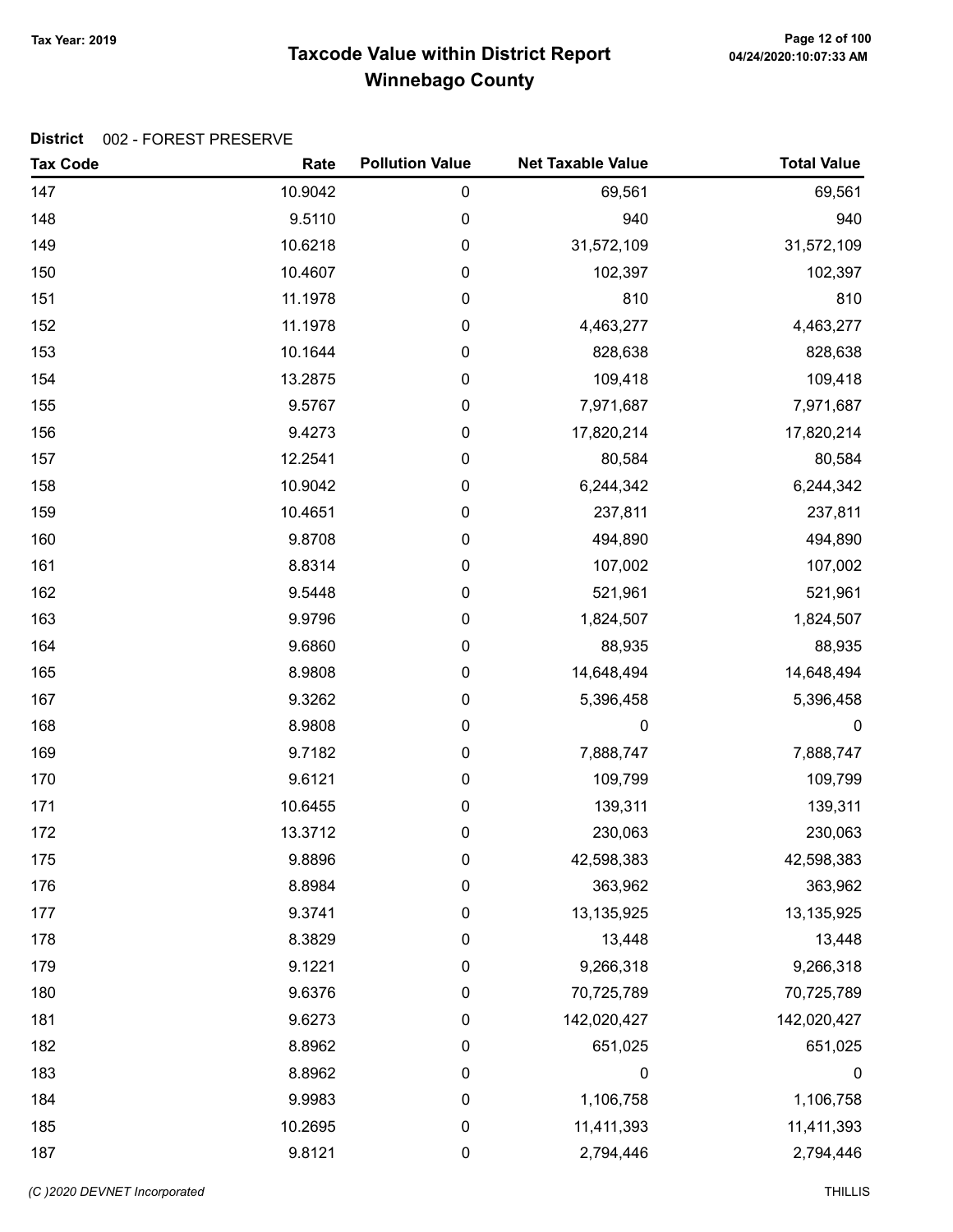# Taxcode Value within District Report Tax Year: 2019 Page 13 of 100 Winnebago County

| <b>Tax Code</b> | Rate    | <b>Pollution Value</b> | <b>Net Taxable Value</b> | <b>Total Value</b> |
|-----------------|---------|------------------------|--------------------------|--------------------|
| 188             | 9.8224  | $\pmb{0}$              | 596,749                  | 596,749            |
| 189             | 10.4543 | 0                      | 71,169,478               | 71,169,478         |
| 190             | 9.4019  | $\pmb{0}$              | 39,850,219               | 39,850,219         |
| 191             | 9.1048  | 0                      | 12,815,351               | 12,815,351         |
| 192             | 10.2798 | 0                      | 17,564,950               | 17,564,950         |
| 193             | 9.4102  | $\pmb{0}$              | 8,607,884                | 8,607,884          |
| 194             | 9.6165  | $\pmb{0}$              | 2,366,057                | 2,366,057          |
| 196             | 9.0810  | $\pmb{0}$              | 11,656                   | 11,656             |
| 197             | 9.8125  | 0                      | 109,049,312              | 109,049,312        |
| 198             | 10.2700 | $\pmb{0}$              | 4,487,595                | 4,487,595          |
| 199             | 10.4548 | $\pmb{0}$              | 41,951,113               | 41,951,113         |
| 200             | 10.0987 | 0                      | 1,806,602                | 1,806,602          |
| 201             | 9.4669  | $\pmb{0}$              | 18,119,863               | 18,119,863         |
| 202             | 9.1698  | $\pmb{0}$              | 45,851,586               | 45,851,586         |
| 203             | 9.6100  | $\pmb{0}$              | 4,839,061                | 4,839,061          |
| 204             | 10.2527 | 0                      | 20,280                   | 20,280             |
| 205             | 10.2522 | $\pmb{0}$              | 139,387                  | 139,387            |
| 206             | 10.4370 | $\pmb{0}$              | 21,132,569               | 21,132,569         |
| 207             | 9.7232  | 0                      | 0                        | $\boldsymbol{0}$   |
| 208             | 9.9101  | $\pmb{0}$              | 46,742                   | 46,742             |
| 209             | 10.0141 | $\pmb{0}$              | 42,036,574               | 42,036,574         |
| 210             | 9.0835  | $\pmb{0}$              | 0                        | 0                  |
| 211             | 9.1313  | $\pmb{0}$              | 0                        | $\boldsymbol{0}$   |
| 212             | 9.1450  | $\pmb{0}$              | $\mathbf 0$              | $\pmb{0}$          |
| 213             | 9.1257  | 0                      | 7,213,061                | 7,213,061          |
| 214             | 9.1735  | 0                      | 16,866,260               | 16,866,260         |
| 220             | 9.6441  | 0                      | 35,438,962               | 35,438,962         |
| 223             | 13.3967 | $\pmb{0}$              | 6,824,997                | 6,824,997          |
| 226             | 13.3967 | 0                      | 765,291                  | 765,291            |
| 228             | 10.1315 | $\mathbf 0$            | 1,289,122                | 1,289,122          |
| 229             | 10.0904 | $\pmb{0}$              | 1,943,522                | 1,943,522          |
| 230             | 9.7836  | $\pmb{0}$              | 21,183,981               | 21,183,981         |
| 231             | 9.9753  | $\pmb{0}$              | 126,699                  | 126,699            |
| 232             | 10.5306 | $\boldsymbol{0}$       | 934,552                  | 934,552            |
| 233             | 10.1315 | $\boldsymbol{0}$       | 14,146,466               | 14,146,466         |
| 234             | 9.8247  | $\boldsymbol{0}$       | 298,396                  | 298,396            |
| 246             | 9.6545  | $\pmb{0}$              | 8,601,580                | 8,601,580          |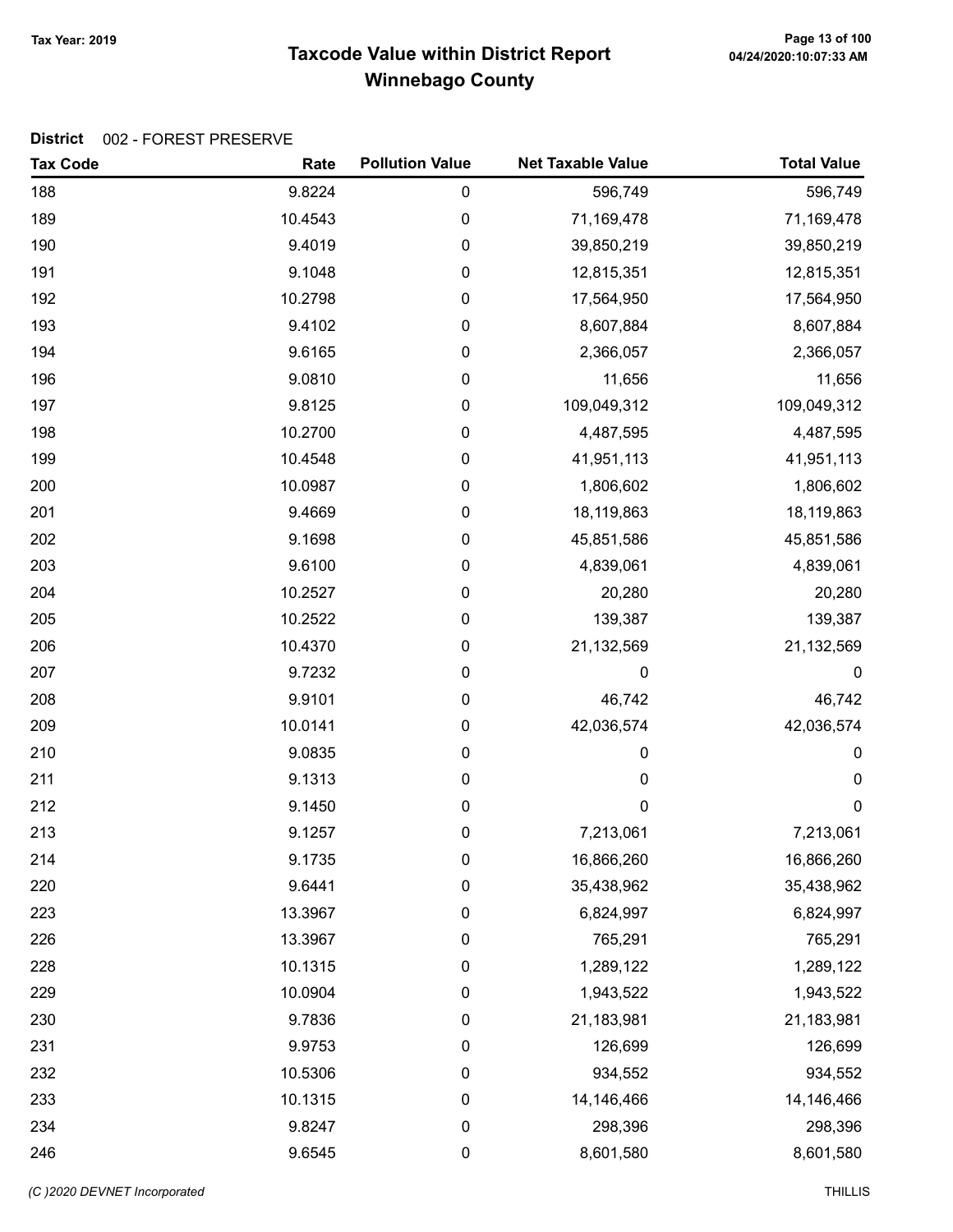# Taxcode Value within District Report Tax Year: 2019 Page 14 of 100 Winnebago County

| <b>Tax Code</b> | Rate    | <b>Pollution Value</b> | <b>Net Taxable Value</b> | <b>Total Value</b> |
|-----------------|---------|------------------------|--------------------------|--------------------|
| 247             | 8.9549  | 0                      | 6,753,801                | 6,753,801          |
| 248             | 9.6683  | 0                      | 63,740                   | 63,740             |
| 254             | 9.6708  | 0                      | 244,504                  | 244,504            |
| 258             | 12.1375 | 0                      | 0                        | $\boldsymbol{0}$   |
| 259             | 12.8868 | 0                      | 0                        | $\mathbf 0$        |
| 260             | 9.6303  | 0                      | 14,572,222               | 14,572,222         |
| 262             | 9.4225  | 0                      | 185,937                  | 185,937            |
| 263             | 9.3700  | 0                      | 192,740                  | 192,740            |
| 265             | 9.6142  | 0                      | 921,616                  | 921,616            |
| 266             | 10.3635 | 0                      | 6,292,153                | 6,292,153          |
| 267             | 9.3539  | 0                      | 1,384,473                | 1,384,473          |
| 268             | 10.1032 | 0                      | 3,646,788                | 3,646,788          |
| 281             | 10.2553 | 0                      | 44,376,743               | 44,376,743         |
| 282             | 9.5060  | 0                      | 153,798                  | 153,798            |
| 283             | 9.7663  | 0                      | 133,138                  | 133,138            |
| 284             | 10.5156 | 0                      | 33,528                   | 33,528             |
| 286             | 11.0243 | 0                      | 27,469,759               | 27,469,759         |
| 290             | 9.4019  | 0                      | 0                        | 0                  |
| 305             | 10.7448 | 0                      | 274,023                  | 274,023            |
| 306             | 10.2645 | 0                      | 394,762                  | 394,762            |
| 308             | 10.0042 | 0                      | 751,717                  | 751,717            |
| 309             | 10.7374 | 0                      | 5,462,313                | 5,462,313          |
| 310             | 10.0116 | 0                      | 7,419,605                | 7,419,605          |
| 311             | 10.2719 | 0                      | 3,845,306                | 3,845,306          |
| 312             | 9.9881  | 0                      | 1,526,734                | 1,526,734          |
| 313             | 10.3996 | 0                      | 1,715,883                | 1,715,883          |
| 314             | 10.0996 | 0                      | 4,378,963                | 4,378,963          |
| 315             | 12.2489 | $\pmb{0}$              | 69,907                   | 69,907             |
| 324             | 9.7417  | 0                      | 1,731,834                | 1,731,834          |
| 325             | 10.5957 | $\boldsymbol{0}$       | 300,159                  | 300,159            |
| 326             | 9.7012  | $\pmb{0}$              | 46,779,773               | 46,779,773         |
| 327             | 12.2084 | $\pmb{0}$              | 48,256                   | 48,256             |
| 328             | 10.7805 | 0                      | 49,029,540               | 49,029,540         |
| 329             | 9.8860  | 0                      | 1,778,042                | 1,778,042          |
| 343             | 11.1298 | $\boldsymbol{0}$       | 540,338                  | 540,338            |
| 347             | 9.3741  | $\pmb{0}$              | 304,604                  | 304,604            |
| 348             | 9.4019  | 0                      | 60,862                   | 60,862             |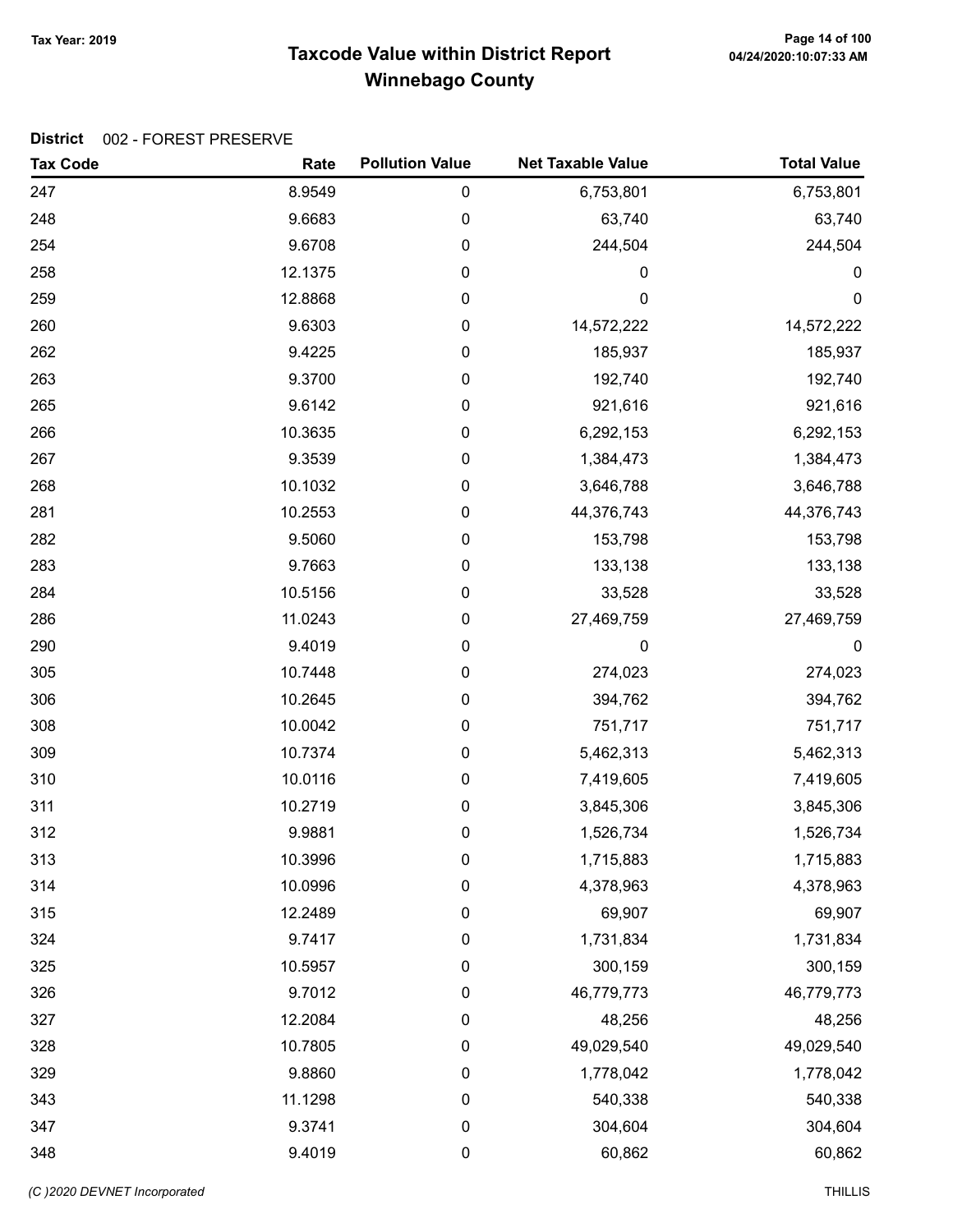# Taxcode Value within District Report Tax Year: 2019 Page 15 of 100 Winnebago County

| <b>Tax Code</b> | Rate    | <b>Pollution Value</b> | <b>Net Taxable Value</b> | <b>Total Value</b> |
|-----------------|---------|------------------------|--------------------------|--------------------|
| 351             | 8.4806  | 0                      | 741,200                  | 741,200            |
| 358             | 9.7182  | 0                      | 0                        | 0                  |
| 359             | 9.7182  | 0                      | 3,727                    | 3,727              |
| 360             | 9.3262  | 0                      | 0                        | 0                  |
| 361             | 12.4389 | 0                      | 3,891                    | 3,891              |
| 362             | 8.7303  | 0                      | 1,017,686                | 1,017,686          |
| 363             | 9.4437  | 0                      | 49,219                   | 49,219             |
| 364             | 8.8797  | 0                      | 239,733                  | 239,733            |
| 365             | 9.9030  | 0                      | 11,159,820               | 11,159,820         |
| 366             | 10.1866 | 0                      | 700,062                  | 700,062            |
| 367             | 9.7014  | 0                      | 111,362                  | 111,362            |
| 368             | 9.7182  | 0                      | 0                        | $\boldsymbol{0}$   |
| 369             | 9.9030  | 0                      | 112,104                  | 112,104            |
| 370             | 11.0326 | 0                      | 0                        | 0                  |
| 372             | 11.2174 | 0                      | 3,885,669                | 3,885,669          |
| 373             | 9.8079  | 0                      | 1,927,162                | 1,927,162          |
| 374             | 11.1894 | 0                      | 1,511,504                | 1,511,504          |
| 378             | 11.3742 | 0                      | 49,233,547               | 49,233,547         |
| 379             | 9.6231  | 0                      | 819,125                  | 819,125            |
| 380             | 10.6565 | 0                      | 914,437                  | 914,437            |
| 381             | 13.3064 | 0                      | 6,820,495                | 6,820,495          |
| 382             | 13.1216 | 0                      | 162,492                  | 162,492            |
| 383             | 13.3436 | 0                      | 1,405,543                | 1,405,543          |
| 385             | 10.8413 | 0                      | 893,548                  | 893,548            |
| 386             | 11.3211 | 0                      | 0                        | 0                  |
| 391             | 13.3967 | 0                      | 871,360                  | 871,360            |
| 392             | 13.3967 | 0                      | 23,139,583               | 23,139,583         |
| 393             | 9.9992  | 0                      | 408,510                  | 408,510            |
| 394             | 9.9992  | 0                      | 0                        | 0                  |
| 396             | 10.1866 | $\boldsymbol{0}$       | 0                        | $\mathbf 0$        |
| 397             | 9.7799  | $\boldsymbol{0}$       | $\mathbf 0$              | 0                  |
| 400             | 13.3967 | $\pmb{0}$              | 45,762                   | 45,762             |
| 401             | 9.8125  | 0                      | 3,994,120                | 3,994,120          |
| 402             | 9.8125  | 0                      | 533,396                  | 533,396            |
| 403             | 13.3967 | 0                      | 69,744                   | 69,744             |
| 404             | 13.3967 | $\pmb{0}$              | 1,038,459                | 1,038,459          |
| 405             | 13.3967 | 0                      | 1,509,273                | 1,509,273          |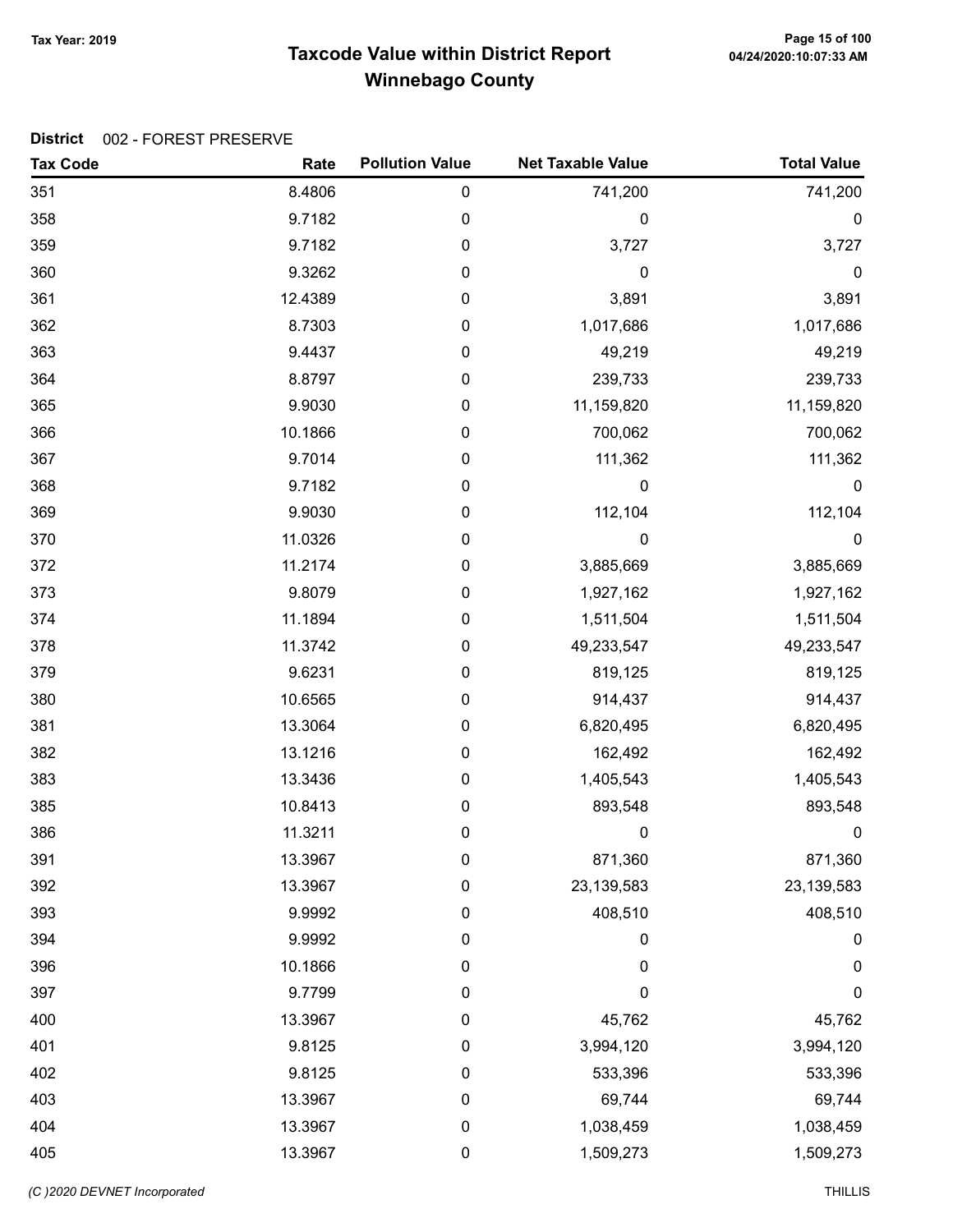# Taxcode Value within District Report Tax Year: 2019 Page 16 of 100 Winnebago County

| <b>Tax Code</b> | Rate    | <b>Pollution Value</b> | <b>Net Taxable Value</b> | <b>Total Value</b> |
|-----------------|---------|------------------------|--------------------------|--------------------|
| 406             | 13.3967 | 0                      | 10,548                   | 10,548             |
| 407             | 13.3967 | 0                      | 688,934                  | 688,934            |
| 408             | 13.3967 | 0                      | 281,186                  | 281,186            |
| 409             | 10.5670 | 0                      | 11,010,334               | 11,010,334         |
| 410             | 13.3967 | 0                      | 7,315,444                | 7,315,444          |
| 411             | 13.2119 | $\pmb{0}$              | 453                      | 453                |
| 412             | 13.3967 | $\pmb{0}$              | 92,341                   | 92,341             |
| 413             | 9.9796  | 0                      | 491,895                  | 491,895            |
| 414             | 10.1644 | 0                      | 1,051,893                | 1,051,893          |
| 416             | 9.8708  | 0                      | 6,106,653                | 6,106,653          |
| 417             | 13.3967 | 0                      | 859,688                  | 859,688            |
| 418             | 13.3967 | 0                      | 5,607,444                | 5,607,444          |
| 419             | 13.3967 | $\pmb{0}$              | 436,393                  | 436,393            |
| 420             | 9.8125  | $\pmb{0}$              | 1,710,085                | 1,710,085          |
| 421             | 13.3967 | 0                      | 14,509,063               | 14,509,063         |
| 422             | 13.3967 | 0                      | 9,094,860                | 9,094,860          |
| 423             | 13.3967 | 0                      | 11,788,824               | 11,788,824         |
| 424             | 13.3967 | 0                      | 8,271,035                | 8,271,035          |
| 425             | 11.0243 | 0                      | 61,434                   | 61,434             |
| 426             | 10.3127 | 0                      | 2,286,236                | 2,286,236          |
| 427             | 10.0195 | $\pmb{0}$              | 10,133                   | 10,133             |
| 428             | 10.2043 | $\pmb{0}$              | 1,724,291                | 1,724,291          |
| 429             | 9.7253  | $\pmb{0}$              | 4,613                    | 4,613              |
| 430             | 9.9101  | $\pmb{0}$              | 145,444                  | 145,444            |
| 431             | 9.9101  | 0                      | 0                        | 0                  |
| 432             | 9.7253  | 0                      | 0                        | $\pmb{0}$          |
| 433             | 10.1644 | 0                      | 1,399,128                | 1,399,128          |
| 434             | 10.1644 | $\pmb{0}$              | 206,707                  | 206,707            |
| 435             | 10.1644 | $\boldsymbol{0}$       | 6,285,368                | 6,285,368          |
| 438             | 9.9992  | $\boldsymbol{0}$       | 552,420                  | 552,420            |
| 439             | 10.1560 | $\boldsymbol{0}$       | 465,801                  | 465,801            |
| 440             | 10.2877 | $\pmb{0}$              | 26,485                   | 26,485             |
| 441             | 9.9992  | $\pmb{0}$              | 424,911                  | 424,911            |
| 442             | 10.4586 | 0                      | 1,000,647                | 1,000,647          |
| 443             | 8.9861  | $\boldsymbol{0}$       | 53,848                   | 53,848             |
| 444             | 10.2043 | $\pmb{0}$              | 12,832                   | 12,832             |
| 447             | 10.2695 | $\pmb{0}$              | 390,181                  | 390,181            |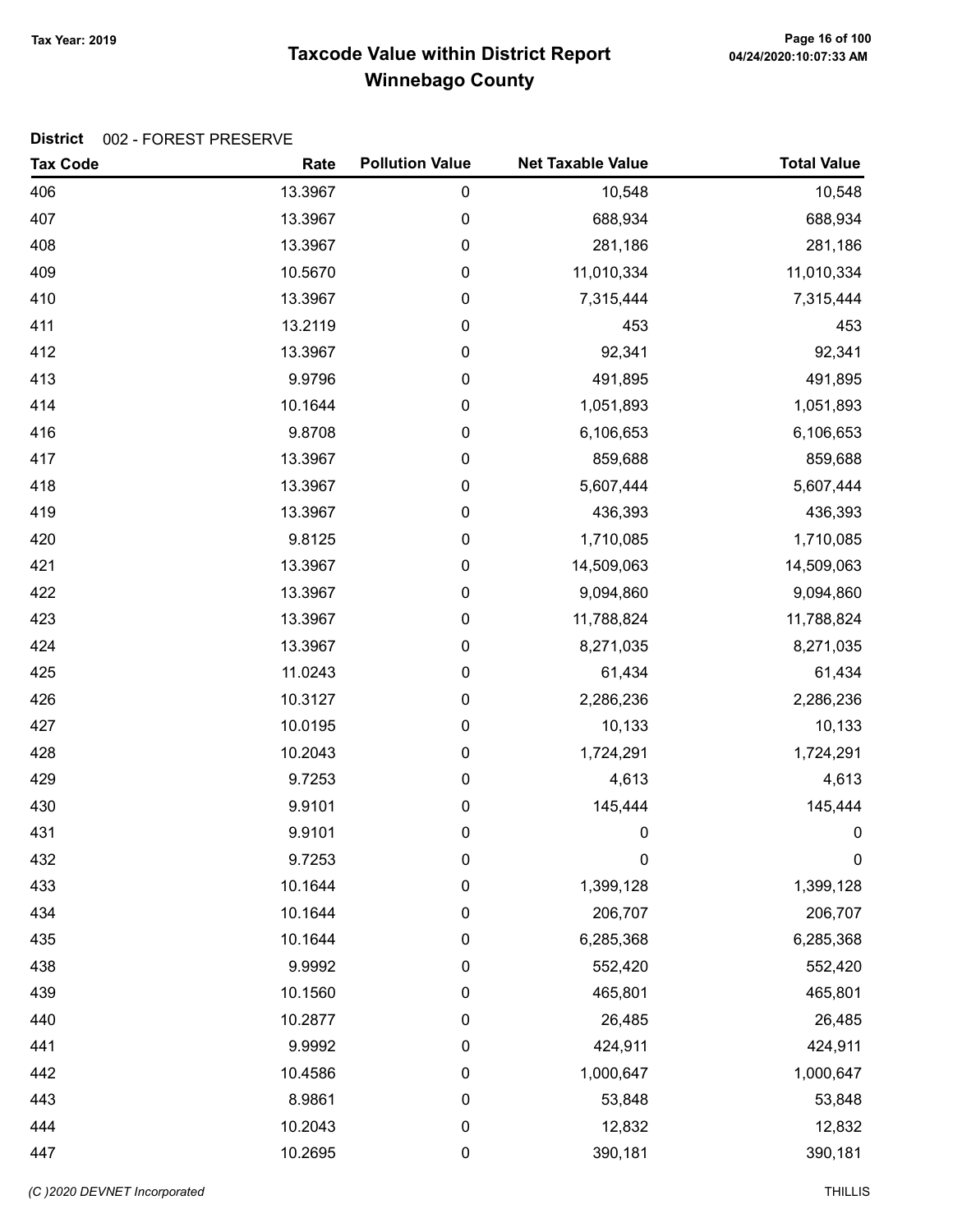# Taxcode Value within District Report Tax Year: 2019 Page 17 of 100 Winnebago County

|  | District 002 - FOREST PRESERVE |
|--|--------------------------------|
|--|--------------------------------|

| <b>Tax Code</b> | Rate                           | <b>Pollution Value</b> | <b>Net Taxable Value</b>                       | <b>Total Value</b> |
|-----------------|--------------------------------|------------------------|------------------------------------------------|--------------------|
| 448             | 10.3127                        | 0                      | 11,686                                         | 11,686             |
| 450             | 13.3967                        | 0                      | 221,396                                        | 221,396            |
| 451             | 13.3967                        | 0                      | 40,909,104                                     | 40,909,104         |
| 452             | 9.9992                         | 0                      | 27,615                                         | 27,615             |
| 453             | 12.0694                        | 0                      | 184,696                                        | 184,696            |
| 454             | 10.0195                        | 0                      | 30,306                                         | 30,306             |
| 455             | 13.3967                        | 0                      | 6,523,417                                      | 6,523,417          |
| 456             | 10.5670                        | 0                      | 4,218,890                                      | 4,218,890          |
| 457             | 9.3741                         | 0                      | 1,642,941                                      | 1,642,941          |
| 458             | 9.4019                         | 0                      | 5,128,651                                      | 5,128,651          |
| 459             | 9.4019                         | 0                      | 0                                              | 0                  |
| 460             | 13.3967                        | 0                      | 119,482                                        | 119,482            |
|                 |                                |                        | <b>Totals for 002 - FOREST PRESERVE</b>        | 4,053,817,387      |
|                 |                                |                        | <b>State Railroad</b>                          | 10,001,345         |
| <b>District</b> |                                |                        | <b>Grand Totals for 002 - FOREST PRESERVE</b>  | 4,063,818,732      |
| <b>Tax Code</b> | 003 - BURRITT TOWNSHIP<br>Rate | <b>Pollution Value</b> | <b>Net Taxable Value</b>                       | <b>Total Value</b> |
| 254             | 9.6708                         | 0                      | 244,504                                        | 244,504            |
| 258             | 12.1375                        | 0                      | 0                                              | 0                  |
| 259             | 12.8868                        | 0                      | 0                                              | 0                  |
| 260             | 9.6303                         | 0                      | 14,572,222                                     | 14,572,222         |
| 262             | 9.4225                         | 0                      | 185,937                                        | 185,937            |
| 263             | 9.3700                         | 0                      | 192,740                                        | 192,740            |
| 265             | 9.6142                         | 0                      | 921,616                                        | 921,616            |
| 266             | 10.3635                        | 0                      | 6,292,153                                      | 6,292,153          |
| 267             | 9.3539                         | 0                      | 1,384,473                                      | 1,384,473          |
| 268             | 10.1032                        | 0                      | 3,646,788                                      | 3,646,788          |
|                 |                                |                        | <b>Totals for 003 - BURRITT TOWNSHIP</b>       | 27,440,433         |
|                 |                                |                        | <b>State Railroad</b>                          | 0                  |
|                 |                                |                        | <b>Grand Totals for 003 - BURRITT TOWNSHIP</b> | 27,440,433         |
| <b>District</b> | 004 - CHERRY VALLEY TOWNSHIP   |                        |                                                |                    |
| <b>Tax Code</b> | Rate                           | <b>Pollution Value</b> | <b>Net Taxable Value</b>                       | <b>Total Value</b> |
| 110             | 10.4725                        | $\boldsymbol{0}$       | 24,202,956                                     | 24,202,956         |
| 111             | 10.0964                        | 0                      | 5,863,497                                      | 5,863,497          |
| 112             | 12.4950                        | 0                      | 10,082,121                                     | 10,082,121         |
| 113             | 11.5059                        | 0                      | 9,697,858                                      | 9,697,858          |
| 114             | 10.2877                        | 0                      | 73,385,290                                     | 73,385,290         |
| 115             | 9.9116                         | $\boldsymbol{0}$       | 5,512,823                                      | 5,512,823          |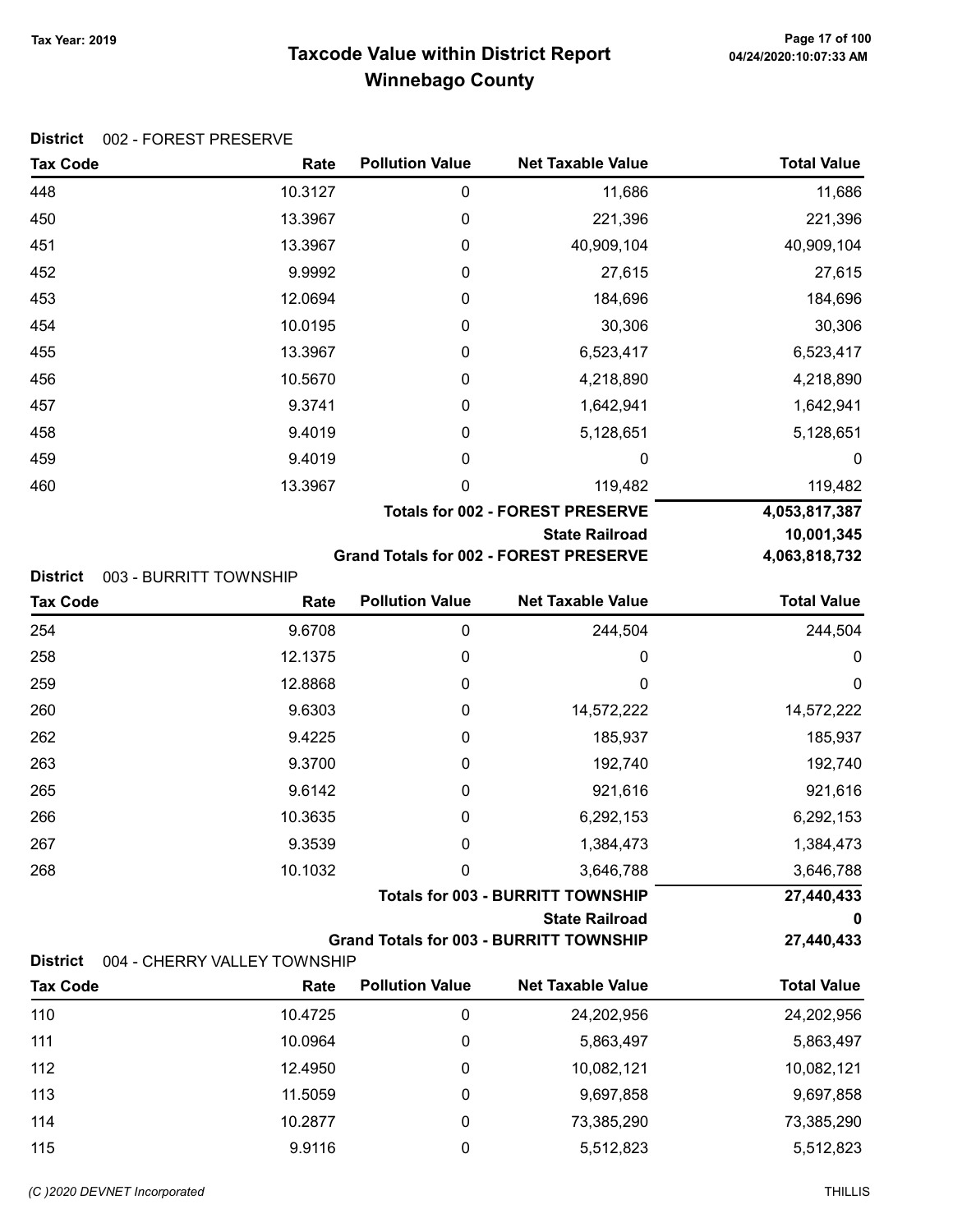# Taxcode Value within District Report Tax Year: 2019 Page 18 of 100 Winnebago County

Tax Code **Rate Pollution Value** Net Taxable Value Total Value

|  | District 004 - CHERRY VALLEY TOWNSHIP |  |  |
|--|---------------------------------------|--|--|
|--|---------------------------------------|--|--|

| 228<br>229<br>230<br>231<br>232<br>233<br>234<br><b>District</b><br><b>Tax Code</b><br>006<br>007<br>019 | 10.0904<br>9.7836<br>9.9753<br>10.5306<br>10.1315<br>9.8247<br>006 - HARLEM TOWNSHIP<br>Rate<br>10.4586<br>10.2738<br>8.9861<br>9.9829 | 0<br>0<br>0<br>0<br>0<br>0<br><b>Pollution Value</b><br>$\boldsymbol{0}$<br>0<br>0<br>0 | 1,943,522<br>21,183,981<br>126,699<br>934,552<br>14,146,466<br>298,396<br><b>Totals for 005 - DURAND TOWNSHIP</b><br><b>State Railroad</b><br><b>Grand Totals for 005 - DURAND TOWNSHIP</b><br><b>Net Taxable Value</b><br>134,481,126<br>3,932,670<br>168,618<br>0 | 1,289,122<br>1,943,522<br>21,183,981<br>126,699<br>934,552<br>14,146,466<br>298,396<br>39,922,738<br>39,922,738<br><b>Total Value</b><br>134,481,126<br>3,932,670<br>168,618<br>$\boldsymbol{0}$ |
|----------------------------------------------------------------------------------------------------------|----------------------------------------------------------------------------------------------------------------------------------------|-----------------------------------------------------------------------------------------|---------------------------------------------------------------------------------------------------------------------------------------------------------------------------------------------------------------------------------------------------------------------|--------------------------------------------------------------------------------------------------------------------------------------------------------------------------------------------------|
| 012                                                                                                      |                                                                                                                                        |                                                                                         |                                                                                                                                                                                                                                                                     |                                                                                                                                                                                                  |
|                                                                                                          |                                                                                                                                        |                                                                                         |                                                                                                                                                                                                                                                                     |                                                                                                                                                                                                  |
|                                                                                                          |                                                                                                                                        |                                                                                         |                                                                                                                                                                                                                                                                     |                                                                                                                                                                                                  |
|                                                                                                          |                                                                                                                                        |                                                                                         |                                                                                                                                                                                                                                                                     |                                                                                                                                                                                                  |
|                                                                                                          |                                                                                                                                        |                                                                                         |                                                                                                                                                                                                                                                                     |                                                                                                                                                                                                  |
|                                                                                                          |                                                                                                                                        |                                                                                         |                                                                                                                                                                                                                                                                     |                                                                                                                                                                                                  |
|                                                                                                          |                                                                                                                                        |                                                                                         |                                                                                                                                                                                                                                                                     |                                                                                                                                                                                                  |
|                                                                                                          |                                                                                                                                        |                                                                                         |                                                                                                                                                                                                                                                                     |                                                                                                                                                                                                  |
|                                                                                                          |                                                                                                                                        |                                                                                         |                                                                                                                                                                                                                                                                     |                                                                                                                                                                                                  |
|                                                                                                          |                                                                                                                                        |                                                                                         |                                                                                                                                                                                                                                                                     |                                                                                                                                                                                                  |
|                                                                                                          |                                                                                                                                        |                                                                                         |                                                                                                                                                                                                                                                                     |                                                                                                                                                                                                  |
|                                                                                                          |                                                                                                                                        |                                                                                         |                                                                                                                                                                                                                                                                     |                                                                                                                                                                                                  |
|                                                                                                          |                                                                                                                                        |                                                                                         |                                                                                                                                                                                                                                                                     |                                                                                                                                                                                                  |
|                                                                                                          | 10.1315                                                                                                                                | $\pmb{0}$                                                                               | 1,289,122                                                                                                                                                                                                                                                           |                                                                                                                                                                                                  |
| <b>Tax Code</b>                                                                                          | Rate                                                                                                                                   | <b>Pollution Value</b>                                                                  | <b>Net Taxable Value</b>                                                                                                                                                                                                                                            | <b>Total Value</b>                                                                                                                                                                               |
| <b>District</b>                                                                                          | 005 - DURAND TOWNSHIP                                                                                                                  |                                                                                         | <b>State Railroad</b><br>Grand Totals for 004 - CHERRY VALLEY TOWNSHIP                                                                                                                                                                                              | 1,555,953<br>288,109,333                                                                                                                                                                         |
|                                                                                                          |                                                                                                                                        |                                                                                         | Totals for 004 - CHERRY VALLEY TOWNSHIP                                                                                                                                                                                                                             | 286,553,380                                                                                                                                                                                      |
| 440                                                                                                      | 10.2877                                                                                                                                | 0                                                                                       | 26,485                                                                                                                                                                                                                                                              | 26,485                                                                                                                                                                                           |
| 396                                                                                                      | 10.1866                                                                                                                                | 0                                                                                       | 0                                                                                                                                                                                                                                                                   | $\mathbf 0$                                                                                                                                                                                      |
| 386                                                                                                      | 11.3211                                                                                                                                | 0                                                                                       | 0                                                                                                                                                                                                                                                                   | $\boldsymbol{0}$                                                                                                                                                                                 |
| 383                                                                                                      | 13.3436                                                                                                                                | 0                                                                                       | 1,405,543                                                                                                                                                                                                                                                           | 1,405,543                                                                                                                                                                                        |
| 367                                                                                                      | 9.7014                                                                                                                                 | 0                                                                                       | 111,362                                                                                                                                                                                                                                                             | 111,362                                                                                                                                                                                          |
| 343<br>366                                                                                               | 11.1298<br>10.1866                                                                                                                     | 0<br>0                                                                                  | 540,338<br>700,062                                                                                                                                                                                                                                                  | 540,338<br>700,062                                                                                                                                                                               |
| 129                                                                                                      | 11.3211                                                                                                                                | 0                                                                                       | 13,394,203                                                                                                                                                                                                                                                          | 13,394,203                                                                                                                                                                                       |
| 128                                                                                                      | 10.9450                                                                                                                                | 0                                                                                       | 1,778,609                                                                                                                                                                                                                                                           | 1,778,609                                                                                                                                                                                        |
| 127                                                                                                      | 13.5284                                                                                                                                | 0                                                                                       | 115,211,880                                                                                                                                                                                                                                                         | 115,211,880                                                                                                                                                                                      |
| 125                                                                                                      | 11.3211                                                                                                                                | 0                                                                                       | 123,290                                                                                                                                                                                                                                                             | 123,290                                                                                                                                                                                          |
| 124                                                                                                      | 11.5059                                                                                                                                | 0                                                                                       | 6,979,876                                                                                                                                                                                                                                                           | 6,979,876                                                                                                                                                                                        |
| 122                                                                                                      | 9.8025                                                                                                                                 | 0                                                                                       | 531,248                                                                                                                                                                                                                                                             | 531,248                                                                                                                                                                                          |
| 120                                                                                                      | 10.2877                                                                                                                                | 0                                                                                       | 3,626,648                                                                                                                                                                                                                                                           | 3,626,648                                                                                                                                                                                        |
|                                                                                                          | 10.4725                                                                                                                                | $\boldsymbol{0}$                                                                        | 13,355,087                                                                                                                                                                                                                                                          | 13,355,087                                                                                                                                                                                       |
|                                                                                                          |                                                                                                                                        | $\pmb{0}$                                                                               | 24,204                                                                                                                                                                                                                                                              | 24,204                                                                                                                                                                                           |
| 116<br>119                                                                                               | 12.3102                                                                                                                                |                                                                                         |                                                                                                                                                                                                                                                                     |                                                                                                                                                                                                  |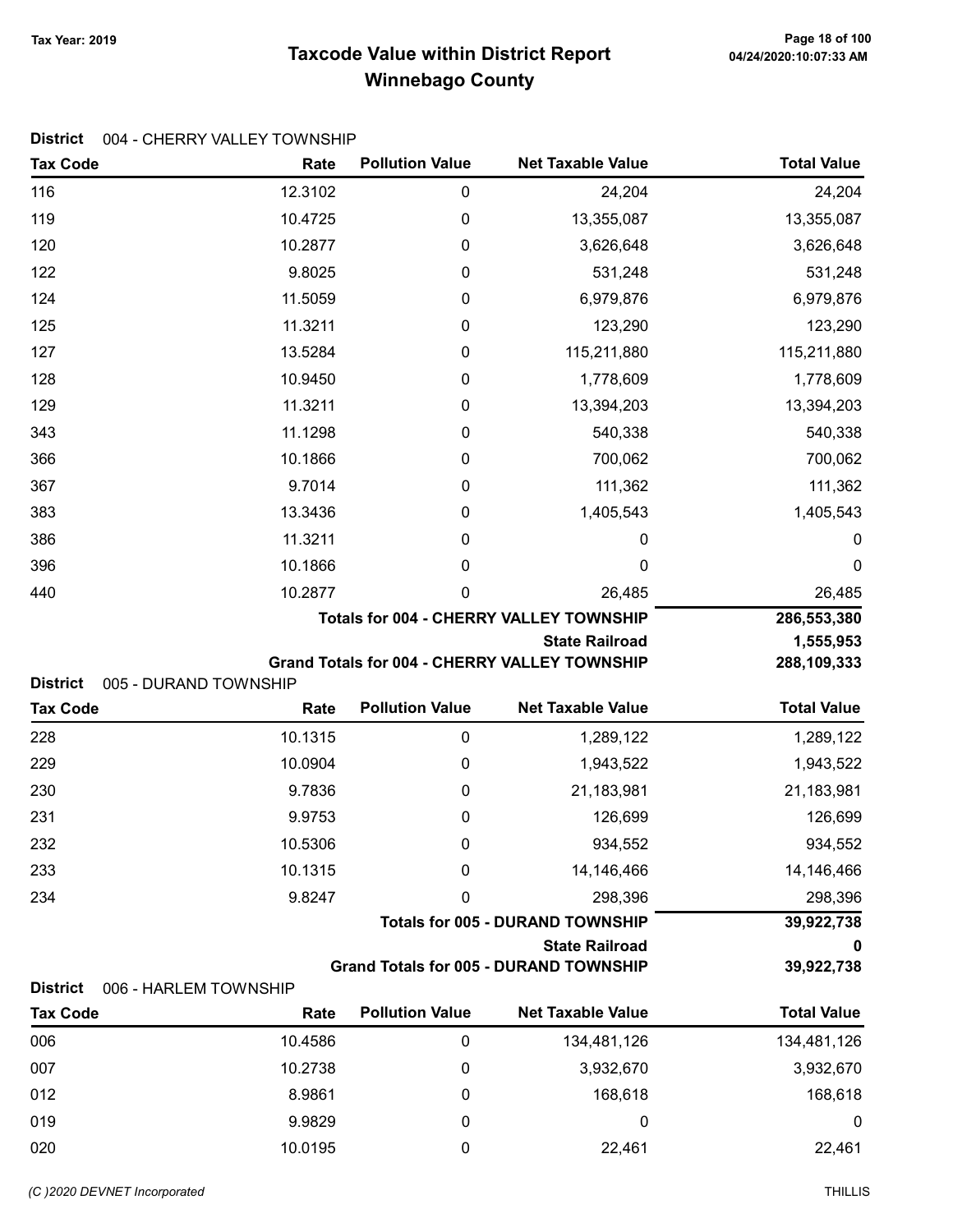# Taxcode Value within District Report Tax Year: 2019 Page 19 of 100 Winnebago County

#### District 006 - HARLEM TOWNSHIP

| <b>Tax Code</b> | Rate    | <b>Pollution Value</b> | <b>Net Taxable Value</b> | <b>Total Value</b> |
|-----------------|---------|------------------------|--------------------------|--------------------|
| 026             | 10.2043 | 0                      | 31,160,124               | 31,160,124         |
| 042             | 10.6499 | 0                      | 3,406,009                | 3,406,009          |
| 045             | 9.1709  | 0                      | 288,867                  | 288,867            |
| 049             | 10.8066 | 0                      | 22,462,426               | 22,462,426         |
| 078             | 9.9134  | 0                      | 301,367                  | 301,367            |
| 108             | 9.7253  | 0                      | 39,646                   | 39,646             |
| 109             | 9.9101  | 0                      | 30,411,825               | 30,411,825         |
| 118             | 10.1644 | 0                      | 366,998                  | 366,998            |
| 130             | 10.3675 | 0                      | 4,189,762                | 4,189,762          |
| 133             | 10.1644 | 0                      | 106,946,937              | 106,946,937        |
| 134             | 9.2404  | 0                      | 11,933                   | 11,933             |
| 135             | 9.7253  | 0                      | 7,432,730                | 7,432,730          |
| 136             | 9.5696  | 0                      | 27,487,447               | 27,487,447         |
| 137             | 9.9796  | 0                      | 50,254,672               | 50,254,672         |
| 139             | 9.6860  | 0                      | 7,833,918                | 7,833,918          |
| 140             | 9.1408  | 0                      | 53,339                   | 53,339             |
| 141             | 9.9796  | 0                      | 221,826                  | 221,826            |
| 142             | 10.7194 | 0                      | 4,109                    | 4,109              |
| 143             | 9.4252  | 0                      | 2,561,184                | 2,561,184          |
| 144             | 9.8708  | 0                      | 109,466,448              | 109,466,448        |
| 145             | 9.4317  | 0                      | 4,548,007                | 4,548,007          |
| 147             | 10.9042 | 0                      | 69,561                   | 69,561             |
| 149             | 10.6218 | 0                      | 31,572,109               | 31,572,109         |
| 151             | 11.1978 | 0                      | 810                      | 810                |
| 152             | 11.1978 | 0                      | 4,463,277                | 4,463,277          |
| 153             | 10.1644 | 0                      | 828,638                  | 828,638            |
| 158             | 10.9042 | 0                      | 6,244,342                | 6,244,342          |
| 159             | 10.4651 | 0                      | 237,811                  | 237,811            |
| 160             | 9.8708  | 0                      | 494,890                  | 494,890            |
| 163             | 9.9796  | 0                      | 1,824,507                | 1,824,507          |
| 164             | 9.6860  | 0                      | 88,935                   | 88,935             |
| 194             | 9.6165  | 0                      | 2,366,057                | 2,366,057          |
| 208             | 9.9101  | 0                      | 46,742                   | 46,742             |
| 413             | 9.9796  | 0                      | 491,895                  | 491,895            |
| 414             | 10.1644 | $\boldsymbol{0}$       | 1,051,893                | 1,051,893          |
| 416             | 9.8708  | 0                      | 6,106,653                | 6,106,653          |
| 427             | 10.0195 | 0                      | 10,133                   | 10,133             |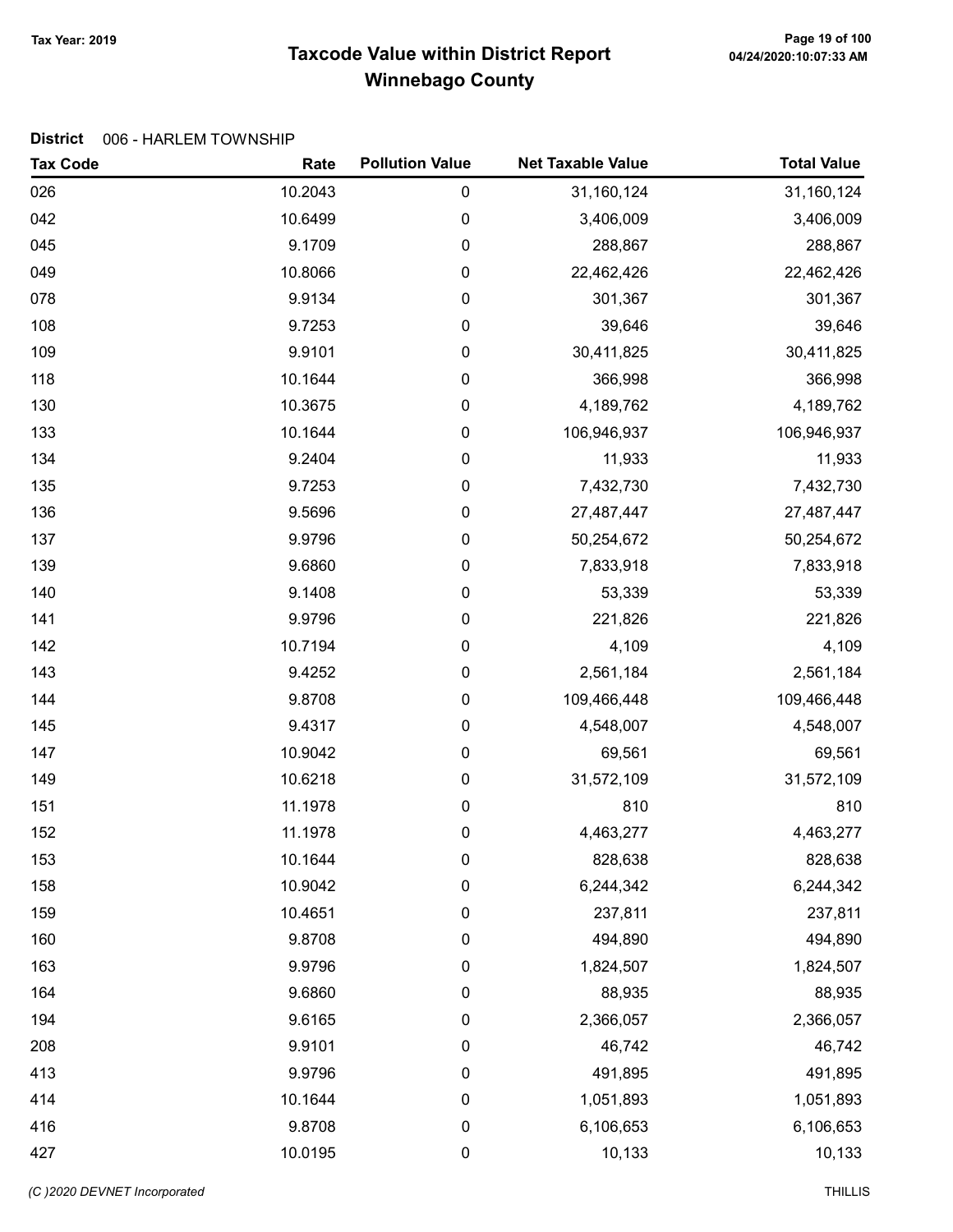# Taxcode Value within District Report Tax Year: 2019 Page 20 of 100 Winnebago County

| 10.2043<br>428<br>0<br>1,724,291<br>429<br>9.7253<br>0<br>4,613<br>9.9101<br>145,444<br>430<br>0<br>431<br>9.9101<br>0<br>0<br>9.7253<br>432<br>0<br>0 | 1,724,291<br>4,613 |
|--------------------------------------------------------------------------------------------------------------------------------------------------------|--------------------|
|                                                                                                                                                        |                    |
|                                                                                                                                                        |                    |
|                                                                                                                                                        | 145,444            |
|                                                                                                                                                        | 0                  |
|                                                                                                                                                        | 0                  |
| 10.1644<br>433<br>1,399,128<br>0                                                                                                                       | 1,399,128          |
| 434<br>10.1644<br>206,707<br>0                                                                                                                         | 206,707            |
| 435<br>10.1644<br>6,285,368<br>0                                                                                                                       | 6,285,368          |
| 442<br>10.4586<br>0<br>1,000,647                                                                                                                       | 1,000,647          |
| 443<br>8.9861<br>0<br>53,848                                                                                                                           | 53,848             |
| 10.2043<br>444<br>0<br>12,832                                                                                                                          | 12,832             |
| 10.0195<br>30,306<br>454<br>0                                                                                                                          | 30,306             |
| <b>Totals for 006 - HARLEM TOWNSHIP</b><br>614,815,886                                                                                                 |                    |
| <b>State Railroad</b>                                                                                                                                  | 0                  |
| <b>Grand Totals for 006 - HARLEM TOWNSHIP</b><br>614,815,886                                                                                           |                    |
| <b>District</b><br>007 - HARRISON TOWNSHIP<br><b>Pollution Value</b><br><b>Net Taxable Value</b><br><b>Tax Code</b><br>Rate                            | <b>Total Value</b> |
|                                                                                                                                                        |                    |
| 246<br>9.6545<br>0<br>8,601,580                                                                                                                        | 8,601,580          |
| 247<br>8.9549<br>0<br>6,753,801                                                                                                                        | 6,753,801          |
| 9.6683<br>0<br>248<br>63,740<br><b>Totals for 007 - HARRISON TOWNSHIP</b>                                                                              | 63,740             |
| <b>State Railroad</b>                                                                                                                                  | 15,419,121<br>0    |
| Grand Totals for 007 - HARRISON TOWNSHIP                                                                                                               | 15,419,121         |
| 008 - LAONA TOWNSHIP<br><b>District</b>                                                                                                                |                    |
| <b>Pollution Value</b><br><b>Tax Code</b><br><b>Net Taxable Value</b><br>Rate                                                                          | <b>Total Value</b> |
| 212<br>9.1450<br>0<br>0                                                                                                                                | 0                  |
| 9.6441<br>35,438,962<br><b>220</b><br>0                                                                                                                | 35,438,962         |
| <b>Totals for 008 - LAONA TOWNSHIP</b>                                                                                                                 | 35,438,962         |
| <b>State Railroad</b>                                                                                                                                  | 0                  |
| <b>Grand Totals for 008 - LAONA TOWNSHIP</b><br><b>District</b><br>009 - OWEN TOWNSHIP                                                                 | 35,438,962         |
| <b>Pollution Value</b><br><b>Net Taxable Value</b><br><b>Tax Code</b><br>Rate                                                                          | <b>Total Value</b> |
| 046<br>13.1864<br>32,447<br>0                                                                                                                          | 32,447             |
| 13.4723<br>18,576,679<br>146<br>0                                                                                                                      | 18,576,679         |
| 148<br>9.5110<br>940<br>0                                                                                                                              | 940                |
| 150<br>10.4607<br>102,397<br>0                                                                                                                         | 102,397            |
| 154<br>13.2875<br>109,418<br>0                                                                                                                         | 109,418            |
| 9.5767<br>7,971,687<br>155<br>0                                                                                                                        | 7,971,687          |
| 156<br>9.4273<br>17,820,214<br>0                                                                                                                       | 17,820,214         |

#### District 006 - HARLEM TOWNSHIP

(C)2020 DEVNET Incorporated THILLIS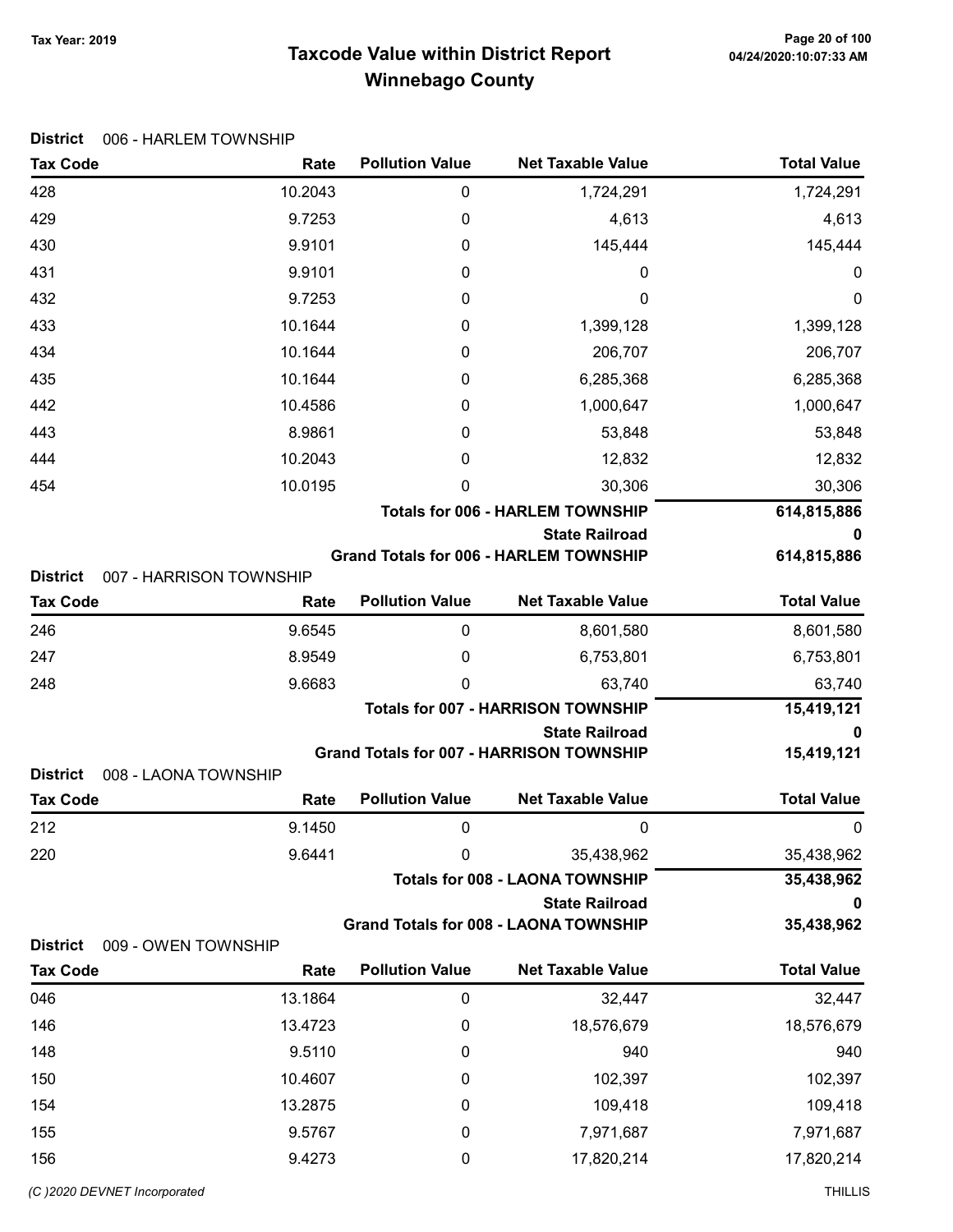# Taxcode Value within District Report Tax Year: 2019 Page 21 of 100 Winnebago County

| District |  |  | 009 - OWEN TOWNSHIP |
|----------|--|--|---------------------|
|----------|--|--|---------------------|

| <b>Tax Code</b>                    | Rate                              | <b>Pollution Value</b> | <b>Net Taxable Value</b>                              | <b>Total Value</b>   |
|------------------------------------|-----------------------------------|------------------------|-------------------------------------------------------|----------------------|
| 157                                | 12.2541                           | 0                      | 80,584                                                | 80,584               |
| 161                                | 8.8314                            | 0                      | 107,002                                               | 107,002              |
| 162                                | 9.5448                            | 0                      | 521,961                                               | 521,961              |
| 165                                | 8.9808                            | 0                      | 14,648,494                                            | 14,648,494           |
| 167                                | 9.3262                            | 0                      | 5,396,458                                             | 5,396,458            |
| 168                                | 8.9808                            | $\boldsymbol{0}$       | 0                                                     | 0                    |
| 169                                | 9.7182                            | 0                      | 7,888,747                                             | 7,888,747            |
| 170                                | 9.6121                            | 0                      | 109,799                                               | 109,799              |
| 171                                | 10.6455                           | 0                      | 139,311                                               | 139,311              |
| 172                                | 13.3712                           | 0                      | 230,063                                               | 230,063              |
| 200                                | 10.0987                           | 0                      | 1,806,602                                             | 1,806,602            |
| 358                                | 9.7182                            | 0                      | 0                                                     | 0                    |
| 359                                | 9.7182                            | $\boldsymbol{0}$       | 3,727                                                 | 3,727                |
| 360                                | 9.3262                            | 0                      | 0                                                     | 0                    |
| 361                                | 12.4389                           | 0                      | 3,891                                                 | 3,891                |
| 362                                | 8.7303                            | 0                      | 1,017,686                                             | 1,017,686            |
| 363                                | 9.4437                            | 0                      | 49,219                                                | 49,219               |
| 364                                | 8.8797                            | 0                      | 239,733                                               | 239,733              |
| 365                                | 9.9030                            | 0                      | 11,159,820                                            | 11,159,820           |
| 368                                | 9.7182                            | 0                      | 0                                                     | 0                    |
| 369                                | 9.9030                            | 0                      | 112,104                                               | 112,104              |
|                                    |                                   |                        | <b>Totals for 009 - OWEN TOWNSHIP</b>                 | 88,128,983           |
|                                    |                                   |                        | <b>State Railroad</b>                                 | 427,382              |
|                                    |                                   |                        | <b>Grand Totals for 009 - OWEN TOWNSHIP</b>           | 88,556,365           |
| <b>District</b><br><b>Tax Code</b> | 010 - PECATONICA TOWNSHIP<br>Rate | <b>Pollution Value</b> | <b>Net Taxable Value</b>                              | <b>Total Value</b>   |
| 281                                | 10.2553                           | $\pmb{0}$              | 44,376,743                                            | 44,376,743           |
| 282                                | 9.5060                            | 0                      | 153,798                                               | 153,798              |
| 283                                | 9.7663                            | 0                      | 133,138                                               | 133,138              |
| 284                                | 10.5156                           | 0                      | 33,528                                                | 33,528               |
|                                    | 11.0243                           | 0                      |                                                       |                      |
| 286                                | 11.0243                           | 0                      | 27,469,759                                            | 27,469,759           |
| 425                                |                                   |                        | 61,434<br><b>Totals for 010 - PECATONICA TOWNSHIP</b> | 61,434<br>72,228,400 |
|                                    |                                   |                        | <b>State Railroad</b>                                 | o                    |
|                                    |                                   |                        | <b>Grand Totals for 010 - PECATONICA TOWNSHIP</b>     | 72,228,400           |
| <b>District</b>                    | 011 - ROCKFORD TOWNSHIP           |                        |                                                       |                      |
| <b>Tax Code</b>                    | Rate                              | <b>Pollution Value</b> | <b>Net Taxable Value</b>                              | <b>Total Value</b>   |
| 001                                | 13.3967                           | 0                      | 1,262,824,861                                         | 1,262,824,861        |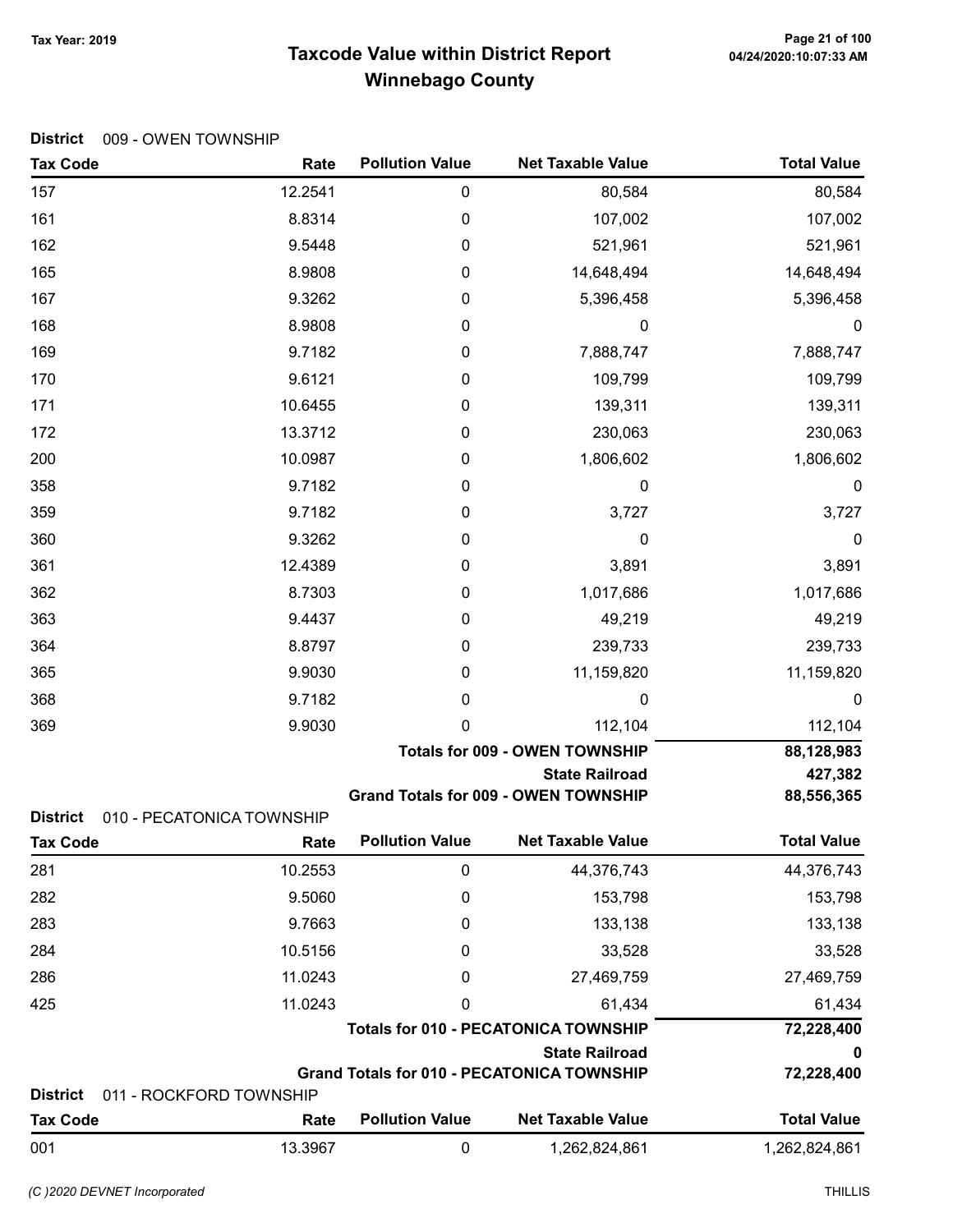# Taxcode Value within District Report Tax Year: 2019 Page 22 of 100 Winnebago County

#### District 011 - ROCKFORD TOWNSHIP

| <b>Tax Code</b> | Rate    | <b>Pollution Value</b> | <b>Net Taxable Value</b> | <b>Total Value</b> |
|-----------------|---------|------------------------|--------------------------|--------------------|
| 002             | 10.5670 | 0                      | 104,208,140              | 104,208,140        |
| 003             | 11.1894 | 0                      | 27,272,582               | 27,272,582         |
| 005             | 10.8133 | 0                      | 10,900,130               | 10,900,130         |
| 008             | 10.3127 | 0                      | 53,223,276               | 53,223,276         |
| 010             | 11.0126 | 0                      | 3,030,957                | 3,030,957          |
| 013             | 10.4674 | 0                      | 22,255,718               | 22,255,718         |
| 014             | 13.3967 | 0                      | 1,571,657                | 1,571,657          |
| 016             | 10.0218 | 0                      | 4,708                    | 4,708              |
| 017             | 11.3742 | 0                      | 23,344,843               | 23,344,843         |
| 018             | 10.9981 | 0                      | 51,371,714               | 51,371,714         |
| 021             | 13.6510 | 0                      | 17,383,351               | 17,383,351         |
| 030             | 10.0218 | 0                      | 379,593                  | 379,593            |
| 031             | 10.2826 | 0                      | 4,634,804                | 4,634,804          |
| 035             | 10.3822 | 0                      | 818,108                  | 818,108            |
| 036             | 13.2119 | 0                      | 12,384,733               | 12,384,733         |
| 038             | 13.3967 | 0                      | 0                        | $\boldsymbol{0}$   |
| 040             | 10.5735 | 0                      | 75,833                   | 75,833             |
| 044             | 10.1279 | 0                      | 15,690                   | 15,690             |
| 047             | 13.3967 | 0                      | 3,861                    | 3,861              |
| 048             | 13.3967 | 0                      | 65,567                   | 65,567             |
| 050             | 10.5699 | 0                      | 6,456,008                | 6,456,008          |
| 051             | 10.3851 | 0                      | 9,247,680                | 9,247,680          |
| 052             | 10.5026 | 0                      | 395,001                  | 395,001            |
| 053             | 10.8413 | 0                      | 1,841,679                | 1,841,679          |
| 056             | 13.3967 | 0                      | 316,147                  | 316,147            |
| 057             | 10.5639 | 0                      | 9,492,308                | 9,492,308          |
| 058             | 10.3791 | 0                      | 1,615,233                | 1,615,233          |
| 059             | 11.4035 | 0                      | 1,469,984                | 1,469,984          |
| 060             | 10.4196 | 0                      | 1,610,820                | 1,610,820          |
| 061             | 10.7583 | 0                      | 2,858,942                | 2,858,942          |
| 062             | 10.6044 | 0                      | 6,946,363                | 6,946,363          |
| 063             | 10.4966 | 0                      | 2,142,767                | 2,142,767          |
| 064             | 10.3164 | 0                      | 13,956,246               | 13,956,246         |
| 066             | 10.5012 | 0                      | 12,392,860               | 12,392,860         |
| 069             | 10.6187 | 0                      | 6,687,940                | 6,687,940          |
| 070             | 10.3127 | 0                      | 2,214,061                | 2,214,061          |
| 071             | 10.4339 | $\pmb{0}$              | 10,709,308               | 10,709,308         |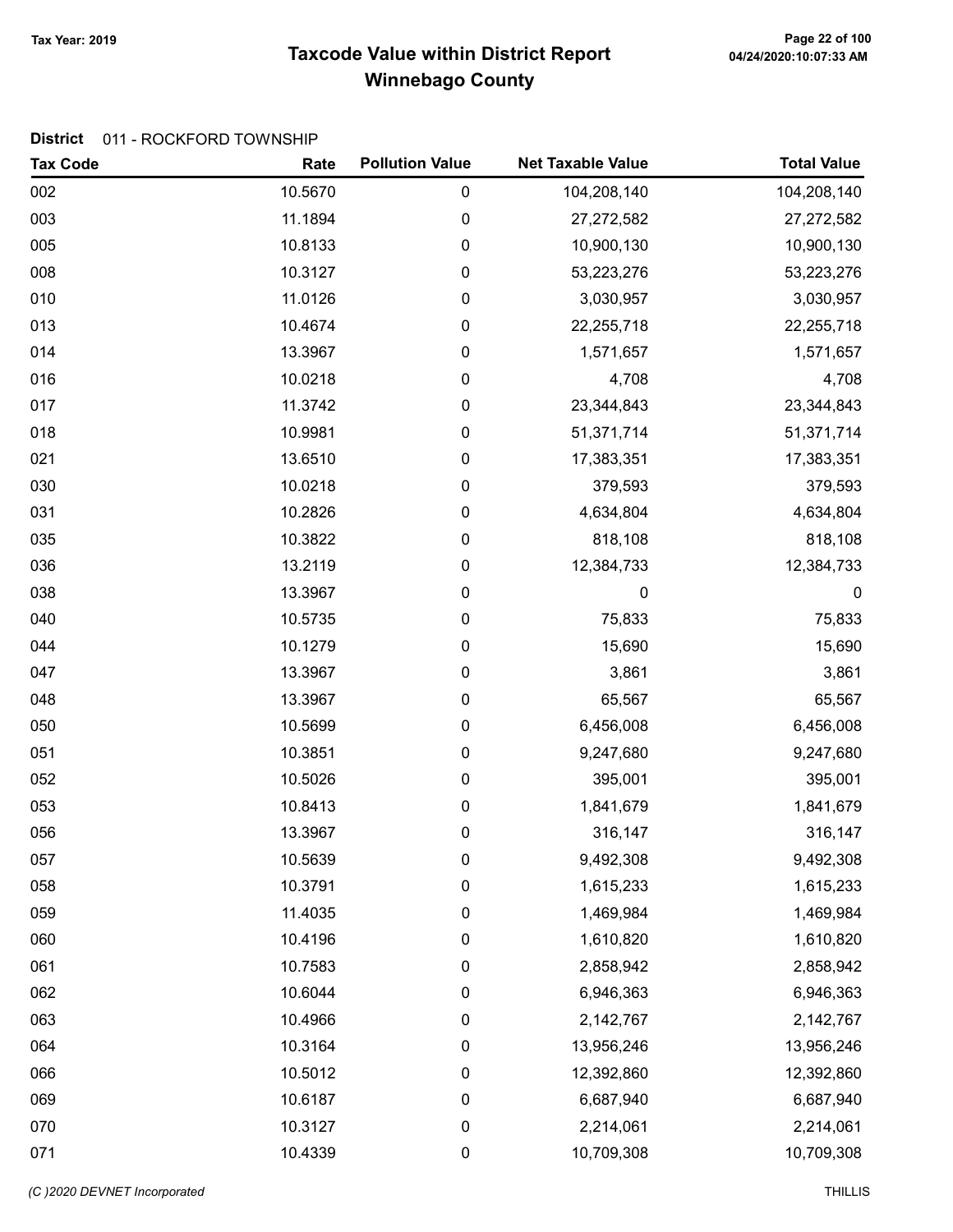# Taxcode Value within District Report Tax Year: 2019 Page 23 of 100 Winnebago County

#### District 011 - ROCKFORD TOWNSHIP

| <b>Tax Code</b> | Rate    | <b>Pollution Value</b> | <b>Net Taxable Value</b> | <b>Total Value</b> |
|-----------------|---------|------------------------|--------------------------|--------------------|
| 072             | 10.1560 | 0                      | 45,891                   | 45,891             |
| 073             | 10.5371 | 0                      | 41,848                   | 41,848             |
| 076             | 10.1279 | 0                      | 1,117,351                | 1,117,351          |
| 077             | 10.0218 | 0                      | 151,186                  | 151,186            |
| 082             | 13.3967 | 0                      | 93,786                   | 93,786             |
| 083             | 10.5639 | 0                      | 618,567                  | 618,567            |
| 084             | 9.9125  | 0                      | 539,078                  | 539,078            |
| 085             | 13.3967 | 0                      | 8,976,856                | 8,976,856          |
| 086             | 13.2956 | 0                      | 1,207,995                | 1,207,995          |
| 090             | 9.4725  | 0                      | 5,778                    | 5,778              |
| 091             | 8.3300  | 0                      | 9,436,746                | 9,436,746          |
| 092             | 9.6231  | 0                      | 4,555,884                | 4,555,884          |
| 093             | 8.4806  | 0                      | 1,306,631                | 1,306,631          |
| 095             | 9.9992  | 0                      | 4,482,051                | 4,482,051          |
| 096             | 11.0326 | 0                      | 7,835,225                | 7,835,225          |
| 099             | 10.6565 | 0                      | 5,171,193                | 5,171,193          |
| 104             | 10.0973 | 0                      | 2,077,795                | 2,077,795          |
| 117             | 13.3967 | 0                      | 11,895,928               | 11,895,928         |
| 123             | 12.3633 | 0                      | 673,396                  | 673,396            |
| 126             | 13.3967 | 0                      | 1,797,994                | 1,797,994          |
| 131             | 12.1785 | 0                      | 3,839                    | 3,839              |
| 223             | 13.3967 | 0                      | 6,824,997                | 6,824,997          |
| 226             | 13.3967 | 0                      | 765,291                  | 765,291            |
| 351             | 8.4806  | 0                      | 741,200                  | 741,200            |
| 370             | 11.0326 | 0                      | $\mathbf 0$              | 0                  |
| 372             | 11.2174 | 0                      | 3,885,669                | 3,885,669          |
| 373             | 9.8079  | 0                      | 1,927,162                | 1,927,162          |
| 374             | 11.1894 | 0                      | 1,511,504                | 1,511,504          |
| 378             | 11.3742 | 0                      | 49,233,547               | 49,233,547         |
| 379             | 9.6231  | 0                      | 819,125                  | 819,125            |
| 380             | 10.6565 | $\pmb{0}$              | 914,437                  | 914,437            |
| 381             | 13.3064 | 0                      | 6,820,495                | 6,820,495          |
| 382             | 13.1216 | 0                      | 162,492                  | 162,492            |
| 385             | 10.8413 | 0                      | 893,548                  | 893,548            |
| 391             | 13.3967 | 0                      | 871,360                  | 871,360            |
| 392             | 13.3967 | $\pmb{0}$              | 23,139,583               | 23,139,583         |
| 393             | 9.9992  | $\pmb{0}$              | 408,510                  | 408,510            |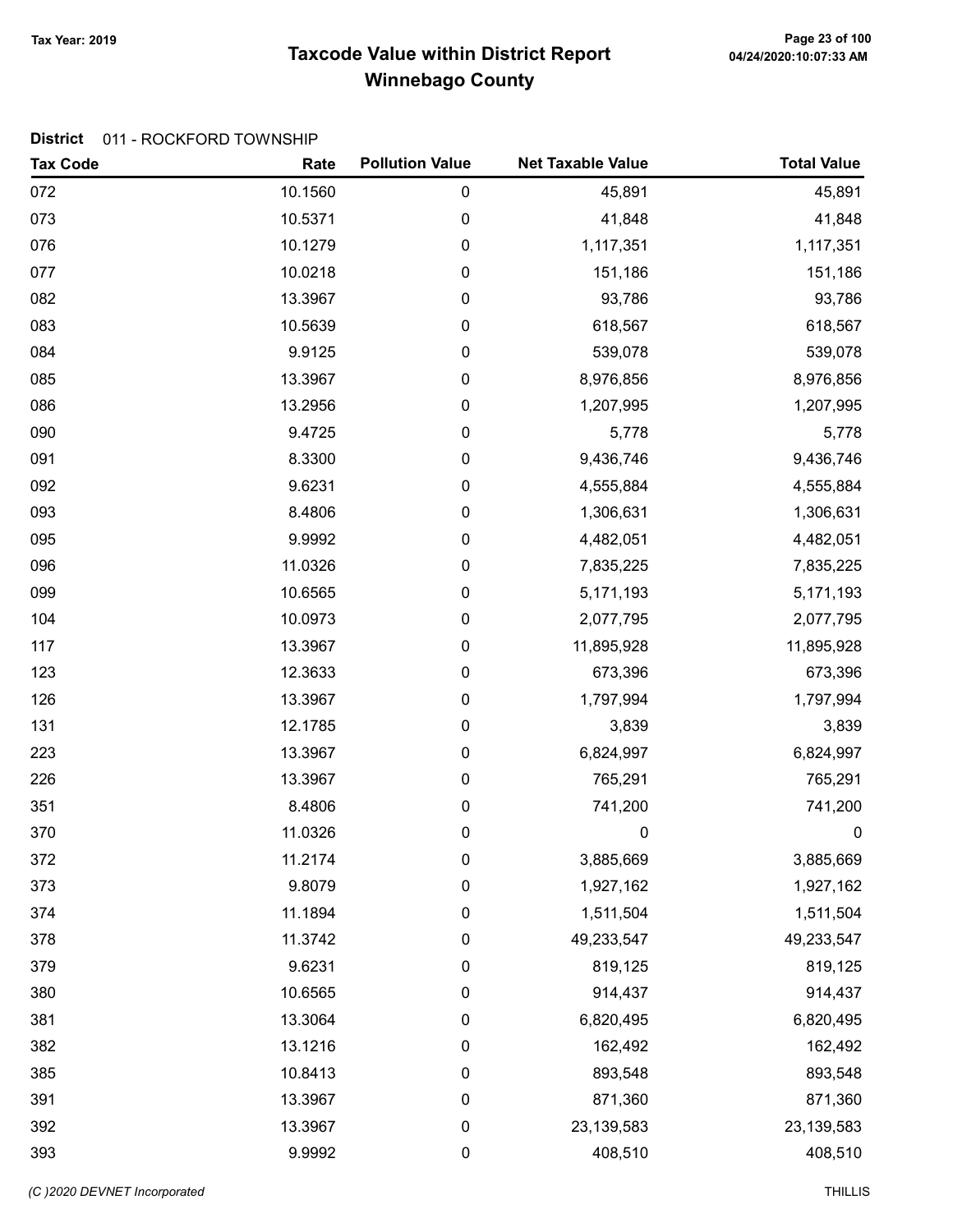# Taxcode Value within District Report Tax Year: 2019 Page 24 of 100 Winnebago County

#### District 011 - ROCKFORD TOWNSHIP

| <b>Tax Code</b>              | Rate                           | <b>Pollution Value</b> | <b>Net Taxable Value</b>                        | <b>Total Value</b> |
|------------------------------|--------------------------------|------------------------|-------------------------------------------------|--------------------|
| 394                          | 9.9992                         | 0                      | 0                                               | $\boldsymbol{0}$   |
| 397                          | 9.7799                         | $\pmb{0}$              | $\boldsymbol{0}$                                | $\mathbf 0$        |
| 400                          | 13.3967                        | 0                      | 45,762                                          | 45,762             |
| 403                          | 13.3967                        | 0                      | 69,744                                          | 69,744             |
| 404                          | 13.3967                        | 0                      | 1,038,459                                       | 1,038,459          |
| 405                          | 13.3967                        | 0                      | 1,509,273                                       | 1,509,273          |
| 406                          | 13.3967                        | 0                      | 10,548                                          | 10,548             |
| 407                          | 13.3967                        | 0                      | 688,934                                         | 688,934            |
| 408                          | 13.3967                        | 0                      | 281,186                                         | 281,186            |
| 409                          | 10.5670                        | 0                      | 11,010,334                                      | 11,010,334         |
| 410                          | 13.3967                        | 0                      | 7,315,444                                       | 7,315,444          |
| 411                          | 13.2119                        | 0                      | 453                                             | 453                |
| 412                          | 13.3967                        | 0                      | 92,341                                          | 92,341             |
| 417                          | 13.3967                        | 0                      | 859,688                                         | 859,688            |
| 418                          | 13.3967                        | 0                      | 5,607,444                                       | 5,607,444          |
| 419                          | 13.3967                        | 0                      | 436,393                                         | 436,393            |
| 421                          | 13.3967                        | 0                      | 14,509,063                                      | 14,509,063         |
| 422                          | 13.3967                        | 0                      | 9,094,860                                       | 9,094,860          |
| 423                          | 13.3967                        | 0                      | 11,788,824                                      | 11,788,824         |
| 424                          | 13.3967                        | 0                      | 8,271,035                                       | 8,271,035          |
| 426                          | 10.3127                        | 0                      | 2,286,236                                       | 2,286,236          |
| 438                          | 9.9992                         | 0                      | 552,420                                         | 552,420            |
| 439                          | 10.1560                        | 0                      | 465,801                                         | 465,801            |
| 441                          | 9.9992                         | 0                      | 424,911                                         | 424,911            |
| 448                          | 10.3127                        | 0                      | 11,686                                          | 11,686             |
| 450                          | 13.3967                        | 0                      | 221,396                                         | 221,396            |
| 451                          | 13.3967                        | 0                      | 40,909,104                                      | 40,909,104         |
| 452                          | 9.9992                         | 0                      | 27,615                                          | 27,615             |
| 453                          | 12.0694                        | 0                      | 184,696                                         | 184,696            |
| 455                          | 13.3967                        | 0                      | 6,523,417                                       | 6,523,417          |
| 456                          | 10.5670                        | 0                      | 4,218,890                                       | 4,218,890          |
| 460                          | 13.3967                        | 0                      | 119,482                                         | 119,482            |
|                              |                                |                        | <b>Totals for 011 - ROCKFORD TOWNSHIP</b>       | 1,975,652,850      |
|                              |                                |                        | <b>State Railroad</b>                           | 5,034,387          |
| <b>District</b>              |                                |                        | <b>Grand Totals for 011 - ROCKFORD TOWNSHIP</b> | 1,980,687,237      |
| <b>Tax Code</b>              | 012 - ROCKTON TOWNSHIP<br>Rate | <b>Pollution Value</b> | <b>Net Taxable Value</b>                        | <b>Total Value</b> |
| 190                          | 9.4019                         | 0                      | 39,850,219                                      | 39,850,219         |
| (C) 2020 DEVNET Incorporated |                                |                        |                                                 | <b>THILLIS</b>     |
|                              |                                |                        |                                                 |                    |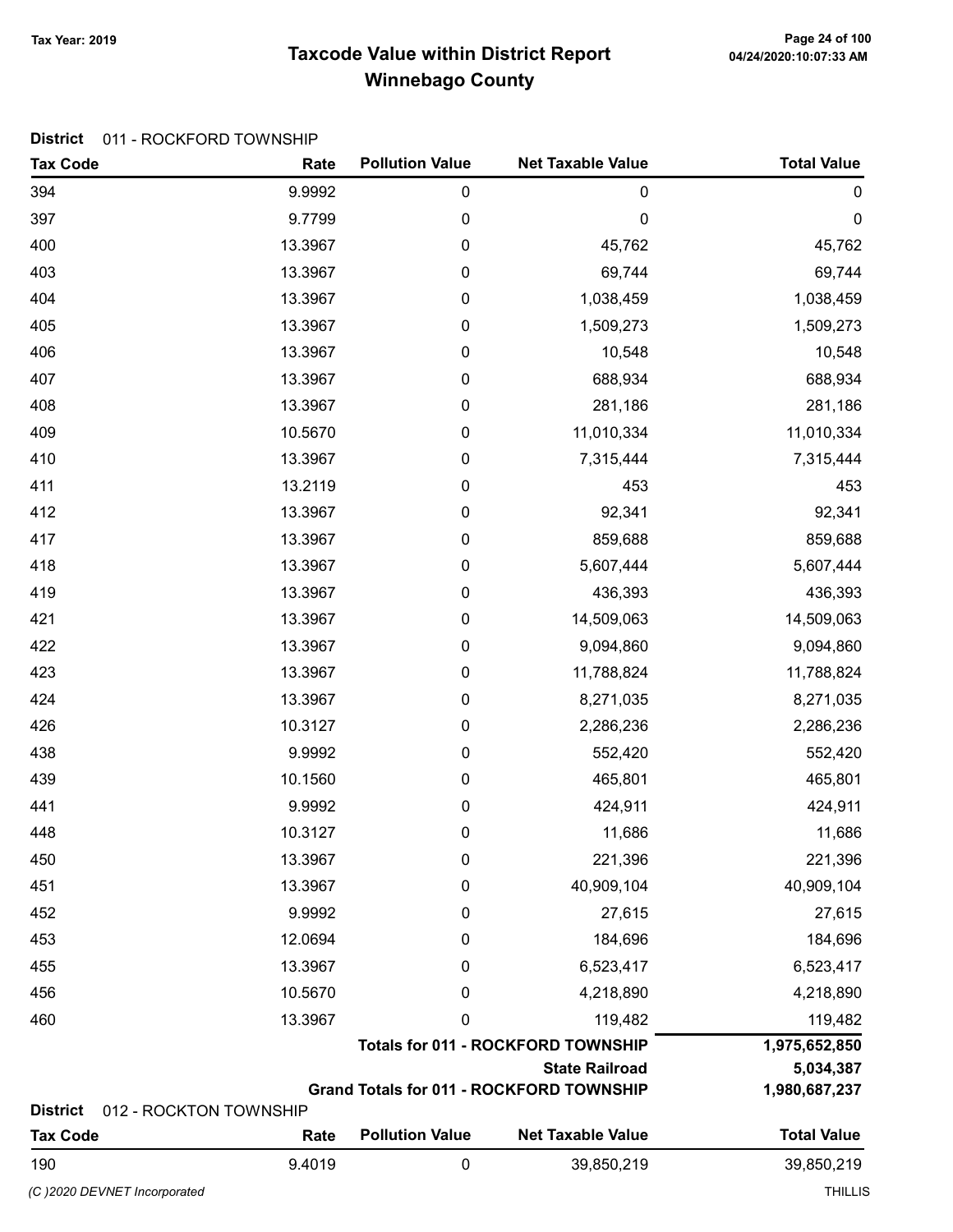# Taxcode Value within District Report Tax Year: 2019 Page 25 of 100 Winnebago County

#### District 012 - ROCKTON TOWNSHIP

| <b>Tax Code</b> | Rate    | <b>Pollution Value</b> | <b>Net Taxable Value</b>                 | <b>Total Value</b> |
|-----------------|---------|------------------------|------------------------------------------|--------------------|
| 191             | 9.1048  | $\mathbf 0$            | 12,815,351                               | 12,815,351         |
| 193             | 9.4102  | 0                      | 8,607,884                                | 8,607,884          |
| 197             | 9.8125  | 0                      | 109,049,312                              | 109,049,312        |
| 201             | 9.4669  | 0                      | 18,119,863                               | 18,119,863         |
| 202             | 9.1698  | 0                      | 45,851,586                               | 45,851,586         |
| 203             | 9.6100  | 0                      | 4,839,061                                | 4,839,061          |
| 204             | 10.2527 | 0                      | 20,280                                   | 20,280             |
| 205             | 10.2522 | 0                      | 139,387                                  | 139,387            |
| 206             | 10.4370 | 0                      | 21,132,569                               | 21,132,569         |
| 290             | 9.4019  | 0                      | $\mathbf 0$                              | $\boldsymbol{0}$   |
| 348             | 9.4019  | 0                      | 60,862                                   | 60,862             |
| 401             | 9.8125  | 0                      | 3,994,120                                | 3,994,120          |
| 402             | 9.8125  | 0                      | 533,396                                  | 533,396            |
| 420             | 9.8125  | 0                      | 1,710,085                                | 1,710,085          |
| 458             | 9.4019  | 0                      | 5,128,651                                | 5,128,651          |
| 459             | 9.4019  | 0                      | $\mathbf 0$                              | $\boldsymbol{0}$   |
|                 |         |                        | <b>Totals for 012 - ROCKTON TOWNSHIP</b> | 271,852,626        |

State Railroad 1,056,280

Grand Totals for 012 - ROCKTON TOWNSHIP 272,908,906

District 013 - ROSCOE TOWNSHIP

| <b>Tax Code</b>             | Rate    | <b>Pollution Value</b> | <b>Net Taxable Value</b> | <b>Total Value</b> |
|-----------------------------|---------|------------------------|--------------------------|--------------------|
| 068                         | 10.4646 | $\mathbf 0$            | 2,534,155                | 2,534,155          |
| 175                         | 9.8896  | $\mathbf 0$            | 42,598,383               | 42,598,383         |
| 176                         | 8.8984  | 0                      | 363,962                  | 363,962            |
| 177                         | 9.3741  | 0                      | 13,135,925               | 13,135,925         |
| 178                         | 8.3829  | $\mathbf 0$            | 13,448                   | 13,448             |
| 179                         | 9.1221  | $\mathbf 0$            | 9,266,318                | 9,266,318          |
| 180                         | 9.6376  | 0                      | 70,725,789               | 70,725,789         |
| 181                         | 9.6273  | 0                      | 142,020,427              | 142,020,427        |
| 182                         | 8.8962  | 0                      | 651,025                  | 651,025            |
| 183                         | 8.8962  | 0                      | 0                        | $\boldsymbol{0}$   |
| 184                         | 9.9983  | 0                      | 1,106,758                | 1,106,758          |
| 185                         | 10.2695 | 0                      | 11,411,393               | 11,411,393         |
| 187                         | 9.8121  | 0                      | 2,794,446                | 2,794,446          |
| 188                         | 9.8224  | 0                      | 596,749                  | 596,749            |
| 189                         | 10.4543 | 0                      | 71,169,478               | 71,169,478         |
| 192                         | 10.2798 | $\mathbf 0$            | 17,564,950               | 17,564,950         |
| 196                         | 9.0810  | 0                      | 11,656                   | 11,656             |
| (C)2020 DEVNET Incorporated |         |                        |                          | <b>THILLIS</b>     |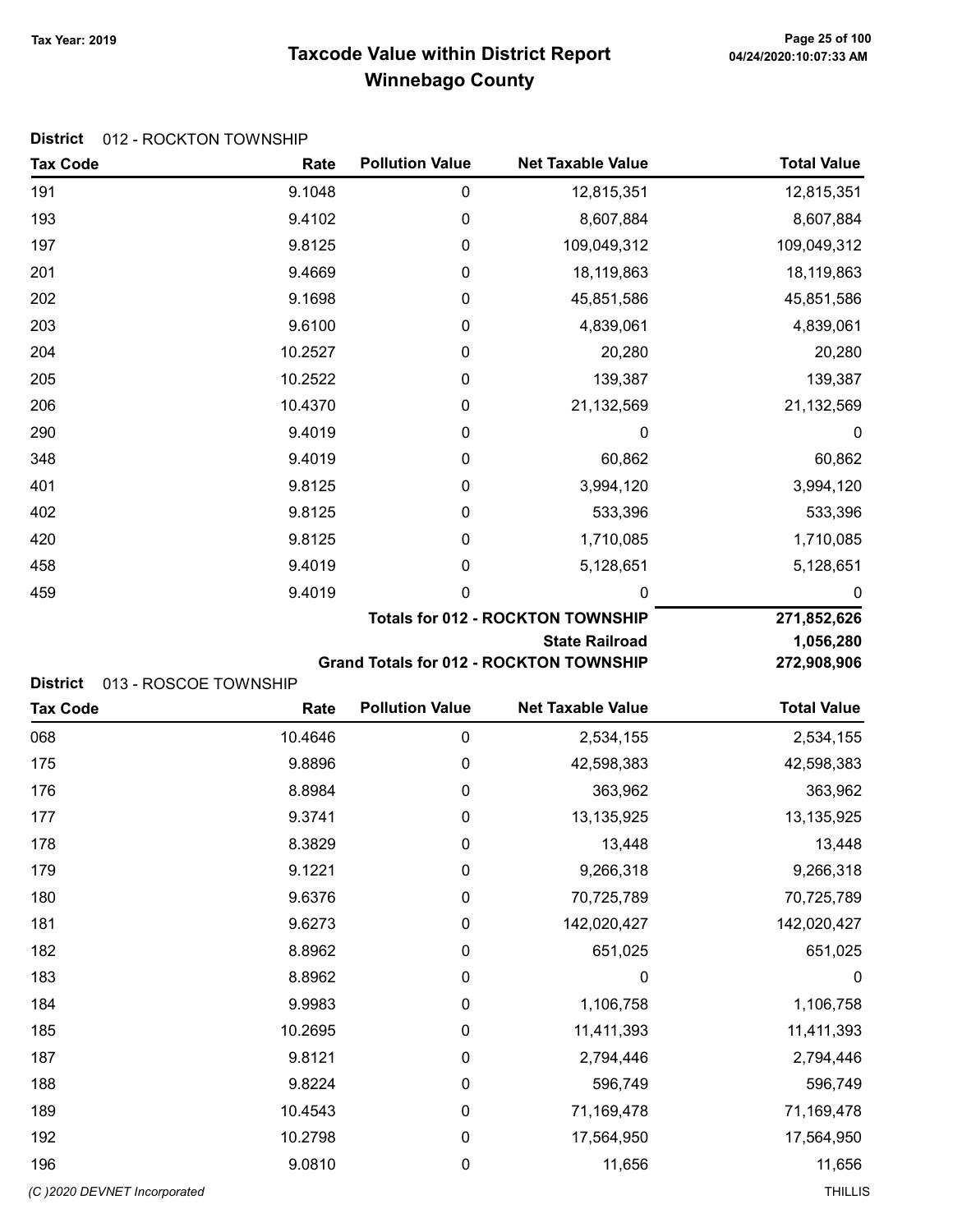Tax Code **Rate Pollution Value** Net Taxable Value Total Value

| 198             | 10.2700                  | $\boldsymbol{0}$       | 4,487,595                                       | 4,487,595          |
|-----------------|--------------------------|------------------------|-------------------------------------------------|--------------------|
| 199             | 10.4548                  | 0                      | 41,951,113                                      | 41,951,113         |
| 207             | 9.7232                   | 0                      | 0                                               | 0                  |
| 209             | 10.0141                  | 0                      | 42,036,574                                      | 42,036,574         |
| 347             | 9.3741                   | 0                      | 304,604                                         | 304,604            |
| 447             | 10.2695                  | 0                      | 390,181                                         | 390,181            |
| 457             | 9.3741                   | 0                      | 1,642,941                                       | 1,642,941          |
|                 |                          |                        | <b>Totals for 013 - ROSCOE TOWNSHIP</b>         | 476,777,870        |
|                 |                          |                        | <b>State Railroad</b>                           | 751,886            |
|                 |                          |                        | <b>Grand Totals for 013 - ROSCOE TOWNSHIP</b>   | 477,529,756        |
| <b>District</b> | 014 - SEWARD TOWNSHIP    | <b>Pollution Value</b> |                                                 | <b>Total Value</b> |
| <b>Tax Code</b> | Rate                     |                        | <b>Net Taxable Value</b>                        |                    |
| 305             | 10.7448                  | 0                      | 274,023                                         | 274,023            |
| 306             | 10.2645                  | 0                      | 394,762                                         | 394,762            |
| 308             | 10.0042                  | 0                      | 751,717                                         | 751,717            |
| 309             | 10.7374                  | 0                      | 5,462,313                                       | 5,462,313          |
| 310             | 10.0116                  | 0                      | 7,419,605                                       | 7,419,605          |
| 311             | 10.2719                  | 0                      | 3,845,306                                       | 3,845,306          |
| 312             | 9.9881                   | 0                      | 1,526,734                                       | 1,526,734          |
| 313             | 10.3996                  | 0                      | 1,715,883                                       | 1,715,883          |
| 314             | 10.0996                  | 0                      | 4,378,963                                       | 4,378,963          |
|                 |                          |                        | <b>Totals for 014 - SEWARD TOWNSHIP</b>         | 25,769,306         |
|                 |                          |                        | <b>State Railroad</b>                           | 632,245            |
| <b>District</b> | 015 - SHIRLAND TOWNSHIP  |                        | <b>Grand Totals for 014 - SEWARD TOWNSHIP</b>   | 26,401,551         |
| <b>Tax Code</b> | Rate                     | <b>Pollution Value</b> | <b>Net Taxable Value</b>                        | <b>Total Value</b> |
| 210             | 9.0835                   | $\pmb{0}$              | 0                                               | $\boldsymbol{0}$   |
| 211             | 9.1313                   | 0                      | 0                                               | $\pmb{0}$          |
| 213             | 9.1257                   | 0                      | 7,213,061                                       | 7,213,061          |
| 214             | 9.1735                   | 0                      | 16,866,260                                      | 16,866,260         |
|                 |                          |                        | <b>Totals for 015 - SHIRLAND TOWNSHIP</b>       | 24,079,321         |
|                 |                          |                        | <b>State Railroad</b>                           | 0                  |
|                 |                          |                        | <b>Grand Totals for 015 - SHIRLAND TOWNSHIP</b> | 24,079,321         |
| <b>District</b> | 016 - WINNEBAGO TOWNSHIP |                        |                                                 |                    |
| <b>Tax Code</b> | Rate                     | <b>Pollution Value</b> | <b>Net Taxable Value</b>                        | <b>Total Value</b> |
| 315             | 12.2489                  | 0                      | 69,907                                          | 69,907             |
| 324             | 9.7417                   | 0                      | 1,731,834                                       | 1,731,834          |
| 325             | 10.5957                  | 0                      | 300,159                                         | 300,159            |
| 326             | 9.7012                   | 0                      | 46,779,773                                      | 46,779,773         |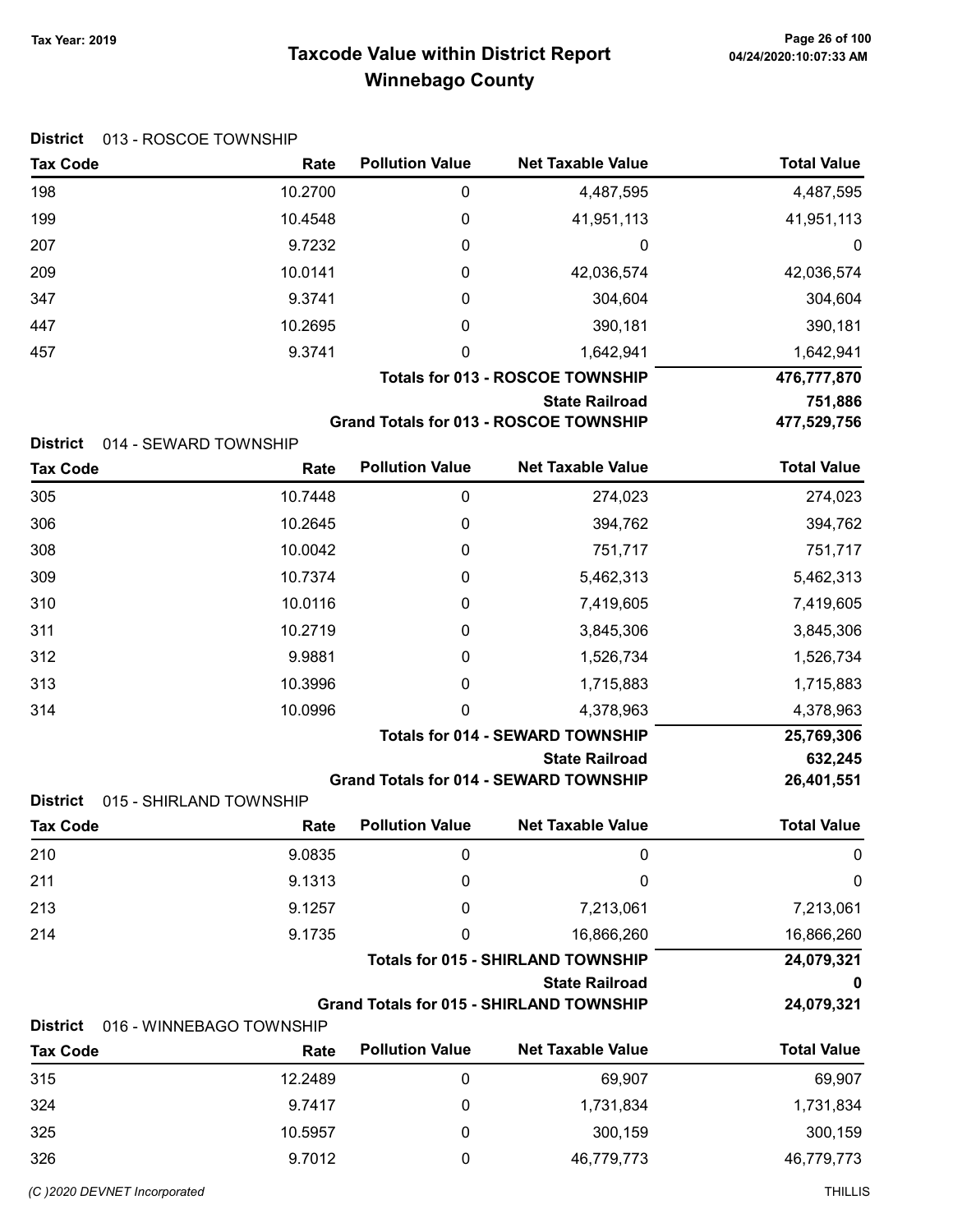# Taxcode Value within District Report Tax Year: 2019 Page 27 of 100 Winnebago County

| <b>District</b> | 016 - WINNEBAGO TOWNSHIP      |                        |                                                         |                      |
|-----------------|-------------------------------|------------------------|---------------------------------------------------------|----------------------|
| <b>Tax Code</b> | Rate                          | <b>Pollution Value</b> | <b>Net Taxable Value</b>                                | <b>Total Value</b>   |
| 327             | 12.2084                       | 0                      | 48,256                                                  | 48,256               |
| 328             | 10.7805                       | 0                      | 49,029,540                                              | 49,029,540           |
| 329             | 9.8860                        | 0                      | 1,778,042                                               | 1,778,042            |
|                 |                               |                        | <b>Totals for 016 - WINNEBAGO TOWNSHIP</b>              | 99,737,511           |
|                 |                               |                        | <b>State Railroad</b>                                   | 543,212              |
| <b>District</b> | 017 - CHERRY VALLEY VILLAGE   |                        | <b>Grand Totals for 016 - WINNEBAGO TOWNSHIP</b>        | 100,280,723          |
| <b>Tax Code</b> | Rate                          | <b>Pollution Value</b> | <b>Net Taxable Value</b>                                | <b>Total Value</b>   |
| 072             | 10.1560                       | $\mathbf 0$            | 45,891                                                  | 45,891               |
| 119             | 10.4725                       | $\boldsymbol{0}$       | 13,355,087                                              | 13,355,087           |
| 120             | 10.2877                       | 0                      | 3,626,648                                               | 3,626,648            |
| 124             | 11.5059                       | 0                      | 6,979,876                                               | 6,979,876            |
| 125             | 11.3211                       | 0                      | 123,290                                                 | 123,290              |
| 374             | 11.1894                       | 0                      | 1,511,504                                               | 1,511,504            |
| 378             | 11.3742                       | 0                      | 49,233,547                                              | 49,233,547           |
| 394             | 9.9992                        | 0                      | 0                                                       | 0                    |
| 396             | 10.1866                       | 0                      | 0                                                       | $\boldsymbol{0}$     |
| 397             | 9.7799                        | 0                      | 0                                                       | 0                    |
|                 |                               |                        |                                                         |                      |
| 439             | 10.1560                       | 0                      | 465,801                                                 | 465,801              |
| 440             | 10.2877                       | 0                      | 26,485                                                  | 26,485               |
| 452             | 9.9992                        | 0                      | 27,615<br><b>Totals for 017 - CHERRY VALLEY VILLAGE</b> | 27,615<br>75,395,744 |
|                 |                               |                        | <b>State Railroad</b>                                   | 194,575              |
|                 |                               |                        | <b>Grand Totals for 017 - CHERRY VALLEY VILLAGE</b>     | 75,590,319           |
| <b>District</b> | 018 - DURAND VILLAGE          |                        |                                                         |                      |
| <b>Tax Code</b> | Rate                          | <b>Pollution Value</b> | <b>Net Taxable Value</b>                                | <b>Total Value</b>   |
| 228             | 10.1315                       | 0                      | 1,289,122                                               | 1,289,122            |
| 229             | 10.0904                       | 0                      | 1,943,522                                               | 1,943,522            |
| 233             | 10.1315                       | 0                      | 14,146,466                                              | 14,146,466           |
|                 |                               |                        | <b>Totals for 018 - DURAND VILLAGE</b>                  | 17,379,110           |
|                 |                               |                        | <b>State Railroad</b>                                   | 0                    |
| <b>District</b> |                               |                        | <b>Grand Totals for 018 - DURAND VILLAGE</b>            | 17,379,110           |
| <b>Tax Code</b> | 019 - LOVES PARK CITY<br>Rate | <b>Pollution Value</b> | <b>Net Taxable Value</b>                                | <b>Total Value</b>   |
|                 | 10.5670                       | 0                      | 104,208,140                                             | 104,208,140          |
| 002<br>006      | 10.4586                       | 0                      | 134,481,126                                             | 134,481,126          |
|                 |                               |                        |                                                         |                      |
| 007             | 10.2738                       | 0                      | 3,932,670                                               | 3,932,670            |
| 008             | 10.3127                       | 0                      | 53,223,276                                              | 53,223,276           |
| 012             | 8.9861                        | 0                      | 168,618                                                 | 168,618              |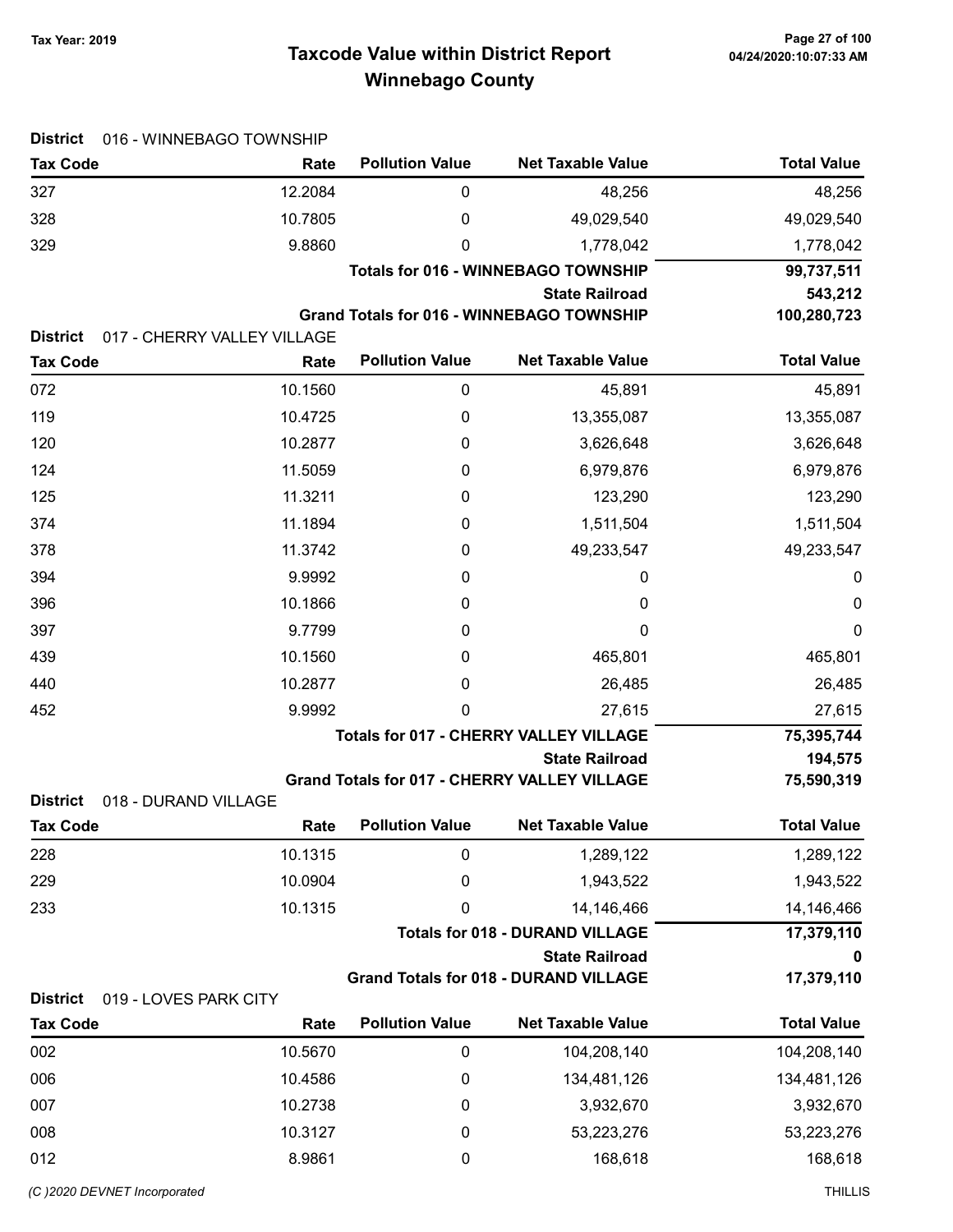# Taxcode Value within District Report Tax Year: 2019 Page 28 of 100 Winnebago County

| 019<br>$\pmb{0}$<br>$\mathbf 0$<br>9.9829                                                 | 0                  |
|-------------------------------------------------------------------------------------------|--------------------|
| 020<br>10.0195<br>0<br>22,461                                                             | 22,461             |
| 10.2043<br>026<br>31,160,124<br>0                                                         | 31,160,124         |
| 030<br>10.0218<br>379,593<br>0                                                            | 379,593            |
| 035<br>10.3822<br>818,108<br>0                                                            | 818,108            |
| 044<br>10.1279<br>15,690<br>0                                                             | 15,690             |
| 045<br>9.1709<br>0<br>288,867                                                             | 288,867            |
| 070<br>10.3127<br>0<br>2,214,061                                                          | 2,214,061          |
| 076<br>10.1279<br>0<br>1,117,351                                                          | 1,117,351          |
| 077<br>10.0218<br>0<br>151,186                                                            | 151,186            |
| 078<br>9.9134<br>301,367<br>0                                                             | 301,367            |
| 134<br>9.2404<br>11,933<br>0                                                              | 11,933             |
| 143<br>9.4252<br>2,561,184<br>0                                                           | 2,561,184          |
| 409<br>10.5670<br>0<br>11,010,334                                                         | 11,010,334         |
| 426<br>10.3127<br>0<br>2,286,236                                                          | 2,286,236          |
| 10.0195<br>427<br>0<br>10,133                                                             | 10,133             |
| 428<br>10.2043<br>0<br>1,724,291                                                          | 1,724,291          |
| 442<br>10.4586<br>1,000,647<br>0                                                          | 1,000,647          |
| 443<br>8.9861<br>0<br>53,848                                                              | 53,848             |
| 444<br>10.2043<br>12,832<br>0                                                             | 12,832             |
| 448<br>10.3127<br>11,686<br>0                                                             | 11,686             |
| 10.0195<br>0<br>30,306<br>454                                                             | 30,306             |
| 10.5670<br>456<br>0<br>4,218,890                                                          | 4,218,890          |
| <b>Totals for 019 - LOVES PARK CITY</b>                                                   | 355,414,958        |
| <b>State Railroad</b>                                                                     | 0                  |
| Grand Totals for 019 - LOVES PARK CITY<br><b>District</b><br>020 - MACHESNEY PARK VILLAGE | 355,414,958        |
| <b>Pollution Value</b><br><b>Net Taxable Value</b><br><b>Tax Code</b><br>Rate             | <b>Total Value</b> |
| 108<br>9.7253<br>0<br>39,646                                                              | 39,646             |
| 9.9101<br>109<br>0<br>30,411,825                                                          | 30,411,825         |
| 118<br>10.1644<br>0<br>366,998                                                            | 366,998            |
| 10.1644<br>133<br>0<br>106,946,937                                                        | 106,946,937        |
| 137<br>9.9796<br>0<br>50,254,672                                                          | 50,254,672         |
| 139<br>9.6860<br>0<br>7,833,918                                                           | 7,833,918          |
| 141<br>9.9796<br>221,826<br>0                                                             | 221,826            |
| 144<br>9.8708<br>109,466,448<br>0                                                         | 109,466,448        |
| 152<br>11.1978<br>0<br>4,463,277                                                          | 4,463,277          |
| 10.9042<br>158<br>6,244,342<br>0                                                          | 6,244,342          |
| (C) 2020 DEVNET Incorporated                                                              | <b>THILLIS</b>     |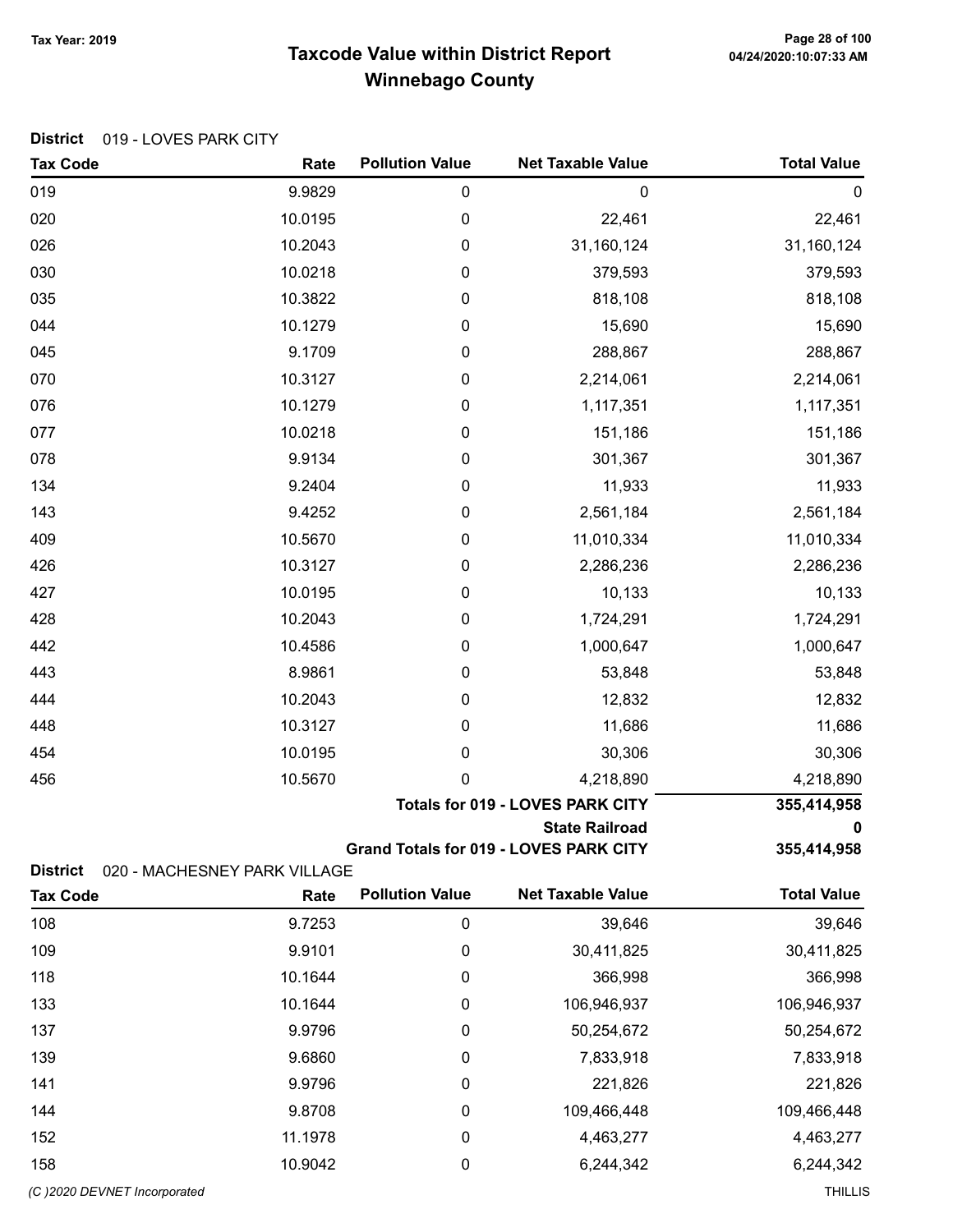District 020 - MACHESNEY PARK VILLAGE

# Taxcode Value within District Report Tax Year: 2019 Page 29 of 100 Winnebago County

| <b>Tax Code</b> | Rate                      | <b>Pollution Value</b> | <b>Net Taxable Value</b>                                                  | <b>Total Value</b> |
|-----------------|---------------------------|------------------------|---------------------------------------------------------------------------|--------------------|
| 168             | 8.9808                    | 0                      | 0                                                                         | 0                  |
| 183             | 8.8962                    | 0                      | 0                                                                         | 0                  |
| 358             | 9.7182                    | 0                      | 0                                                                         | 0                  |
| 359             | 9.7182                    | 0                      | 3,727                                                                     | 3,727              |
| 365             | 9.9030                    | 0                      | 11,159,820                                                                | 11,159,820         |
| 368             | 9.7182                    | 0                      | 0                                                                         | 0                  |
| 413             | 9.9796                    | 0                      | 491,895                                                                   | 491,895            |
| 414             | 10.1644                   | 0                      | 1,051,893                                                                 | 1,051,893          |
| 416             | 9.8708                    | 0                      | 6,106,653                                                                 | 6,106,653          |
| 429             | 9.7253                    | 0                      | 4,613                                                                     | 4,613              |
| 430             | 9.9101                    | 0                      | 145,444                                                                   | 145,444            |
| 433             | 10.1644                   | 0                      | 1,399,128                                                                 | 1,399,128          |
| 435             | 10.1644                   | 0                      | 6,285,368                                                                 | 6,285,368          |
|                 |                           |                        | <b>Totals for 020 - MACHESNEY PARK VILLAGE</b>                            | 342,898,430        |
|                 |                           |                        | <b>State Railroad</b>                                                     | 0                  |
| <b>District</b> | 021 - NEW MILFORD VILLAGE |                        | Grand Totals for 020 - MACHESNEY PARK VILLAGE                             | 342,898,430        |
| <b>Tax Code</b> | Rate                      | <b>Pollution Value</b> | <b>Net Taxable Value</b>                                                  | <b>Total Value</b> |
| 370             | 11.0326                   | $\boldsymbol{0}$       | $\mathbf 0$                                                               | $\mathbf 0$        |
| 372             | 11.2174                   | 0                      | 3,885,669                                                                 | 3,885,669          |
| 373             | 9.8079                    | 0                      | 1,927,162                                                                 | 1,927,162          |
| 379             | 9.6231                    | 0                      | 819,125                                                                   | 819,125            |
| 380             | 10.6565                   | 0                      | 914,437                                                                   | 914,437            |
| 385             | 10.8413                   | 0                      | 893,548                                                                   | 893,548            |
| 386             | 11.3211                   | 0                      | 0                                                                         | 0                  |
| 393             | 9.9992                    | 0                      | 408,510                                                                   | 408,510            |
| 441             | 9.9992                    | 0                      | 424,911                                                                   | 424,911            |
|                 |                           |                        | <b>Totals for 021 - NEW MILFORD VILLAGE</b>                               | 9,273,362          |
|                 |                           |                        | <b>State Railroad</b>                                                     | 0                  |
|                 |                           |                        | <b>Grand Totals for 021 - NEW MILFORD VILLAGE</b>                         | 9,273,362          |
| <b>District</b> | 022 - PECATONICA VILLAGE  |                        |                                                                           |                    |
| <b>Tax Code</b> | Rate                      | <b>Pollution Value</b> | <b>Net Taxable Value</b>                                                  | <b>Total Value</b> |
| 286             | 11.0243                   | 0                      | 27,469,759                                                                | 27,469,759         |
| 425             | 11.0243                   | 0                      | 61,434                                                                    | 61,434             |
|                 |                           |                        | <b>Totals for 022 - PECATONICA VILLAGE</b>                                | 27,531,193         |
|                 |                           |                        | <b>State Railroad</b><br><b>Grand Totals for 022 - PECATONICA VILLAGE</b> | 0                  |
|                 |                           |                        |                                                                           | 27,531,193         |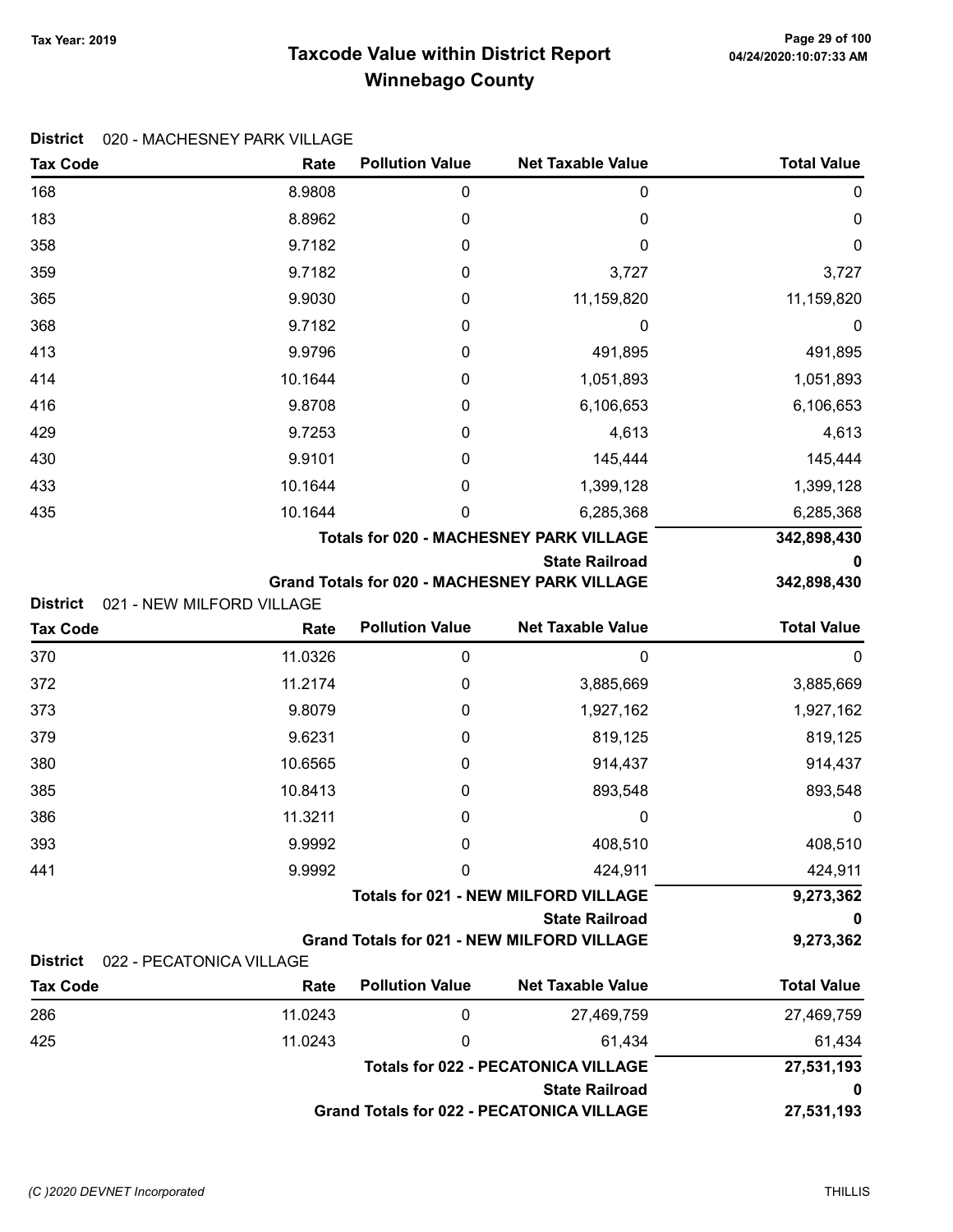# Taxcode Value within District Report Tax Year: 2019 Page 30 of 100 Winnebago County

#### District 023 - ROCKFORD CITY

| <b>Tax Code</b> | Rate    | <b>Pollution Value</b> | <b>Net Taxable Value</b> | <b>Total Value</b> |
|-----------------|---------|------------------------|--------------------------|--------------------|
| 001             | 13.3967 | 0                      | 1,262,725,631            | 1,262,725,631      |
| 014             | 13.3967 | 0                      | 1,571,657                | 1,571,657          |
| 021             | 13.6510 | 0                      | 17,383,351               | 17,383,351         |
| 036             | 13.2119 | 0                      | 12,384,733               | 12,384,733         |
| 038             | 13.3967 | 0                      | 0                        | $\boldsymbol{0}$   |
| 046             | 13.1864 | $\pmb{0}$              | 32,447                   | 32,447             |
| 047             | 13.3967 | $\pmb{0}$              | 3,861                    | 3,861              |
| 048             | 13.3967 | $\pmb{0}$              | 65,567                   | 65,567             |
| 056             | 13.3967 | 0                      | 316,147                  | 316,147            |
| 082             | 13.3967 | 0                      | 93,786                   | 93,786             |
| 085             | 13.3967 | 0                      | 8,976,856                | 8,976,856          |
| 086             | 13.2956 | 0                      | 1,207,995                | 1,207,995          |
| 112             | 12.4950 | 0                      | 10,082,121               | 10,082,121         |
| 116             | 12.3102 | 0                      | 24,204                   | 24,204             |
| 117             | 13.3967 | $\pmb{0}$              | 11,895,928               | 11,895,928         |
| 123             | 12.3633 | 0                      | 673,396                  | 673,396            |
| 126             | 13.3967 | 0                      | 1,797,994                | 1,797,994          |
| 127             | 13.5284 | 0                      | 114,467,738              | 114,467,738        |
| 131             | 12.1785 | 0                      | 3,839                    | 3,839              |
| 146             | 13.4723 | 0                      | 18,576,679               | 18,576,679         |
| 154             | 13.2875 | 0                      | 109,418                  | 109,418            |
| 157             | 12.2541 | $\pmb{0}$              | 80,584                   | 80,584             |
| 172             | 13.3712 | 0                      | 230,063                  | 230,063            |
| 223             | 13.3967 | 0                      | 6,824,997                | 6,824,997          |
| 226             | 13.3967 | 0                      | 765,291                  | 765,291            |
| 258             | 12.1375 | 0                      | 0                        | $\mathbf 0$        |
| 259             | 12.8868 | 0                      | 0                        | $\pmb{0}$          |
| 315             | 12.2489 | 0                      | 69,907                   | 69,907             |
| 327             | 12.2084 | 0                      | 48,256                   | 48,256             |
| 361             | 12.4389 | 0                      | 3,891                    | 3,891              |
| 381             | 13.3064 | 0                      | 6,820,495                | 6,820,495          |
| 382             | 13.1216 | 0                      | 162,492                  | 162,492            |
| 383             | 13.3436 | 0                      | 1,405,543                | 1,405,543          |
| 391             | 13.3967 | 0                      | 871,360                  | 871,360            |
| 392             | 13.3967 | 0                      | 23,139,583               | 23,139,583         |
| 400             | 13.3967 | 0                      | 45,762                   | 45,762             |
| 403             | 13.3967 | 0                      | 69,744                   | 69,744             |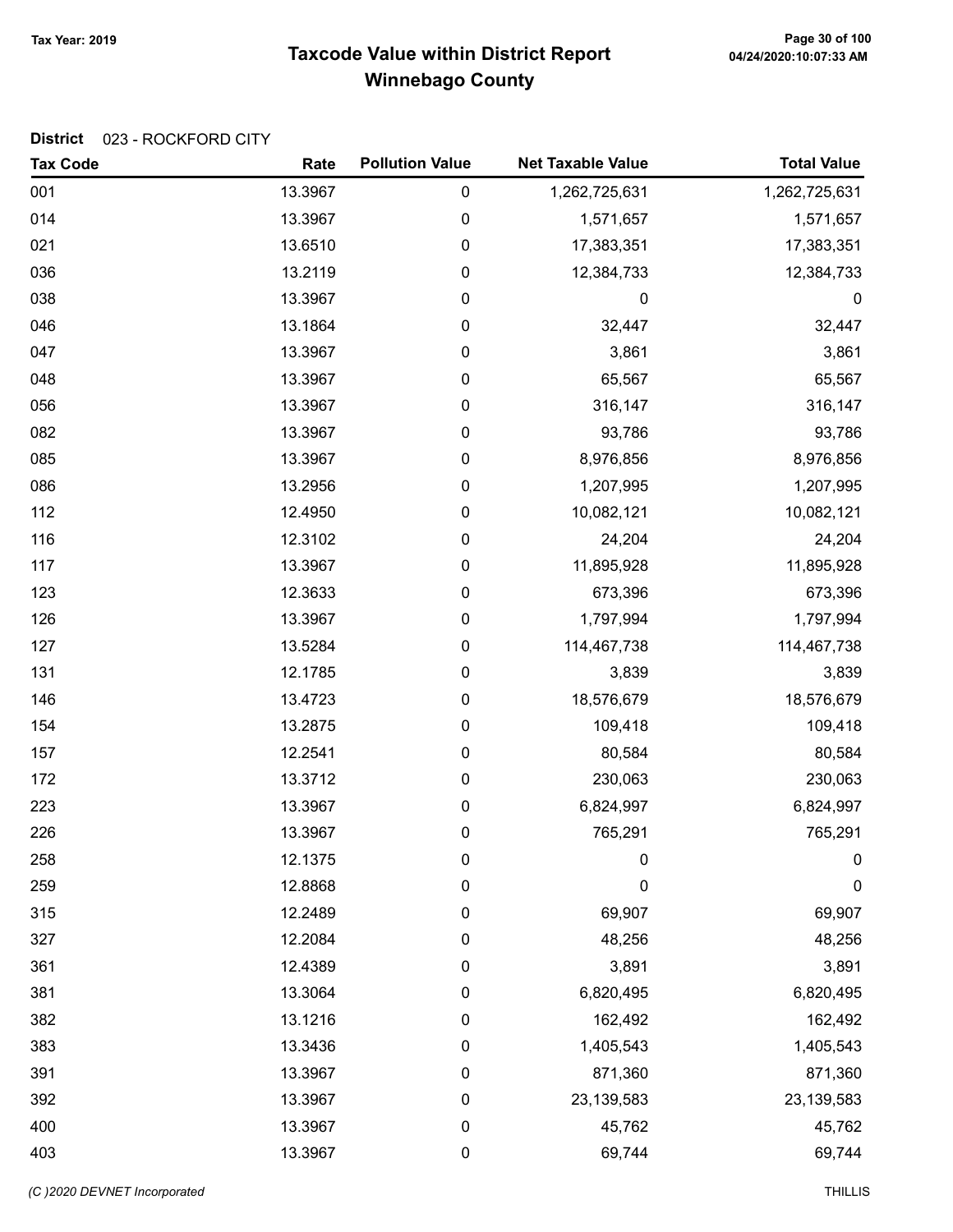#### Taxcode Value within District Report Tax Year: 2019 Page 31 of 100 Winnebago County

| <b>Tax Code</b> | Rate                  | <b>Pollution Value</b> | <b>Net Taxable Value</b>                    | <b>Total Value</b> |
|-----------------|-----------------------|------------------------|---------------------------------------------|--------------------|
| 404             | 13.3967               | $\pmb{0}$              | 1,038,459                                   | 1,038,459          |
| 405             | 13.3967               | 0                      | 1,509,273                                   | 1,509,273          |
| 406             | 13.3967               | $\pmb{0}$              | 10,548                                      | 10,548             |
| 407             | 13.3967               | $\pmb{0}$              | 688,934                                     | 688,934            |
| 408             | 13.3967               | 0                      | 281,186                                     | 281,186            |
| 410             | 13.3967               | $\pmb{0}$              | 7,315,444                                   | 7,315,444          |
| 411             | 13.2119               | $\pmb{0}$              | 453                                         | 453                |
| 412             | 13.3967               | 0                      | 92,341                                      | 92,341             |
| 417             | 13.3967               | 0                      | 859,688                                     | 859,688            |
| 418             | 13.3967               | $\pmb{0}$              | 5,607,444                                   | 5,607,444          |
| 419             | 13.3967               | $\pmb{0}$              | 436,393                                     | 436,393            |
| 421             | 13.3967               | 0                      | 14,509,063                                  | 14,509,063         |
| 422             | 13.3967               | $\pmb{0}$              | 9,094,860                                   | 9,094,860          |
| 423             | 13.3967               | $\pmb{0}$              | 11,788,824                                  | 11,788,824         |
| 424             | 13.3967               | 0                      | 8,271,035                                   | 8,271,035          |
| 450             | 13.3967               | 0                      | 221,396                                     | 221,396            |
| 451             | 13.3967               | 0                      | 40,909,104                                  | 40,909,104         |
| 453             | 12.0694               | 0                      | 184,696                                     | 184,696            |
| 455             | 13.3967               | 0                      | 6,523,417                                   | 6,523,417          |
| 460             | 13.3967               | 0                      | 119,482                                     | 119,482            |
|                 |                       |                        | <b>Totals for 023 - ROCKFORD CITY</b>       | 1,612,393,356      |
|                 |                       |                        | <b>State Railroad</b>                       | 4,079,000          |
| <b>District</b> | 024 - ROCKTON VILLAGE |                        | <b>Grand Totals for 023 - ROCKFORD CITY</b> | 1,616,472,356      |
| <b>Tax Code</b> | Rate                  | <b>Pollution Value</b> | <b>Net Taxable Value</b>                    | <b>Total Value</b> |
| 197             | 9.8125                | $\pmb{0}$              | 109,049,312                                 | 109,049,312        |
| 198             | 10.2700               | $\pmb{0}$              | 4,487,595                                   | 4,487,595          |
| 199             | 10.4548               | $\pmb{0}$              | 41,951,113                                  | 41,951,113         |
| 204             | 10.2527               | 0                      | 20,280                                      | 20,280             |
| 401             | 9.8125                | $\pmb{0}$              | 3,994,120                                   | 3,994,120          |
| 402             | 9.8125                | 0                      | 533,396                                     | 533,396            |
|                 |                       |                        |                                             |                    |

#### District 023 - ROCKFORD CITY

|                 |                       | <b>Grand Totals for 023 - ROCKFORD CITY</b> |                                               |                    |
|-----------------|-----------------------|---------------------------------------------|-----------------------------------------------|--------------------|
| <b>District</b> | 024 - ROCKTON VILLAGE |                                             |                                               |                    |
| <b>Tax Code</b> | Rate                  | <b>Pollution Value</b>                      | <b>Net Taxable Value</b>                      | <b>Total Value</b> |
| 197             | 9.8125                | 0                                           | 109,049,312                                   | 109,049,312        |
| 198             | 10.2700               | 0                                           | 4,487,595                                     | 4,487,595          |
| 199             | 10.4548               | 0                                           | 41,951,113                                    | 41,951,113         |
| 204             | 10.2527               | 0                                           | 20,280                                        | 20,280             |
| 401             | 9.8125                | 0                                           | 3,994,120                                     | 3,994,120          |
| 402             | 9.8125                | 0                                           | 533,396                                       | 533,396            |
| 420             | 9.8125                | 0                                           | 1,710,085                                     | 1,710,085          |
|                 |                       | <b>Totals for 024 - ROCKTON VILLAGE</b>     |                                               |                    |
|                 |                       |                                             | <b>State Railroad</b>                         | 122,212            |
|                 |                       |                                             | <b>Grand Totals for 024 - ROCKTON VILLAGE</b> | 161,868,113        |
| <b>District</b> | 025 - ROSCOE VILLAGE  |                                             |                                               |                    |
| <b>Tax Code</b> | Rate                  | <b>Pollution Value</b>                      | <b>Net Taxable Value</b>                      | <b>Total Value</b> |
| 049             | 10.8066               | 0                                           | 22,462,426                                    | 22,462,426         |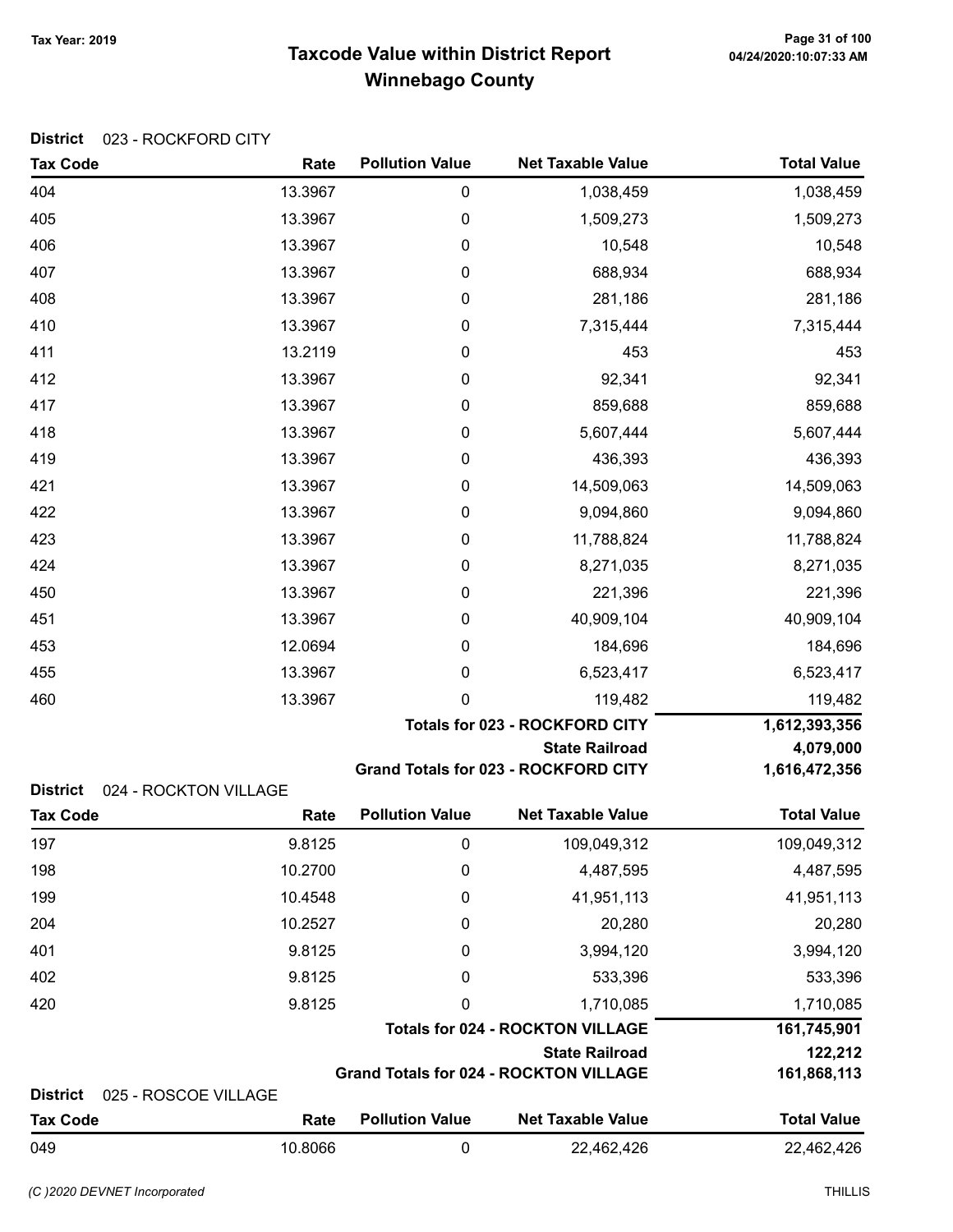# Taxcode Value within District Report Tax Year: 2019 Page 32 of 100 Winnebago County

| <b>Tax Code</b> | Rate                    | <b>Pollution Value</b> | <b>Net Taxable Value</b>                        | <b>Total Value</b> |
|-----------------|-------------------------|------------------------|-------------------------------------------------|--------------------|
| 068             | 10.4646                 | 0                      | 2,534,155                                       | 2,534,155          |
| 130             | 10.3675                 | 0                      | 4,189,762                                       | 4,189,762          |
| 149             | 10.6218                 | 0                      | 31,572,109                                      | 31,572,109         |
| 185             | 10.2695                 | 0                      | 11,411,393                                      | 11,411,393         |
| 189             | 10.4543                 | 0                      | 71,169,478                                      | 71,169,478         |
| 192             | 10.2798                 | 0                      | 17,564,950                                      | 17,564,950         |
| 200             | 10.0987                 | 0                      | 1,806,602                                       | 1,806,602          |
| 205             | 10.2522                 | 0                      | 139,387                                         | 139,387            |
| 206             | 10.4370                 | 0                      | 21,132,569                                      | 21,132,569         |
| 207             | 9.7232                  | 0                      | 0                                               | $\boldsymbol{0}$   |
| 209             | 10.0141                 | 0                      | 42,036,574                                      | 42,036,574         |
| 447             | 10.2695                 | 0                      | 390,181                                         | 390,181            |
|                 |                         |                        | <b>Totals for 025 - ROSCOE VILLAGE</b>          | 226,409,586        |
|                 |                         |                        | <b>State Railroad</b>                           | 0                  |
|                 |                         |                        | <b>Grand Totals for 025 - ROSCOE VILLAGE</b>    | 226,409,586        |
| <b>District</b> | 026 - SOUTH BELOIT CITY | <b>Pollution Value</b> | <b>Net Taxable Value</b>                        | <b>Total Value</b> |
| <b>Tax Code</b> | Rate                    |                        |                                                 |                    |
| 175             | 9.8896                  | 0                      | 42,598,383                                      | 42,598,383         |
| 177             | 9.3741                  | 0                      | 13,135,925                                      | 13,135,925         |
| 190             | 9.4019                  | 0                      | 39,850,219                                      | 39,850,219         |
| 201             | 9.4669                  | 0                      | 18,119,863                                      | 18,119,863         |
| 290             | 9.4019                  | 0                      | 0                                               | 0                  |
| 347             | 9.3741                  | 0                      | 304,604                                         | 304,604            |
| 348             | 9.4019                  | 0                      | 60,862                                          | 60,862             |
| 457             | 9.3741                  | 0                      | 1,642,941                                       | 1,642,941          |
| 458             | 9.4019                  | 0                      | 5,128,651                                       | 5,128,651          |
| 459             | 9.4019                  | 0                      | 0                                               | $\pmb{0}$          |
|                 |                         |                        | Totals for 026 - SOUTH BELOIT CITY              | 120,841,448        |
|                 |                         |                        | <b>State Railroad</b>                           | 1,188,777          |
| <b>District</b> | 027 - WINNEBAGO VILLAGE |                        | <b>Grand Totals for 026 - SOUTH BELOIT CITY</b> | 122,030,225        |
| <b>Tax Code</b> | Rate                    | <b>Pollution Value</b> | <b>Net Taxable Value</b>                        | <b>Total Value</b> |
| 325             | 10.5957                 | 0                      | 300,159                                         | 300,159            |
| 328             | 10.7805                 | 0                      | 49,029,540                                      | 49,029,540         |
|                 |                         |                        | <b>Totals for 027 - WINNEBAGO VILLAGE</b>       | 49,329,699         |
|                 |                         |                        | <b>State Railroad</b>                           | 0                  |
|                 |                         |                        | <b>Grand Totals for 027 - WINNEBAGO VILLAGE</b> | 49,329,699         |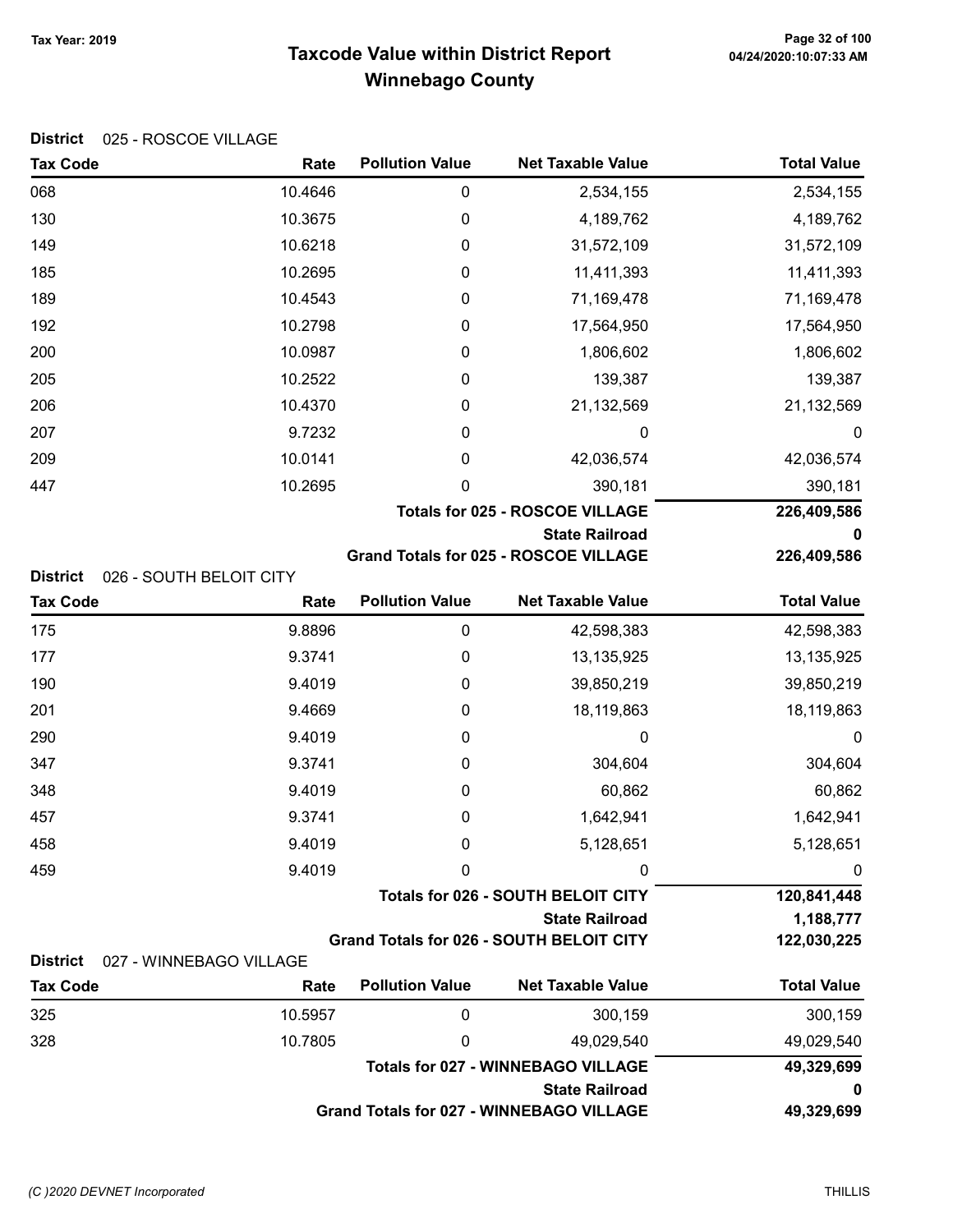District 030 - BLACKHAWK FIRE

# Taxcode Value within District Report Tax Year: 2019 Page 33 of 100 Winnebago County

| <b>Tax Code</b> | Rate                     | <b>Pollution Value</b> | <b>Net Taxable Value</b>                                                                                        | <b>Total Value</b>                  |
|-----------------|--------------------------|------------------------|-----------------------------------------------------------------------------------------------------------------|-------------------------------------|
| 064             | 10.3164                  | $\boldsymbol{0}$       | 13,956,246                                                                                                      | 13,956,246                          |
| 066             | 10.5012                  | 0                      | 12,392,860                                                                                                      | 12,392,860                          |
| 069             | 10.6187                  | 0                      | 6,687,940                                                                                                       | 6,687,940                           |
| 071             | 10.4339                  | 0                      | 10,709,308                                                                                                      | 10,709,308                          |
|                 |                          |                        | <b>Totals for 030 - BLACKHAWK FIRE</b><br><b>State Railroad</b><br><b>Grand Totals for 030 - BLACKHAWK FIRE</b> | 43,746,354<br>213,709<br>43,960,063 |
| <b>District</b> | 031 - CHERRY VALLEY FIRE |                        |                                                                                                                 |                                     |
| <b>Tax Code</b> | Rate                     | <b>Pollution Value</b> | <b>Net Taxable Value</b>                                                                                        | <b>Total Value</b>                  |
| 003             | 11.1894                  | $\boldsymbol{0}$       | 27,272,582                                                                                                      | 27,272,582                          |
| 005             | 10.8133                  | 0                      | 10,900,130                                                                                                      | 10,900,130                          |
| 017             | 11.3742                  | 0                      | 23,344,843                                                                                                      | 23,344,843                          |
| 018             | 10.9981                  | 0                      | 51,371,714                                                                                                      | 51,371,714                          |
| 072             | 10.1560                  | 0                      | 45,891                                                                                                          | 45,891                              |
| 110             | 10.4725                  | 0                      | 24,202,956                                                                                                      | 24,202,956                          |
| 111             | 10.0964                  | 0                      | 5,863,497                                                                                                       | 5,863,497                           |
| 113             | 11.5059                  | 0                      | 9,697,858                                                                                                       | 9,697,858                           |
| 114             | 10.2877                  | 0                      | 73,385,290                                                                                                      | 73,385,290                          |
| 115             | 9.9116                   | 0                      | 5,512,823                                                                                                       | 5,512,823                           |
| 119             | 10.4725                  | 0                      | 13,355,087                                                                                                      | 13,355,087                          |
| 120             | 10.2877                  | 0                      | 3,626,648                                                                                                       | 3,626,648                           |
| 122             | 9.8025                   | 0                      | 531,248                                                                                                         | 531,248                             |
| 124             | 11.5059                  | 0                      | 6,979,876                                                                                                       | 6,979,876                           |
| 125             | 11.3211                  | 0                      | 123,290                                                                                                         | 123,290                             |
| 128             | 10.9450                  | 0                      | 1,778,609                                                                                                       | 1,778,609                           |
| 129             | 11.3211                  | $\boldsymbol{0}$       | 13,394,203                                                                                                      | 13,394,203                          |
| 343             | 11.1298                  | 0                      | 540,338                                                                                                         | 540,338                             |
| 366             | 10.1866                  | 0                      | 700,062                                                                                                         | 700,062                             |
| 367             | 9.7014                   | 0                      | 111,362                                                                                                         | 111,362                             |
| 374             | 11.1894                  | 0                      | 1,511,504                                                                                                       | 1,511,504                           |
| 378             | 11.3742                  | 0                      | 49,233,547                                                                                                      | 49,233,547                          |
| 386             | 11.3211                  | 0                      | $\mathbf 0$                                                                                                     | 0                                   |
| 396             | 10.1866                  | 0                      | $\pmb{0}$                                                                                                       | $\mathbf 0$                         |
| 397             | 9.7799                   | 0                      | $\mathbf 0$                                                                                                     | 0                                   |
| 439             | 10.1560                  | 0                      | 465,801                                                                                                         | 465,801                             |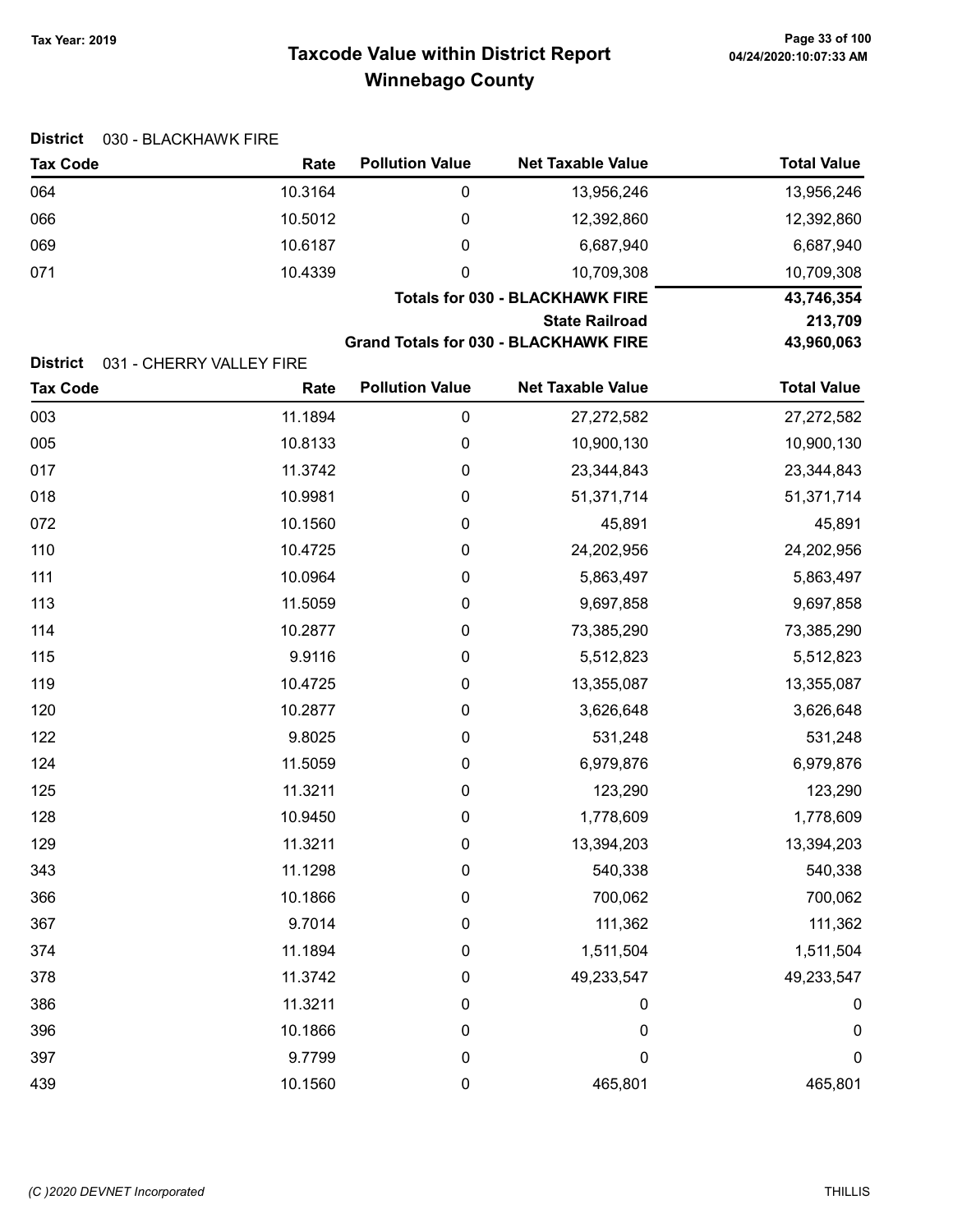# Taxcode Value within District Report Tax Year: 2019 Page 34 of 100 Winnebago County

| 031 - CHERRY VALLEY FIRE<br><b>District</b>                    |         |                        |                                                                           |                    |
|----------------------------------------------------------------|---------|------------------------|---------------------------------------------------------------------------|--------------------|
| <b>Tax Code</b>                                                | Rate    | <b>Pollution Value</b> | <b>Net Taxable Value</b>                                                  | <b>Total Value</b> |
| 440                                                            | 10.2877 | 0                      | 26,485                                                                    | 26,485             |
|                                                                |         |                        | <b>Totals for 031 - CHERRY VALLEY FIRE</b>                                | 323,975,644        |
|                                                                |         |                        | <b>State Railroad</b><br><b>Grand Totals for 031 - CHERRY VALLEY FIRE</b> | 759,924            |
| <b>District</b><br>033 - FIRE 1                                |         | 324,735,568            |                                                                           |                    |
| <b>Tax Code</b>                                                | Rate    | <b>Pollution Value</b> | <b>Net Taxable Value</b>                                                  | <b>Total Value</b> |
| 211                                                            | 9.1313  | $\pmb{0}$              | 0                                                                         | 0                  |
| 212                                                            | 9.1450  | 0                      | 0                                                                         | 0                  |
| 214                                                            | 9.1735  | 0                      | 16,866,260                                                                | 16,866,260         |
| 220                                                            | 9.6441  | 0                      | 35,438,962                                                                | 35,438,962         |
| 228                                                            | 10.1315 | 0                      | 1,289,122                                                                 | 1,289,122          |
| 229                                                            | 10.0904 | 0                      | 1,943,522                                                                 | 1,943,522          |
| 230                                                            | 9.7836  | 0                      | 21,183,981                                                                | 21,183,981         |
| 231                                                            | 9.9753  | 0                      | 126,699                                                                   | 126,699            |
| 232                                                            | 10.5306 | 0                      | 934,552                                                                   | 934,552            |
| 233                                                            | 10.1315 | 0                      | 14,146,466                                                                | 14,146,466         |
| 234                                                            | 9.8247  | 0                      | 298,396                                                                   | 298,396            |
| 246                                                            | 9.6545  | 0                      | 8,601,580                                                                 | 8,601,580          |
| 247                                                            | 8.9549  | 0                      | 6,753,801                                                                 | 6,753,801          |
| 248                                                            | 9.6683  | 0                      | 63,740                                                                    | 63,740             |
|                                                                |         |                        | Totals for 033 - FIRE 1                                                   | 107,647,081        |
|                                                                |         |                        | <b>State Railroad</b>                                                     | 0                  |
|                                                                |         |                        | Grand Totals for 033 - FIRE 1                                             | 107,647,081        |
| <b>District</b><br>034 - GERMAN VALLEY FIRE<br><b>Tax Code</b> | Rate    | <b>Pollution Value</b> | <b>Net Taxable Value</b>                                                  | <b>Total Value</b> |
| 313                                                            | 10.3996 | 0                      | 1,715,883                                                                 | 1,715,883          |
|                                                                |         |                        | <b>Totals for 034 - GERMAN VALLEY FIRE</b>                                | 1,715,883          |
|                                                                |         |                        | <b>State Railroad</b>                                                     | 0                  |
|                                                                |         |                        | <b>Grand Totals for 034 - GERMAN VALLEY FIRE</b>                          | 1,715,883          |
| <b>District</b><br>035 - HARLEM-ROSCOE FIRE                    |         |                        |                                                                           |                    |
| <b>Tax Code</b>                                                | Rate    | <b>Pollution Value</b> | <b>Net Taxable Value</b>                                                  | <b>Total Value</b> |
| 049                                                            | 10.8066 | $\pmb{0}$              | 22,462,426                                                                | 22,462,426         |
| 068                                                            | 10.4646 | 0                      | 2,534,155                                                                 | 2,534,155          |
| 108                                                            | 9.7253  | 0                      | 39,646                                                                    | 39,646             |
| 109                                                            | 9.9101  | 0                      | 30,411,825                                                                | 30,411,825         |
| 118                                                            | 10.1644 | 0                      | 366,998                                                                   | 366,998            |
| 130                                                            | 10.3675 | 0                      | 4,189,762                                                                 | 4,189,762          |
| 133                                                            | 10.1644 | 0                      | 106,946,937                                                               | 106,946,937        |
| 135                                                            | 9.7253  | 0                      | 7,432,730                                                                 | 7,432,730          |

(C)2020 DEVNET incorporated THILLIS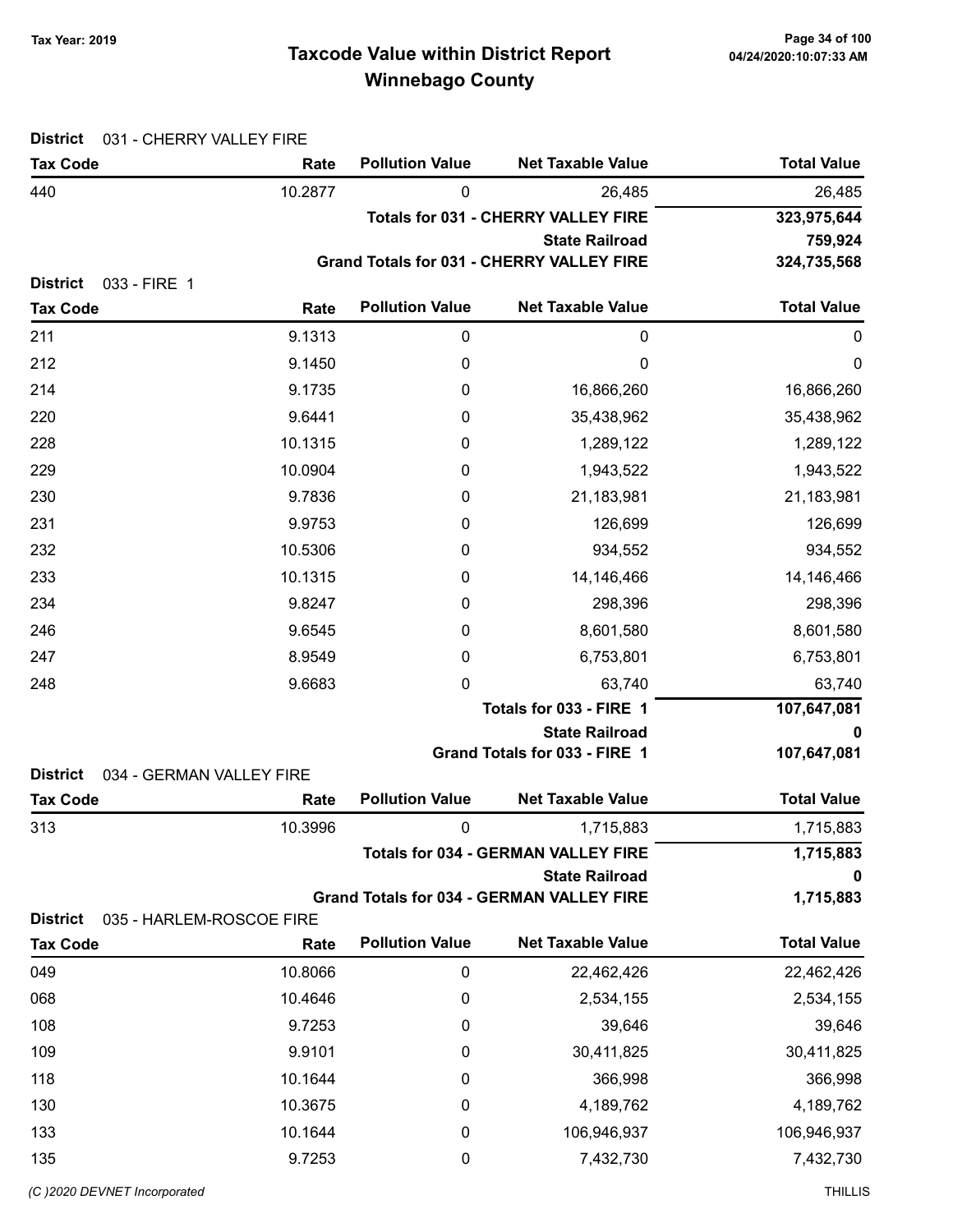# Taxcode Value within District Report Tax Year: 2019 Page 35 of 100 Winnebago County

#### District 035 - HARLEM-ROSCOE FIRE

| <b>Tax Code</b>              | Rate                  | <b>Pollution Value</b> | <b>Net Taxable Value</b>                   | <b>Total Value</b> |
|------------------------------|-----------------------|------------------------|--------------------------------------------|--------------------|
| 136                          | 9.5696                | $\pmb{0}$              | 27,487,447                                 | 27,487,447         |
| 137                          | 9.9796                | $\pmb{0}$              | 50,254,672                                 | 50,254,672         |
| 141                          | 9.9796                | $\pmb{0}$              | 221,826                                    | 221,826            |
| 149                          | 10.6218               | $\boldsymbol{0}$       | 31,572,109                                 | 31,572,109         |
| 151                          | 11.1978               | 0                      | 810                                        | 810                |
| 152                          | 11.1978               | $\boldsymbol{0}$       | 4,463,277                                  | 4,463,277          |
| 153                          | 10.1644               | $\boldsymbol{0}$       | 828,638                                    | 828,638            |
| 163                          | 9.9796                | $\boldsymbol{0}$       | 1,824,507                                  | 1,824,507          |
| 179                          | 9.1221                | $\boldsymbol{0}$       | 9,266,318                                  | 9,266,318          |
| 180                          | 9.6376                | $\pmb{0}$              | 70,725,789                                 | 70,725,789         |
| 181                          | 9.6273                | $\pmb{0}$              | 142,020,427                                | 142,020,427        |
| 182                          | 8.8962                | 0                      | 651,025                                    | 651,025            |
| 183                          | 8.8962                | $\boldsymbol{0}$       | 0                                          | $\boldsymbol{0}$   |
| 184                          | 9.9983                | $\boldsymbol{0}$       | 1,106,758                                  | 1,106,758          |
| 185                          | 10.2695               | $\pmb{0}$              | 11,411,393                                 | 11,411,393         |
| 187                          | 9.8121                | 0                      | 2,794,446                                  | 2,794,446          |
| 188                          | 9.8224                | $\pmb{0}$              | 596,749                                    | 596,749            |
| 189                          | 10.4543               | $\boldsymbol{0}$       | 71,169,478                                 | 71,169,478         |
| 192                          | 10.2798               | $\boldsymbol{0}$       | 17,564,950                                 | 17,564,950         |
| 196                          | 9.0810                | $\boldsymbol{0}$       | 11,656                                     | 11,656             |
| 198                          | 10.2700               | $\boldsymbol{0}$       | 4,487,595                                  | 4,487,595          |
| 199                          | 10.4548               | $\boldsymbol{0}$       | 41,951,113                                 | 41,951,113         |
| 207                          | 9.7232                | $\boldsymbol{0}$       | 0                                          | $\boldsymbol{0}$   |
| 208                          | 9.9101                | $\pmb{0}$              | 46,742                                     | 46,742             |
| 209                          | 10.0141               | $\pmb{0}$              | 42,036,574                                 | 42,036,574         |
| 413                          | 9.9796                | 0                      | 491,895                                    | 491,895            |
| 414                          | 10.1644               | 0                      | 1,051,893                                  | 1,051,893          |
| 429                          | 9.7253                | 0                      | 4,613                                      | 4,613              |
| 430                          | 9.9101                | 0                      | 145,444                                    | 145,444            |
| 431                          | 9.9101                | 0                      | 0                                          | 0                  |
| 432                          | 9.7253                | 0                      | $\mathbf 0$                                | 0                  |
| 433                          | 10.1644               | 0                      | 1,399,128                                  | 1,399,128          |
| 434                          | 10.1644               | 0                      | 206,707                                    | 206,707            |
| 435                          | 10.1644               | 0                      | 6,285,368                                  | 6,285,368          |
| 447                          | 10.2695               | 0                      | 390,181                                    | 390,181            |
|                              |                       |                        | <b>Totals for 035 - HARLEM-ROSCOE FIRE</b> | 716,854,007        |
|                              | <b>State Railroad</b> |                        |                                            | 412,085            |
|                              |                       |                        | Grand Totals for 035 - HARLEM-ROSCOE FIRE  | 717,266,092        |
| (C) 2020 DEVNET Incorporated |                       |                        |                                            | <b>THILLIS</b>     |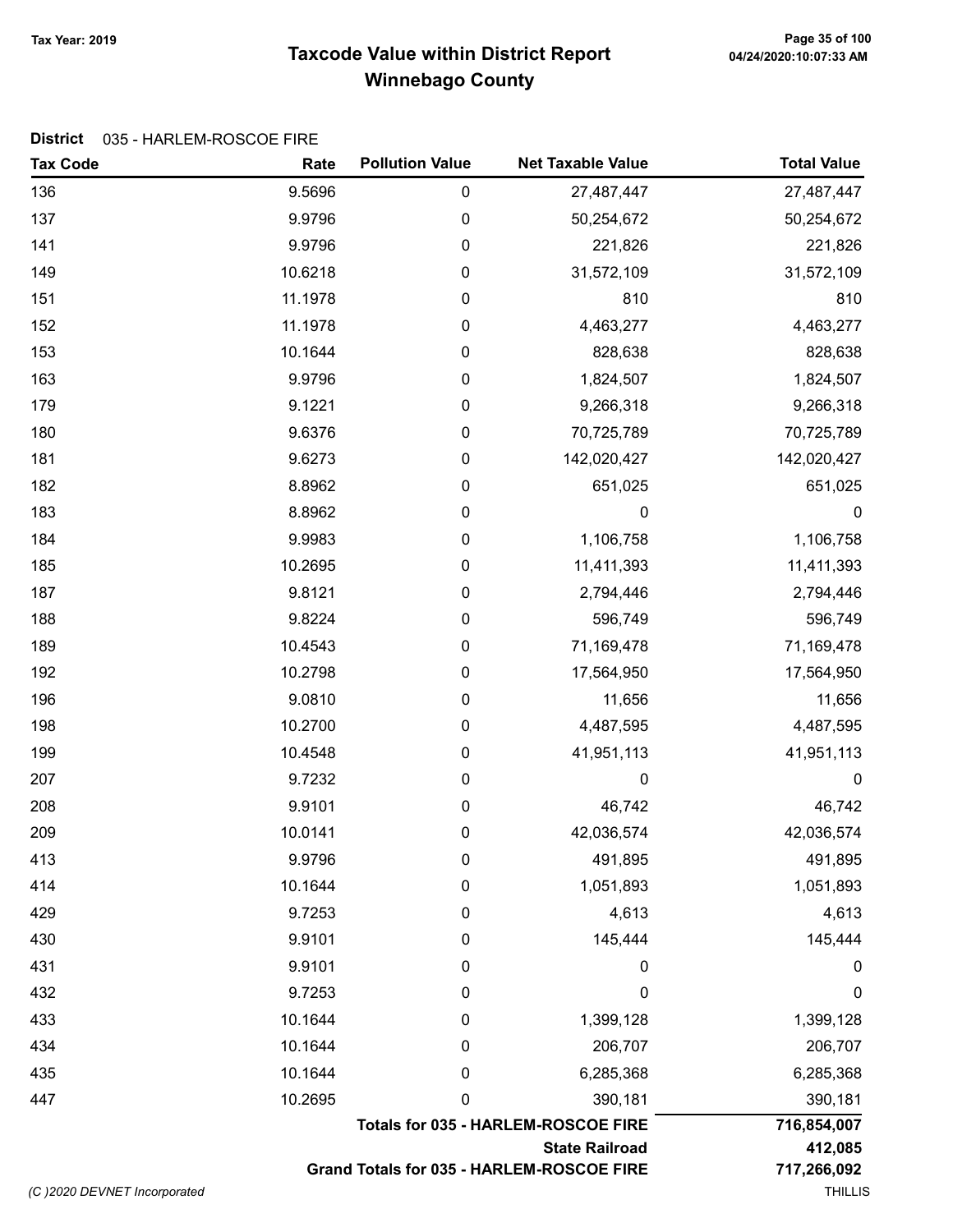# Taxcode Value within District Report Tax Year: 2019 Page 36 of 100 Winnebago County

#### District 036 - NEW MILFORD FIRE

| <b>Tax Code</b>                          | Rate    | <b>Pollution Value</b> | <b>Net Taxable Value</b>                       | <b>Total Value</b> |
|------------------------------------------|---------|------------------------|------------------------------------------------|--------------------|
| 053                                      | 10.8413 | 0                      | 1,841,679                                      | 1,841,679          |
| 092                                      | 9.6231  | 0                      | 4,555,884                                      | 4,555,884          |
| 093                                      | 8.4806  | 0                      | 1,306,631                                      | 1,306,631          |
| 095                                      | 9.9992  | 0                      | 4,482,051                                      | 4,482,051          |
| 096                                      | 11.0326 | 0                      | 7,835,225                                      | 7,835,225          |
| 099                                      | 10.6565 | 0                      | 5,171,193                                      | 5,171,193          |
| 351                                      | 8.4806  | 0                      | 741,200                                        | 741,200            |
| 370                                      | 11.0326 | 0                      | 0                                              | $\boldsymbol{0}$   |
| 372                                      | 11.2174 | 0                      | 3,885,669                                      | 3,885,669          |
| 373                                      | 9.8079  | 0                      | 1,927,162                                      | 1,927,162          |
| 379                                      | 9.6231  | 0                      | 819,125                                        | 819,125            |
| 380                                      | 10.6565 | 0                      | 914,437                                        | 914,437            |
| 385                                      | 10.8413 | 0                      | 893,548                                        | 893,548            |
| 393                                      | 9.9992  | 0                      | 408,510                                        | 408,510            |
| 394                                      | 9.9992  | 0                      | 0                                              | $\boldsymbol{0}$   |
| 438                                      | 9.9992  | 0                      | 552,420                                        | 552,420            |
| 441                                      | 9.9992  | 0                      | 424,911                                        | 424,911            |
| 452                                      | 9.9992  | 0                      | 27,615                                         | 27,615             |
|                                          |         |                        | <b>Totals for 036 - NEW MILFORD FIRE</b>       | 35,787,260         |
|                                          |         |                        | <b>State Railroad</b>                          | 223,305            |
| <b>District</b><br>037 - NORTH PARK FIRE |         |                        | <b>Grand Totals for 036 - NEW MILFORD FIRE</b> | 36,010,565         |
| <b>Tax Code</b>                          | Rate    | <b>Pollution Value</b> | <b>Net Taxable Value</b>                       | <b>Total Value</b> |
| 010                                      | 11.0126 | 0                      | 3,030,957                                      | 3,030,957          |
| 013                                      | 10.4674 | 0                      | 22,255,718                                     | 22,255,718         |
| 031                                      | 10.2826 | 0                      | 4,634,804                                      | 4,634,804          |
| 040                                      | 10.5735 | 0                      | 75,833                                         | 75,833             |
| 042                                      | 10.6499 | 0                      | 3,406,009                                      | 3,406,009          |
| 061                                      | 10.7583 | $\boldsymbol{0}$       | 2,858,942                                      | 2,858,942          |
| 139                                      | 9.6860  | $\boldsymbol{0}$       | 7,833,918                                      | 7,833,918          |
| 140                                      | 9.1408  | $\boldsymbol{0}$       | 53,339                                         | 53,339             |
| 142                                      | 10.7194 | $\mathbf 0$            | 4,109                                          | 4,109              |
| 144                                      | 9.8708  | $\pmb{0}$              | 109,466,448                                    | 109,466,448        |
| 145                                      | 9.4317  | $\pmb{0}$              | 4,548,007                                      | 4,548,007          |
| 147                                      | 10.9042 | $\pmb{0}$              | 69,561                                         | 69,561             |
| 158                                      | 10.9042 | 0                      | 6,244,342                                      | 6,244,342          |
| 159                                      | 10.4651 | $\boldsymbol{0}$       | 237,811                                        | 237,811            |
| 160                                      | 9.8708  | $\boldsymbol{0}$       | 494,890                                        | 494,890            |
| (C) 2020 DEVNET Incorporated             |         |                        |                                                | <b>THILLIS</b>     |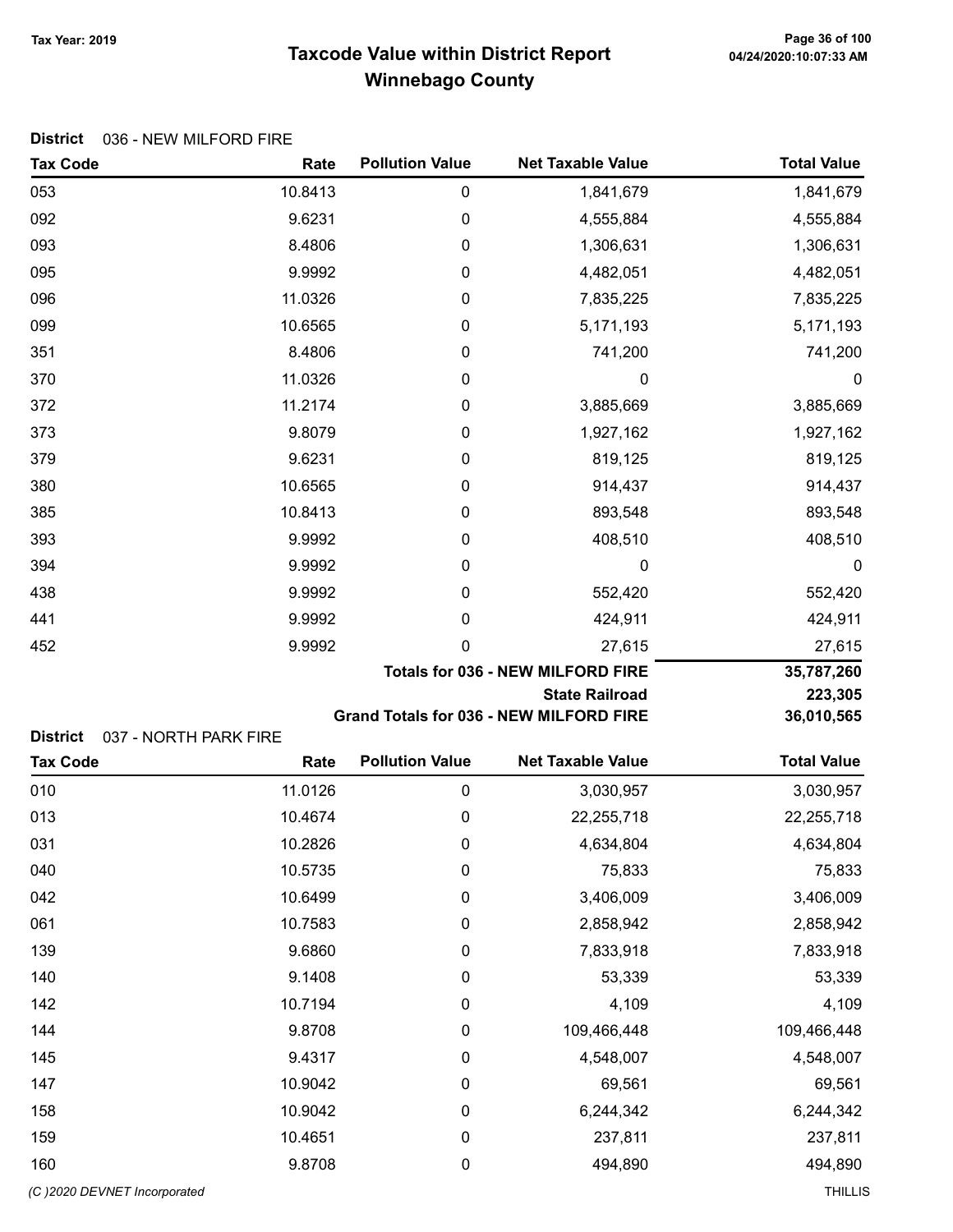# Taxcode Value within District Report Tax Year: 2019 Page 37 of 100 Winnebago County

| <b>District</b> | 037 - NORTH PARK FIRE |                        |                                              |                    |
|-----------------|-----------------------|------------------------|----------------------------------------------|--------------------|
| <b>Tax Code</b> | Rate                  | <b>Pollution Value</b> | <b>Net Taxable Value</b>                     | <b>Total Value</b> |
| 164             | 9.6860                | 0                      | 88,935                                       | 88,935             |
| 194             | 9.6165                | 0                      | 2,366,057                                    | 2,366,057          |
| 416             | 9.8708                | 0                      | 6,106,653                                    | 6,106,653          |
|                 |                       |                        | <b>Totals for 037 - NORTH PARK FIRE</b>      | 173,776,333        |
|                 |                       |                        | <b>State Railroad</b>                        | 516,607            |
|                 |                       |                        | Grand Totals for 037 - NORTH PARK FIRE       | 174,292,940        |
| <b>District</b> | 038 - NORTHWEST FIRE  | <b>Pollution Value</b> | <b>Net Taxable Value</b>                     | <b>Total Value</b> |
| <b>Tax Code</b> | Rate                  |                        |                                              |                    |
| 050             | 10.5699               | $\pmb{0}$              | 6,456,008                                    | 6,456,008          |
| 051             | 10.3851               | 0                      | 9,247,680                                    | 9,247,680          |
| 052             | 10.5026               | 0                      | 395,001                                      | 395,001            |
| 148             | 9.5110                | 0                      | 940                                          | 940                |
| 150             | 10.4607               | 0                      | 102,397                                      | 102,397            |
| 156             | 9.4273                | 0                      | 17,820,214                                   | 17,820,214         |
| 161             | 8.8314                | 0                      | 107,002                                      | 107,002            |
| 162             | 9.5448                | 0                      | 521,961                                      | 521,961            |
| 167             | 9.3262                | 0                      | 5,396,458                                    | 5,396,458          |
| 169             | 9.7182                | 0                      | 7,888,747                                    | 7,888,747          |
| 170             | 9.6121                | 0                      | 109,799                                      | 109,799            |
| 171             | 10.6455               | 0                      | 139,311                                      | 139,311            |
| 358             | 9.7182                | 0                      | 0                                            | $\boldsymbol{0}$   |
| 359             | 9.7182                | 0                      | 3,727                                        | 3,727              |
| 360             | 9.3262                | 0                      | 0                                            | $\boldsymbol{0}$   |
| 362             | 8.7303                | 0                      | 1,017,686                                    | 1,017,686          |
| 363             | 9.4437                | 0                      | 49,219                                       | 49,219             |
| 365             | 9.9030                | 0                      | 11,159,820                                   | 11,159,820         |
| 368             | 9.7182                | 0                      | $\mathbf 0$                                  | $\boldsymbol{0}$   |
| 369             | 9.9030                | 0                      | 112,104                                      | 112,104            |
|                 |                       |                        | <b>Totals for 038 - NORTHWEST FIRE</b>       | 60,528,074         |
|                 |                       |                        | <b>State Railroad</b>                        | 331,926            |
|                 |                       |                        | <b>Grand Totals for 038 - NORTHWEST FIRE</b> | 60,860,000         |

| <b>District</b><br>039 - PECATONICA FIRE |         |                        |                          |                    |
|------------------------------------------|---------|------------------------|--------------------------|--------------------|
| <b>Tax Code</b>                          | Rate    | <b>Pollution Value</b> | <b>Net Taxable Value</b> | <b>Total Value</b> |
| 263                                      | 9.3700  | 0                      | 192.740                  | 192,740            |
| 267                                      | 9.3539  | 0                      | 1,384,473                | 1,384,473          |
| 268                                      | 10.1032 | 0                      | 3,646,788                | 3,646,788          |
| 281                                      | 10.2553 | 0                      | 44,376,743               | 44,376,743         |
| 282                                      | 9.5060  | 0                      | 153,798                  | 153,798            |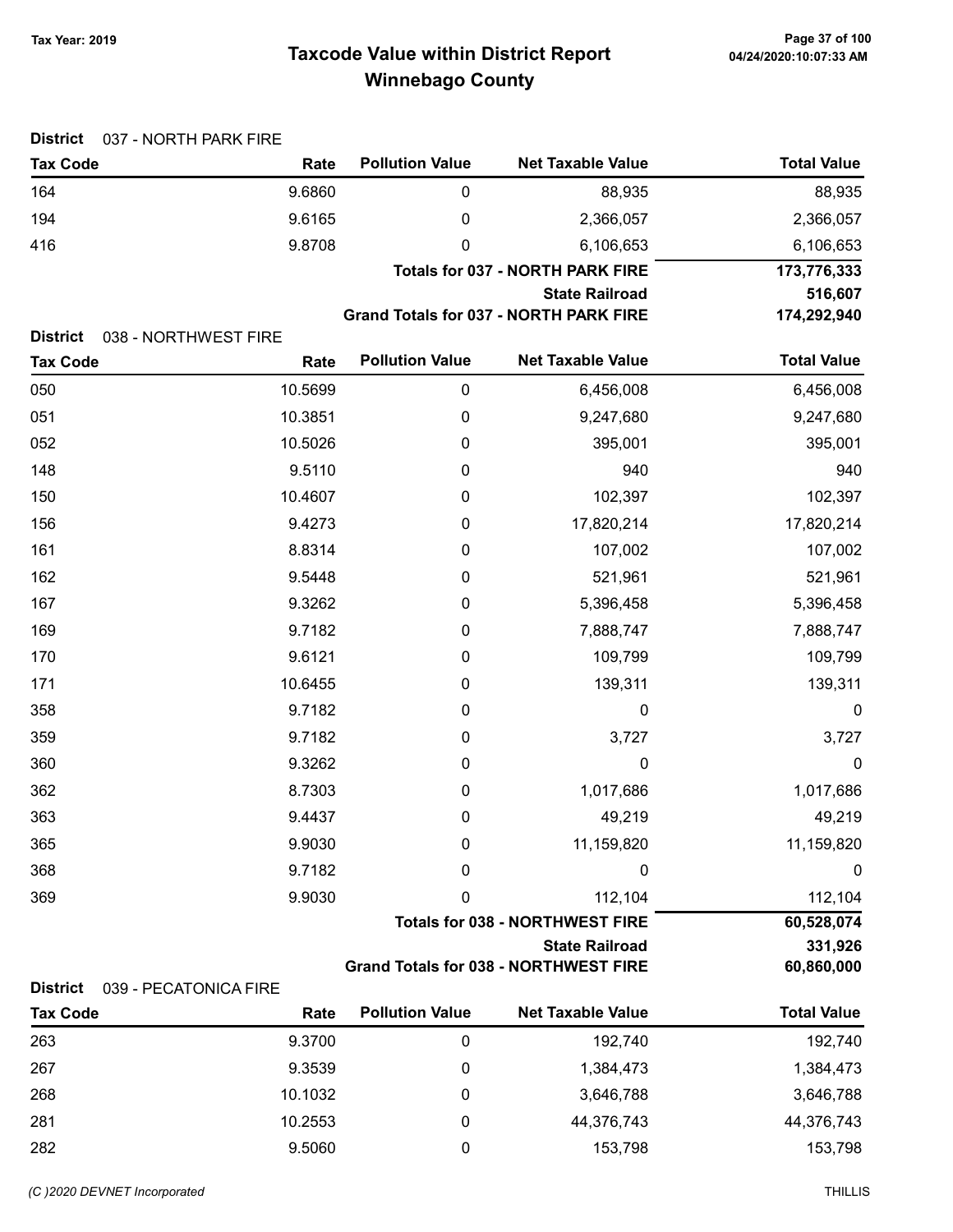# Taxcode Value within District Report Tax Year: 2019 Page 38 of 100 Winnebago County

| <b>District</b>                          | 039 - PECATONICA FIRE |                        |                                               |                    |
|------------------------------------------|-----------------------|------------------------|-----------------------------------------------|--------------------|
| <b>Tax Code</b>                          | Rate                  | <b>Pollution Value</b> | <b>Net Taxable Value</b>                      | <b>Total Value</b> |
| 286                                      | 11.0243               | 0                      | 27,469,759                                    | 27,469,759         |
| 305                                      | 10.7448               | 0                      | 274,023                                       | 274,023            |
| 308                                      | 10.0042               | 0                      | 751,717                                       | 751,717            |
| 309                                      | 10.7374               | 0                      | 5,462,313                                     | 5,462,313          |
| 310                                      | 10.0116               | 0                      | 7,419,605                                     | 7,419,605          |
| 312                                      | 9.9881                | 0                      | 1,526,734                                     | 1,526,734          |
| 314                                      | 10.0996               | 0                      | 4,378,963                                     | 4,378,963          |
| 425                                      | 11.0243               | 0                      | 61,434                                        | 61,434             |
|                                          |                       |                        | <b>Totals for 039 - PECATONICA FIRE</b>       | 97,099,090         |
|                                          |                       |                        | <b>State Railroad</b>                         | 544,915            |
| <b>District</b>                          |                       |                        | <b>Grand Totals for 039 - PECATONICA FIRE</b> | 97,644,005         |
| 040 - ROCK RIVER FIRE<br><b>Tax Code</b> | Rate                  | <b>Pollution Value</b> | <b>Net Taxable Value</b>                      | <b>Total Value</b> |
| 084                                      | 9.9125                | 0                      | 539,078                                       | 539,078            |
| 104                                      | 10.0973               | 0                      | 2,077,795                                     | 2,077,795          |
|                                          |                       |                        | <b>Totals for 040 - ROCK RIVER FIRE</b>       | 2,616,873          |
|                                          |                       |                        | <b>State Railroad</b>                         | 620,761            |
|                                          |                       |                        | <b>Grand Totals for 040 - ROCK RIVER FIRE</b> | 3,237,634          |
| <b>District</b><br>041 - ROCKTON FIRE    |                       |                        |                                               |                    |
| <b>Tax Code</b>                          | Rate                  | <b>Pollution Value</b> | <b>Net Taxable Value</b>                      | <b>Total Value</b> |
| 155                                      | 9.5767                | $\mathbf 0$            | 7,971,687                                     | 7,971,687          |
| 165                                      | 8.9808                | 0                      | 14,648,494                                    | 14,648,494         |
| 168                                      | 8.9808                | 0                      | 0                                             | 0                  |
| 191                                      | 9.1048                | 0                      | 12,815,351                                    | 12,815,351         |
| 193                                      | 9.4102                | 0                      | 8,607,884                                     | 8,607,884          |
| 197                                      | 9.8125                | 0                      | 109,049,312                                   | 109,049,312        |
| 200                                      | 10.0987               | 0                      | 1,806,602                                     | 1,806,602          |
| 202                                      | 9.1698                | 0                      | 45,851,586                                    | 45,851,586         |
| 203                                      | 9.6100                | 0                      | 4,839,061                                     | 4,839,061          |
| 204                                      | 10.2527               | 0                      | 20,280                                        | 20,280             |
| 205                                      | 10.2522               | 0                      | 139,387                                       | 139,387            |
| 206                                      | 10.4370               | 0                      | 21,132,569                                    | 21,132,569         |
| 210                                      | 9.0835                | $\boldsymbol{0}$       | 0                                             | $\boldsymbol{0}$   |
| 213                                      | 9.1257                | 0                      | 7,213,061                                     | 7,213,061          |
| 364                                      | 8.8797                | 0                      | 239,733                                       | 239,733            |
| 401                                      | 9.8125                | $\mathbf 0$            | 3,994,120                                     | 3,994,120          |
| 402                                      | 9.8125                | $\pmb{0}$              | 533,396                                       | 533,396            |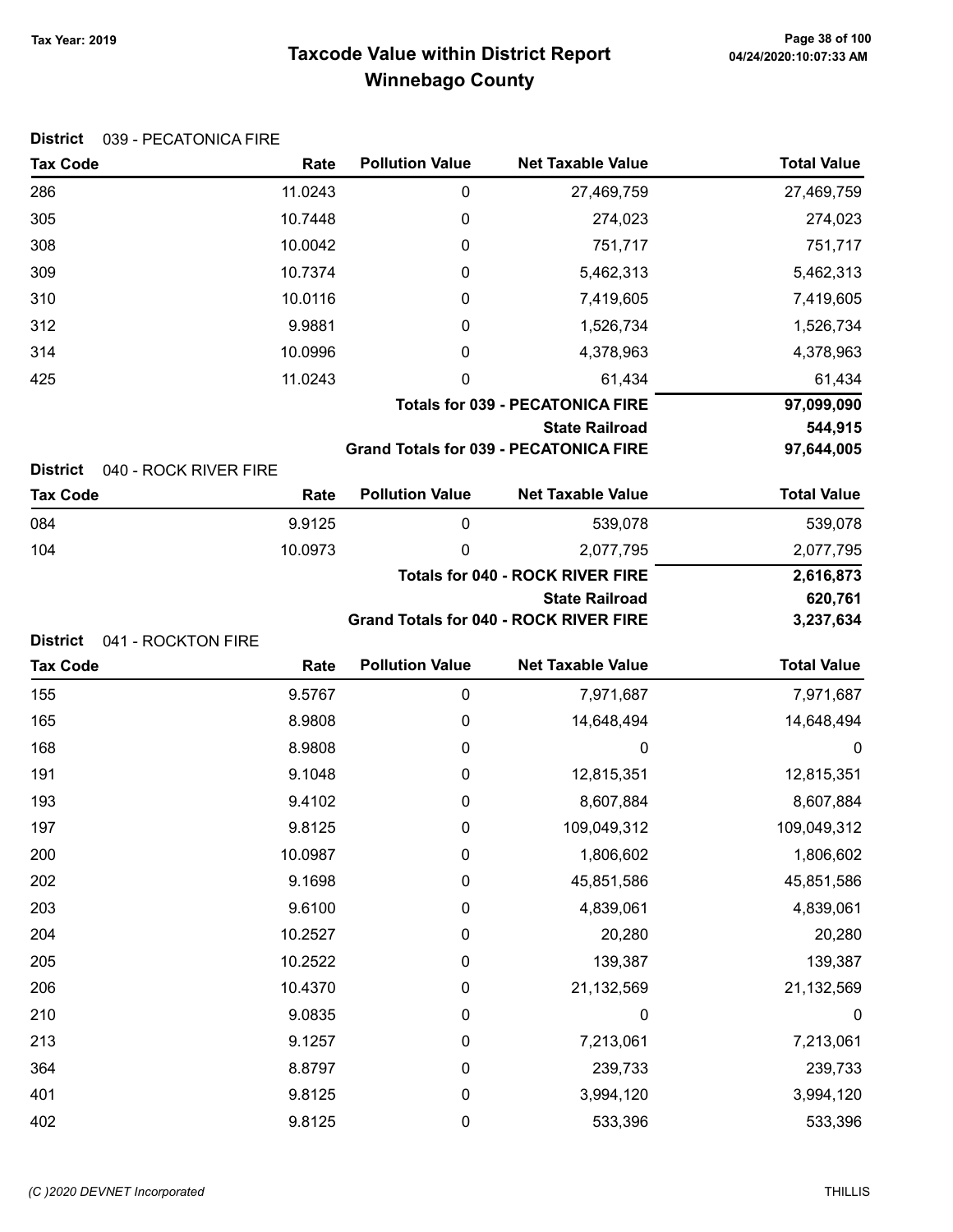# Taxcode Value within District Report Tax Year: 2019 Page 39 of 100 Winnebago County

| <b>District</b><br>041 - ROCKTON FIRE                     |         |                                      |                                                  |                    |
|-----------------------------------------------------------|---------|--------------------------------------|--------------------------------------------------|--------------------|
| <b>Tax Code</b>                                           | Rate    | <b>Pollution Value</b>               | <b>Net Taxable Value</b>                         | <b>Total Value</b> |
| 420                                                       | 9.8125  | 0                                    | 1,710,085                                        | 1,710,085          |
|                                                           |         | <b>Totals for 041 - ROCKTON FIRE</b> | 240,572,608                                      |                    |
|                                                           |         |                                      | <b>State Railroad</b>                            | 496,081            |
|                                                           |         |                                      | <b>Grand Totals for 041 - ROCKTON FIRE</b>       | 241,068,689        |
| <b>District</b><br>042 - STILLMAN FIRE<br><b>Tax Code</b> | Rate    | <b>Pollution Value</b>               | <b>Net Taxable Value</b>                         | <b>Total Value</b> |
| 090                                                       | 9.4725  | 0                                    | 5,778                                            | 5,778              |
| 091                                                       | 8.3300  | 0                                    | 9,436,746                                        | 9,436,746          |
|                                                           |         |                                      | <b>Totals for 042 - STILLMAN FIRE</b>            | 9,442,524          |
|                                                           |         |                                      | <b>State Railroad</b>                            | 0                  |
|                                                           |         |                                      | <b>Grand Totals for 042 - STILLMAN FIRE</b>      | 9,442,524          |
| <b>District</b><br>043 - WEST SUBURBAN FIRE               |         |                                      |                                                  |                    |
| <b>Tax Code</b>                                           | Rate    | <b>Pollution Value</b>               | <b>Net Taxable Value</b>                         | <b>Total Value</b> |
| 057                                                       | 10.5639 | 0                                    | 9,492,308                                        | 9,492,308          |
| 058                                                       | 10.3791 | 0                                    | 1,615,233                                        | 1,615,233          |
| 059                                                       | 11.4035 | 0                                    | 1,469,984                                        | 1,469,984          |
| 060                                                       | 10.4196 | 0                                    | 1,610,820                                        | 1,610,820          |
| 062                                                       | 10.6044 | 0                                    | 6,946,363                                        | 6,946,363          |
| 063                                                       | 10.4966 | 0                                    | 2,142,767                                        | 2,142,767          |
| 073                                                       | 10.5371 | 0                                    | 41,848                                           | 41,848             |
| 083                                                       | 10.5639 | 0                                    | 618,567                                          | 618,567            |
|                                                           |         |                                      | <b>Totals for 043 - WEST SUBURBAN FIRE</b>       | 23,937,890         |
|                                                           |         |                                      | <b>State Railroad</b>                            | 27,246             |
| <b>District</b><br>044 - W B S FIRE                       |         |                                      | <b>Grand Totals for 043 - WEST SUBURBAN FIRE</b> | 23,965,136         |
| <b>Tax Code</b>                                           | Rate    | <b>Pollution Value</b>               | <b>Net Taxable Value</b>                         | <b>Total Value</b> |
| 254                                                       | 9.6708  | 0                                    | 244,504                                          | 244,504            |
| 260                                                       | 9.6303  | $\pmb{0}$                            | 14,572,222                                       | 14,572,222         |
| 262                                                       | 9.4225  | 0                                    | 185,937                                          | 185,937            |
| 265                                                       | 9.6142  | 0                                    | 921,616                                          | 921,616            |
| 266                                                       | 10.3635 | $\boldsymbol{0}$                     | 6,292,153                                        | 6,292,153          |
| 283                                                       | 9.7663  | $\boldsymbol{0}$                     | 133,138                                          | 133,138            |
| 284                                                       | 10.5156 | $\pmb{0}$                            | 33,528                                           | 33,528             |
| 306                                                       | 10.2645 | 0                                    | 394,762                                          | 394,762            |
| 311                                                       | 10.2719 | 0                                    | 3,845,306                                        | 3,845,306          |
| 324                                                       | 9.7417  | 0                                    | 1,731,834                                        | 1,731,834          |
| 325                                                       | 10.5957 | 0                                    | 300,159                                          | 300,159            |
| 326                                                       | 9.7012  | $\boldsymbol{0}$                     | 46,779,773                                       | 46,779,773         |
| 328                                                       | 10.7805 | 0                                    | 49,029,540                                       | 49,029,540         |
|                                                           |         |                                      |                                                  |                    |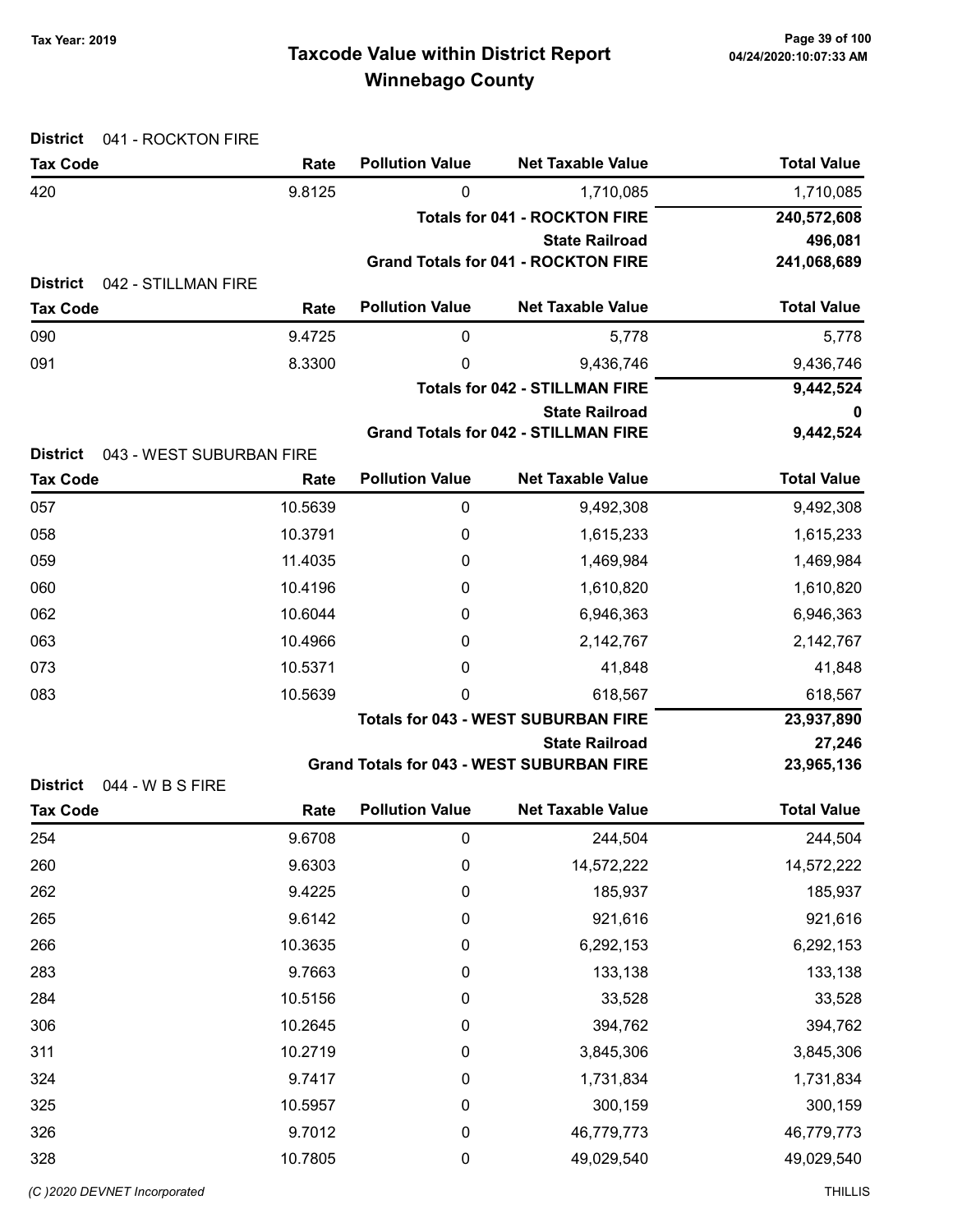# Taxcode Value within District Report Tax Year: 2019 Page 40 of 100 Winnebago County

| <b>District</b><br>044 - W B S FIRE |                              |                        |                                   |                    |
|-------------------------------------|------------------------------|------------------------|-----------------------------------|--------------------|
| <b>Tax Code</b>                     | Rate                         | <b>Pollution Value</b> | <b>Net Taxable Value</b>          | <b>Total Value</b> |
| 329                                 | 9.8860                       | 0                      | 1,778,042                         | 1,778,042          |
|                                     |                              |                        | Totals for 044 - W B S FIRE       | 126,242,514        |
|                                     |                              |                        | <b>State Railroad</b>             | 630,542            |
| <b>District</b>                     | 046 - ROCKFORD PARK DISTRICT |                        | Grand Totals for 044 - W B S FIRE | 126,873,056        |
| <b>Tax Code</b>                     | Rate                         | <b>Pollution Value</b> | <b>Net Taxable Value</b>          | <b>Total Value</b> |
| 001                                 | 13.3967                      | $\boldsymbol{0}$       | 1,262,824,861                     | 1,262,824,861      |
| 002                                 | 10.5670                      | $\mathbf 0$            | 104,208,140                       | 104,208,140        |
| 003                                 | 11.1894                      | 0                      | 27,272,582                        | 27,272,582         |
| 005                                 | 10.8133                      | 0                      | 10,900,130                        | 10,900,130         |
| 006                                 | 10.4586                      | 0                      | 134,481,126                       | 134,481,126        |
| 007                                 | 10.2738                      | 0                      | 3,932,670                         | 3,932,670          |
| 008                                 | 10.3127                      | $\boldsymbol{0}$       | 53,223,276                        | 53,223,276         |
| 010                                 | 11.0126                      | 0                      | 3,030,957                         | 3,030,957          |
| 013                                 | 10.4674                      | 0                      | 22,255,718                        | 22,255,718         |
| 014                                 | 13.3967                      | 0                      | 1,571,657                         | 1,571,657          |
| 016                                 | 10.0218                      | 0                      | 4,708                             | 4,708              |
| 017                                 | 11.3742                      | 0                      | 23,344,843                        | 23,344,843         |
| 018                                 | 10.9981                      | 0                      | 51,371,714                        | 51,371,714         |
| 019                                 | 9.9829                       | 0                      | 0                                 | $\boldsymbol{0}$   |
| 020                                 | 10.0195                      | 0                      | 22,461                            | 22,461             |
| 021                                 | 13.6510                      | 0                      | 17,383,351                        | 17,383,351         |
| 026                                 | 10.2043                      | 0                      | 31,160,124                        | 31,160,124         |
| 030                                 | 10.0218                      | 0                      | 379,593                           | 379,593            |
| 031                                 | 10.2826                      | 0                      | 4,634,804                         | 4,634,804          |
| 035                                 | 10.3822                      | $\mathbf 0$            | 818,108                           | 818,108            |
| 036                                 | 13.2119                      | $\mathbf 0$            | 12,384,733                        | 12,384,733         |
| 038                                 | 13.3967                      | 0                      | $\boldsymbol{0}$                  | $\boldsymbol{0}$   |
| 040                                 | 10.5735                      | 0                      | 75,833                            | 75,833             |
| 042                                 | 10.6499                      | 0                      | 3,406,009                         | 3,406,009          |
| 044                                 | 10.1279                      | 0                      | 15,690                            | 15,690             |
| 046                                 | 13.1864                      | 0                      | 32,447                            | 32,447             |
| 047                                 | 13.3967                      | 0                      | 3,861                             | 3,861              |
| 048                                 | 13.3967                      | 0                      | 65,567                            | 65,567             |
| 050                                 | 10.5699                      | $\mathbf 0$            | 6,456,008                         | 6,456,008          |
| 051                                 | 10.3851                      | 0                      | 9,247,680                         | 9,247,680          |
| 052                                 | 10.5026                      | 0                      | 395,001                           | 395,001            |
| 053                                 | 10.8413                      | 0                      | 1,841,679                         | 1,841,679          |
| (C) 2020 DEVNET Incorporated        |                              |                        |                                   | <b>THILLIS</b>     |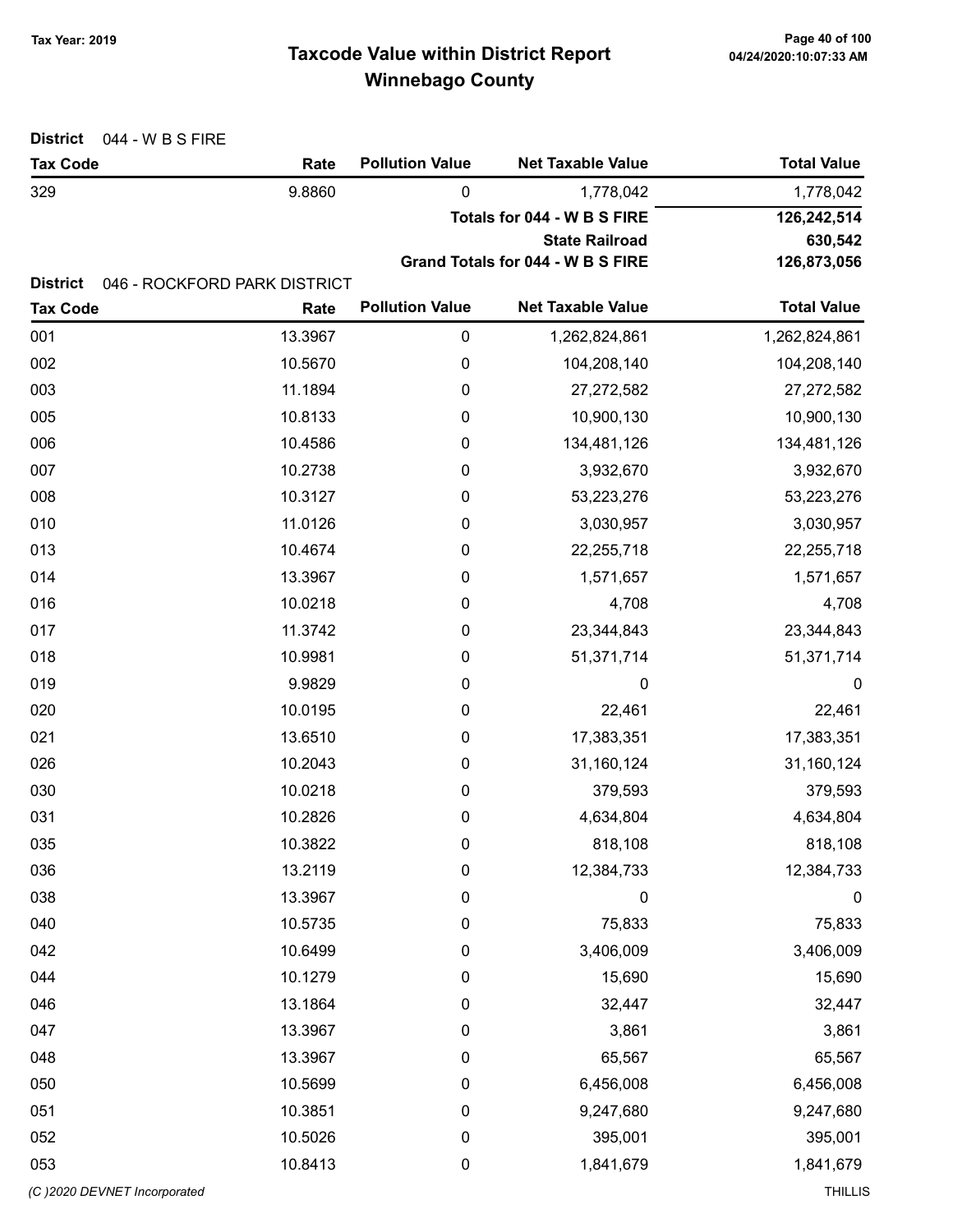# Taxcode Value within District Report Tax Year: 2019 Page 41 of 100 Winnebago County

### District 046 - ROCKFORD PARK DISTRICT

| <b>Tax Code</b> | Rate    | <b>Pollution Value</b> | <b>Net Taxable Value</b> | <b>Total Value</b> |
|-----------------|---------|------------------------|--------------------------|--------------------|
| 056             | 13.3967 | 0                      | 316,147                  | 316,147            |
| 057             | 10.5639 | 0                      | 9,492,308                | 9,492,308          |
| 058             | 10.3791 | 0                      | 1,615,233                | 1,615,233          |
| 059             | 11.4035 | 0                      | 1,469,984                | 1,469,984          |
| 060             | 10.4196 | 0                      | 1,610,820                | 1,610,820          |
| 061             | 10.7583 | 0                      | 2,858,942                | 2,858,942          |
| 062             | 10.6044 | 0                      | 6,946,363                | 6,946,363          |
| 063             | 10.4966 | 0                      | 2,142,767                | 2,142,767          |
| 064             | 10.3164 | 0                      | 13,956,246               | 13,956,246         |
| 066             | 10.5012 | 0                      | 12,392,860               | 12,392,860         |
| 069             | 10.6187 | 0                      | 6,687,940                | 6,687,940          |
| 070             | 10.3127 | 0                      | 2,214,061                | 2,214,061          |
| 071             | 10.4339 | 0                      | 10,709,308               | 10,709,308         |
| 073             | 10.5371 | 0                      | 41,848                   | 41,848             |
| 076             | 10.1279 | 0                      | 1,117,351                | 1,117,351          |
| 077             | 10.0218 | 0                      | 151,186                  | 151,186            |
| 078             | 9.9134  | 0                      | 301,367                  | 301,367            |
| 082             | 13.3967 | 0                      | 93,786                   | 93,786             |
| 083             | 10.5639 | 0                      | 618,567                  | 618,567            |
| 084             | 9.9125  | 0                      | 539,078                  | 539,078            |
| 085             | 13.3967 | 0                      | 8,976,856                | 8,976,856          |
| 086             | 13.2956 | 0                      | 1,207,995                | 1,207,995          |
| 096             | 11.0326 | 0                      | 7,835,225                | 7,835,225          |
| 099             | 10.6565 | 0                      | 5,171,193                | 5,171,193          |
| 104             | 10.0973 | 0                      | 2,077,795                | 2,077,795          |
| 113             | 11.5059 | 0                      | 9,697,858                | 9,697,858          |
| 117             | 13.3967 | 0                      | 11,895,928               | 11,895,928         |
| 124             | 11.5059 | 0                      | 6,979,876                | 6,979,876          |
| 125             | 11.3211 | 0                      | 123,290                  | 123,290            |
| 126             | 13.3967 | 0                      | 1,797,994                | 1,797,994          |
| 127             | 13.5284 | 0                      | 115,211,880              | 115,211,880        |
| 128             | 10.9450 | 0                      | 1,778,609                | 1,778,609          |
| 129             | 11.3211 | 0                      | 13,394,203               | 13,394,203         |
| 142             | 10.7194 | 0                      | 4,109                    | 4,109              |
| 146             | 13.4723 | 0                      | 18,576,679               | 18,576,679         |
| 147             | 10.9042 | 0                      | 69,561                   | 69,561             |
| 150             | 10.4607 | 0                      | 102,397                  | 102,397            |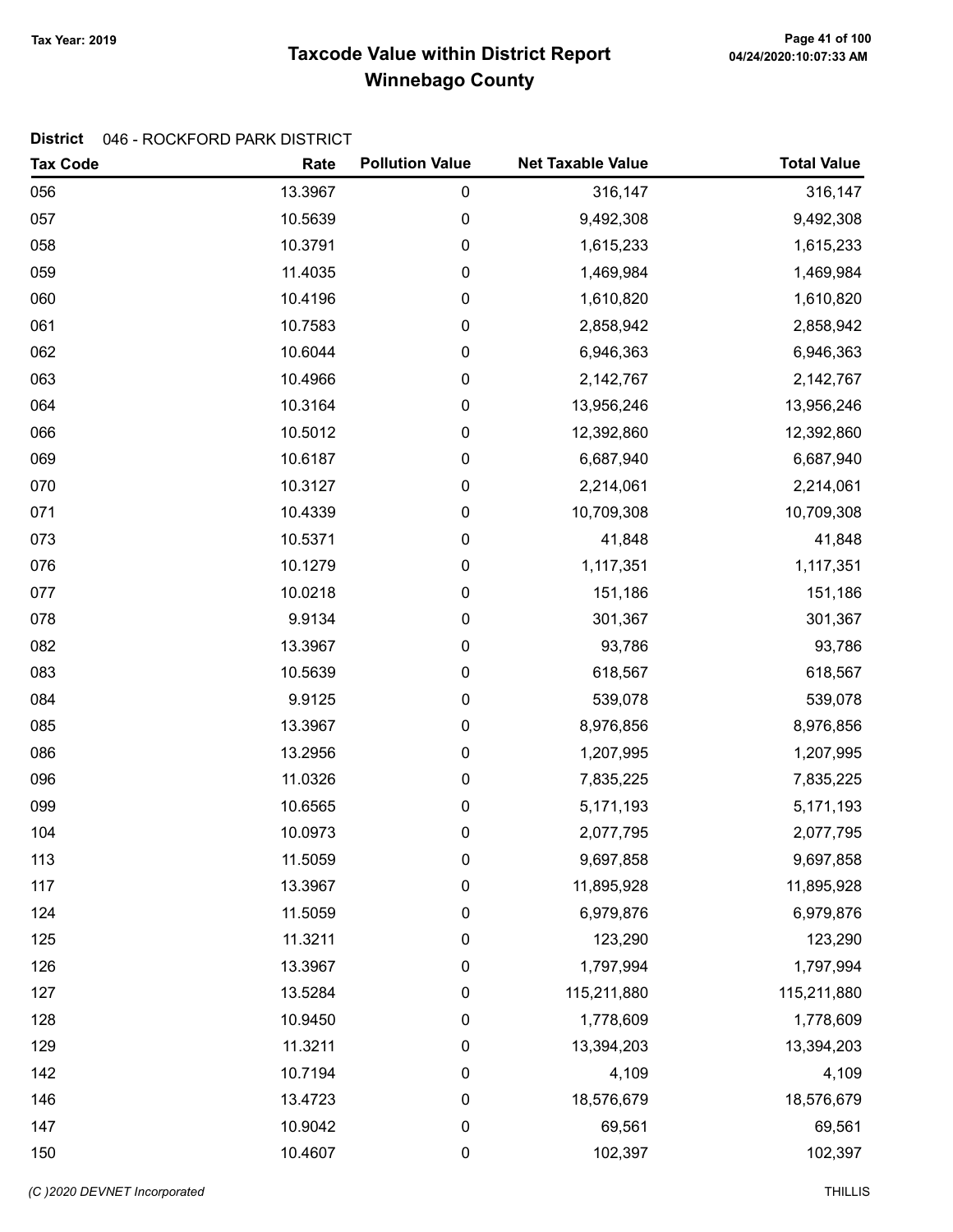# Taxcode Value within District Report Tax Year: 2019 Page 42 of 100 Winnebago County

### District 046 - ROCKFORD PARK DISTRICT

| <b>Tax Code</b> | Rate    | <b>Pollution Value</b> | <b>Net Taxable Value</b> | <b>Total Value</b> |
|-----------------|---------|------------------------|--------------------------|--------------------|
| 151             | 11.1978 | 0                      | 810                      | 810                |
| 152             | 11.1978 | 0                      | 4,463,277                | 4,463,277          |
| 154             | 13.2875 | 0                      | 109,418                  | 109,418            |
| 158             | 10.9042 | 0                      | 6,244,342                | 6,244,342          |
| 159             | 10.4651 | 0                      | 237,811                  | 237,811            |
| 171             | 10.6455 | $\pmb{0}$              | 139,311                  | 139,311            |
| 172             | 13.3712 | 0                      | 230,063                  | 230,063            |
| 223             | 13.3967 | 0                      | 6,824,997                | 6,824,997          |
| 226             | 13.3967 | 0                      | 765,291                  | 765,291            |
| 343             | 11.1298 | 0                      | 540,338                  | 540,338            |
| 370             | 11.0326 | 0                      | 0                        | 0                  |
| 372             | 11.2174 | 0                      | 3,885,669                | 3,885,669          |
| 374             | 11.1894 | 0                      | 1,511,504                | 1,511,504          |
| 378             | 11.3742 | 0                      | 49,233,547               | 49,233,547         |
| 380             | 10.6565 | 0                      | 914,437                  | 914,437            |
| 381             | 13.3064 | 0                      | 6,820,495                | 6,820,495          |
| 382             | 13.1216 | 0                      | 162,492                  | 162,492            |
| 383             | 13.3436 | 0                      | 1,405,543                | 1,405,543          |
| 385             | 10.8413 | 0                      | 893,548                  | 893,548            |
| 386             | 11.3211 | 0                      | 0                        | $\mathbf 0$        |
| 391             | 13.3967 | $\pmb{0}$              | 871,360                  | 871,360            |
| 392             | 13.3967 | 0                      | 23,139,583               | 23,139,583         |
| 400             | 13.3967 | 0                      | 45,762                   | 45,762             |
| 403             | 13.3967 | 0                      | 69,744                   | 69,744             |
| 404             | 13.3967 | 0                      | 1,038,459                | 1,038,459          |
| 405             | 13.3967 | 0                      | 1,509,273                | 1,509,273          |
| 406             | 13.3967 | 0                      | 10,548                   | 10,548             |
| 407             | 13.3967 | 0                      | 688,934                  | 688,934            |
| 408             | 13.3967 | 0                      | 281,186                  | 281,186            |
| 409             | 10.5670 | 0                      | 11,010,334               | 11,010,334         |
| 410             | 13.3967 | $\pmb{0}$              | 7,315,444                | 7,315,444          |
| 411             | 13.2119 | $\pmb{0}$              | 453                      | 453                |
| 412             | 13.3967 | 0                      | 92,341                   | 92,341             |
| 417             | 13.3967 | 0                      | 859,688                  | 859,688            |
| 418             | 13.3967 | $\pmb{0}$              | 5,607,444                | 5,607,444          |
| 419             | 13.3967 | $\pmb{0}$              | 436,393                  | 436,393            |
| 421             | 13.3967 | $\pmb{0}$              | 14,509,063               | 14,509,063         |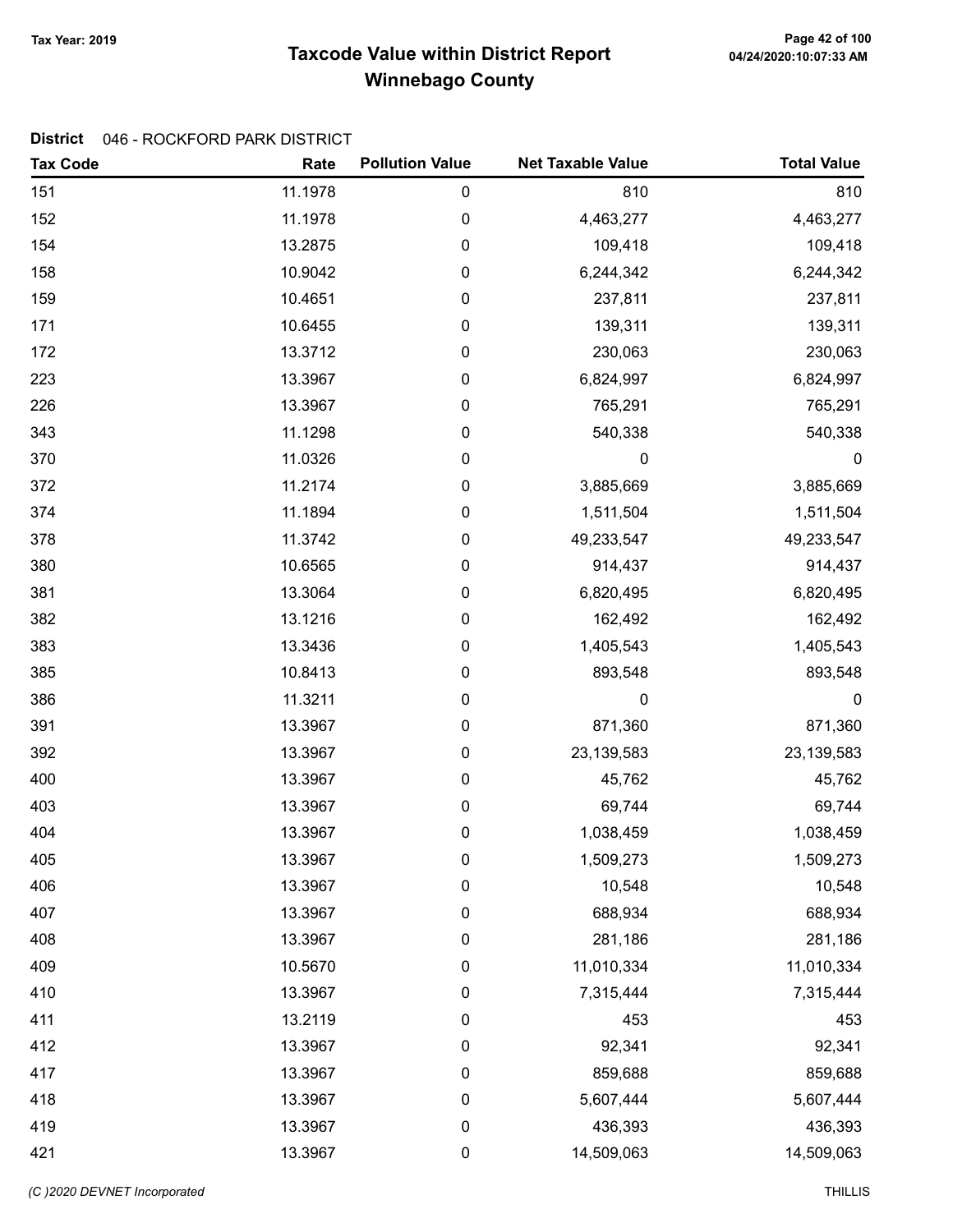# Taxcode Value within District Report Tax Year: 2019 Page 43 of 100 Winnebago County

|  | District 046 - ROCKFORD PARK DISTRICT |
|--|---------------------------------------|
|--|---------------------------------------|

| <b>Tax Code</b>                      | Rate                          | <b>Pollution Value</b> | <b>Net Taxable Value</b>                       | <b>Total Value</b> |
|--------------------------------------|-------------------------------|------------------------|------------------------------------------------|--------------------|
| 422                                  | 13.3967                       | 0                      | 9,094,860                                      | 9,094,860          |
| 423                                  | 13.3967                       | 0                      | 11,788,824                                     | 11,788,824         |
| 424                                  | 13.3967                       | 0                      | 8,271,035                                      | 8,271,035          |
| 426                                  | 10.3127                       | 0                      | 2,286,236                                      | 2,286,236          |
| 427                                  | 10.0195                       | 0                      | 10,133                                         | 10,133             |
| 428                                  | 10.2043                       | 0                      | 1,724,291                                      | 1,724,291          |
| 442                                  | 10.4586                       | 0                      | 1,000,647                                      | 1,000,647          |
| 444                                  | 10.2043                       | 0                      | 12,832                                         | 12,832             |
| 448                                  | 10.3127                       | 0                      | 11,686                                         | 11,686             |
| 450                                  | 13.3967                       | 0                      | 221,396                                        | 221,396            |
| 451                                  | 13.3967                       | 0                      | 40,909,104                                     | 40,909,104         |
| 453                                  | 12.0694                       | 0                      | 184,696                                        | 184,696            |
| 454                                  | 10.0195                       | 0                      | 30,306                                         | 30,306             |
| 455                                  | 13.3967                       | 0                      | 6,523,417                                      | 6,523,417          |
| 456                                  | 10.5670                       | 0                      | 4,218,890                                      | 4,218,890          |
| 460                                  | 13.3967                       | 0                      | 119,482                                        | 119,482            |
|                                      |                               |                        | <b>Totals for 046 - ROCKFORD PARK DISTRICT</b> | 2,305,199,678      |
|                                      |                               |                        | <b>State Railroad</b>                          | 5,084,871          |
| <b>District</b><br>047 - SUMNER PARK |                               |                        | Grand Totals for 046 - ROCKFORD PARK DISTRICT  | 2,310,284,549      |
| <b>Tax Code</b>                      | Rate                          | <b>Pollution Value</b> | <b>Net Taxable Value</b>                       | <b>Total Value</b> |
| 281                                  | 10.2553                       | $\pmb{0}$              | 44,376,743                                     | 44,376,743         |
| 282                                  | 9.5060                        | 0                      | 153,798                                        | 153,798            |
| 283                                  | 9.7663                        | $\boldsymbol{0}$       | 133,138                                        | 133,138            |
| 284                                  | 10.5156                       | 0                      | 33,528                                         | 33,528             |
| 286                                  | 11.0243                       | 0                      | 27,469,759                                     | 27,469,759         |
| 306                                  | 10.2645                       | 0                      | 394,762                                        | 394,762            |
| 308                                  | 10.0042                       | 0                      | 751,717                                        | 751,717            |
| 309                                  | 10.7374                       | 0                      | 5,462,313                                      | 5,462,313          |
| 312                                  | 9.9881                        | 0                      | 1,526,734                                      | 1,526,734          |
| 425                                  | 11.0243                       | 0                      | 61,434                                         | 61,434             |
|                                      |                               |                        | <b>Totals for 047 - SUMNER PARK</b>            | 80,363,926         |
|                                      |                               |                        | <b>State Railroad</b>                          | 0                  |
|                                      |                               |                        | <b>Grand Totals for 047 - SUMNER PARK</b>      | 80,363,926         |
| <b>District</b>                      | 048 - WINNEBAGO PARK DISTRICT |                        |                                                |                    |
| <b>Tax Code</b>                      | Rate                          | <b>Pollution Value</b> | <b>Net Taxable Value</b>                       | <b>Total Value</b> |
| 315                                  | 12.2489                       | $\mathbf 0$            | 69,907                                         | 69,907             |
| 324                                  | 9.7417                        | 0                      | 1,731,834                                      | 1,731,834          |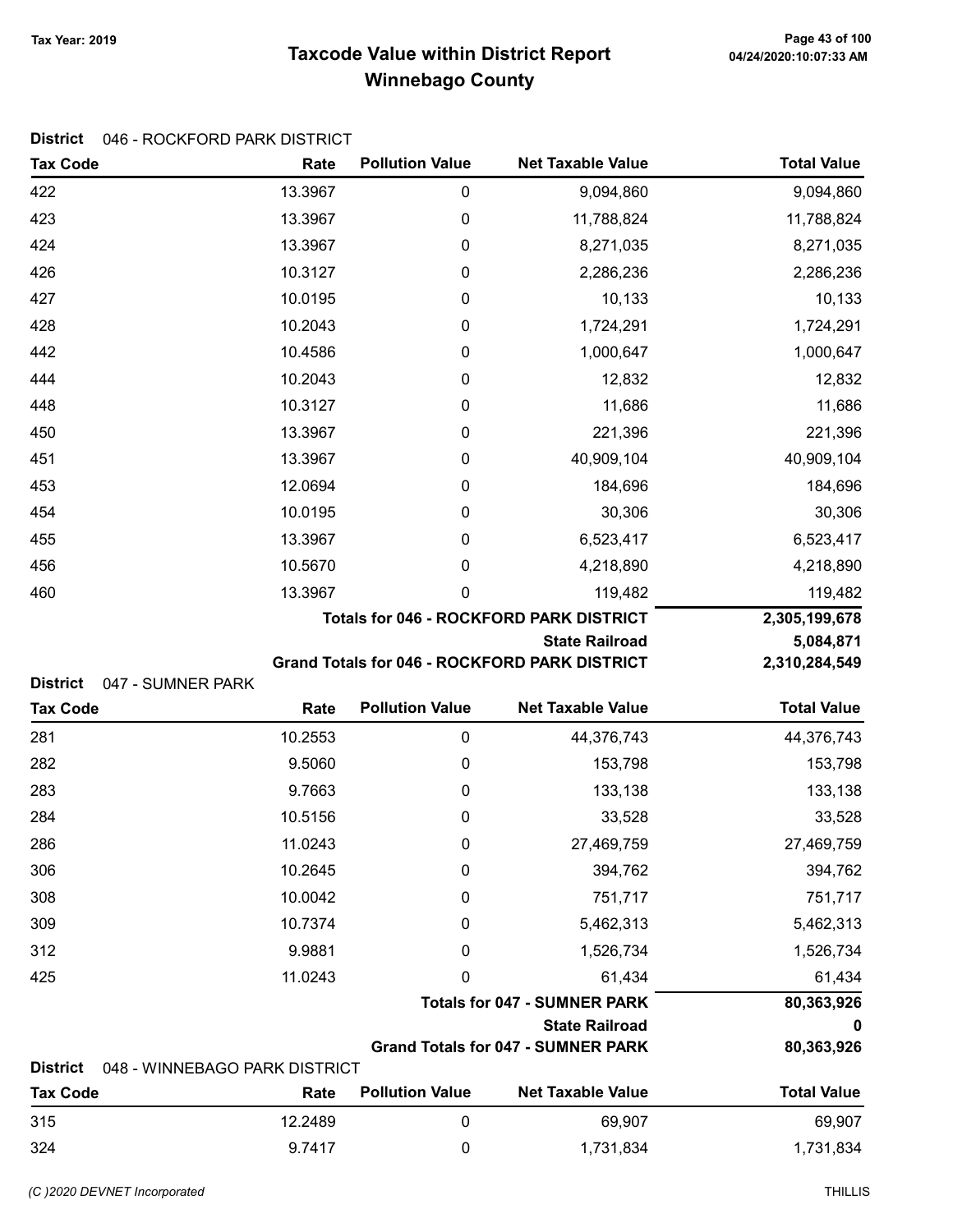# Taxcode Value within District Report Tax Year: 2019 Page 44 of 100 Winnebago County

| <b>District</b>                    | 048 - WINNEBAGO PARK DISTRICT      |                        |                                                       |                    |
|------------------------------------|------------------------------------|------------------------|-------------------------------------------------------|--------------------|
| <b>Tax Code</b>                    | Rate                               | <b>Pollution Value</b> | <b>Net Taxable Value</b>                              | <b>Total Value</b> |
| 325                                | 10.5957                            | 0                      | 300,159                                               | 300,159            |
| 326                                | 9.7012                             | 0                      | 46,779,773                                            | 46,779,773         |
| 327                                | 12.2084                            | 0                      | 48,256                                                | 48,256             |
| 328                                | 10.7805                            | 0                      | 49,029,540                                            | 49,029,540         |
| 329                                | 9.8860                             | 0                      | 1,778,042                                             | 1,778,042          |
|                                    |                                    |                        | <b>Totals for 048 - WINNEBAGO PARK DISTRICT</b>       | 99,737,511         |
|                                    |                                    |                        | <b>State Railroad</b>                                 | 543,212            |
|                                    |                                    |                        | <b>Grand Totals for 048 - WINNEBAGO PARK DISTRICT</b> | 100,280,723        |
| <b>District</b><br><b>Tax Code</b> | 049 - SEWARD PARK DISTRICT<br>Rate | <b>Pollution Value</b> | <b>Net Taxable Value</b>                              | <b>Total Value</b> |
| 305                                | 10.7448                            | 0                      | 274,023                                               | 274,023            |
| 310                                | 10.0116                            | 0                      | 7,419,605                                             | 7,419,605          |
| 311                                | 10.2719                            | 0                      | 3,845,306                                             | 3,845,306          |
| 313                                | 10.3996                            | 0                      | 1,715,883                                             | 1,715,883          |
| 314                                | 10.0996                            | 0                      | 4,378,963                                             | 4,378,963          |
|                                    |                                    |                        | <b>Totals for 049 - SEWARD PARK DISTRICT</b>          | 17,633,780         |
|                                    |                                    |                        | <b>State Railroad</b>                                 | 632,245            |
|                                    |                                    |                        | <b>Grand Totals for 049 - SEWARD PARK DISTRICT</b>    | 18,266,025         |
| <b>District</b>                    | 050 - DURAND SANITARY              |                        |                                                       |                    |
| <b>Tax Code</b>                    | Rate                               | <b>Pollution Value</b> | <b>Net Taxable Value</b>                              | <b>Total Value</b> |
| 228                                | 10.1315                            | $\pmb{0}$              | 1,289,122                                             | 1,289,122          |
| 233                                | 10.1315                            | 0                      | 14,146,466                                            | 14,146,466         |
| 234                                | 9.8247                             | $\mathbf{0}$           | 298,396                                               | 298,396            |
|                                    |                                    |                        | <b>Totals for 050 - DURAND SANITARY</b>               | 15,733,984         |
|                                    |                                    |                        | <b>State Railroad</b>                                 | 0                  |
| <b>District</b>                    | 051 - ROCK RIVER WATER REC         |                        | <b>Grand Totals for 050 - DURAND SANITARY</b>         | 15,733,984         |
| <b>Tax Code</b>                    | Rate                               | <b>Pollution Value</b> | <b>Net Taxable Value</b>                              | <b>Total Value</b> |
| 001                                | 13.3967                            | $\pmb{0}$              | 1,262,824,861                                         | 1,262,824,861      |
| 002                                | 10.5670                            | $\boldsymbol{0}$       | 104,208,140                                           | 104,208,140        |
| 006                                | 10.4586                            | 0                      | 134,481,126                                           | 134,481,126        |
| 008                                | 10.3127                            | 0                      | 53,223,276                                            | 53,223,276         |
| 010                                | 11.0126                            | 0                      | 3,030,957                                             | 3,030,957          |
| 013                                | 10.4674                            | 0                      | 22,255,718                                            | 22,255,718         |
| 014                                | 13.3967                            | $\boldsymbol{0}$       | 1,571,657                                             | 1,571,657          |
| 016                                | 10.0218                            | 0                      | 4,708                                                 | 4,708              |
| 017                                | 11.3742                            | 0                      | 23,344,843                                            | 23,344,843         |
| 018                                | 10.9981                            | $\boldsymbol{0}$       | 51,371,714                                            | 51,371,714         |
| 021                                | 13.6510                            | $\pmb{0}$              | 17,383,351                                            | 17,383,351         |

(C )2020 DEVNET Incorporated THILLIS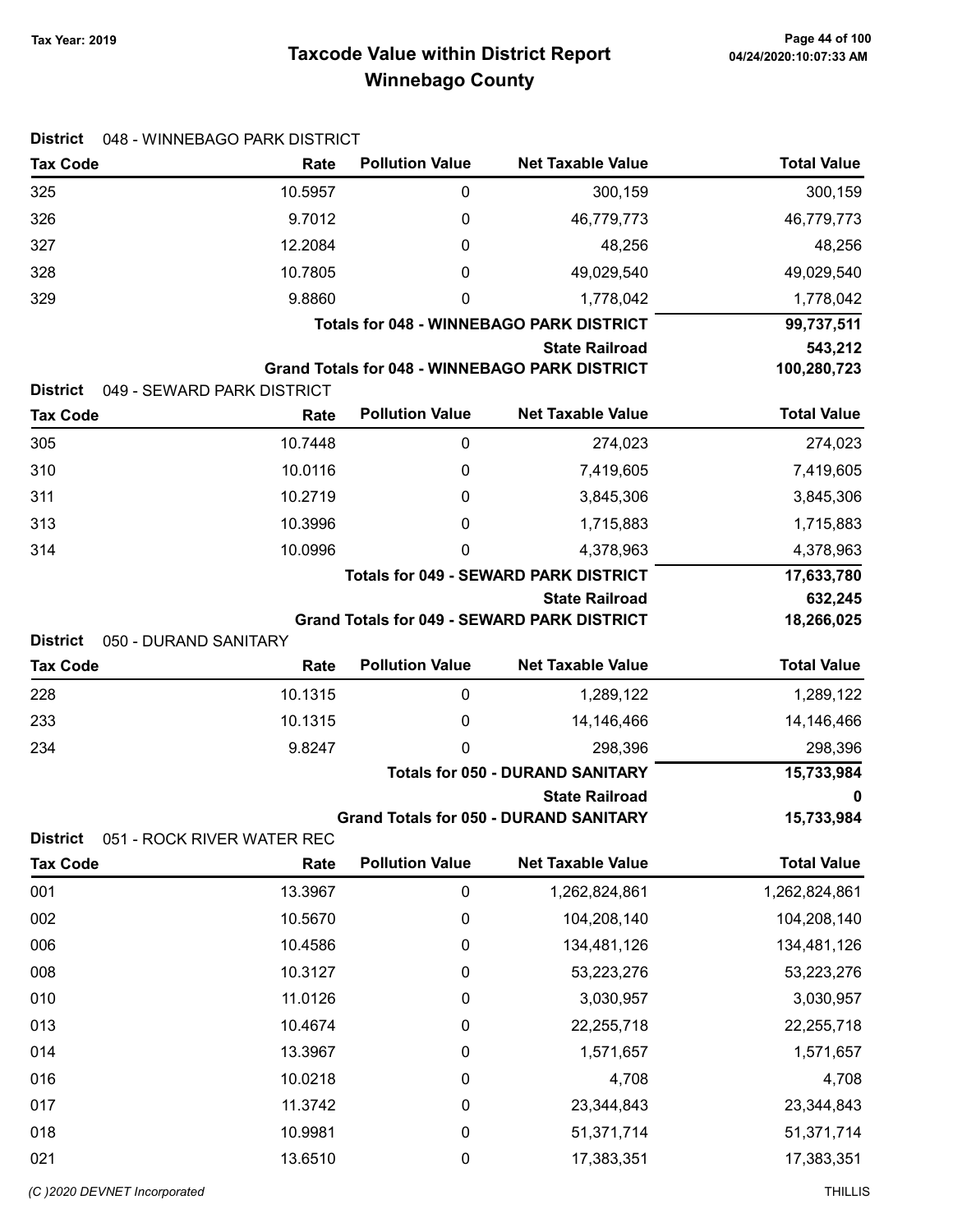# Taxcode Value within District Report Tax Year: 2019 Page 45 of 100 Winnebago County

### District 051 - ROCK RIVER WATER REC

| <b>Tax Code</b> | Rate    | <b>Pollution Value</b> | <b>Net Taxable Value</b> | <b>Total Value</b> |
|-----------------|---------|------------------------|--------------------------|--------------------|
| 026             | 10.2043 | $\pmb{0}$              | 31,160,124               | 31,160,124         |
| 030             | 10.0218 | 0                      | 379,593                  | 379,593            |
| 038             | 13.3967 | $\pmb{0}$              | 0                        | $\boldsymbol{0}$   |
| 042             | 10.6499 | 0                      | 3,406,009                | 3,406,009          |
| 045             | 9.1709  | 0                      | 288,867                  | 288,867            |
| 047             | 13.3967 | $\boldsymbol{0}$       | 3,861                    | 3,861              |
| 048             | 13.3967 | 0                      | 65,567                   | 65,567             |
| 049             | 10.8066 | 0                      | 22,462,426               | 22,462,426         |
| 050             | 10.5699 | 0                      | 6,456,008                | 6,456,008          |
| 053             | 10.8413 | $\pmb{0}$              | 1,841,679                | 1,841,679          |
| 056             | 13.3967 | 0                      | 316,147                  | 316,147            |
| 057             | 10.5639 | 0                      | 9,492,308                | 9,492,308          |
| 059             | 11.4035 | 0                      | 1,469,984                | 1,469,984          |
| 061             | 10.7583 | 0                      | 2,858,942                | 2,858,942          |
| 062             | 10.6044 | 0                      | 6,946,363                | 6,946,363          |
| 066             | 10.5012 | 0                      | 12,392,860               | 12,392,860         |
| 068             | 10.4646 | $\pmb{0}$              | 2,534,155                | 2,534,155          |
| 069             | 10.6187 | 0                      | 6,687,940                | 6,687,940          |
| 070             | 10.3127 | 0                      | 2,214,061                | 2,214,061          |
| 077             | 10.0218 | 0                      | 151,186                  | 151,186            |
| 078             | 9.9134  | 0                      | 301,367                  | 301,367            |
| 082             | 13.3967 | $\pmb{0}$              | 93,786                   | 93,786             |
| 083             | 10.5639 | 0                      | 618,567                  | 618,567            |
| 085             | 13.3967 | 0                      | 8,976,856                | 8,976,856          |
| 086             | 13.2956 | 0                      | 1,207,995                | 1,207,995          |
| 104             | 10.0973 | 0                      | 2,077,795                | 2,077,795          |
| 109             | 9.9101  | 0                      | 30,411,825               | 30,411,825         |
| 110             | 10.4725 | $\pmb{0}$              | 24,202,956               | 24,202,956         |
| 111             | 10.0964 | 0                      | 5,863,497                | 5,863,497          |
| 112             | 12.4950 | $\mathbf 0$            | 10,082,121               | 10,082,121         |
| 113             | 11.5059 | $\boldsymbol{0}$       | 9,697,858                | 9,697,858          |
| 117             | 13.3967 | $\pmb{0}$              | 11,895,928               | 11,895,928         |
| 118             | 10.1644 | $\pmb{0}$              | 366,998                  | 366,998            |
| 119             | 10.4725 | 0                      | 13,355,087               | 13,355,087         |
| 123             | 12.3633 | $\boldsymbol{0}$       | 673,396                  | 673,396            |
| 124             | 11.5059 | $\pmb{0}$              | 6,979,876                | 6,979,876          |
| 126             | 13.3967 | $\pmb{0}$              | 1,797,994                | 1,797,994          |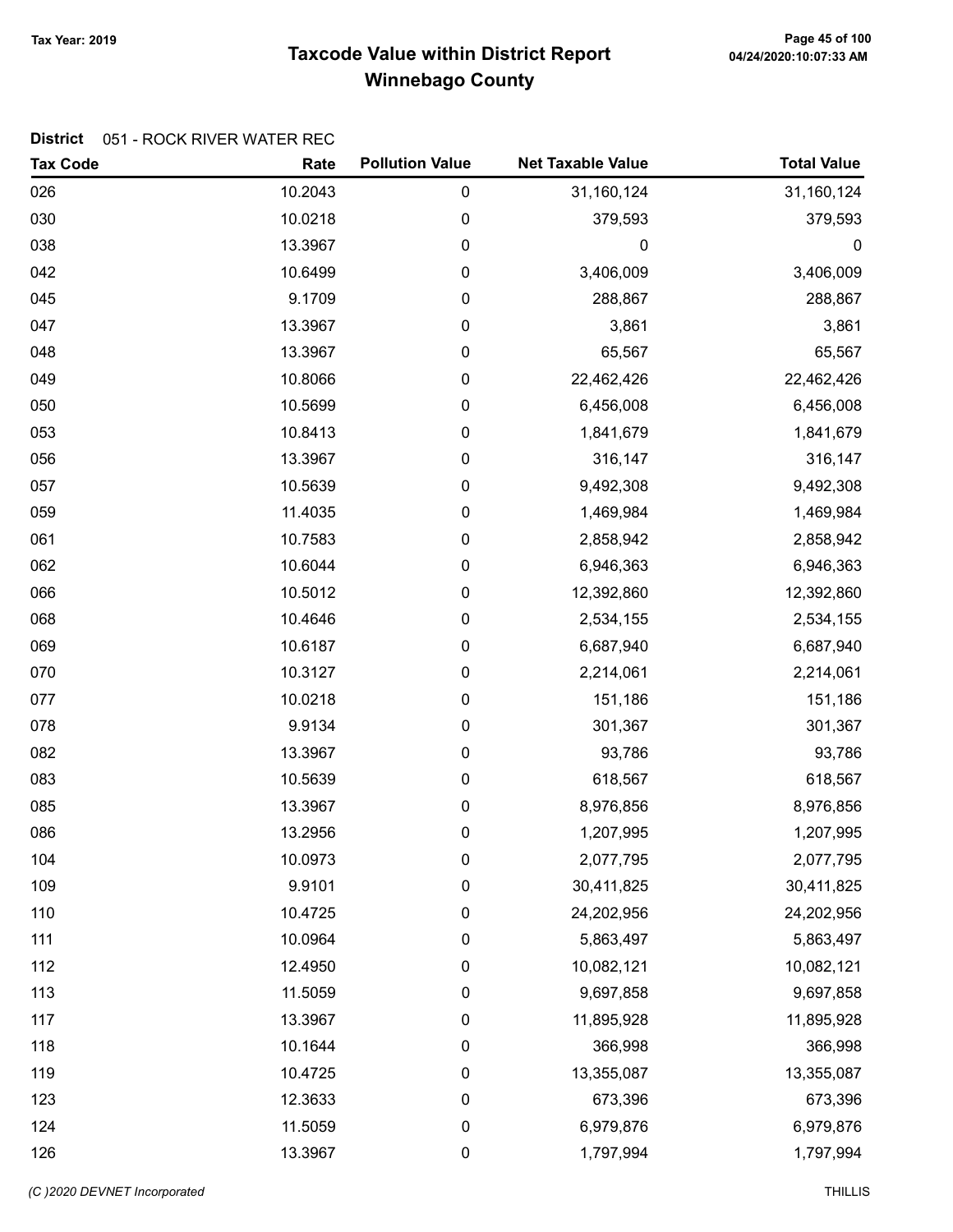# Taxcode Value within District Report Tax Year: 2019 Page 46 of 100 Winnebago County

### District 051 - ROCK RIVER WATER REC

| <b>Tax Code</b> | Rate    | <b>Pollution Value</b> | <b>Net Taxable Value</b> | <b>Total Value</b> |
|-----------------|---------|------------------------|--------------------------|--------------------|
| 127             | 13.5284 | $\pmb{0}$              | 115,211,880              | 115,211,880        |
| 133             | 10.1644 | $\boldsymbol{0}$       | 106,946,937              | 106,946,937        |
| 143             | 9.4252  | $\pmb{0}$              | 2,561,184                | 2,561,184          |
| 144             | 9.8708  | $\pmb{0}$              | 109,466,448              | 109,466,448        |
| 146             | 13.4723 | 0                      | 18,576,679               | 18,576,679         |
| 147             | 10.9042 | $\pmb{0}$              | 69,561                   | 69,561             |
| 148             | 9.5110  | $\pmb{0}$              | 940                      | 940                |
| 151             | 11.1978 | $\pmb{0}$              | 810                      | 810                |
| 152             | 11.1978 | $\pmb{0}$              | 4,463,277                | 4,463,277          |
| 153             | 10.1644 | $\pmb{0}$              | 828,638                  | 828,638            |
| 158             | 10.9042 | $\pmb{0}$              | 6,244,342                | 6,244,342          |
| 160             | 9.8708  | 0                      | 494,890                  | 494,890            |
| 170             | 9.6121  | $\pmb{0}$              | 109,799                  | 109,799            |
| 171             | 10.6455 | $\pmb{0}$              | 139,311                  | 139,311            |
| 172             | 13.3712 | $\pmb{0}$              | 230,063                  | 230,063            |
| 187             | 9.8121  | $\pmb{0}$              | 2,794,446                | 2,794,446          |
| 188             | 9.8224  | $\pmb{0}$              | 596,749                  | 596,749            |
| 189             | 10.4543 | $\pmb{0}$              | 71,169,478               | 71,169,478         |
| 194             | 9.6165  | $\pmb{0}$              | 2,366,057                | 2,366,057          |
| 196             | 9.0810  | $\pmb{0}$              | 11,656                   | 11,656             |
| 199             | 10.4548 | $\pmb{0}$              | 41,951,113               | 41,951,113         |
| 200             | 10.0987 | $\pmb{0}$              | 1,806,602                | 1,806,602          |
| 206             | 10.4370 | $\pmb{0}$              | 21,132,569               | 21,132,569         |
| 207             | 9.7232  | $\pmb{0}$              | $\mathbf 0$              | $\pmb{0}$          |
| 208             | 9.9101  | $\pmb{0}$              | 46,742                   | 46,742             |
| 209             | 10.0141 | 0                      | 42,036,574               | 42,036,574         |
| 223             | 13.3967 | $\mathbf 0$            | 6,824,997                | 6,824,997          |
| 226             | 13.3967 | $\pmb{0}$              | 765,291                  | 765,291            |
| 328             | 10.7805 | $\boldsymbol{0}$       | 49,029,540               | 49,029,540         |
| 329             | 9.8860  | $\mathbf 0$            | 1,778,042                | 1,778,042          |
| 343             | 11.1298 | $\boldsymbol{0}$       | 540,338                  | 540,338            |
| 361             | 12.4389 | $\pmb{0}$              | 3,891                    | 3,891              |
| 365             | 9.9030  | $\pmb{0}$              | 11,159,820               | 11,159,820         |
| 369             | 9.9030  | $\boldsymbol{0}$       | 112,104                  | 112,104            |
| 372             | 11.2174 | $\boldsymbol{0}$       | 3,885,669                | 3,885,669          |
| 373             | 9.8079  | $\boldsymbol{0}$       | 1,927,162                | 1,927,162          |
| 378             | 11.3742 | $\pmb{0}$              | 49,233,547               | 49,233,547         |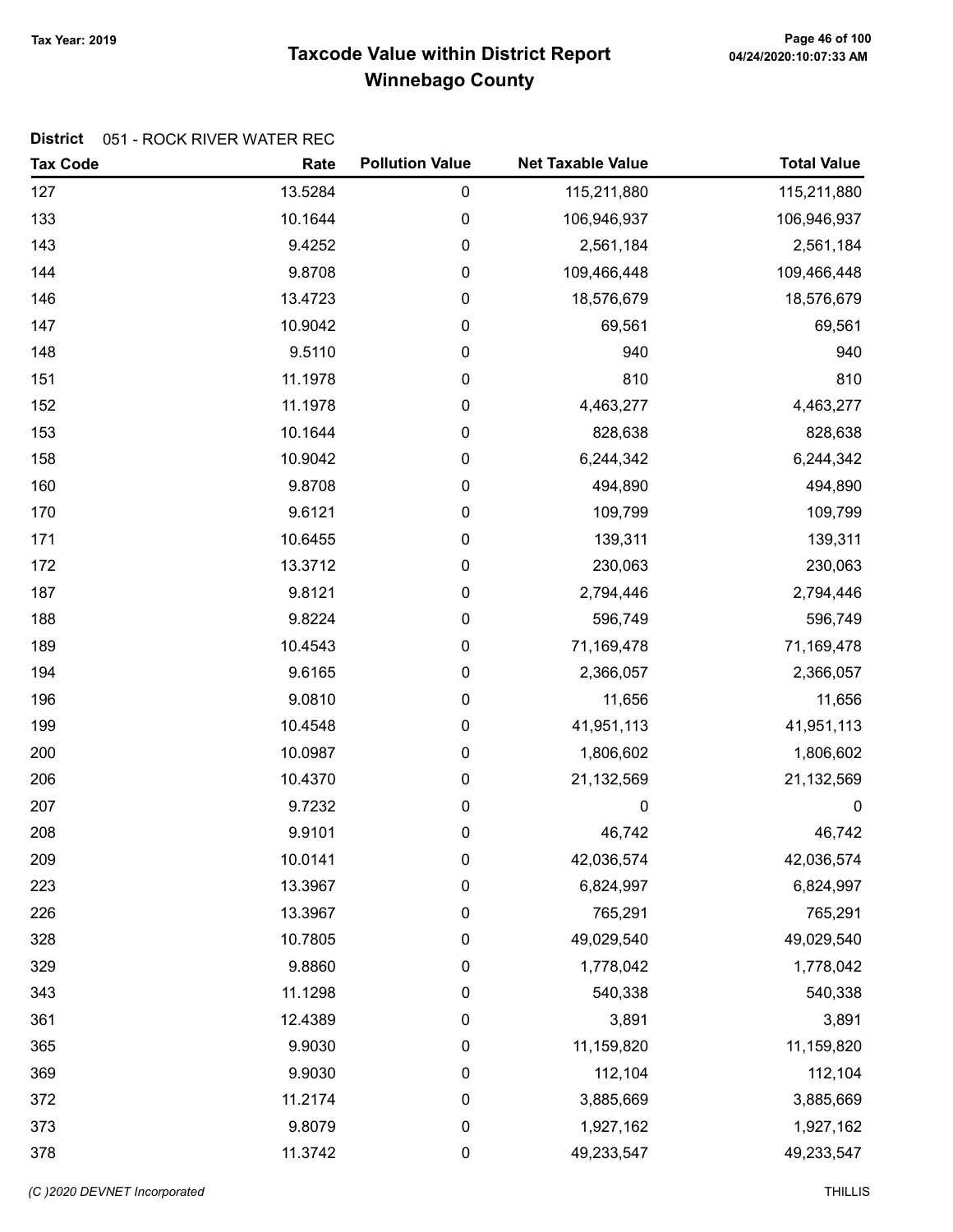# Taxcode Value within District Report Tax Year: 2019 Page 47 of 100 Winnebago County

### District 051 - ROCK RIVER WATER REC

| <b>Tax Code</b> | Rate    | <b>Pollution Value</b> | <b>Net Taxable Value</b> | <b>Total Value</b> |
|-----------------|---------|------------------------|--------------------------|--------------------|
| 381             | 13.3064 | 0                      | 6,820,495                | 6,820,495          |
| 385             | 10.8413 | 0                      | 893,548                  | 893,548            |
| 391             | 13.3967 | 0                      | 871,360                  | 871,360            |
| 392             | 13.3967 | 0                      | 23,139,583               | 23,139,583         |
| 400             | 13.3967 | 0                      | 45,762                   | 45,762             |
| 403             | 13.3967 | 0                      | 69,744                   | 69,744             |
| 404             | 13.3967 | 0                      | 1,038,459                | 1,038,459          |
| 405             | 13.3967 | 0                      | 1,509,273                | 1,509,273          |
| 406             | 13.3967 | 0                      | 10,548                   | 10,548             |
| 407             | 13.3967 | 0                      | 688,934                  | 688,934            |
| 408             | 13.3967 | 0                      | 281,186                  | 281,186            |
| 409             | 10.5670 | 0                      | 11,010,334               | 11,010,334         |
| 410             | 13.3967 | 0                      | 7,315,444                | 7,315,444          |
| 412             | 13.3967 | 0                      | 92,341                   | 92,341             |
| 414             | 10.1644 | 0                      | 1,051,893                | 1,051,893          |
| 416             | 9.8708  | 0                      | 6,106,653                | 6,106,653          |
| 417             | 13.3967 | 0                      | 859,688                  | 859,688            |
| 418             | 13.3967 | 0                      | 5,607,444                | 5,607,444          |
| 419             | 13.3967 | 0                      | 436,393                  | 436,393            |
| 421             | 13.3967 | 0                      | 14,509,063               | 14,509,063         |
| 422             | 13.3967 | 0                      | 9,094,860                | 9,094,860          |
| 423             | 13.3967 | 0                      | 11,788,824               | 11,788,824         |
| 424             | 13.3967 | 0                      | 8,271,035                | 8,271,035          |
| 426             | 10.3127 | 0                      | 2,286,236                | 2,286,236          |
| 428             | 10.2043 | 0                      | 1,724,291                | 1,724,291          |
| 430             | 9.9101  | 0                      | 145,444                  | 145,444            |
| 431             | 9.9101  | 0                      | 0                        | 0                  |
| 433             | 10.1644 | 0                      | 1,399,128                | 1,399,128          |
| 434             | 10.1644 | 0                      | 206,707                  | 206,707            |
| 435             | 10.1644 | 0                      | 6,285,368                | 6,285,368          |
| 442             | 10.4586 | 0                      | 1,000,647                | 1,000,647          |
| 444             | 10.2043 | 0                      | 12,832                   | 12,832             |
| 448             | 10.3127 | 0                      | 11,686                   | 11,686             |
| 450             | 13.3967 | 0                      | 221,396                  | 221,396            |
| 451             | 13.3967 | 0                      | 40,909,104               | 40,909,104         |
| 455             | 13.3967 | 0                      | 6,523,417                | 6,523,417          |
| 456             | 10.5670 | 0                      | 4,218,890                | 4,218,890          |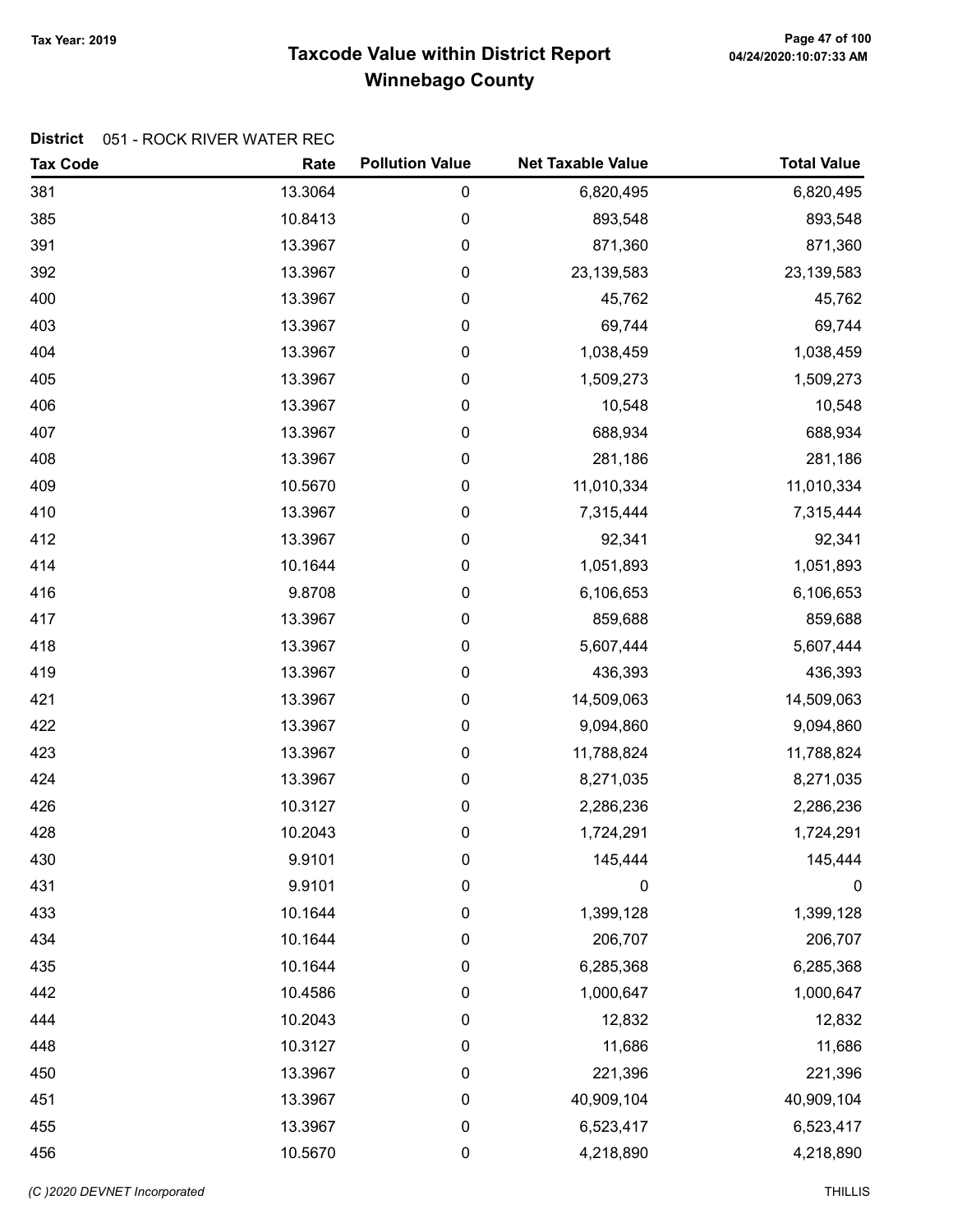# Taxcode Value within District Report Tax Year: 2019 Page 48 of 100 Winnebago County

| <b>Pollution Value</b><br><b>Net Taxable Value</b><br><b>Total Value</b><br><b>Tax Code</b><br>Rate<br>0<br>13.3967<br>460<br>119,482<br>119,482<br>2,764,526,971<br><b>Totals for 051 - ROCK RIVER WATER REC</b><br><b>State Railroad</b><br>5,405,492<br><b>Grand Totals for 051 - ROCK RIVER WATER REC</b><br>2,769,932,463<br><b>District</b><br>052 - PRESTON & CENTRAL TIF<br><b>Pollution Value</b><br><b>Net Taxable Value</b><br><b>Total Value</b><br><b>Tax Code</b><br>Rate<br>126<br>13.3967<br>0<br>624,589<br>624,589<br><b>Totals for 052 - PRESTON &amp; CENTRAL TIF</b><br>624,589<br><b>State Railroad</b><br>0<br><b>Grand Totals for 052 - PRESTON &amp; CENTRAL TIF</b><br>624,589<br><b>District</b><br>053 - SEWARD SANITARY<br><b>Pollution Value</b><br><b>Total Value</b><br><b>Net Taxable Value</b><br><b>Tax Code</b><br>Rate<br>10.0996<br>$\mathbf 0$<br>314<br>4,378,963<br>4,378,963<br><b>Totals for 053 - SEWARD SANITARY</b><br>4,378,963<br>56,194<br><b>State Railroad</b><br><b>Grand Totals for 053 - SEWARD SANITARY</b><br>4,435,157<br><b>District</b><br>054 - CHERRY VALLEY LIBRARY<br><b>Pollution Value</b><br><b>Total Value</b><br><b>Net Taxable Value</b><br><b>Tax Code</b><br>Rate<br>11.1894<br>003<br>0<br>27,272,582<br>27,272,582<br>017<br>11.3742<br>0<br>23,344,843<br>23,344,843<br>10.1560<br>072<br>0<br>45,891<br>45,891<br>095<br>9.9992<br>0<br>4,482,051<br>4,482,051<br>11.0326<br>096<br>7,835,225<br>7,835,225<br>0<br>110<br>10.4725<br>0<br>24,202,956<br>24,202,956<br>113<br>11.5059<br>9,697,858<br>9,697,858<br>0<br>73,385,290<br>114<br>10.2877<br>0<br>73,385,290<br>119<br>10.4725<br>$\boldsymbol{0}$<br>13,355,087<br>13,355,087<br>120<br>10.2877<br>$\mathbf 0$<br>3,626,648<br>3,626,648<br>122<br>9.8025<br>$\mathbf 0$<br>531,248<br>531,248<br>124<br>11.5059<br>6,979,876<br>0<br>6,979,876<br>125<br>11.3211<br>0<br>123,290<br>123,290<br>129<br>11.3211<br>13,394,203<br>0<br>13,394,203<br>366<br>10.1866<br>700,062<br>700,062<br>0<br>9.7014<br>111,362<br>111,362<br>367<br>0<br>11.0326<br>$\mathbf 0$<br>370<br>0<br>$\boldsymbol{0}$<br>11.2174<br>372<br>0<br>3,885,669<br>3,885,669<br>374<br>11.1894<br>1,511,504<br>0<br>1,511,504<br>378<br>11.3742<br>49,233,547<br>0<br>49,233,547<br>386<br>11.3211<br>$\boldsymbol{0}$<br>$\boldsymbol{0}$<br>0 | <b>District</b><br>051 - ROCK RIVER WATER REC |  |  |  |
|--------------------------------------------------------------------------------------------------------------------------------------------------------------------------------------------------------------------------------------------------------------------------------------------------------------------------------------------------------------------------------------------------------------------------------------------------------------------------------------------------------------------------------------------------------------------------------------------------------------------------------------------------------------------------------------------------------------------------------------------------------------------------------------------------------------------------------------------------------------------------------------------------------------------------------------------------------------------------------------------------------------------------------------------------------------------------------------------------------------------------------------------------------------------------------------------------------------------------------------------------------------------------------------------------------------------------------------------------------------------------------------------------------------------------------------------------------------------------------------------------------------------------------------------------------------------------------------------------------------------------------------------------------------------------------------------------------------------------------------------------------------------------------------------------------------------------------------------------------------------------------------------------------------------------------------------------------------------------------------------------------------------------------------------------------------------------------------------------------------------------------------------------------------------------------------------------------------------------------------------------------------------------------------------------------------------------------------------------------------|-----------------------------------------------|--|--|--|
|                                                                                                                                                                                                                                                                                                                                                                                                                                                                                                                                                                                                                                                                                                                                                                                                                                                                                                                                                                                                                                                                                                                                                                                                                                                                                                                                                                                                                                                                                                                                                                                                                                                                                                                                                                                                                                                                                                                                                                                                                                                                                                                                                                                                                                                                                                                                                              |                                               |  |  |  |
|                                                                                                                                                                                                                                                                                                                                                                                                                                                                                                                                                                                                                                                                                                                                                                                                                                                                                                                                                                                                                                                                                                                                                                                                                                                                                                                                                                                                                                                                                                                                                                                                                                                                                                                                                                                                                                                                                                                                                                                                                                                                                                                                                                                                                                                                                                                                                              |                                               |  |  |  |
|                                                                                                                                                                                                                                                                                                                                                                                                                                                                                                                                                                                                                                                                                                                                                                                                                                                                                                                                                                                                                                                                                                                                                                                                                                                                                                                                                                                                                                                                                                                                                                                                                                                                                                                                                                                                                                                                                                                                                                                                                                                                                                                                                                                                                                                                                                                                                              |                                               |  |  |  |
|                                                                                                                                                                                                                                                                                                                                                                                                                                                                                                                                                                                                                                                                                                                                                                                                                                                                                                                                                                                                                                                                                                                                                                                                                                                                                                                                                                                                                                                                                                                                                                                                                                                                                                                                                                                                                                                                                                                                                                                                                                                                                                                                                                                                                                                                                                                                                              |                                               |  |  |  |
|                                                                                                                                                                                                                                                                                                                                                                                                                                                                                                                                                                                                                                                                                                                                                                                                                                                                                                                                                                                                                                                                                                                                                                                                                                                                                                                                                                                                                                                                                                                                                                                                                                                                                                                                                                                                                                                                                                                                                                                                                                                                                                                                                                                                                                                                                                                                                              |                                               |  |  |  |
|                                                                                                                                                                                                                                                                                                                                                                                                                                                                                                                                                                                                                                                                                                                                                                                                                                                                                                                                                                                                                                                                                                                                                                                                                                                                                                                                                                                                                                                                                                                                                                                                                                                                                                                                                                                                                                                                                                                                                                                                                                                                                                                                                                                                                                                                                                                                                              |                                               |  |  |  |
|                                                                                                                                                                                                                                                                                                                                                                                                                                                                                                                                                                                                                                                                                                                                                                                                                                                                                                                                                                                                                                                                                                                                                                                                                                                                                                                                                                                                                                                                                                                                                                                                                                                                                                                                                                                                                                                                                                                                                                                                                                                                                                                                                                                                                                                                                                                                                              |                                               |  |  |  |
|                                                                                                                                                                                                                                                                                                                                                                                                                                                                                                                                                                                                                                                                                                                                                                                                                                                                                                                                                                                                                                                                                                                                                                                                                                                                                                                                                                                                                                                                                                                                                                                                                                                                                                                                                                                                                                                                                                                                                                                                                                                                                                                                                                                                                                                                                                                                                              |                                               |  |  |  |
|                                                                                                                                                                                                                                                                                                                                                                                                                                                                                                                                                                                                                                                                                                                                                                                                                                                                                                                                                                                                                                                                                                                                                                                                                                                                                                                                                                                                                                                                                                                                                                                                                                                                                                                                                                                                                                                                                                                                                                                                                                                                                                                                                                                                                                                                                                                                                              |                                               |  |  |  |
|                                                                                                                                                                                                                                                                                                                                                                                                                                                                                                                                                                                                                                                                                                                                                                                                                                                                                                                                                                                                                                                                                                                                                                                                                                                                                                                                                                                                                                                                                                                                                                                                                                                                                                                                                                                                                                                                                                                                                                                                                                                                                                                                                                                                                                                                                                                                                              |                                               |  |  |  |
|                                                                                                                                                                                                                                                                                                                                                                                                                                                                                                                                                                                                                                                                                                                                                                                                                                                                                                                                                                                                                                                                                                                                                                                                                                                                                                                                                                                                                                                                                                                                                                                                                                                                                                                                                                                                                                                                                                                                                                                                                                                                                                                                                                                                                                                                                                                                                              |                                               |  |  |  |
|                                                                                                                                                                                                                                                                                                                                                                                                                                                                                                                                                                                                                                                                                                                                                                                                                                                                                                                                                                                                                                                                                                                                                                                                                                                                                                                                                                                                                                                                                                                                                                                                                                                                                                                                                                                                                                                                                                                                                                                                                                                                                                                                                                                                                                                                                                                                                              |                                               |  |  |  |
|                                                                                                                                                                                                                                                                                                                                                                                                                                                                                                                                                                                                                                                                                                                                                                                                                                                                                                                                                                                                                                                                                                                                                                                                                                                                                                                                                                                                                                                                                                                                                                                                                                                                                                                                                                                                                                                                                                                                                                                                                                                                                                                                                                                                                                                                                                                                                              |                                               |  |  |  |
|                                                                                                                                                                                                                                                                                                                                                                                                                                                                                                                                                                                                                                                                                                                                                                                                                                                                                                                                                                                                                                                                                                                                                                                                                                                                                                                                                                                                                                                                                                                                                                                                                                                                                                                                                                                                                                                                                                                                                                                                                                                                                                                                                                                                                                                                                                                                                              |                                               |  |  |  |
|                                                                                                                                                                                                                                                                                                                                                                                                                                                                                                                                                                                                                                                                                                                                                                                                                                                                                                                                                                                                                                                                                                                                                                                                                                                                                                                                                                                                                                                                                                                                                                                                                                                                                                                                                                                                                                                                                                                                                                                                                                                                                                                                                                                                                                                                                                                                                              |                                               |  |  |  |
|                                                                                                                                                                                                                                                                                                                                                                                                                                                                                                                                                                                                                                                                                                                                                                                                                                                                                                                                                                                                                                                                                                                                                                                                                                                                                                                                                                                                                                                                                                                                                                                                                                                                                                                                                                                                                                                                                                                                                                                                                                                                                                                                                                                                                                                                                                                                                              |                                               |  |  |  |
|                                                                                                                                                                                                                                                                                                                                                                                                                                                                                                                                                                                                                                                                                                                                                                                                                                                                                                                                                                                                                                                                                                                                                                                                                                                                                                                                                                                                                                                                                                                                                                                                                                                                                                                                                                                                                                                                                                                                                                                                                                                                                                                                                                                                                                                                                                                                                              |                                               |  |  |  |
|                                                                                                                                                                                                                                                                                                                                                                                                                                                                                                                                                                                                                                                                                                                                                                                                                                                                                                                                                                                                                                                                                                                                                                                                                                                                                                                                                                                                                                                                                                                                                                                                                                                                                                                                                                                                                                                                                                                                                                                                                                                                                                                                                                                                                                                                                                                                                              |                                               |  |  |  |
|                                                                                                                                                                                                                                                                                                                                                                                                                                                                                                                                                                                                                                                                                                                                                                                                                                                                                                                                                                                                                                                                                                                                                                                                                                                                                                                                                                                                                                                                                                                                                                                                                                                                                                                                                                                                                                                                                                                                                                                                                                                                                                                                                                                                                                                                                                                                                              |                                               |  |  |  |
|                                                                                                                                                                                                                                                                                                                                                                                                                                                                                                                                                                                                                                                                                                                                                                                                                                                                                                                                                                                                                                                                                                                                                                                                                                                                                                                                                                                                                                                                                                                                                                                                                                                                                                                                                                                                                                                                                                                                                                                                                                                                                                                                                                                                                                                                                                                                                              |                                               |  |  |  |
|                                                                                                                                                                                                                                                                                                                                                                                                                                                                                                                                                                                                                                                                                                                                                                                                                                                                                                                                                                                                                                                                                                                                                                                                                                                                                                                                                                                                                                                                                                                                                                                                                                                                                                                                                                                                                                                                                                                                                                                                                                                                                                                                                                                                                                                                                                                                                              |                                               |  |  |  |
|                                                                                                                                                                                                                                                                                                                                                                                                                                                                                                                                                                                                                                                                                                                                                                                                                                                                                                                                                                                                                                                                                                                                                                                                                                                                                                                                                                                                                                                                                                                                                                                                                                                                                                                                                                                                                                                                                                                                                                                                                                                                                                                                                                                                                                                                                                                                                              |                                               |  |  |  |
|                                                                                                                                                                                                                                                                                                                                                                                                                                                                                                                                                                                                                                                                                                                                                                                                                                                                                                                                                                                                                                                                                                                                                                                                                                                                                                                                                                                                                                                                                                                                                                                                                                                                                                                                                                                                                                                                                                                                                                                                                                                                                                                                                                                                                                                                                                                                                              |                                               |  |  |  |
|                                                                                                                                                                                                                                                                                                                                                                                                                                                                                                                                                                                                                                                                                                                                                                                                                                                                                                                                                                                                                                                                                                                                                                                                                                                                                                                                                                                                                                                                                                                                                                                                                                                                                                                                                                                                                                                                                                                                                                                                                                                                                                                                                                                                                                                                                                                                                              |                                               |  |  |  |
|                                                                                                                                                                                                                                                                                                                                                                                                                                                                                                                                                                                                                                                                                                                                                                                                                                                                                                                                                                                                                                                                                                                                                                                                                                                                                                                                                                                                                                                                                                                                                                                                                                                                                                                                                                                                                                                                                                                                                                                                                                                                                                                                                                                                                                                                                                                                                              |                                               |  |  |  |
|                                                                                                                                                                                                                                                                                                                                                                                                                                                                                                                                                                                                                                                                                                                                                                                                                                                                                                                                                                                                                                                                                                                                                                                                                                                                                                                                                                                                                                                                                                                                                                                                                                                                                                                                                                                                                                                                                                                                                                                                                                                                                                                                                                                                                                                                                                                                                              |                                               |  |  |  |
|                                                                                                                                                                                                                                                                                                                                                                                                                                                                                                                                                                                                                                                                                                                                                                                                                                                                                                                                                                                                                                                                                                                                                                                                                                                                                                                                                                                                                                                                                                                                                                                                                                                                                                                                                                                                                                                                                                                                                                                                                                                                                                                                                                                                                                                                                                                                                              |                                               |  |  |  |
|                                                                                                                                                                                                                                                                                                                                                                                                                                                                                                                                                                                                                                                                                                                                                                                                                                                                                                                                                                                                                                                                                                                                                                                                                                                                                                                                                                                                                                                                                                                                                                                                                                                                                                                                                                                                                                                                                                                                                                                                                                                                                                                                                                                                                                                                                                                                                              |                                               |  |  |  |
|                                                                                                                                                                                                                                                                                                                                                                                                                                                                                                                                                                                                                                                                                                                                                                                                                                                                                                                                                                                                                                                                                                                                                                                                                                                                                                                                                                                                                                                                                                                                                                                                                                                                                                                                                                                                                                                                                                                                                                                                                                                                                                                                                                                                                                                                                                                                                              |                                               |  |  |  |
|                                                                                                                                                                                                                                                                                                                                                                                                                                                                                                                                                                                                                                                                                                                                                                                                                                                                                                                                                                                                                                                                                                                                                                                                                                                                                                                                                                                                                                                                                                                                                                                                                                                                                                                                                                                                                                                                                                                                                                                                                                                                                                                                                                                                                                                                                                                                                              |                                               |  |  |  |
|                                                                                                                                                                                                                                                                                                                                                                                                                                                                                                                                                                                                                                                                                                                                                                                                                                                                                                                                                                                                                                                                                                                                                                                                                                                                                                                                                                                                                                                                                                                                                                                                                                                                                                                                                                                                                                                                                                                                                                                                                                                                                                                                                                                                                                                                                                                                                              |                                               |  |  |  |
|                                                                                                                                                                                                                                                                                                                                                                                                                                                                                                                                                                                                                                                                                                                                                                                                                                                                                                                                                                                                                                                                                                                                                                                                                                                                                                                                                                                                                                                                                                                                                                                                                                                                                                                                                                                                                                                                                                                                                                                                                                                                                                                                                                                                                                                                                                                                                              |                                               |  |  |  |
|                                                                                                                                                                                                                                                                                                                                                                                                                                                                                                                                                                                                                                                                                                                                                                                                                                                                                                                                                                                                                                                                                                                                                                                                                                                                                                                                                                                                                                                                                                                                                                                                                                                                                                                                                                                                                                                                                                                                                                                                                                                                                                                                                                                                                                                                                                                                                              |                                               |  |  |  |
|                                                                                                                                                                                                                                                                                                                                                                                                                                                                                                                                                                                                                                                                                                                                                                                                                                                                                                                                                                                                                                                                                                                                                                                                                                                                                                                                                                                                                                                                                                                                                                                                                                                                                                                                                                                                                                                                                                                                                                                                                                                                                                                                                                                                                                                                                                                                                              |                                               |  |  |  |
|                                                                                                                                                                                                                                                                                                                                                                                                                                                                                                                                                                                                                                                                                                                                                                                                                                                                                                                                                                                                                                                                                                                                                                                                                                                                                                                                                                                                                                                                                                                                                                                                                                                                                                                                                                                                                                                                                                                                                                                                                                                                                                                                                                                                                                                                                                                                                              |                                               |  |  |  |
|                                                                                                                                                                                                                                                                                                                                                                                                                                                                                                                                                                                                                                                                                                                                                                                                                                                                                                                                                                                                                                                                                                                                                                                                                                                                                                                                                                                                                                                                                                                                                                                                                                                                                                                                                                                                                                                                                                                                                                                                                                                                                                                                                                                                                                                                                                                                                              |                                               |  |  |  |
|                                                                                                                                                                                                                                                                                                                                                                                                                                                                                                                                                                                                                                                                                                                                                                                                                                                                                                                                                                                                                                                                                                                                                                                                                                                                                                                                                                                                                                                                                                                                                                                                                                                                                                                                                                                                                                                                                                                                                                                                                                                                                                                                                                                                                                                                                                                                                              |                                               |  |  |  |
|                                                                                                                                                                                                                                                                                                                                                                                                                                                                                                                                                                                                                                                                                                                                                                                                                                                                                                                                                                                                                                                                                                                                                                                                                                                                                                                                                                                                                                                                                                                                                                                                                                                                                                                                                                                                                                                                                                                                                                                                                                                                                                                                                                                                                                                                                                                                                              |                                               |  |  |  |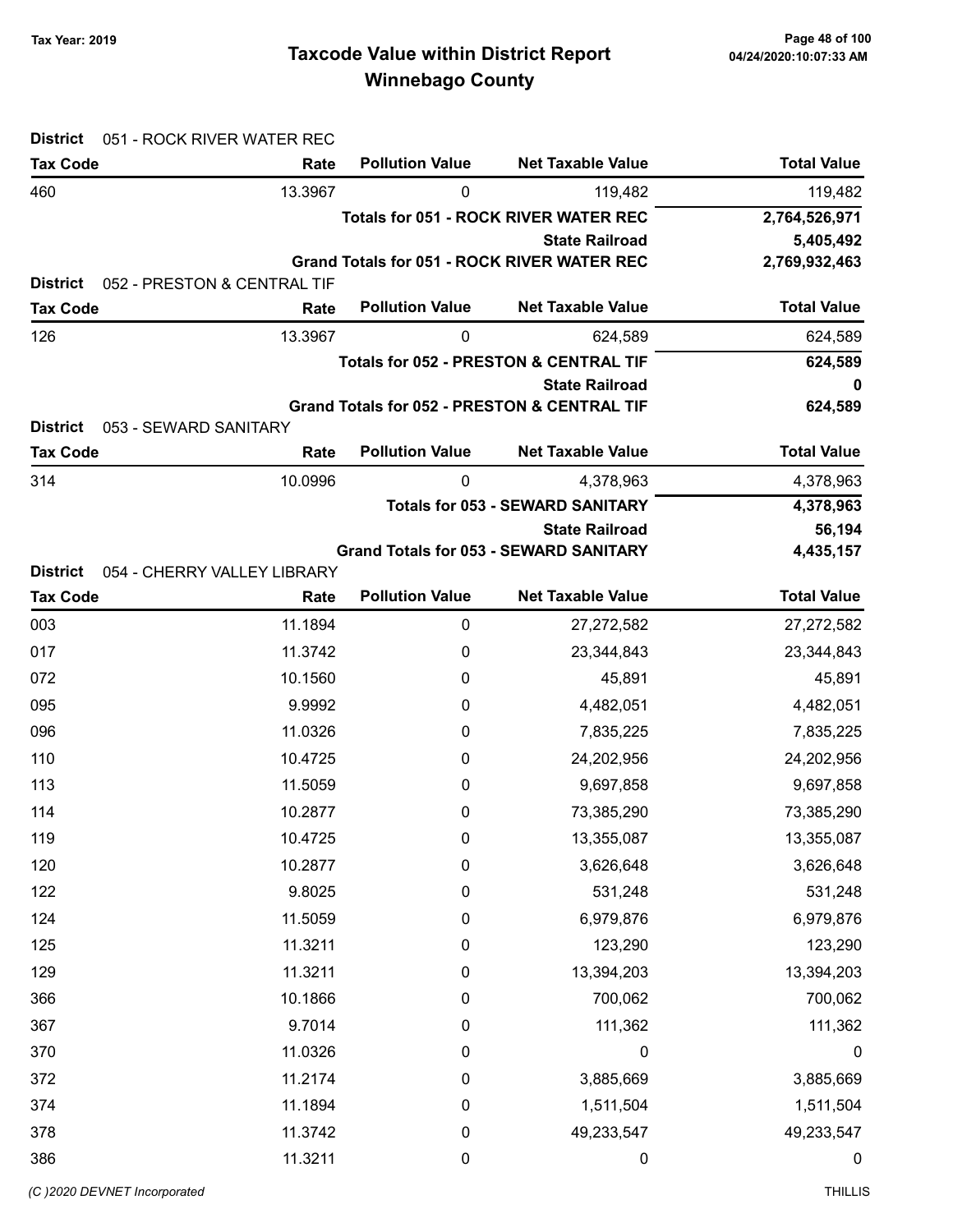# Taxcode Value within District Report Tax Year: 2019 Page 49 of 100 Winnebago County

| <b>District</b> | 054 - CHERRY VALLEY LIBRARY |                        |                                               |                    |
|-----------------|-----------------------------|------------------------|-----------------------------------------------|--------------------|
| <b>Tax Code</b> | Rate                        | <b>Pollution Value</b> | <b>Net Taxable Value</b>                      | <b>Total Value</b> |
| 393             | 9.9992                      | 0                      | 408,510                                       | 408,510            |
| 394             | 9.9992                      | 0                      | 0                                             | 0                  |
| 396             | 10.1866                     | 0                      | 0                                             | 0                  |
| 438             | 9.9992                      | 0                      | 552,420                                       | 552,420            |
| 439             | 10.1560                     | 0                      | 465,801                                       | 465,801            |
| 440             | 10.2877                     | 0                      | 26,485                                        | 26,485             |
| 441             | 9.9992                      | 0                      | 424,911                                       | 424,911            |
| 452             | 9.9992                      | 0                      | 27,615                                        | 27,615             |
|                 |                             |                        | <b>Totals for 054 - CHERRY VALLEY LIBRARY</b> | 265,624,934        |
|                 |                             |                        | <b>State Railroad</b>                         | 981,213            |

Grand Totals for 054 - CHERRY VALLEY LIBRARY 266,606,147

District 055 - NORTH SUBURBAN LIBRARY

| <b>Tax Code</b>             | Rate    | <b>Pollution Value</b> | <b>Net Taxable Value</b> | <b>Total Value</b> |
|-----------------------------|---------|------------------------|--------------------------|--------------------|
| 002                         | 10.5670 | $\pmb{0}$              | 104,208,140              | 104,208,140        |
| 006                         | 10.4586 | $\pmb{0}$              | 134,481,126              | 134,481,126        |
| 007                         | 10.2738 | $\pmb{0}$              | 3,932,670                | 3,932,670          |
| 008                         | 10.3127 | $\mathbf 0$            | 53,223,276               | 53,223,276         |
| 010                         | 11.0126 | $\pmb{0}$              | 3,030,957                | 3,030,957          |
| 012                         | 8.9861  | $\mathbf 0$            | 168,618                  | 168,618            |
| 020                         | 10.0195 | $\mathbf 0$            | 22,461                   | 22,461             |
| 026                         | 10.2043 | $\mathbf 0$            | 31,160,124               | 31,160,124         |
| 035                         | 10.3822 | $\mathbf 0$            | 818,108                  | 818,108            |
| 040                         | 10.5735 | $\mathbf 0$            | 75,833                   | 75,833             |
| 042                         | 10.6499 | $\mathbf 0$            | 3,406,009                | 3,406,009          |
| 044                         | 10.1279 | $\mathbf 0$            | 15,690                   | 15,690             |
| 045                         | 9.1709  | $\pmb{0}$              | 288,867                  | 288,867            |
| 049                         | 10.8066 | $\boldsymbol{0}$       | 22,462,426               | 22,462,426         |
| 061                         | 10.7583 | $\mathbf 0$            | 2,858,942                | 2,858,942          |
| 068                         | 10.4646 | $\mathbf 0$            | 2,534,155                | 2,534,155          |
| 070                         | 10.3127 | $\mathbf 0$            | 2,214,061                | 2,214,061          |
| 076                         | 10.1279 | $\pmb{0}$              | 1,117,351                | 1,117,351          |
| 108                         | 9.7253  | $\mathbf 0$            | 39,646                   | 39,646             |
| 109                         | 9.9101  | $\mathbf 0$            | 30,411,825               | 30,411,825         |
| 118                         | 10.1644 | $\mathbf 0$            | 366,998                  | 366,998            |
| 130                         | 10.3675 | $\pmb{0}$              | 4,189,762                | 4,189,762          |
| 133                         | 10.1644 | $\pmb{0}$              | 106,946,937              | 106,946,937        |
| 134                         | 9.2404  | $\boldsymbol{0}$       | 11,933                   | 11,933             |
| 135                         | 9.7253  | $\mathbf 0$            | 7,432,730                | 7,432,730          |
| (C)2020 DEVNET Incorporated |         |                        |                          | <b>THILLIS</b>     |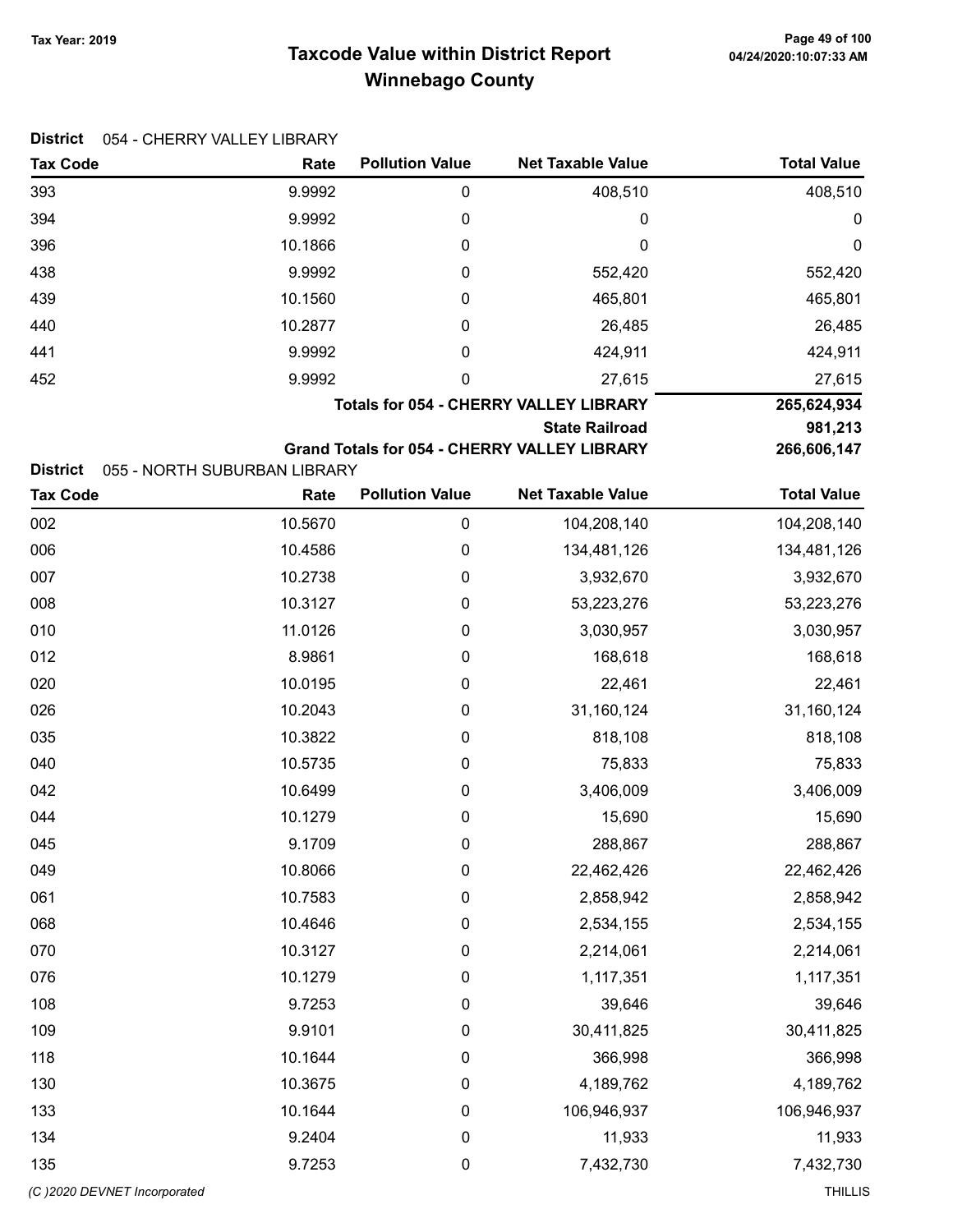# Taxcode Value within District Report Tax Year: 2019 Page 50 of 100 Winnebago County

#### District 055 - NORTH SUBURBAN LIBRARY

| <b>Tax Code</b> | Rate    | <b>Pollution Value</b> | <b>Net Taxable Value</b> | <b>Total Value</b> |
|-----------------|---------|------------------------|--------------------------|--------------------|
| 136             | 9.5696  | $\pmb{0}$              | 27,487,447               | 27,487,447         |
| 137             | 9.9796  | $\boldsymbol{0}$       | 50,254,672               | 50,254,672         |
| 139             | 9.6860  | $\pmb{0}$              | 7,833,918                | 7,833,918          |
| 141             | 9.9796  | $\pmb{0}$              | 221,826                  | 221,826            |
| 142             | 10.7194 | $\pmb{0}$              | 4,109                    | 4,109              |
| 143             | 9.4252  | $\pmb{0}$              | 2,561,184                | 2,561,184          |
| 144             | 9.8708  | $\pmb{0}$              | 109,466,448              | 109,466,448        |
| 145             | 9.4317  | $\pmb{0}$              | 4,548,007                | 4,548,007          |
| 147             | 10.9042 | $\pmb{0}$              | 69,561                   | 69,561             |
| 149             | 10.6218 | $\pmb{0}$              | 31,572,109               | 31,572,109         |
| 151             | 11.1978 | $\pmb{0}$              | 810                      | 810                |
| 152             | 11.1978 | $\pmb{0}$              | 4,463,277                | 4,463,277          |
| 153             | 10.1644 | $\boldsymbol{0}$       | 828,638                  | 828,638            |
| 158             | 10.9042 | $\pmb{0}$              | 6,244,342                | 6,244,342          |
| 159             | 10.4651 | $\boldsymbol{0}$       | 237,811                  | 237,811            |
| 160             | 9.8708  | $\pmb{0}$              | 494,890                  | 494,890            |
| 163             | 9.9796  | $\pmb{0}$              | 1,824,507                | 1,824,507          |
| 164             | 9.6860  | $\pmb{0}$              | 88,935                   | 88,935             |
| 169             | 9.7182  | $\pmb{0}$              | 7,888,747                | 7,888,747          |
| 176             | 8.8984  | $\pmb{0}$              | 363,962                  | 363,962            |
| 178             | 8.3829  | $\pmb{0}$              | 13,448                   | 13,448             |
| 179             | 9.1221  | $\boldsymbol{0}$       | 9,266,318                | 9,266,318          |
| 180             | 9.6376  | $\pmb{0}$              | 70,725,789               | 70,725,789         |
| 181             | 9.6273  | $\pmb{0}$              | 142,020,427              | 142,020,427        |
| 184             | 9.9983  | $\pmb{0}$              | 1,106,758                | 1,106,758          |
| 185             | 10.2695 | 0                      | 11,411,393               | 11,411,393         |
| 187             | 9.8121  | $\boldsymbol{0}$       | 2,794,446                | 2,794,446          |
| 188             | 9.8224  | $\pmb{0}$              | 596,749                  | 596,749            |
| 189             | 10.4543 | $\boldsymbol{0}$       | 71,169,478               | 71,169,478         |
| 192             | 10.2798 | $\pmb{0}$              | 17,564,950               | 17,564,950         |
| 194             | 9.6165  | 0                      | 2,366,057                | 2,366,057          |
| 198             | 10.2700 | $\pmb{0}$              | 4,487,595                | 4,487,595          |
| 199             | 10.4548 | $\boldsymbol{0}$       | 41,951,113               | 41,951,113         |
| 200             | 10.0987 | $\boldsymbol{0}$       | 1,806,602                | 1,806,602          |
| 208             | 9.9101  | $\boldsymbol{0}$       | 46,742                   | 46,742             |
| 209             | 10.0141 | $\pmb{0}$              | 42,036,574               | 42,036,574         |
| 358             | 9.7182  | $\pmb{0}$              | $\boldsymbol{0}$         | $\pmb{0}$          |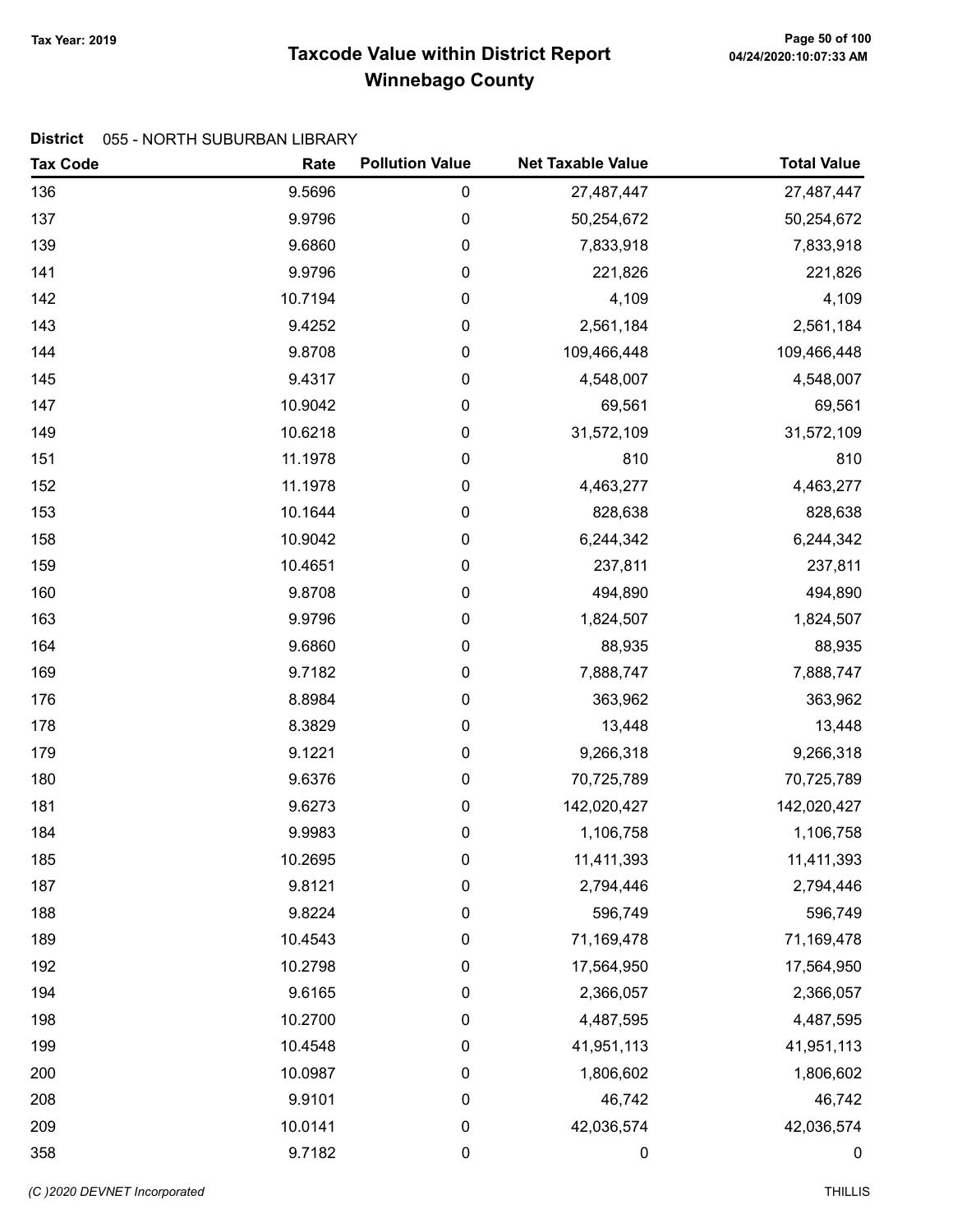# Taxcode Value within District Report Tax Year: 2019 Page 51 of 100 Winnebago County

#### District 055 - NORTH SUBURBAN LIBRARY

| <b>Tax Code</b>                             | Rate    | <b>Pollution Value</b> | <b>Net Taxable Value</b>                             | <b>Total Value</b> |
|---------------------------------------------|---------|------------------------|------------------------------------------------------|--------------------|
| 359                                         | 9.7182  | $\pmb{0}$              | 3,727                                                | 3,727              |
| 365                                         | 9.9030  | 0                      | 11,159,820                                           | 11,159,820         |
| 368                                         | 9.7182  | 0                      | 0                                                    | $\boldsymbol{0}$   |
| 369                                         | 9.9030  | 0                      | 112,104                                              | 112,104            |
| 409                                         | 10.5670 | 0                      | 11,010,334                                           | 11,010,334         |
| 413                                         | 9.9796  | 0                      | 491,895                                              | 491,895            |
| 414                                         | 10.1644 | 0                      | 1,051,893                                            | 1,051,893          |
| 416                                         | 9.8708  | 0                      | 6,106,653                                            | 6,106,653          |
| 426                                         | 10.3127 | 0                      | 2,286,236                                            | 2,286,236          |
| 427                                         | 10.0195 | $\boldsymbol{0}$       | 10,133                                               | 10,133             |
| 428                                         | 10.2043 | $\pmb{0}$              | 1,724,291                                            | 1,724,291          |
| 429                                         | 9.7253  | $\pmb{0}$              | 4,613                                                | 4,613              |
| 430                                         | 9.9101  | 0                      | 145,444                                              | 145,444            |
| 431                                         | 9.9101  | $\pmb{0}$              | 0                                                    | 0                  |
| 432                                         | 9.7253  | $\boldsymbol{0}$       | 0                                                    | 0                  |
| 433                                         | 10.1644 | 0                      | 1,399,128                                            | 1,399,128          |
| 434                                         | 10.1644 | 0                      | 206,707                                              | 206,707            |
| 435                                         | 10.1644 | $\pmb{0}$              | 6,285,368                                            | 6,285,368          |
| 442                                         | 10.4586 | 0                      | 1,000,647                                            | 1,000,647          |
| 443                                         | 8.9861  | 0                      | 53,848                                               | 53,848             |
| 444                                         | 10.2043 | 0                      | 12,832                                               | 12,832             |
| 447                                         | 10.2695 | $\boldsymbol{0}$       | 390,181                                              | 390,181            |
| 448                                         | 10.3127 | $\boldsymbol{0}$       | 11,686                                               | 11,686             |
| 454                                         | 10.0195 | $\boldsymbol{0}$       | 30,306                                               | 30,306             |
| 456                                         | 10.5670 | 0                      | 4,218,890                                            | 4,218,890          |
|                                             |         |                        | <b>Totals for 055 - NORTH SUBURBAN LIBRARY</b>       | 1,238,955,020      |
|                                             |         |                        | <b>State Railroad</b>                                | 986,492            |
| <b>District</b><br>056 - PECATONICA LIBRARY |         |                        | <b>Grand Totals for 055 - NORTH SUBURBAN LIBRARY</b> | 1,239,941,512      |
| <b>Tax Code</b>                             | Rate    | <b>Pollution Value</b> | <b>Net Taxable Value</b>                             | <b>Total Value</b> |
| 231                                         | 9.9753  | $\pmb{0}$              | 126,699                                              | 126,699            |
| 232                                         | 10.5306 | 0                      | 934,552                                              | 934,552            |
| 265                                         | 9.6142  | 0                      | 921,616                                              | 921,616            |
| 266                                         | 10.3635 | 0                      | 6,292,153                                            | 6,292,153          |
| 267                                         | 9.3539  | 0                      | 1,384,473                                            | 1,384,473          |
| 268                                         | 10.1032 | 0                      | 3,646,788                                            | 3,646,788          |
| 281                                         | 10.2553 | 0                      | 44,376,743                                           | 44,376,743         |

282 9.5060 0 153,798 153,798

(C )2020 DEVNET Incorporated THILLIS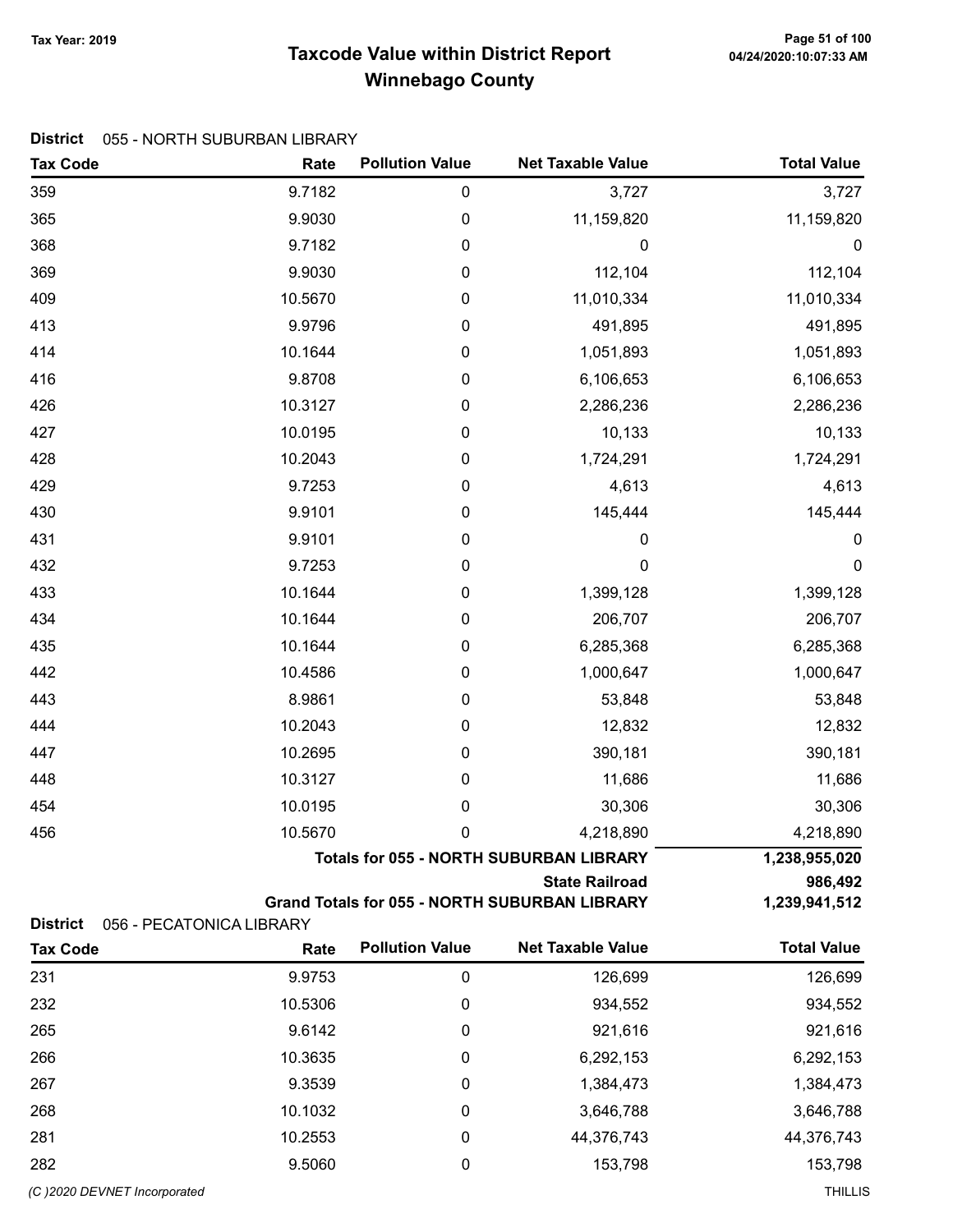# Taxcode Value within District Report Tax Year: 2019 Page 52 of 100 Winnebago County

| <b>Tax Code</b> | Rate    | <b>Pollution Value</b> | <b>Net Taxable Value</b>                   | <b>Total Value</b> |
|-----------------|---------|------------------------|--------------------------------------------|--------------------|
| 283             | 9.7663  | 0                      | 133,138                                    | 133,138            |
| 284             | 10.5156 | 0                      | 33,528                                     | 33,528             |
| 286             | 11.0243 | 0                      | 27,469,759                                 | 27,469,759         |
| 305             | 10.7448 | 0                      | 274,023                                    | 274,023            |
| 309             | 10.7374 | 0                      | 5,462,313                                  | 5,462,313          |
| 312             | 9.9881  | 0                      | 1,526,734                                  | 1,526,734          |
| 425             | 11.0243 | 0                      | 61,434                                     | 61,434             |
|                 |         |                        | <b>Totals for 056 - PECATONICA LIBRARY</b> | 92,797,751         |
|                 |         |                        | <b>State Railroad</b>                      | 0                  |

Grand Totals for 056 - PECATONICA LIBRARY 92,797,751

District 057 - TALCOTT FREE LIBRARY

| <b>Tax Code</b> | Rate    | <b>Pollution Value</b> | <b>Net Taxable Value</b>                     | <b>Total Value</b> |
|-----------------|---------|------------------------|----------------------------------------------|--------------------|
| 191             | 9.1048  | 0                      | 12,815,351                                   | 12,815,351         |
| 193             | 9.4102  | 0                      | 8,607,884                                    | 8,607,884          |
| 197             | 9.8125  | 0                      | 109,049,312                                  | 109,049,312        |
| 202             | 9.1698  | 0                      | 45,851,586                                   | 45,851,586         |
| 203             | 9.6100  | 0                      | 4,839,061                                    | 4,839,061          |
| 204             | 10.2527 | 0                      | 20,280                                       | 20,280             |
| 205             | 10.2522 | 0                      | 139,387                                      | 139,387            |
| 206             | 10.4370 | 0                      | 21,132,569                                   | 21,132,569         |
| 401             | 9.8125  | 0                      | 3,994,120                                    | 3,994,120          |
| 402             | 9.8125  | 0                      | 533,396                                      | 533,396            |
| 420             | 9.8125  | 0                      | 1,710,085                                    | 1,710,085          |
|                 |         |                        | <b>Totals for 057 - TALCOTT FREE LIBRARY</b> | 208,693,031        |

State Railroad 348,558

Grand Totals for 057 - TALCOTT FREE LIBRARY 209,041,589

#### District 058 - WINNEBAGO LIBRARY

| <b>Tax Code</b> | Rate    | <b>Pollution Value</b> | <b>Net Taxable Value</b> | <b>Total Value</b> |
|-----------------|---------|------------------------|--------------------------|--------------------|
| 052             | 10.5026 | 0                      | 395,001                  | 395,001            |
| 063             | 10.4966 | 0                      | 2,142,767                | 2,142,767          |
| 069             | 10.6187 | 0                      | 6,687,940                | 6,687,940          |
| 071             | 10.4339 | 0                      | 10,709,308               | 10,709,308         |
| 073             | 10.5371 | 0                      | 41,848                   | 41,848             |
| 162             | 9.5448  | 0                      | 521,961                  | 521,961            |
| 248             | 9.6683  | 0                      | 63,740                   | 63,740             |
| 254             | 9.6708  | 0                      | 244,504                  | 244,504            |
| 260             | 9.6303  | 0                      | 14,572,222               | 14,572,222         |
| 263             | 9.3700  | 0                      | 192,740                  | 192,740            |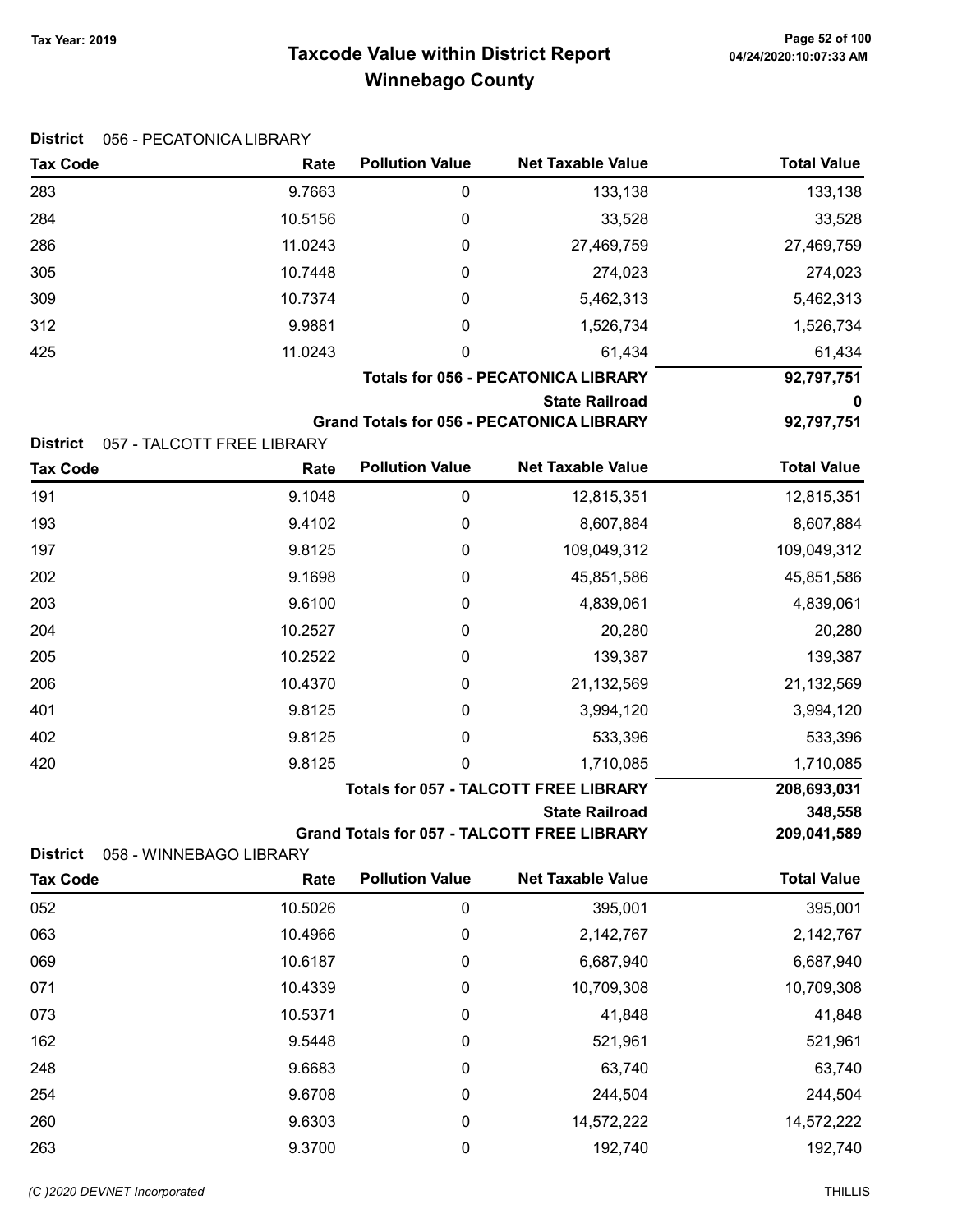# Taxcode Value within District Report Tax Year: 2019 Page 53 of 100 Winnebago County

| <b>Tax Code</b>              | Rate                        | <b>Pollution Value</b> | <b>Net Taxable Value</b>                        | <b>Total Value</b> |
|------------------------------|-----------------------------|------------------------|-------------------------------------------------|--------------------|
| 306                          | 10.2645                     | 0                      | 394,762                                         | 394,762            |
| 308                          | 10.0042                     | 0                      | 751,717                                         | 751,717            |
| 310                          | 10.0116                     | 0                      | 7,419,605                                       | 7,419,605          |
| 311                          | 10.2719                     | 0                      | 3,845,306                                       | 3,845,306          |
| 313                          | 10.3996                     | 0                      | 1,715,883                                       | 1,715,883          |
| 314                          | 10.0996                     | 0                      | 4,378,963                                       | 4,378,963          |
| 324                          | 9.7417                      | 0                      | 1,731,834                                       | 1,731,834          |
| 325                          | 10.5957                     | 0                      | 300,159                                         | 300,159            |
| 326                          | 9.7012                      | 0                      | 46,779,773                                      | 46,779,773         |
| 328                          | 10.7805                     | 0                      | 49,029,540                                      | 49,029,540         |
| 329                          | 9.8860                      | 0                      | 1,778,042                                       | 1,778,042          |
| 363                          | 9.4437                      | 0                      | 49,219                                          | 49,219             |
|                              |                             |                        | <b>Totals for 058 - WINNEBAGO LIBRARY</b>       | 153,746,834        |
|                              |                             |                        | <b>State Railroad</b>                           | 0                  |
| <b>District</b>              | 059 - ROCKFORD CITY LIBRARY |                        | <b>Grand Totals for 058 - WINNEBAGO LIBRARY</b> | 153,746,834        |
| <b>Tax Code</b>              | Rate                        | <b>Pollution Value</b> | <b>Net Taxable Value</b>                        | <b>Total Value</b> |
| 001                          | 13.3967                     | 0                      | 1,262,824,861                                   | 1,262,824,861      |
| 014                          | 13.3967                     | 0                      | 1,571,657                                       | 1,571,657          |
| 021                          | 13.6510                     | 0                      | 17,383,351                                      | 17,383,351         |
| 036                          | 13.2119                     | 0                      | 12,384,733                                      | 12,384,733         |
| 038                          | 13.3967                     | 0                      | 0                                               | $\mathbf 0$        |
| 046                          | 13.1864                     | 0                      | 32,447                                          | 32,447             |
| 047                          | 13.3967                     | 0                      | 3,861                                           | 3,861              |
| 048                          | 13.3967                     | 0                      | 65,567                                          | 65,567             |
| 056                          | 13.3967                     | 0                      | 316,147                                         | 316,147            |
| 082                          | 13.3967                     | 0                      | 93,786                                          | 93,786             |
| 085                          | 13.3967                     | 0                      | 8,976,856                                       | 8,976,856          |
| 086                          | 13.2956                     | 0                      | 1,207,995                                       | 1,207,995          |
| 112                          | 12.4950                     | 0                      | 10,082,121                                      | 10,082,121         |
| 116                          | 12.3102                     | 0                      | 24,204                                          | 24,204             |
| 117                          | 13.3967                     | 0                      | 11,895,928                                      | 11,895,928         |
| 123                          | 12.3633                     | 0                      | 673,396                                         | 673,396            |
| 126                          | 13.3967                     | 0                      | 1,797,994                                       | 1,797,994          |
| 127                          | 13.5284                     | 0                      | 115,211,880                                     | 115,211,880        |
| 131                          | 12.1785                     | 0                      | 3,839                                           | 3,839              |
| 146                          | 13.4723                     | $\boldsymbol{0}$       | 18,576,679                                      | 18,576,679         |
| 154                          | 13.2875                     | 0                      | 109,418                                         | 109,418            |
| (C) 2020 DEVNET Incorporated |                             |                        |                                                 | <b>THILLIS</b>     |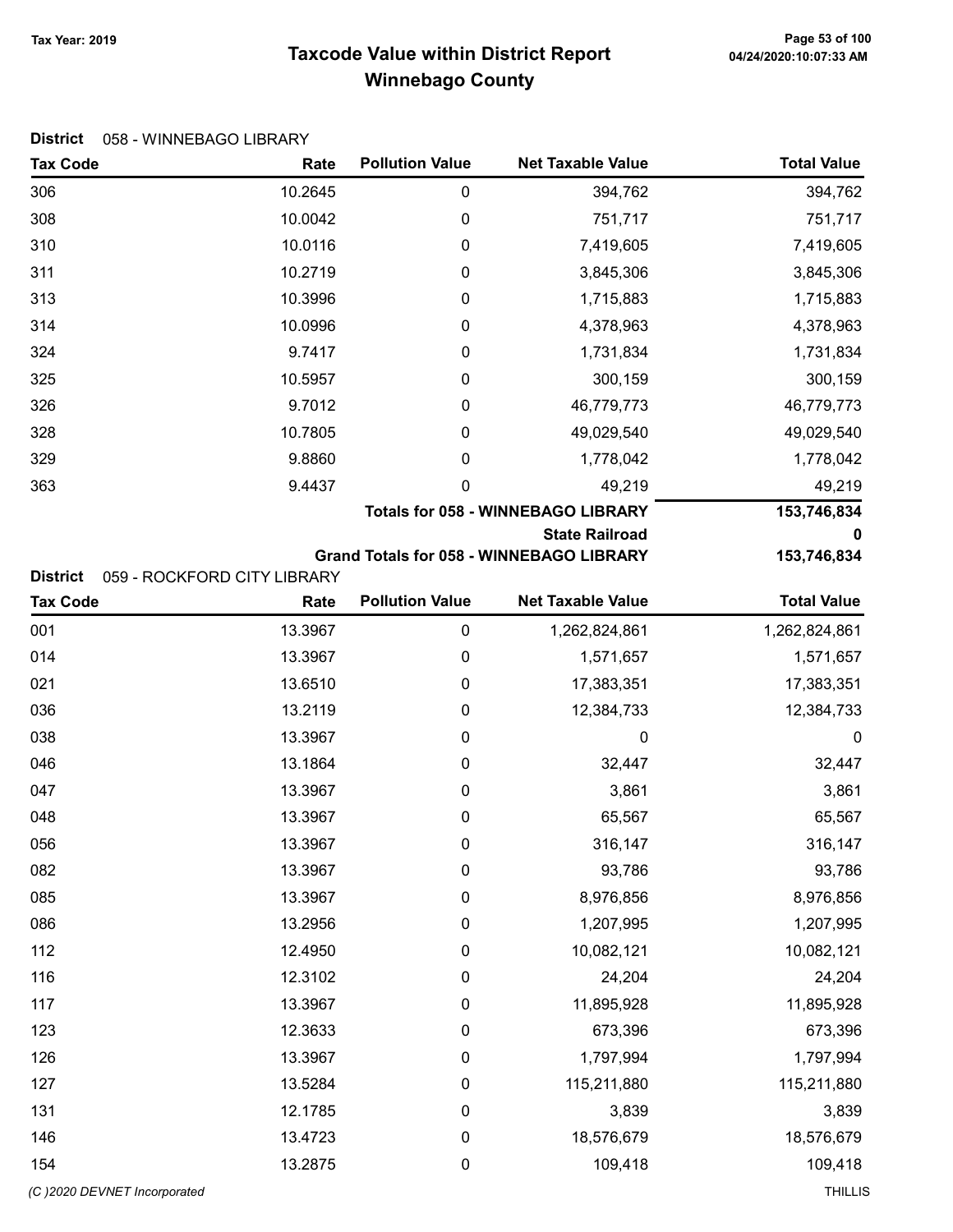# Taxcode Value within District Report Tax Year: 2019 Page 54 of 100 Winnebago County

### District 059 - ROCKFORD CITY LIBRARY

| <b>Tax Code</b> | Rate    | <b>Pollution Value</b> | <b>Net Taxable Value</b> | <b>Total Value</b> |
|-----------------|---------|------------------------|--------------------------|--------------------|
| 157             | 12.2541 | 0                      | 80,584                   | 80,584             |
| 172             | 13.3712 | 0                      | 230,063                  | 230,063            |
| 223             | 13.3967 | 0                      | 6,824,997                | 6,824,997          |
| 226             | 13.3967 | 0                      | 765,291                  | 765,291            |
| 258             | 12.1375 | 0                      | 0                        | 0                  |
| 259             | 12.8868 | $\pmb{0}$              | $\mathbf 0$              | $\mathbf 0$        |
| 315             | 12.2489 | 0                      | 69,907                   | 69,907             |
| 327             | 12.2084 | 0                      | 48,256                   | 48,256             |
| 361             | 12.4389 | 0                      | 3,891                    | 3,891              |
| 381             | 13.3064 | 0                      | 6,820,495                | 6,820,495          |
| 382             | 13.1216 | 0                      | 162,492                  | 162,492            |
| 383             | 13.3436 | 0                      | 1,405,543                | 1,405,543          |
| 391             | 13.3967 | 0                      | 871,360                  | 871,360            |
| 392             | 13.3967 | 0                      | 23,139,583               | 23,139,583         |
| 400             | 13.3967 | 0                      | 45,762                   | 45,762             |
| 403             | 13.3967 | 0                      | 69,744                   | 69,744             |
| 404             | 13.3967 | 0                      | 1,038,459                | 1,038,459          |
| 405             | 13.3967 | 0                      | 1,509,273                | 1,509,273          |
| 406             | 13.3967 | 0                      | 10,548                   | 10,548             |
| 407             | 13.3967 | 0                      | 688,934                  | 688,934            |
| 408             | 13.3967 | 0                      | 281,186                  | 281,186            |
| 410             | 13.3967 | 0                      | 7,315,444                | 7,315,444          |
| 411             | 13.2119 | 0                      | 453                      | 453                |
| 412             | 13.3967 | 0                      | 92,341                   | 92,341             |
| 417             | 13.3967 | 0                      | 859,688                  | 859,688            |
| 418             | 13.3967 | 0                      | 5,607,444                | 5,607,444          |
| 419             | 13.3967 | 0                      | 436,393                  | 436,393            |
| 421             | 13.3967 | 0                      | 14,509,063               | 14,509,063         |
| 422             | 13.3967 | 0                      | 9,094,860                | 9,094,860          |
| 423             | 13.3967 | 0                      | 11,788,824               | 11,788,824         |
| 424             | 13.3967 | 0                      | 8,271,035                | 8,271,035          |
| 450             | 13.3967 | 0                      | 221,396                  | 221,396            |
| 451             | 13.3967 | 0                      | 40,909,104               | 40,909,104         |
| 453             | 12.0694 | 0                      | 184,696                  | 184,696            |
| 455             | 13.3967 | $\pmb{0}$              | 6,523,417                | 6,523,417          |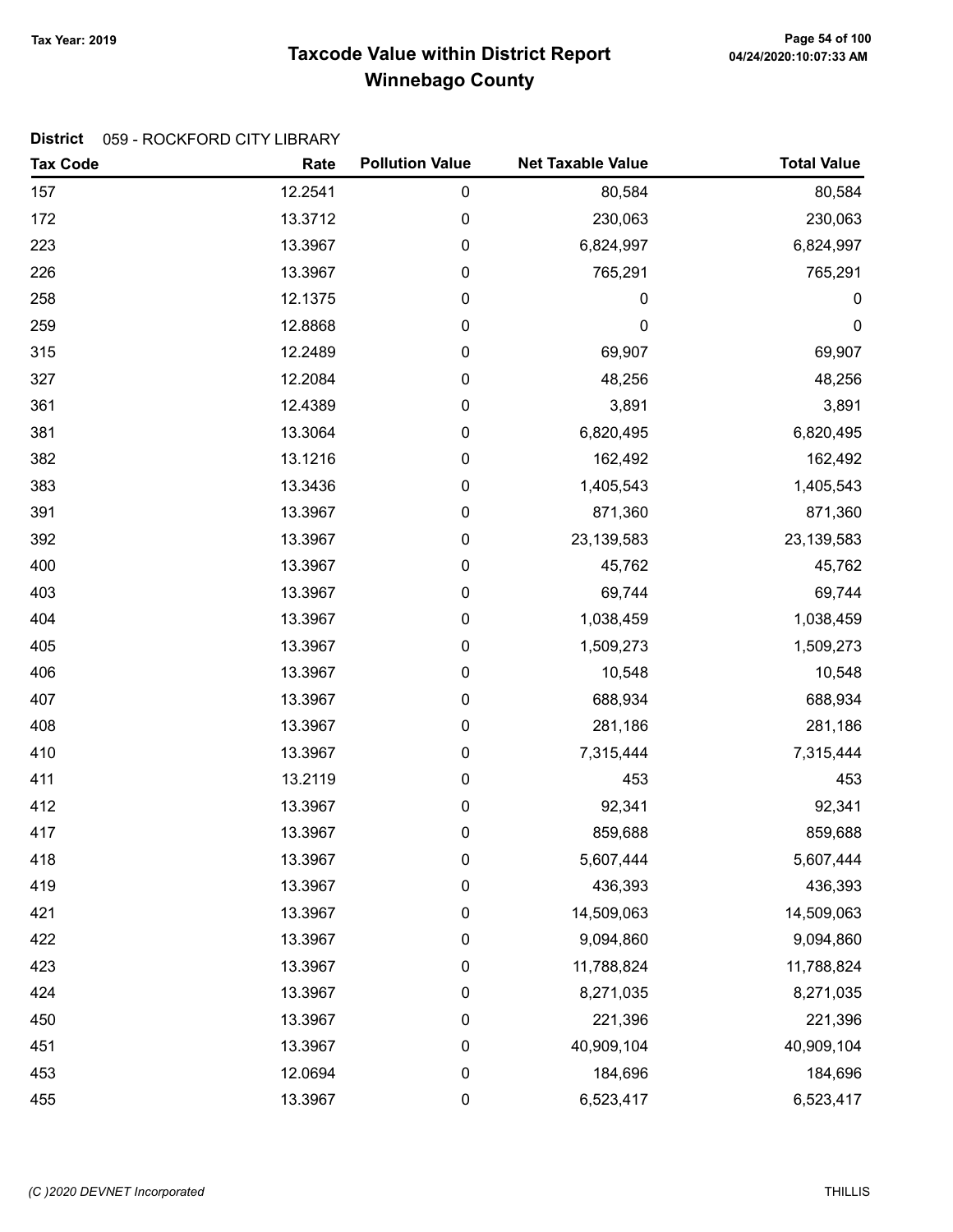# Taxcode Value within District Report Tax Year: 2019 Page 55 of 100 Winnebago County

| <b>District</b><br>059 - ROCKFORD CITY LIBRARY |                            |                        |                                                     |                    |  |
|------------------------------------------------|----------------------------|------------------------|-----------------------------------------------------|--------------------|--|
| <b>Tax Code</b>                                | Rate                       | <b>Pollution Value</b> | <b>Net Taxable Value</b>                            | <b>Total Value</b> |  |
| 460                                            | 13.3967                    | 0                      | 119,482                                             | 119,482            |  |
|                                                |                            |                        | <b>Totals for 059 - ROCKFORD CITY LIBRARY</b>       | 1,613,236,728      |  |
|                                                |                            |                        | <b>State Railroad</b>                               | 4,079,000          |  |
|                                                |                            |                        | <b>Grand Totals for 059 - ROCKFORD CITY LIBRARY</b> | 1,617,315,728      |  |
| <b>District</b>                                | 060 - GREATER RKFD AIRPORT |                        |                                                     |                    |  |
| <b>Tax Code</b>                                | Rate                       | <b>Pollution Value</b> | <b>Net Taxable Value</b>                            | <b>Total Value</b> |  |
| 001                                            | 13.3967                    | $\pmb{0}$              | 1,262,824,861                                       | 1,262,824,861      |  |
| 002                                            | 10.5670                    | $\mathbf 0$            | 104,208,140                                         | 104,208,140        |  |
| 003                                            | 11.1894                    | $\mathbf 0$            | 27,272,582                                          | 27,272,582         |  |
| 005                                            | 10.8133                    | $\mathbf 0$            | 10,900,130                                          | 10,900,130         |  |
| 006                                            | 10.4586                    | 0                      | 134,481,126                                         | 134,481,126        |  |
| 007                                            | 10.2738                    | 0                      | 3,932,670                                           | 3,932,670          |  |
| 008                                            | 10.3127                    | 0                      | 53,223,276                                          | 53,223,276         |  |
| 010                                            | 11.0126                    | 0                      | 3,030,957                                           | 3,030,957          |  |
| 012                                            | 8.9861                     | 0                      | 168,618                                             | 168,618            |  |
| 013                                            | 10.4674                    | $\mathbf 0$            | 22,255,718                                          | 22,255,718         |  |
| 014                                            | 13.3967                    | 0                      | 1,571,657                                           | 1,571,657          |  |
| 016                                            | 10.0218                    | $\mathbf 0$            | 4,708                                               | 4,708              |  |
| 017                                            | 11.3742                    | 0                      | 23,344,843                                          | 23,344,843         |  |
| 018                                            | 10.9981                    | 0                      | 51,371,714                                          | 51,371,714         |  |
| 019                                            | 9.9829                     | 0                      | 0                                                   | 0                  |  |
| 020                                            | 10.0195                    | 0                      | 22,461                                              | 22,461             |  |
| 021                                            | 13.6510                    | 0                      | 17,383,351                                          | 17,383,351         |  |
| 026                                            | 10.2043                    | 0                      | 31,160,124                                          | 31,160,124         |  |
| 030                                            | 10.0218                    | 0                      | 379,593                                             | 379,593            |  |
| 031                                            | 10.2826                    | $\boldsymbol{0}$       | 4,634,804                                           | 4,634,804          |  |
| 035                                            | 10.3822                    | $\mathbf 0$            | 818,108                                             | 818,108            |  |
| 036                                            | 13.2119                    | 0                      | 12,384,733                                          | 12,384,733         |  |
| 038                                            | 13.3967                    | 0                      | 0                                                   | $\boldsymbol{0}$   |  |
| 040                                            | 10.5735                    | 0                      | 75,833                                              | 75,833             |  |
| 042                                            | 10.6499                    | $\mathbf 0$            | 3,406,009                                           | 3,406,009          |  |
| 044                                            | 10.1279                    | 0                      | 15,690                                              | 15,690             |  |
| 045                                            | 9.1709                     | 0                      | 288,867                                             | 288,867            |  |
| 047                                            | 13.3967                    | 0                      | 3,861                                               | 3,861              |  |
| 048                                            | 13.3967                    | 0                      | 65,567                                              | 65,567             |  |
| 049                                            | 10.8066                    | 0                      | 22,462,426                                          | 22,462,426         |  |
| 050                                            | 10.5699                    | 0                      | 6,456,008                                           | 6,456,008          |  |
| 051                                            | 10.3851                    | 0                      | 9,247,680                                           | 9,247,680          |  |
| (C) 2020 DEVNET Incorporated                   |                            |                        |                                                     | <b>THILLIS</b>     |  |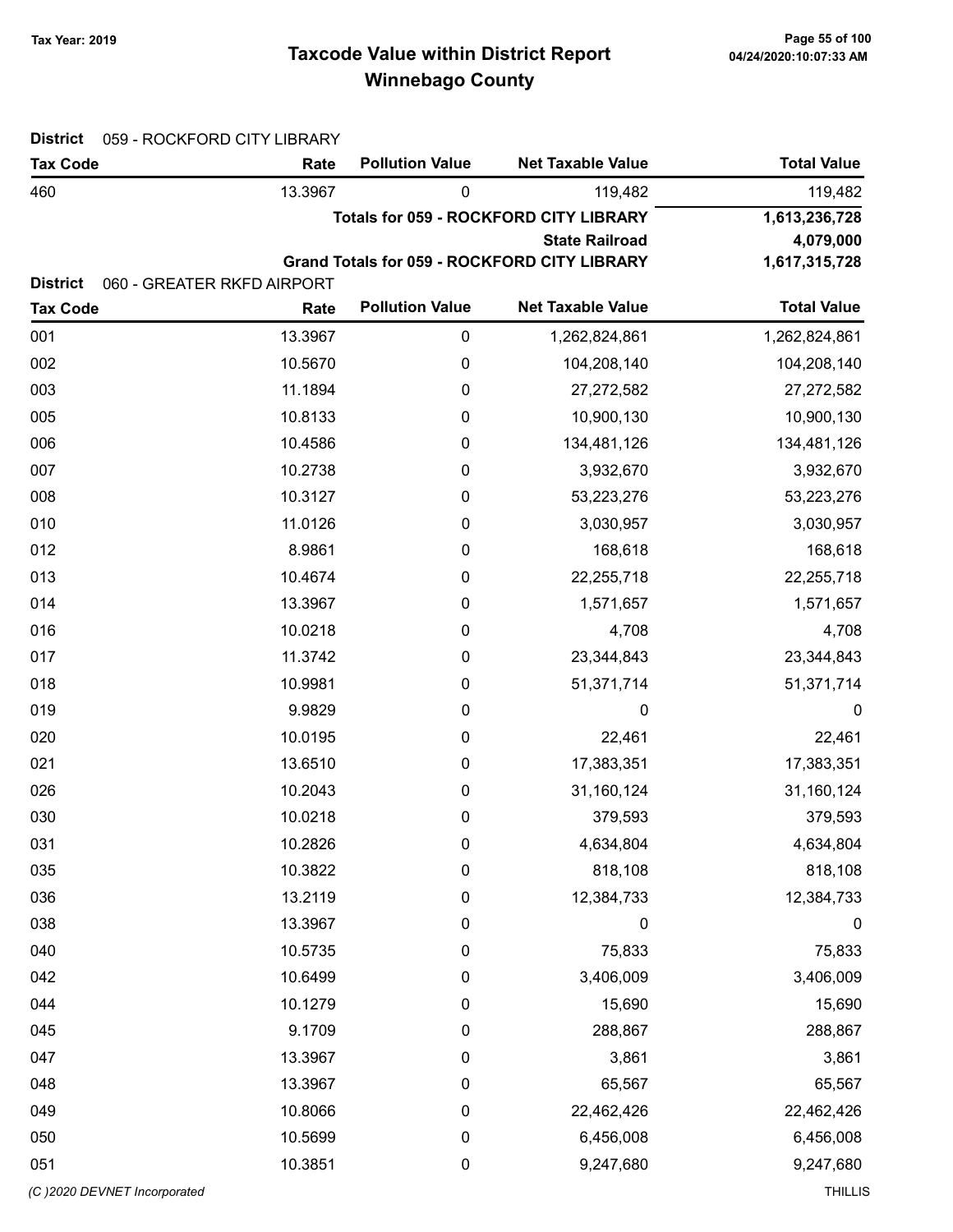# Taxcode Value within District Report Tax Year: 2019 Page 56 of 100 Winnebago County

| <b>Tax Code</b> | Rate    | <b>Pollution Value</b> | <b>Net Taxable Value</b> | <b>Total Value</b> |
|-----------------|---------|------------------------|--------------------------|--------------------|
| 052             | 10.5026 | 0                      | 395,001                  | 395,001            |
| 053             | 10.8413 | 0                      | 1,841,679                | 1,841,679          |
| 056             | 13.3967 | 0                      | 316,147                  | 316,147            |
| 057             | 10.5639 | 0                      | 9,492,308                | 9,492,308          |
| 058             | 10.3791 | 0                      | 1,615,233                | 1,615,233          |
| 059             | 11.4035 | 0                      | 1,469,984                | 1,469,984          |
| 060             | 10.4196 | 0                      | 1,610,820                | 1,610,820          |
| 061             | 10.7583 | 0                      | 2,858,942                | 2,858,942          |
| 062             | 10.6044 | 0                      | 6,946,363                | 6,946,363          |
| 063             | 10.4966 | 0                      | 2,142,767                | 2,142,767          |
| 064             | 10.3164 | 0                      | 13,956,246               | 13,956,246         |
| 066             | 10.5012 | 0                      | 12,392,860               | 12,392,860         |
| 069             | 10.6187 | 0                      | 6,687,940                | 6,687,940          |
| 070             | 10.3127 | 0                      | 2,214,061                | 2,214,061          |
| 071             | 10.4339 | 0                      | 10,709,308               | 10,709,308         |
| 072             | 10.1560 | 0                      | 45,891                   | 45,891             |
| 073             | 10.5371 | 0                      | 41,848                   | 41,848             |
| 076             | 10.1279 | 0                      | 1,117,351                | 1,117,351          |
| 077             | 10.0218 | 0                      | 151,186                  | 151,186            |
| 078             | 9.9134  | 0                      | 301,367                  | 301,367            |
| 082             | 13.3967 | 0                      | 93,786                   | 93,786             |
| 083             | 10.5639 | 0                      | 618,567                  | 618,567            |
| 084             | 9.9125  | 0                      | 539,078                  | 539,078            |
| 085             | 13.3967 | 0                      | 8,976,856                | 8,976,856          |
| 090             | 9.4725  | 0                      | 5,778                    | 5,778              |
| 091             | 8.3300  | 0                      | 9,436,746                | 9,436,746          |
| 092             | 9.6231  | 0                      | 4,555,884                | 4,555,884          |
| 093             | 8.4806  | 0                      | 1,306,631                | 1,306,631          |
| 095             | 9.9992  | 0                      | 4,482,051                | 4,482,051          |
| 096             | 11.0326 | 0                      | 7,835,225                | 7,835,225          |
| 099             | 10.6565 | 0                      | 5,171,193                | 5,171,193          |
| 104             | 10.0973 | 0                      | 2,077,795                | 2,077,795          |
| 108             | 9.7253  | 0                      | 39,646                   | 39,646             |
| 109             | 9.9101  | 0                      | 30,411,825               | 30,411,825         |
| 110             | 10.4725 | 0                      | 24,202,956               | 24,202,956         |
| 111             | 10.0964 | 0                      | 5,863,497                | 5,863,497          |
| 112             | 12.4950 | 0                      | 10,082,121               | 10,082,121         |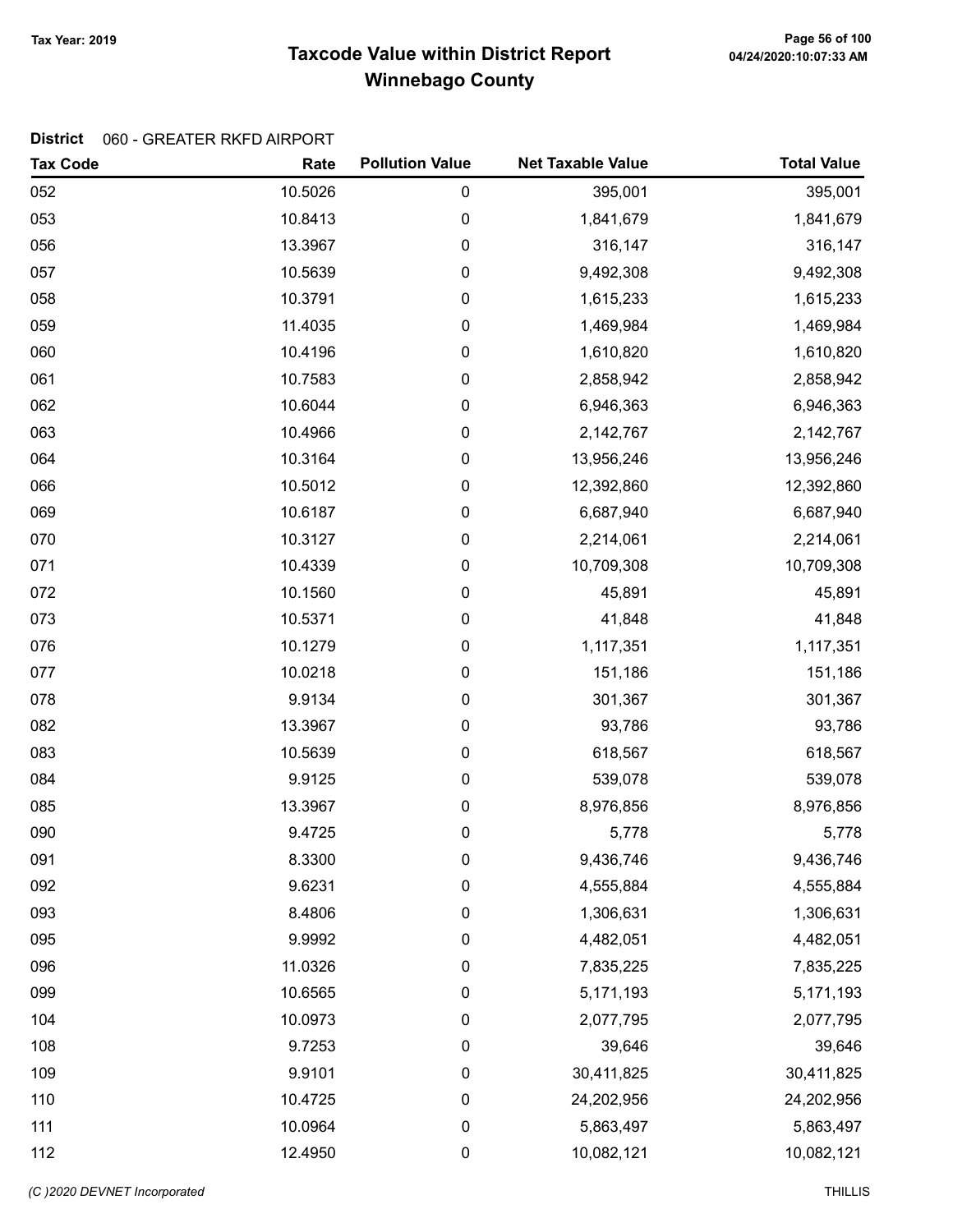# Taxcode Value within District Report Tax Year: 2019 Page 57 of 100 Winnebago County

| <b>Tax Code</b> | Rate    | <b>Pollution Value</b> | <b>Net Taxable Value</b> | <b>Total Value</b> |
|-----------------|---------|------------------------|--------------------------|--------------------|
| 113             | 11.5059 | $\pmb{0}$              | 9,697,858                | 9,697,858          |
| 114             | 10.2877 | 0                      | 73,385,290               | 73,385,290         |
| 115             | 9.9116  | $\pmb{0}$              | 5,512,823                | 5,512,823          |
| 116             | 12.3102 | 0                      | 24,204                   | 24,204             |
| 117             | 13.3967 | $\pmb{0}$              | 11,895,928               | 11,895,928         |
| 118             | 10.1644 | 0                      | 366,998                  | 366,998            |
| 119             | 10.4725 | 0                      | 13,355,087               | 13,355,087         |
| 120             | 10.2877 | 0                      | 3,626,648                | 3,626,648          |
| 122             | 9.8025  | 0                      | 531,248                  | 531,248            |
| 123             | 12.3633 | 0                      | 673,396                  | 673,396            |
| 124             | 11.5059 | 0                      | 6,979,876                | 6,979,876          |
| 125             | 11.3211 | 0                      | 123,290                  | 123,290            |
| 126             | 13.3967 | 0                      | 1,797,994                | 1,797,994          |
| 127             | 13.5284 | 0                      | 115,211,880              | 115,211,880        |
| 128             | 10.9450 | 0                      | 1,778,609                | 1,778,609          |
| 129             | 11.3211 | 0                      | 13,394,203               | 13,394,203         |
| 130             | 10.3675 | 0                      | 4,189,762                | 4,189,762          |
| 131             | 12.1785 | $\pmb{0}$              | 3,839                    | 3,839              |
| 133             | 10.1644 | 0                      | 106,946,937              | 106,946,937        |
| 134             | 9.2404  | $\pmb{0}$              | 11,933                   | 11,933             |
| 135             | 9.7253  | 0                      | 7,432,730                | 7,432,730          |
| 136             | 9.5696  | 0                      | 27,487,447               | 27,487,447         |
| 137             | 9.9796  | 0                      | 50,254,672               | 50,254,672         |
| 139             | 9.6860  | 0                      | 7,833,918                | 7,833,918          |
| 140             | 9.1408  | 0                      | 53,339                   | 53,339             |
| 141             | 9.9796  | 0                      | 221,826                  | 221,826            |
| 142             | 10.7194 | 0                      | 4,109                    | 4,109              |
| 143             | 9.4252  | 0                      | 2,561,184                | 2,561,184          |
| 144             | 9.8708  | 0                      | 109,466,448              | 109,466,448        |
| 145             | 9.4317  | 0                      | 4,548,007                | 4,548,007          |
| 146             | 13.4723 | 0                      | 18,576,679               | 18,576,679         |
| 147             | 10.9042 | $\pmb{0}$              | 69,561                   | 69,561             |
| 149             | 10.6218 | 0                      | 31,572,109               | 31,572,109         |
| 150             | 10.4607 | 0                      | 102,397                  | 102,397            |
| 151             | 11.1978 | 0                      | 810                      | 810                |
| 152             | 11.1978 | 0                      | 4,463,277                | 4,463,277          |
| 153             | 10.1644 | $\pmb{0}$              | 828,638                  | 828,638            |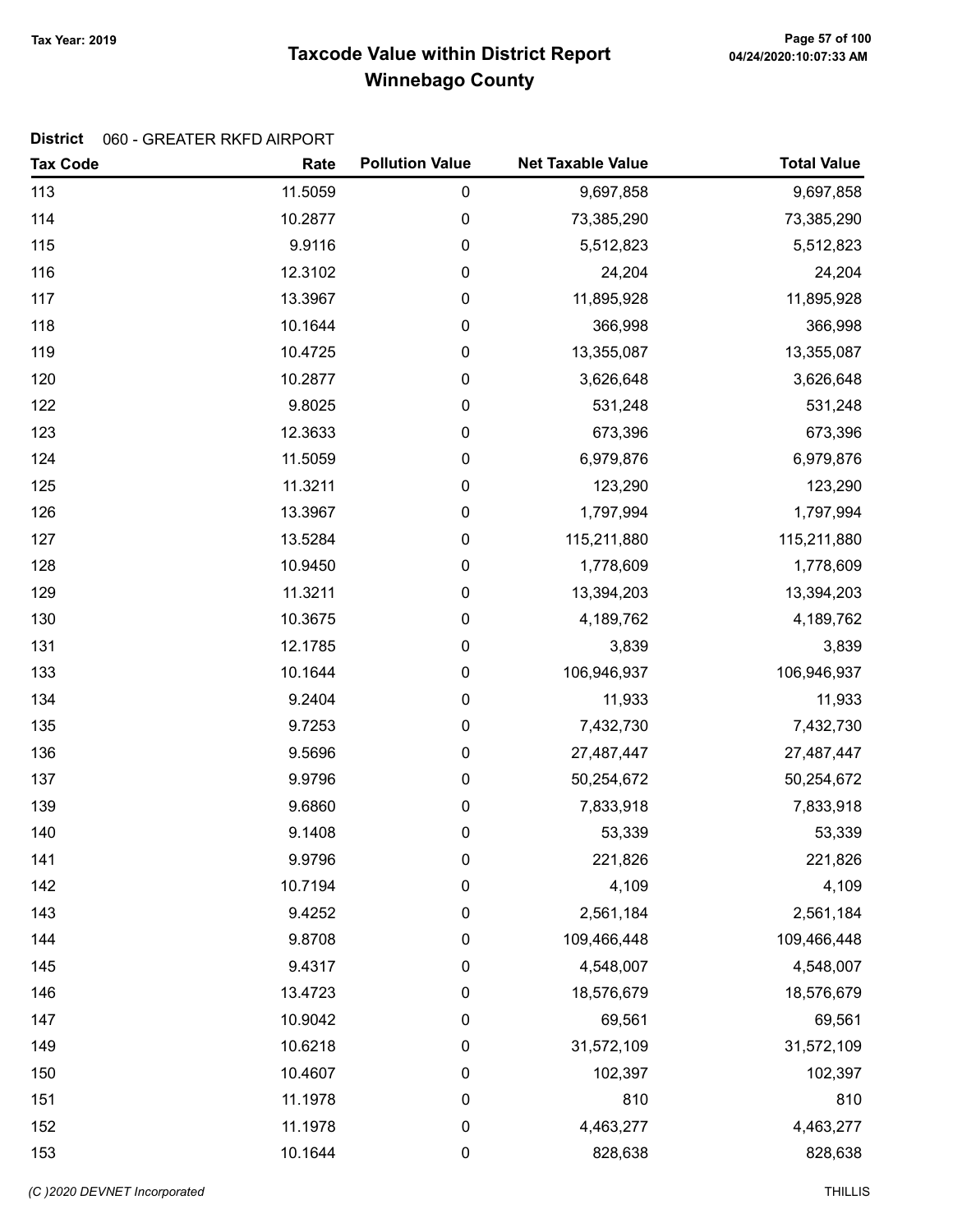# Taxcode Value within District Report Tax Year: 2019 Page 58 of 100 Winnebago County

| <b>Tax Code</b> | Rate    | <b>Pollution Value</b> | <b>Net Taxable Value</b> | <b>Total Value</b> |
|-----------------|---------|------------------------|--------------------------|--------------------|
| 154             | 13.2875 | 0                      | 109,418                  | 109,418            |
| 155             | 9.5767  | 0                      | 7,971,687                | 7,971,687          |
| 156             | 9.4273  | 0                      | 17,820,214               | 17,820,214         |
| 157             | 12.2541 | 0                      | 80,584                   | 80,584             |
| 158             | 10.9042 | 0                      | 6,244,342                | 6,244,342          |
| 159             | 10.4651 | 0                      | 237,811                  | 237,811            |
| 160             | 9.8708  | 0                      | 494,890                  | 494,890            |
| 161             | 8.8314  | 0                      | 107,002                  | 107,002            |
| 162             | 9.5448  | 0                      | 521,961                  | 521,961            |
| 163             | 9.9796  | 0                      | 1,824,507                | 1,824,507          |
| 164             | 9.6860  | 0                      | 88,935                   | 88,935             |
| 165             | 8.9808  | 0                      | 14,648,494               | 14,648,494         |
| 168             | 8.9808  | $\pmb{0}$              | 0                        | $\boldsymbol{0}$   |
| 169             | 9.7182  | 0                      | 7,888,747                | 7,888,747          |
| 170             | 9.6121  | 0                      | 109,799                  | 109,799            |
| 171             | 10.6455 | 0                      | 139,311                  | 139,311            |
| 194             | 9.6165  | 0                      | 2,366,057                | 2,366,057          |
| 200             | 10.0987 | 0                      | 1,806,602                | 1,806,602          |
| 208             | 9.9101  | 0                      | 46,742                   | 46,742             |
| 223             | 13.3967 | 0                      | 6,824,997                | 6,824,997          |
| 226             | 13.3967 | 0                      | 765,291                  | 765,291            |
| 343             | 11.1298 | $\pmb{0}$              | 540,338                  | 540,338            |
| 351             | 8.4806  | 0                      | 741,200                  | 741,200            |
| 358             | 9.7182  | $\pmb{0}$              | $\mathbf 0$              | $\pmb{0}$          |
| 359             | 9.7182  | 0                      | 3,727                    | 3,727              |
| 361             | 12.4389 | 0                      | 3,891                    | 3,891              |
| 365             | 9.9030  | 0                      | 11,159,820               | 11,159,820         |
| 368             | 9.7182  | 0                      | 0                        | $\boldsymbol{0}$   |
| 369             | 9.9030  | 0                      | 112,104                  | 112,104            |
| 370             | 11.0326 | 0                      | 0                        | $\boldsymbol{0}$   |
| 372             | 11.2174 | $\pmb{0}$              | 3,885,669                | 3,885,669          |
| 373             | 9.8079  | 0                      | 1,927,162                | 1,927,162          |
| 374             | 11.1894 | 0                      | 1,511,504                | 1,511,504          |
| 378             | 11.3742 | 0                      | 49,233,547               | 49,233,547         |
| 379             | 9.6231  | 0                      | 819,125                  | 819,125            |
| 380             | 10.6565 | $\pmb{0}$              | 914,437                  | 914,437            |
| 381             | 13.3064 | $\pmb{0}$              | 6,820,495                | 6,820,495          |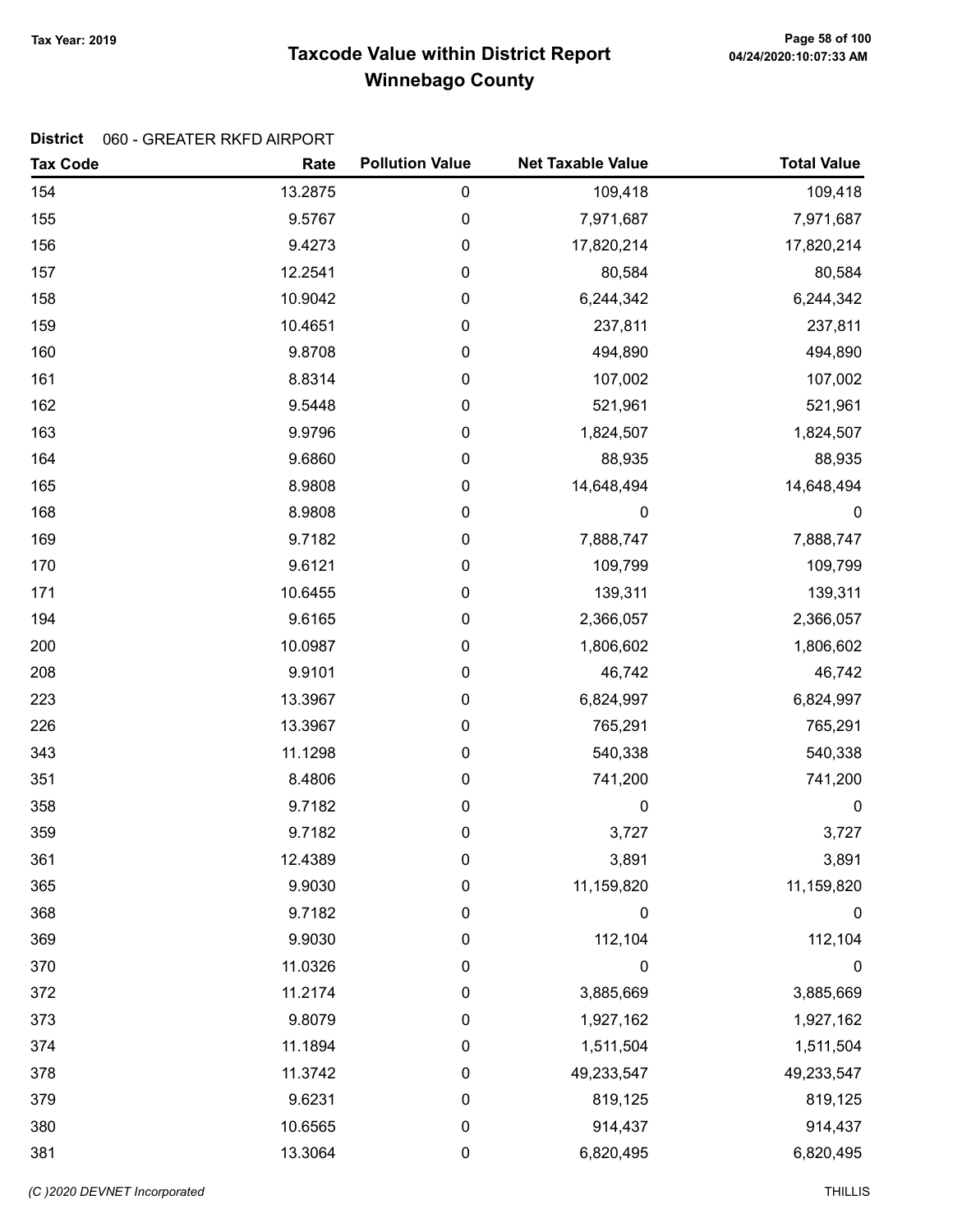# Taxcode Value within District Report Tax Year: 2019 Page 59 of 100 Winnebago County

| <b>Tax Code</b> | Rate    | <b>Pollution Value</b> | <b>Net Taxable Value</b> | <b>Total Value</b> |
|-----------------|---------|------------------------|--------------------------|--------------------|
| 382             | 13.1216 | 0                      | 162,492                  | 162,492            |
| 383             | 13.3436 | 0                      | 1,405,543                | 1,405,543          |
| 385             | 10.8413 | 0                      | 893,548                  | 893,548            |
| 386             | 11.3211 | 0                      | 0                        | $\mathbf 0$        |
| 391             | 13.3967 | 0                      | 871,360                  | 871,360            |
| 392             | 13.3967 | 0                      | 23,139,583               | 23,139,583         |
| 393             | 9.9992  | 0                      | 408,510                  | 408,510            |
| 394             | 9.9992  | 0                      | 0                        | 0                  |
| 397             | 9.7799  | 0                      | 0                        | 0                  |
| 400             | 13.3967 | 0                      | 45,762                   | 45,762             |
| 403             | 13.3967 | 0                      | 69,744                   | 69,744             |
| 404             | 13.3967 | 0                      | 1,038,459                | 1,038,459          |
| 405             | 13.3967 | 0                      | 1,509,273                | 1,509,273          |
| 406             | 13.3967 | 0                      | 10,548                   | 10,548             |
| 407             | 13.3967 | 0                      | 688,934                  | 688,934            |
| 408             | 13.3967 | 0                      | 281,186                  | 281,186            |
| 409             | 10.5670 | 0                      | 11,010,334               | 11,010,334         |
| 410             | 13.3967 | 0                      | 7,315,444                | 7,315,444          |
| 411             | 13.2119 | 0                      | 453                      | 453                |
| 412             | 13.3967 | 0                      | 92,341                   | 92,341             |
| 413             | 9.9796  | 0                      | 491,895                  | 491,895            |
| 414             | 10.1644 | 0                      | 1,051,893                | 1,051,893          |
| 416             | 9.8708  | 0                      | 6,106,653                | 6,106,653          |
| 417             | 13.3967 | 0                      | 859,688                  | 859,688            |
| 418             | 13.3967 | 0                      | 5,607,444                | 5,607,444          |
| 419             | 13.3967 | 0                      | 436,393                  | 436,393            |
| 421             | 13.3967 | 0                      | 14,509,063               | 14,509,063         |
| 422             | 13.3967 | 0                      | 9,094,860                | 9,094,860          |
| 423             | 13.3967 | 0                      | 11,788,824               | 11,788,824         |
| 424             | 13.3967 | 0                      | 8,271,035                | 8,271,035          |
| 426             | 10.3127 | 0                      | 2,286,236                | 2,286,236          |
| 427             | 10.0195 | 0                      | 10,133                   | 10,133             |
| 428             | 10.2043 | 0                      | 1,724,291                | 1,724,291          |
| 429             | 9.7253  | 0                      | 4,613                    | 4,613              |
| 430             | 9.9101  | 0                      | 145,444                  | 145,444            |
| 431             | 9.9101  | $\pmb{0}$              | 0                        | 0                  |
| 432             | 9.7253  | 0                      | $\mathbf 0$              | $\pmb{0}$          |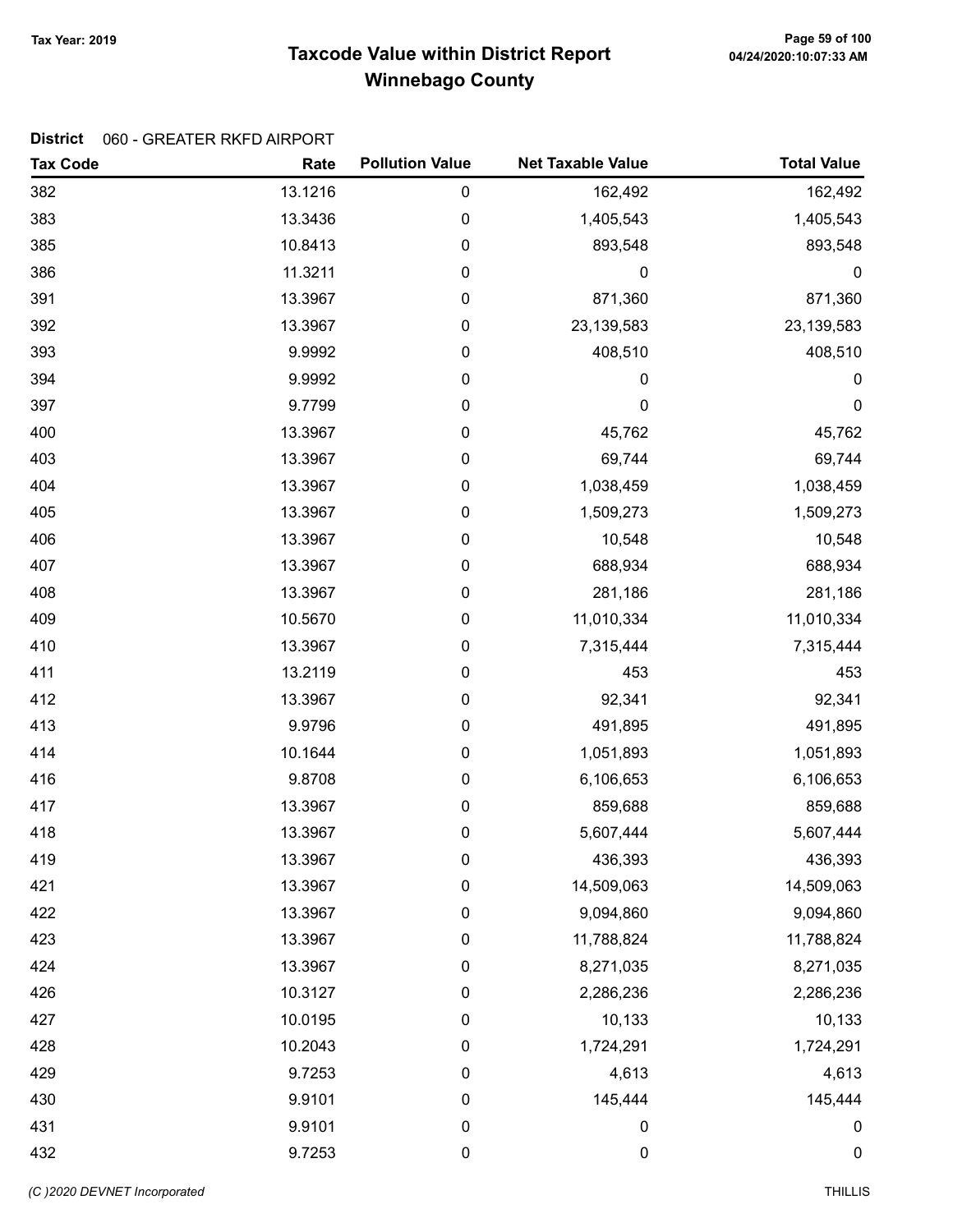# Taxcode Value within District Report Tax Year: 2019 Page 60 of 100 Winnebago County

|  | District 060 - GREATER RKFD AIRPORT |
|--|-------------------------------------|
|--|-------------------------------------|

| <b>Tax Code</b> | Rate                            | <b>Pollution Value</b>                       | <b>Net Taxable Value</b>                           | <b>Total Value</b> |
|-----------------|---------------------------------|----------------------------------------------|----------------------------------------------------|--------------------|
| 433             | 10.1644                         | 0                                            | 1,399,128                                          | 1,399,128          |
| 434             | 10.1644                         | 0                                            | 206,707                                            | 206,707            |
| 435             | 10.1644                         | 0                                            | 6,285,368                                          | 6,285,368          |
| 438             | 9.9992                          | 0                                            | 552,420                                            | 552,420            |
| 439             | 10.1560                         | 0                                            | 465,801                                            | 465,801            |
| 440             | 10.2877                         | 0                                            | 26,485                                             | 26,485             |
| 441             | 9.9992                          | 0                                            | 424,911                                            | 424,911            |
| 442             | 10.4586                         | 0                                            | 1,000,647                                          | 1,000,647          |
| 443             | 8.9861                          | 0                                            | 53,848                                             | 53,848             |
| 444             | 10.2043                         | 0                                            | 12,832                                             | 12,832             |
| 448             | 10.3127                         | 0                                            | 11,686                                             | 11,686             |
| 450             | 13.3967                         | 0                                            | 221,396                                            | 221,396            |
| 451             | 13.3967                         | 0                                            | 40,909,104                                         | 40,909,104         |
| 452             | 9.9992                          | 0                                            | 27,615                                             | 27,615             |
| 453             | 12.0694                         | 0                                            | 184,696                                            | 184,696            |
| 454             | 10.0195                         | 0                                            | 30,306                                             | 30,306             |
| 455             | 13.3967                         | 0                                            | 6,523,417                                          | 6,523,417          |
| 456             | 10.5670                         | 0                                            | 4,218,890                                          | 4,218,890          |
| 460             | 13.3967                         | 0                                            | 119,482                                            | 119,482            |
|                 |                                 | <b>Totals for 060 - GREATER RKFD AIRPORT</b> | 2,956,165,134                                      |                    |
|                 |                                 |                                              | <b>State Railroad</b>                              | 7,017,722          |
| <b>District</b> | 061 - SOUTH BELOIT CITY LIBRARY |                                              | <b>Grand Totals for 060 - GREATER RKFD AIRPORT</b> | 2,963,182,856      |
| <b>Tax Code</b> | Rate                            | <b>Pollution Value</b>                       | <b>Net Taxable Value</b>                           | <b>Total Value</b> |
| 175             | 9.8896                          | $\boldsymbol{0}$                             | 42,598,383                                         | 42,598,383         |
| 177             | 9.3741                          | 0                                            | 13,135,925                                         | 13,135,925         |
| 190             | 9.4019                          | 0                                            | 39,850,219                                         | 39,850,219         |
| 201             | 9.4669                          | 0                                            | 18,119,863                                         | 18,119,863         |
| 290             | 9.4019                          | 0                                            | 0                                                  | 0                  |
| 347             | 9.3741                          | 0                                            | 304,604                                            | 304,604            |
| 348             | 9.4019                          | 0                                            | 60,862                                             | 60,862             |
| 457             | 9.3741                          | 0                                            | 1,642,941                                          | 1,642,941          |
| 458             | 9.4019                          | 0                                            | 5,128,651                                          | 5,128,651          |
| 459             | 9.4019                          | 0                                            | 0                                                  | $\boldsymbol{0}$   |
|                 |                                 |                                              | <b>Totals for 061 - SOUTH BELOIT CITY LIBRARY</b>  | 120,841,448        |
|                 |                                 |                                              | <b>State Railroad</b>                              | 1,188,777          |
|                 | 122,030,225                     |                                              |                                                    |                    |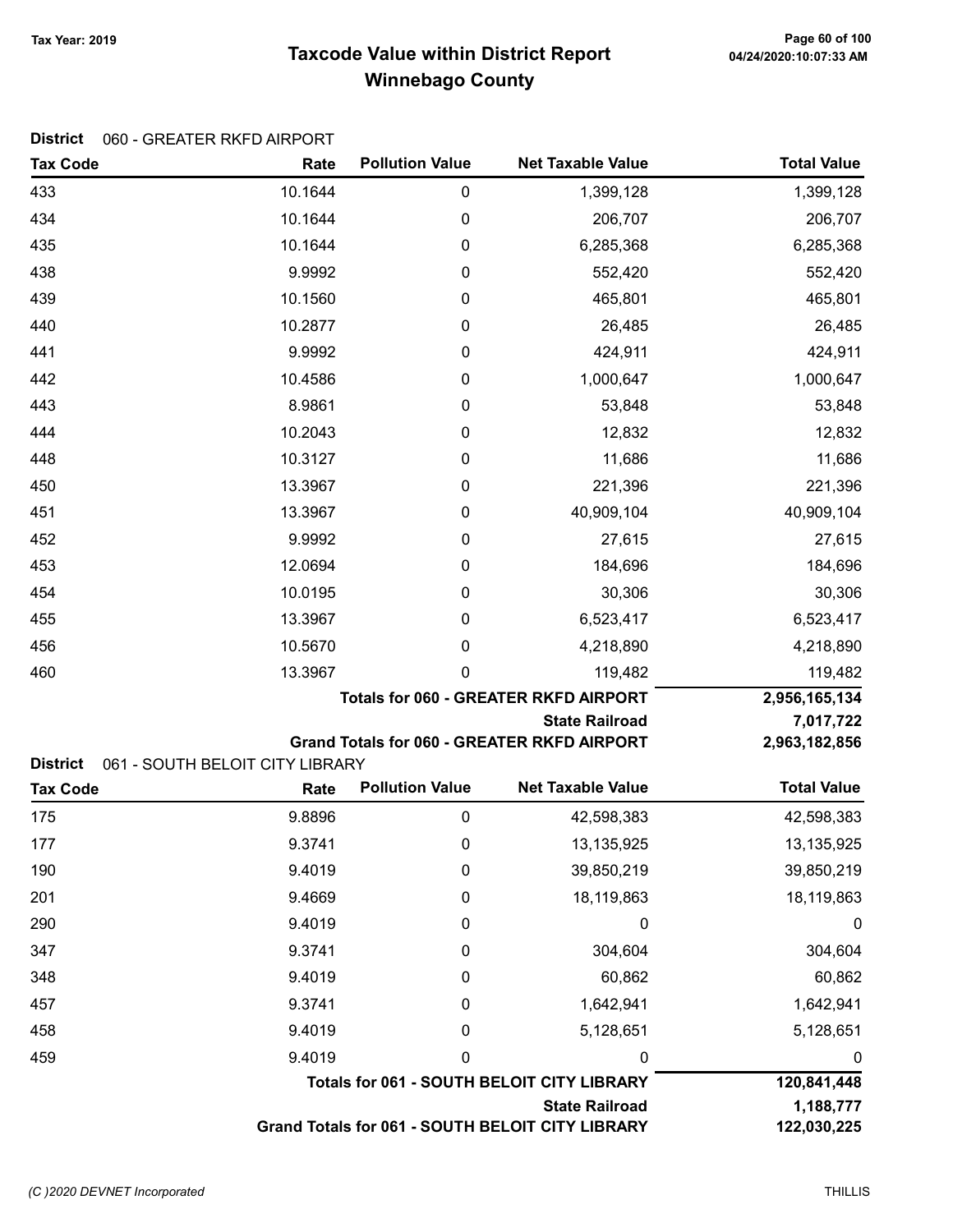| 062 - RKFD - WINN DRAINAGE                                                                                     |                                                                                                                                    |                                                                                                                                                                                                                                 |                                                                                                                                                                                                                                                                                                                                                                                                                                                                                                                                                                                                                                                                                                                                                                                                                                                                 |
|----------------------------------------------------------------------------------------------------------------|------------------------------------------------------------------------------------------------------------------------------------|---------------------------------------------------------------------------------------------------------------------------------------------------------------------------------------------------------------------------------|-----------------------------------------------------------------------------------------------------------------------------------------------------------------------------------------------------------------------------------------------------------------------------------------------------------------------------------------------------------------------------------------------------------------------------------------------------------------------------------------------------------------------------------------------------------------------------------------------------------------------------------------------------------------------------------------------------------------------------------------------------------------------------------------------------------------------------------------------------------------|
| Rate                                                                                                           | <b>Pollution Value</b>                                                                                                             | <b>Net Taxable Value</b>                                                                                                                                                                                                        | <b>Total Value</b>                                                                                                                                                                                                                                                                                                                                                                                                                                                                                                                                                                                                                                                                                                                                                                                                                                              |
| 10.4196                                                                                                        | 0                                                                                                                                  | 1,610,820                                                                                                                                                                                                                       | 1,610,820                                                                                                                                                                                                                                                                                                                                                                                                                                                                                                                                                                                                                                                                                                                                                                                                                                                       |
| 10.6044                                                                                                        | 0                                                                                                                                  | 6,946,363                                                                                                                                                                                                                       | 6,946,363                                                                                                                                                                                                                                                                                                                                                                                                                                                                                                                                                                                                                                                                                                                                                                                                                                                       |
| 10.5371                                                                                                        | 0                                                                                                                                  | 41,848                                                                                                                                                                                                                          | 41,848                                                                                                                                                                                                                                                                                                                                                                                                                                                                                                                                                                                                                                                                                                                                                                                                                                                          |
| 9.6708                                                                                                         | 0                                                                                                                                  | 244,504                                                                                                                                                                                                                         | 244,504                                                                                                                                                                                                                                                                                                                                                                                                                                                                                                                                                                                                                                                                                                                                                                                                                                                         |
| 12.2489                                                                                                        | 0                                                                                                                                  | 69,907                                                                                                                                                                                                                          | 69,907                                                                                                                                                                                                                                                                                                                                                                                                                                                                                                                                                                                                                                                                                                                                                                                                                                                          |
| 9.7417                                                                                                         | 0                                                                                                                                  | 1,731,834                                                                                                                                                                                                                       | 1,731,834                                                                                                                                                                                                                                                                                                                                                                                                                                                                                                                                                                                                                                                                                                                                                                                                                                                       |
|                                                                                                                |                                                                                                                                    |                                                                                                                                                                                                                                 | 10,645,276                                                                                                                                                                                                                                                                                                                                                                                                                                                                                                                                                                                                                                                                                                                                                                                                                                                      |
|                                                                                                                |                                                                                                                                    | <b>State Railroad</b>                                                                                                                                                                                                           | 0                                                                                                                                                                                                                                                                                                                                                                                                                                                                                                                                                                                                                                                                                                                                                                                                                                                               |
|                                                                                                                |                                                                                                                                    |                                                                                                                                                                                                                                 | 10,645,276                                                                                                                                                                                                                                                                                                                                                                                                                                                                                                                                                                                                                                                                                                                                                                                                                                                      |
|                                                                                                                |                                                                                                                                    |                                                                                                                                                                                                                                 |                                                                                                                                                                                                                                                                                                                                                                                                                                                                                                                                                                                                                                                                                                                                                                                                                                                                 |
|                                                                                                                |                                                                                                                                    |                                                                                                                                                                                                                                 | <b>Total Value</b>                                                                                                                                                                                                                                                                                                                                                                                                                                                                                                                                                                                                                                                                                                                                                                                                                                              |
|                                                                                                                |                                                                                                                                    |                                                                                                                                                                                                                                 | 3,400                                                                                                                                                                                                                                                                                                                                                                                                                                                                                                                                                                                                                                                                                                                                                                                                                                                           |
|                                                                                                                |                                                                                                                                    |                                                                                                                                                                                                                                 | 3,400                                                                                                                                                                                                                                                                                                                                                                                                                                                                                                                                                                                                                                                                                                                                                                                                                                                           |
|                                                                                                                |                                                                                                                                    |                                                                                                                                                                                                                                 | 0                                                                                                                                                                                                                                                                                                                                                                                                                                                                                                                                                                                                                                                                                                                                                                                                                                                               |
|                                                                                                                |                                                                                                                                    |                                                                                                                                                                                                                                 | 3,400                                                                                                                                                                                                                                                                                                                                                                                                                                                                                                                                                                                                                                                                                                                                                                                                                                                           |
|                                                                                                                |                                                                                                                                    |                                                                                                                                                                                                                                 | <b>Total Value</b>                                                                                                                                                                                                                                                                                                                                                                                                                                                                                                                                                                                                                                                                                                                                                                                                                                              |
|                                                                                                                |                                                                                                                                    |                                                                                                                                                                                                                                 | 618,567                                                                                                                                                                                                                                                                                                                                                                                                                                                                                                                                                                                                                                                                                                                                                                                                                                                         |
|                                                                                                                |                                                                                                                                    |                                                                                                                                                                                                                                 | 618,567                                                                                                                                                                                                                                                                                                                                                                                                                                                                                                                                                                                                                                                                                                                                                                                                                                                         |
|                                                                                                                |                                                                                                                                    |                                                                                                                                                                                                                                 | 0                                                                                                                                                                                                                                                                                                                                                                                                                                                                                                                                                                                                                                                                                                                                                                                                                                                               |
|                                                                                                                |                                                                                                                                    |                                                                                                                                                                                                                                 | 618,567                                                                                                                                                                                                                                                                                                                                                                                                                                                                                                                                                                                                                                                                                                                                                                                                                                                         |
| Rate                                                                                                           | <b>Pollution Value</b>                                                                                                             | <b>Net Taxable Value</b>                                                                                                                                                                                                        | <b>Total Value</b>                                                                                                                                                                                                                                                                                                                                                                                                                                                                                                                                                                                                                                                                                                                                                                                                                                              |
| 11.4035                                                                                                        | 0                                                                                                                                  | 1,469,984                                                                                                                                                                                                                       | 1,469,984                                                                                                                                                                                                                                                                                                                                                                                                                                                                                                                                                                                                                                                                                                                                                                                                                                                       |
|                                                                                                                |                                                                                                                                    |                                                                                                                                                                                                                                 | 1,469,984                                                                                                                                                                                                                                                                                                                                                                                                                                                                                                                                                                                                                                                                                                                                                                                                                                                       |
|                                                                                                                |                                                                                                                                    | <b>State Railroad</b>                                                                                                                                                                                                           | 0                                                                                                                                                                                                                                                                                                                                                                                                                                                                                                                                                                                                                                                                                                                                                                                                                                                               |
|                                                                                                                |                                                                                                                                    |                                                                                                                                                                                                                                 | 1,469,984                                                                                                                                                                                                                                                                                                                                                                                                                                                                                                                                                                                                                                                                                                                                                                                                                                                       |
|                                                                                                                |                                                                                                                                    |                                                                                                                                                                                                                                 |                                                                                                                                                                                                                                                                                                                                                                                                                                                                                                                                                                                                                                                                                                                                                                                                                                                                 |
|                                                                                                                |                                                                                                                                    |                                                                                                                                                                                                                                 | <b>Total Value</b>                                                                                                                                                                                                                                                                                                                                                                                                                                                                                                                                                                                                                                                                                                                                                                                                                                              |
|                                                                                                                | 0                                                                                                                                  |                                                                                                                                                                                                                                 | 966,504                                                                                                                                                                                                                                                                                                                                                                                                                                                                                                                                                                                                                                                                                                                                                                                                                                                         |
|                                                                                                                |                                                                                                                                    |                                                                                                                                                                                                                                 | 966,504                                                                                                                                                                                                                                                                                                                                                                                                                                                                                                                                                                                                                                                                                                                                                                                                                                                         |
|                                                                                                                |                                                                                                                                    |                                                                                                                                                                                                                                 | 0                                                                                                                                                                                                                                                                                                                                                                                                                                                                                                                                                                                                                                                                                                                                                                                                                                                               |
|                                                                                                                |                                                                                                                                    |                                                                                                                                                                                                                                 | 966,504                                                                                                                                                                                                                                                                                                                                                                                                                                                                                                                                                                                                                                                                                                                                                                                                                                                         |
|                                                                                                                |                                                                                                                                    |                                                                                                                                                                                                                                 | <b>Total Value</b>                                                                                                                                                                                                                                                                                                                                                                                                                                                                                                                                                                                                                                                                                                                                                                                                                                              |
|                                                                                                                |                                                                                                                                    |                                                                                                                                                                                                                                 | 677,233                                                                                                                                                                                                                                                                                                                                                                                                                                                                                                                                                                                                                                                                                                                                                                                                                                                         |
|                                                                                                                |                                                                                                                                    |                                                                                                                                                                                                                                 | 677,233                                                                                                                                                                                                                                                                                                                                                                                                                                                                                                                                                                                                                                                                                                                                                                                                                                                         |
|                                                                                                                |                                                                                                                                    | <b>State Railroad</b>                                                                                                                                                                                                           | 0                                                                                                                                                                                                                                                                                                                                                                                                                                                                                                                                                                                                                                                                                                                                                                                                                                                               |
|                                                                                                                |                                                                                                                                    |                                                                                                                                                                                                                                 | 677,233                                                                                                                                                                                                                                                                                                                                                                                                                                                                                                                                                                                                                                                                                                                                                                                                                                                         |
| <b>Tax Code</b><br><b>Tax Code</b><br><b>Tax Code</b><br><b>Tax Code</b><br><b>Tax Code</b><br><b>Tax Code</b> | 063 - WESTSIDE TIF #2<br>Rate<br>13.3967<br>Rate<br>10.5639<br>066 - EAST STATE & ALPINE TIF<br>Rate<br>13.3967<br>Rate<br>13.3967 | <b>Pollution Value</b><br>0<br>064 - LINCOLN-ACRES STREET LIGHT<br><b>Pollution Value</b><br>0<br>065 - WASHINGTON PARK STREET LIGHT<br><b>Pollution Value</b><br>067 - WEST STATE & CENTRAL TIF<br><b>Pollution Value</b><br>0 | <b>Totals for 062 - RKFD - WINN DRAINAGE</b><br><b>Grand Totals for 062 - RKFD - WINN DRAINAGE</b><br><b>Net Taxable Value</b><br>3,400<br>Totals for 063 - WESTSIDE TIF #2<br><b>State Railroad</b><br>Grand Totals for 063 - WESTSIDE TIF #2<br><b>Net Taxable Value</b><br>618,567<br><b>Totals for 064 - LINCOLN-ACRES STREET LIGHT</b><br><b>State Railroad</b><br><b>Grand Totals for 064 - LINCOLN-ACRES STREET LIGHT</b><br><b>Totals for 065 - WASHINGTON PARK STREET LIGHT</b><br>Grand Totals for 065 - WASHINGTON PARK STREET LIGHT<br><b>Net Taxable Value</b><br>966,504<br><b>Totals for 066 - EAST STATE &amp; ALPINE TIF</b><br><b>State Railroad</b><br>Grand Totals for 066 - EAST STATE & ALPINE TIF<br><b>Net Taxable Value</b><br>677,233<br>Totals for 067 - WEST STATE & CENTRAL TIF<br>Grand Totals for 067 - WEST STATE & CENTRAL TIF |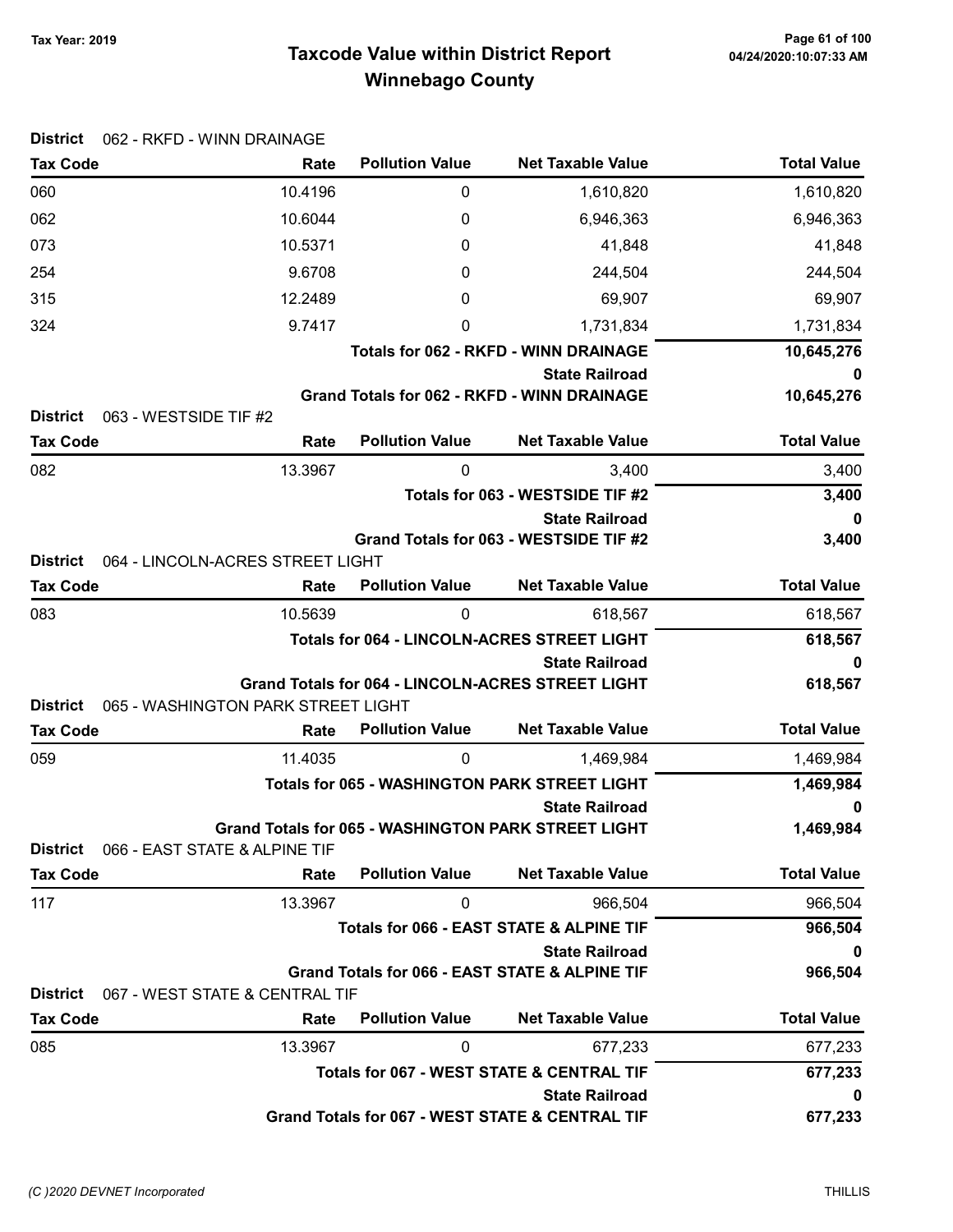# Taxcode Value within District Report Tax Year: 2019 Page 62 of 100 Winnebago County

| <b>District</b>              | 068 - WEST STATE & KILBURN TIF |                        |                                                 |                    |  |  |
|------------------------------|--------------------------------|------------------------|-------------------------------------------------|--------------------|--|--|
| <b>Tax Code</b>              | Rate                           | <b>Pollution Value</b> | <b>Net Taxable Value</b>                        | <b>Total Value</b> |  |  |
| 226                          | 13.3967                        | 0                      | 273,373                                         | 273,373            |  |  |
|                              |                                |                        | Totals for 068 - WEST STATE & KILBURN TIF       | 273,373            |  |  |
|                              |                                |                        | <b>State Railroad</b>                           | 0                  |  |  |
| <b>District</b>              | 070 - HARLEM SCHOOL DIST 122   |                        | Grand Totals for 068 - WEST STATE & KILBURN TIF | 273,373            |  |  |
| <b>Tax Code</b>              | Rate                           | <b>Pollution Value</b> | <b>Net Taxable Value</b>                        | <b>Total Value</b> |  |  |
| 002                          | 10.5670                        | $\boldsymbol{0}$       | 104,208,140                                     | 104,208,140        |  |  |
| 006                          | 10.4586                        | $\mathbf 0$            | 134,481,126                                     | 134,481,126        |  |  |
| 007                          | 10.2738                        | $\mathbf 0$            | 3,932,670                                       | 3,932,670          |  |  |
| 010                          | 11.0126                        | 0                      | 3,030,957                                       | 3,030,957          |  |  |
| 019                          | 9.9829                         | $\mathbf 0$            | $\mathbf 0$                                     | $\boldsymbol{0}$   |  |  |
| 021                          | 13.6510                        | 0                      | 17,383,351                                      | 17,383,351         |  |  |
| 035                          | 10.3822                        | 0                      | 818,108                                         | 818,108            |  |  |
| 049                          | 10.8066                        | 0                      | 22,462,426                                      | 22,462,426         |  |  |
| 118                          | 10.1644                        | 0                      | 366,998                                         | 366,998            |  |  |
| 133                          | 10.1644                        | 0                      | 106,946,937                                     | 106,946,937        |  |  |
| 134                          | 9.2404                         | 0                      | 11,933                                          | 11,933             |  |  |
| 137                          | 9.9796                         | $\mathbf 0$            | 50,254,672                                      | 50,254,672         |  |  |
| 139                          | 9.6860                         | 0                      | 7,833,918                                       | 7,833,918          |  |  |
| 141                          | 9.9796                         | 0                      | 221,826                                         | 221,826            |  |  |
| 142                          | 10.7194                        | 0                      | 4,109                                           | 4,109              |  |  |
| 143                          | 9.4252                         | 0                      | 2,561,184                                       | 2,561,184          |  |  |
| 144                          | 9.8708                         | 0                      | 109,466,448                                     | 109,466,448        |  |  |
| 147                          | 10.9042                        | 0                      | 69,561                                          | 69,561             |  |  |
| 149                          | 10.6218                        | 0                      | 31,572,109                                      | 31,572,109         |  |  |
| 151                          | 11.1978                        | $\boldsymbol{0}$       | 810                                             | 810                |  |  |
| 152                          | 11.1978                        | $\mathbf 0$            | 4,463,277                                       | 4,463,277          |  |  |
| 153                          | 10.1644                        | 0                      | 828,638                                         | 828,638            |  |  |
| 158                          | 10.9042                        | $\boldsymbol{0}$       | 6,244,342                                       | 6,244,342          |  |  |
| 160                          | 9.8708                         | $\mathbf 0$            | 494,890                                         | 494,890            |  |  |
| 163                          | 9.9796                         | $\mathbf 0$            | 1,824,507                                       | 1,824,507          |  |  |
| 164                          | 9.6860                         | $\mathbf 0$            | 88,935                                          | 88,935             |  |  |
| 409                          | 10.5670                        | 0                      | 11,010,334                                      | 11,010,334         |  |  |
| 413                          | 9.9796                         | 0                      | 491,895                                         | 491,895            |  |  |
| 414                          | 10.1644                        | 0                      | 1,051,893                                       | 1,051,893          |  |  |
| 416                          | 9.8708                         | $\mathbf 0$            | 6,106,653                                       | 6,106,653          |  |  |
| 433                          | 10.1644                        | $\mathbf 0$            | 1,399,128                                       | 1,399,128          |  |  |
| 434                          | 10.1644                        | 0                      | 206,707                                         | 206,707            |  |  |
| (C) 2020 DEVNET Incorporated |                                |                        |                                                 | <b>THILLIS</b>     |  |  |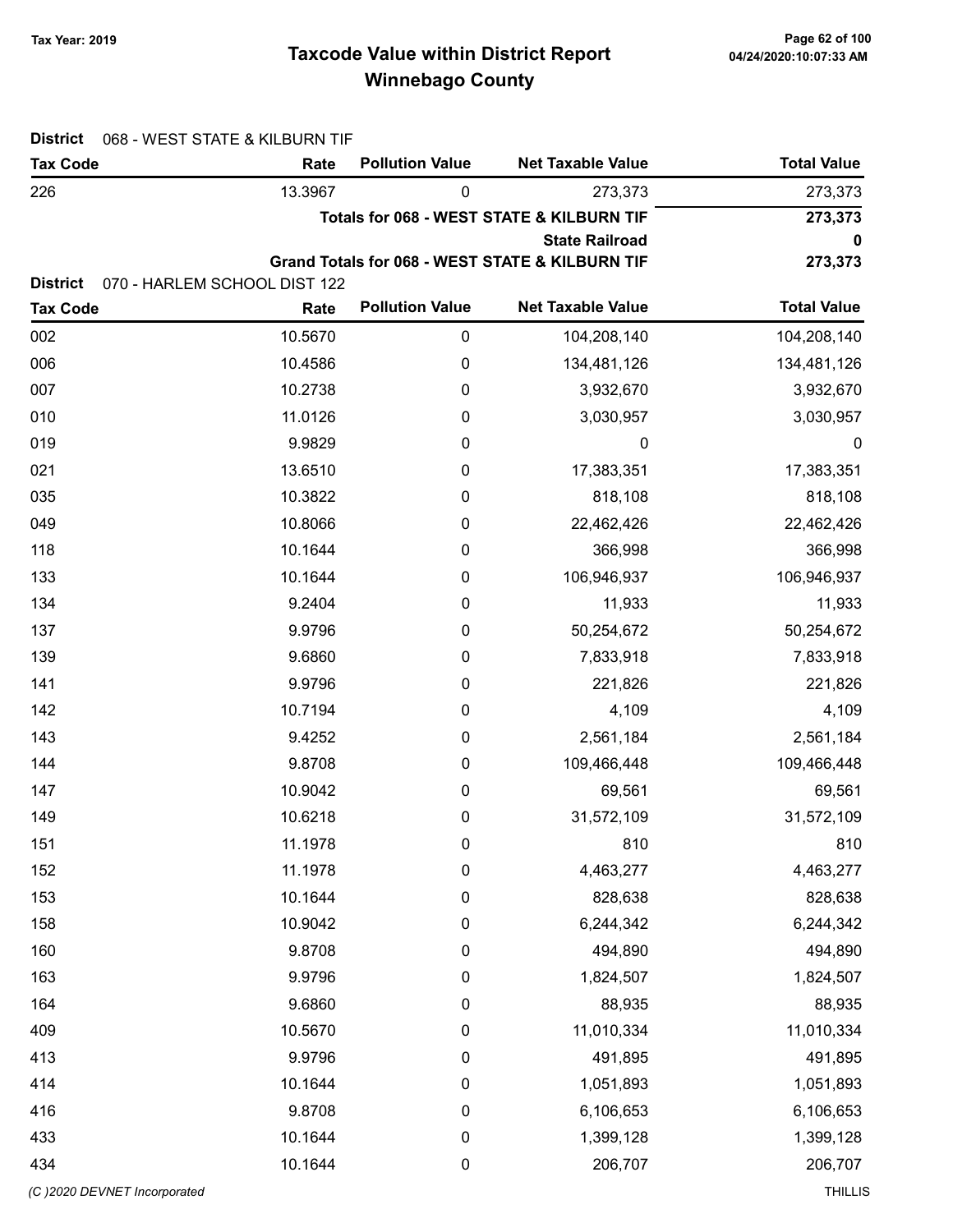# Taxcode Value within District Report Tax Year: 2019 Page 63 of 100 Winnebago County

| <b>District</b>                    | 070 - HARLEM SCHOOL DIST 122               |                        |                                                     |                    |
|------------------------------------|--------------------------------------------|------------------------|-----------------------------------------------------|--------------------|
| <b>Tax Code</b>                    | Rate                                       | <b>Pollution Value</b> | <b>Net Taxable Value</b>                            | <b>Total Value</b> |
| 435                                | 10.1644                                    | 0                      | 6,285,368                                           | 6,285,368          |
| 442                                | 10.4586                                    | 0                      | 1,000,647                                           | 1,000,647          |
| 456                                | 10.5670                                    | 0                      | 4,218,890                                           | 4,218,890          |
|                                    |                                            |                        | Totals for 070 - HARLEM SCHOOL DIST 122             | 641,343,387        |
|                                    |                                            |                        | <b>State Railroad</b>                               | 604,332            |
| <b>District</b>                    | 071 - KINNIKINNICK SD #131                 |                        | Grand Totals for 070 - HARLEM SCHOOL DIST 122       | 641,947,719        |
| <b>Tax Code</b>                    | Rate                                       | <b>Pollution Value</b> | <b>Net Taxable Value</b>                            | <b>Total Value</b> |
| 136                                | 9.5696                                     | $\boldsymbol{0}$       | 27,487,447                                          | 27,487,447         |
| 181                                | 9.6273                                     | 0                      | 142,020,427                                         | 142,020,427        |
| 185                                | 10.2695                                    | 0                      | 11,411,393                                          | 11,411,393         |
| 187                                | 9.8121                                     | 0                      | 2,794,446                                           | 2,794,446          |
| 189                                | 10.4543                                    | 0                      | 71,169,478                                          | 71,169,478         |
| 198                                | 10.2700                                    | 0                      | 4,487,595                                           | 4,487,595          |
| 199                                | 10.4548                                    | 0                      | 41,951,113                                          | 41,951,113         |
| 203                                | 9.6100                                     | 0                      | 4,839,061                                           | 4,839,061          |
| 204                                | 10.2527                                    | 0                      | 20,280                                              | 20,280             |
| 205                                | 10.2522                                    | 0                      | 139,387                                             | 139,387            |
| 206                                | 10.4370                                    | 0                      | 21,132,569                                          | 21,132,569         |
| 447                                | 10.2695                                    | 0                      | 390,181                                             | 390,181            |
|                                    |                                            |                        | Totals for 071 - KINNIKINNICK SD #131               | 327,843,377        |
|                                    |                                            |                        | <b>State Railroad</b>                               | 101,873            |
|                                    |                                            |                        | Grand Totals for 071 - KINNIKINNICK SD #131         | 327,945,250        |
| <b>District</b><br><b>Tax Code</b> | 072 - PRAIRIE HILL SCHOOL DIST 133<br>Rate | <b>Pollution Value</b> | <b>Net Taxable Value</b>                            | <b>Total Value</b> |
| 068                                | 10.4646                                    | 0                      | 2,534,155                                           | 2,534,155          |
| 175                                | 9.8896                                     | 0                      | 42,598,383                                          | 42,598,383         |
| 176                                | 8.8984                                     | 0                      | 363,962                                             | 363,962            |
| 180                                | 9.6376                                     | 0                      | 70,725,789                                          | 70,725,789         |
| 188                                | 9.8224                                     | 0                      | 596,749                                             | 596,749            |
| 192                                | 10.2798                                    | 0                      | 17,564,950                                          | 17,564,950         |
|                                    |                                            |                        | Totals for 072 - PRAIRIE HILL SCHOOL DIST 133       | 134,383,988        |
|                                    |                                            |                        | <b>State Railroad</b>                               |                    |
|                                    |                                            |                        | Grand Totals for 072 - PRAIRIE HILL SCHOOL DIST 133 | 134,383,988        |
| <b>District</b>                    | 073 - SHIRLAND SCHOOL DIST 134             |                        |                                                     |                    |
| <b>Tax Code</b>                    | Rate                                       | <b>Pollution Value</b> | <b>Net Taxable Value</b>                            | <b>Total Value</b> |
| 193                                | 9.4102                                     | 0                      | 8,607,884                                           | 8,607,884          |
| 210                                | 9.0835                                     | 0                      | 0                                                   | 0                  |
| 211                                | 9.1313                                     | 0                      | 0                                                   | $\mathbf 0$        |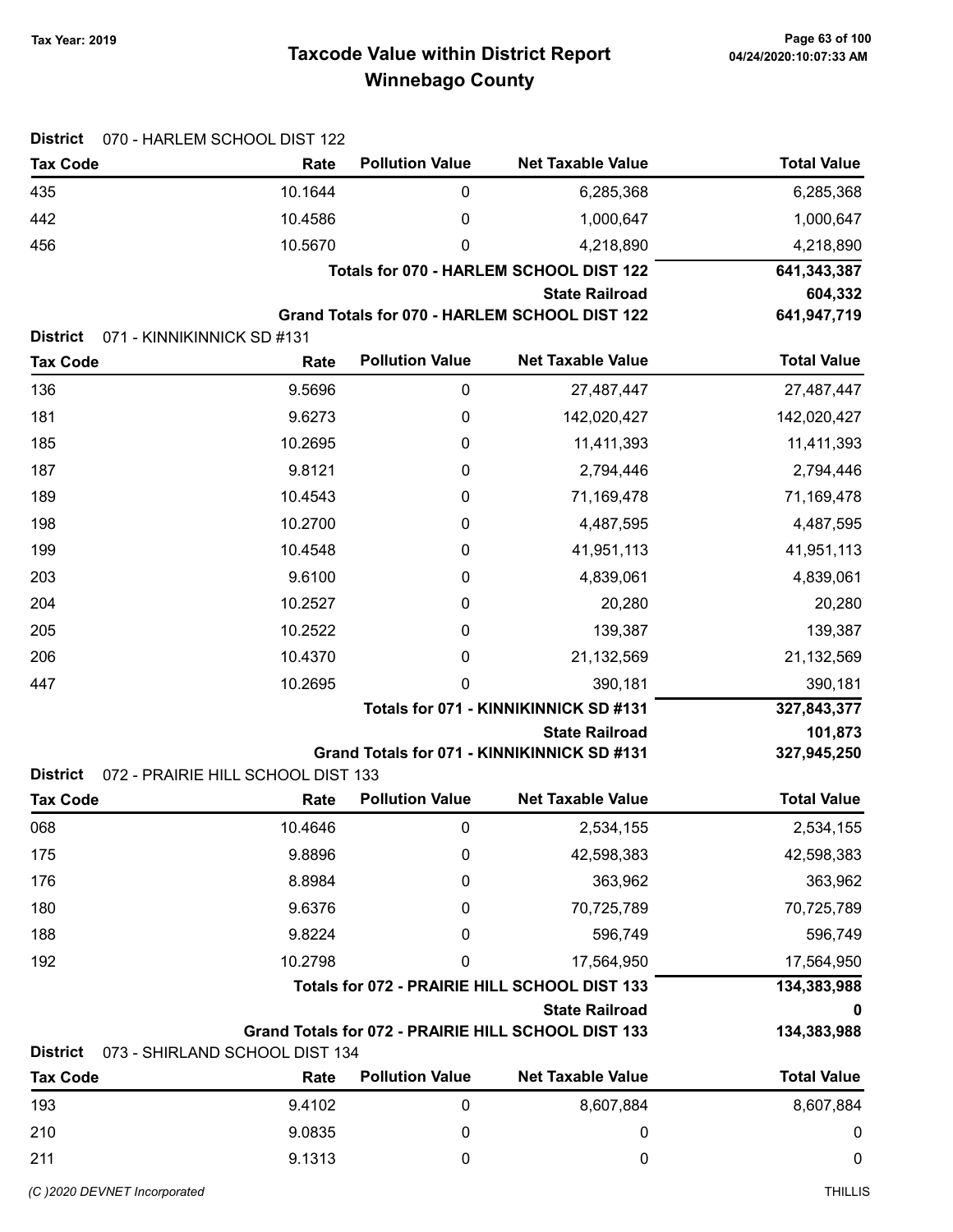# Taxcode Value within District Report Tax Year: 2019 Page 64 of 100 Winnebago County

| <b>District</b> | 073 - SHIRLAND SCHOOL DIST 134 |                        |                                                               |                    |
|-----------------|--------------------------------|------------------------|---------------------------------------------------------------|--------------------|
| <b>Tax Code</b> | Rate                           | <b>Pollution Value</b> | <b>Net Taxable Value</b>                                      | <b>Total Value</b> |
| 212             | 9.1450                         | 0                      | 0                                                             | 0                  |
| 213             | 9.1257                         | 0                      | 7,213,061                                                     | 7,213,061          |
| 214             | 9.1735                         | 0                      | 16,866,260                                                    | 16,866,260         |
|                 |                                |                        | Totals for 073 - SHIRLAND SCHOOL DIST 134                     | 32,687,205         |
|                 |                                |                        | <b>State Railroad</b>                                         | 0                  |
| <b>District</b> | 074 - ROCKTON SCHOOL DIST 140  |                        | Grand Totals for 073 - SHIRLAND SCHOOL DIST 134               | 32,687,205         |
| <b>Tax Code</b> | Rate                           | <b>Pollution Value</b> | <b>Net Taxable Value</b>                                      | <b>Total Value</b> |
| 161             | 8.8314                         | $\pmb{0}$              | 107,002                                                       | 107,002            |
| 165             | 8.9808                         | 0                      | 14,648,494                                                    | 14,648,494         |
| 168             | 8.9808                         | 0                      | 0                                                             | 0                  |
| 182             | 8.8962                         | 0                      | 651,025                                                       | 651,025            |
| 183             | 8.8962                         | 0                      | 0                                                             | 0                  |
| 196             | 9.0810                         | 0                      | 11,656                                                        | 11,656             |
| 197             | 9.8125                         | 0                      | 109,049,312                                                   | 109,049,312        |
| 200             | 10.0987                        | 0                      | 1,806,602                                                     | 1,806,602          |
| 201             | 9.4669                         | 0                      | 18,119,863                                                    | 18,119,863         |
| 202             | 9.1698                         | 0                      | 45,851,586                                                    | 45,851,586         |
| 207             | 9.7232                         | 0                      | 0                                                             | 0                  |
| 209             | 10.0141                        | 0                      | 42,036,574                                                    | 42,036,574         |
| 247             | 8.9549                         | 0                      | 6,753,801                                                     | 6,753,801          |
| 362             | 8.7303                         | 0                      | 1,017,686                                                     | 1,017,686          |
| 364             | 8.8797                         | 0                      | 239,733                                                       | 239,733            |
| 401             | 9.8125                         | 0                      | 3,994,120                                                     | 3,994,120          |
| 402             | 9.8125                         | 0                      | 533,396                                                       | 533,396            |
| 420             | 9.8125                         | 0                      | 1,710,085                                                     | 1,710,085          |
|                 |                                |                        | Totals for 074 - ROCKTON SCHOOL DIST 140                      | 246,530,935        |
|                 |                                |                        | <b>State Railroad</b>                                         | 461,370            |
|                 |                                |                        | Grand Totals for 074 - ROCKTON SCHOOL DIST 140                | 246,992,305        |
| <b>District</b> | 075 - NORTH BOONE SD #200      | <b>Pollution Value</b> | <b>Net Taxable Value</b>                                      |                    |
| <b>Tax Code</b> | Rate                           |                        |                                                               | <b>Total Value</b> |
| 184             | 9.9983                         | 0                      | 1,106,758                                                     | 1,106,758          |
|                 |                                |                        | Totals for 075 - NORTH BOONE SD #200<br><b>State Railroad</b> | 1,106,758<br>0     |
|                 |                                |                        | Grand Totals for 075 - NORTH BOONE SD #200                    | 1,106,758          |
| <b>District</b> | 076 - ROCKFORD SCHOOL DIST 205 |                        |                                                               |                    |
| <b>Tax Code</b> | Rate                           | <b>Pollution Value</b> | <b>Net Taxable Value</b>                                      | <b>Total Value</b> |
| 001             | 13.3967                        | 0                      | 1,262,824,861                                                 | 1,262,824,861      |
| 003             | 11.1894                        | 0                      | 27,272,582                                                    | 27,272,582         |
|                 |                                |                        |                                                               |                    |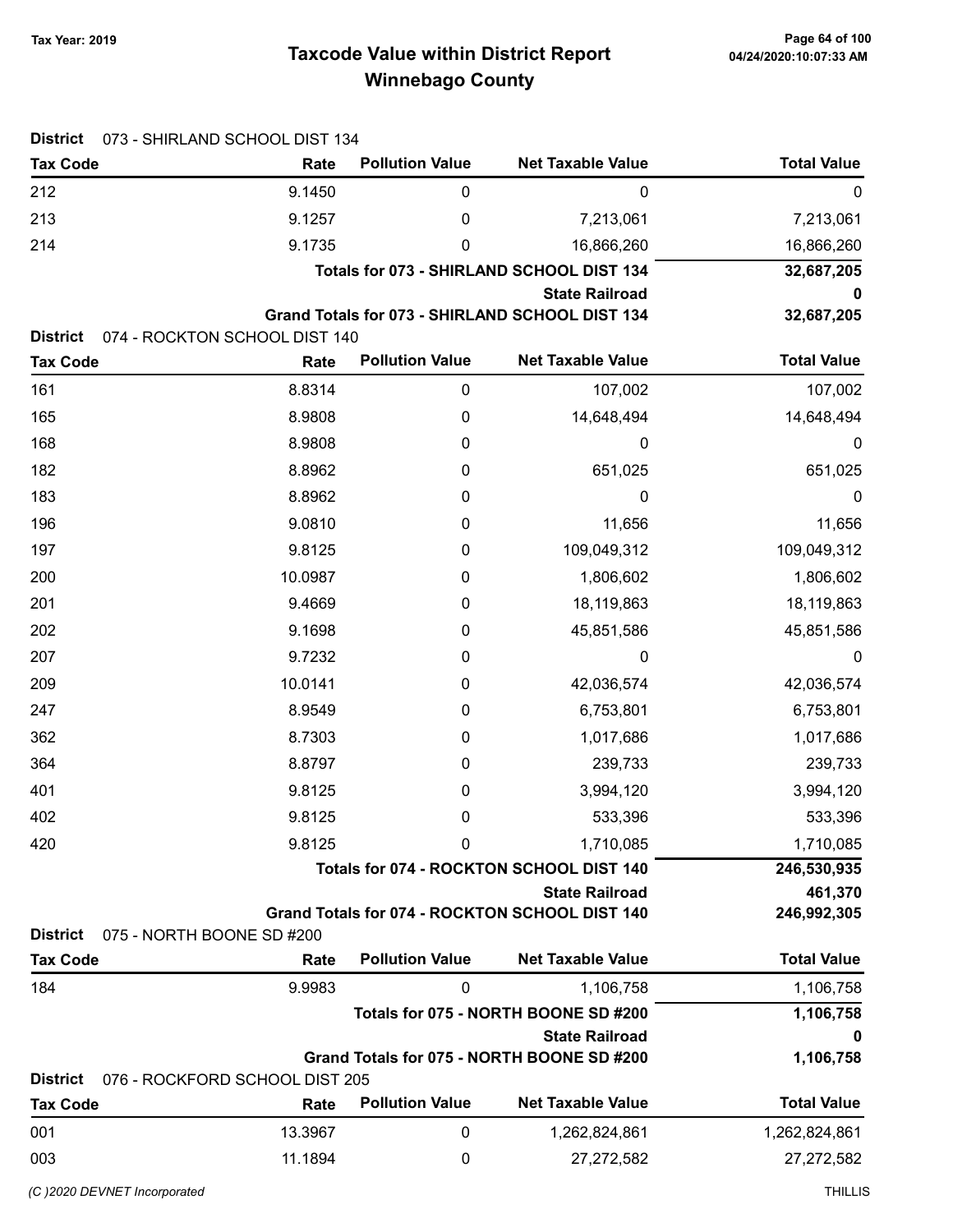# Taxcode Value within District Report Tax Year: 2019 Page 65 of 100 Winnebago County

| <b>Tax Code</b> | Rate    | <b>Pollution Value</b> | <b>Net Taxable Value</b> | <b>Total Value</b> |
|-----------------|---------|------------------------|--------------------------|--------------------|
| 005             | 10.8133 | $\pmb{0}$              | 10,900,130               | 10,900,130         |
| 008             | 10.3127 | 0                      | 53,223,276               | 53,223,276         |
| 012             | 8.9861  | $\pmb{0}$              | 168,618                  | 168,618            |
| 013             | 10.4674 | 0                      | 22,255,718               | 22,255,718         |
| 014             | 13.3967 | 0                      | 1,571,657                | 1,571,657          |
| 016             | 10.0218 | $\pmb{0}$              | 4,708                    | 4,708              |
| 017             | 11.3742 | $\pmb{0}$              | 23,344,843               | 23,344,843         |
| 018             | 10.9981 | $\pmb{0}$              | 51,371,714               | 51,371,714         |
| 020             | 10.0195 | 0                      | 22,461                   | 22,461             |
| 026             | 10.2043 | $\pmb{0}$              | 31,160,124               | 31,160,124         |
| 030             | 10.0218 | 0                      | 379,593                  | 379,593            |
| 031             | 10.2826 | 0                      | 4,634,804                | 4,634,804          |
| 036             | 13.2119 | $\boldsymbol{0}$       | 12,384,733               | 12,384,733         |
| 038             | 13.3967 | $\pmb{0}$              | 0                        | $\boldsymbol{0}$   |
| 040             | 10.5735 | $\pmb{0}$              | 75,833                   | 75,833             |
| 042             | 10.6499 | 0                      | 3,406,009                | 3,406,009          |
| 044             | 10.1279 | $\pmb{0}$              | 15,690                   | 15,690             |
| 045             | 9.1709  | $\pmb{0}$              | 288,867                  | 288,867            |
| 046             | 13.1864 | 0                      | 32,447                   | 32,447             |
| 047             | 13.3967 | $\pmb{0}$              | 3,861                    | 3,861              |
| 048             | 13.3967 | $\boldsymbol{0}$       | 65,567                   | 65,567             |
| 050             | 10.5699 | $\pmb{0}$              | 6,456,008                | 6,456,008          |
| 051             | 10.3851 | 0                      | 9,247,680                | 9,247,680          |
| 053             | 10.8413 | $\pmb{0}$              | 1,841,679                | 1,841,679          |
| 056             | 13.3967 | 0                      | 316,147                  | 316,147            |
| 057             | 10.5639 | 0                      | 9,492,308                | 9,492,308          |
| 058             | 10.3791 | 0                      | 1,615,233                | 1,615,233          |
| 059             | 11.4035 | 0                      | 1,469,984                | 1,469,984          |
| 060             | 10.4196 | 0                      | 1,610,820                | 1,610,820          |
| 061             | 10.7583 | 0                      | 2,858,942                | 2,858,942          |
| 062             | 10.6044 | 0                      | 6,946,363                | 6,946,363          |
| 064             | 10.3164 | 0                      | 13,956,246               | 13,956,246         |
| 066             | 10.5012 | 0                      | 12,392,860               | 12,392,860         |
| 070             | 10.3127 | 0                      | 2,214,061                | 2,214,061          |
| 072             | 10.1560 | 0                      | 45,891                   | 45,891             |
| 076             | 10.1279 | $\pmb{0}$              | 1,117,351                | 1,117,351          |
| 077             | 10.0218 | $\pmb{0}$              | 151,186                  | 151,186            |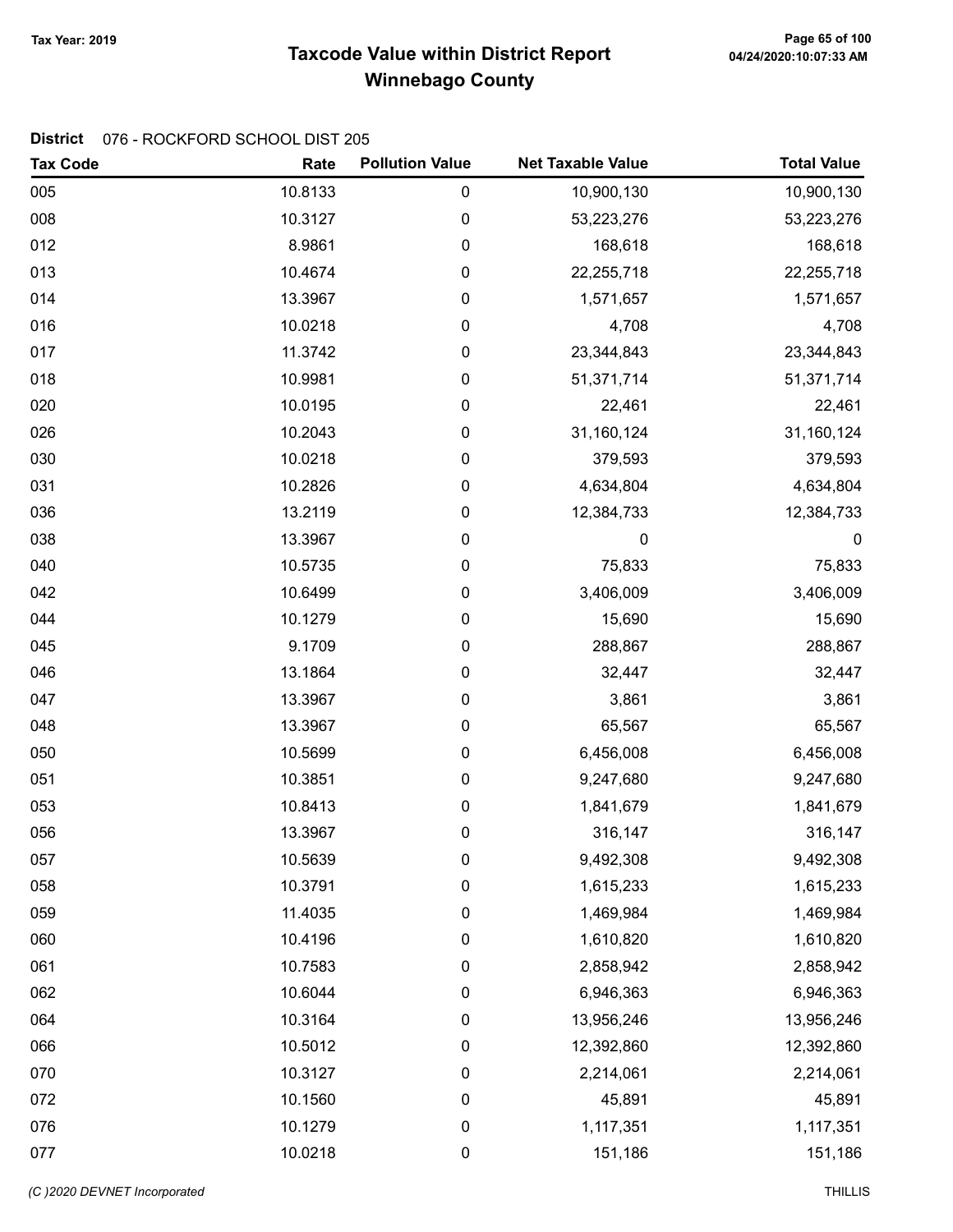# Taxcode Value within District Report Tax Year: 2019 Page 66 of 100 Winnebago County

| <b>Tax Code</b> | Rate    | <b>Pollution Value</b> | <b>Net Taxable Value</b> | <b>Total Value</b> |
|-----------------|---------|------------------------|--------------------------|--------------------|
| 078             | 9.9134  | 0                      | 301,367                  | 301,367            |
| 082             | 13.3967 | 0                      | 93,786                   | 93,786             |
| 083             | 10.5639 | 0                      | 618,567                  | 618,567            |
| 084             | 9.9125  | 0                      | 539,078                  | 539,078            |
| 085             | 13.3967 | 0                      | 8,976,856                | 8,976,856          |
| 086             | 13.2956 | 0                      | 1,207,995                | 1,207,995          |
| 090             | 9.4725  | 0                      | 5,778                    | 5,778              |
| 092             | 9.6231  | 0                      | 4,555,884                | 4,555,884          |
| 095             | 9.9992  | 0                      | 4,482,051                | 4,482,051          |
| 096             | 11.0326 | 0                      | 7,835,225                | 7,835,225          |
| 099             | 10.6565 | 0                      | 5,171,193                | 5,171,193          |
| 104             | 10.0973 | 0                      | 2,077,795                | 2,077,795          |
| 108             | 9.7253  | 0                      | 39,646                   | 39,646             |
| 109             | 9.9101  | 0                      | 30,411,825               | 30,411,825         |
| 110             | 10.4725 | 0                      | 24,202,956               | 24,202,956         |
| 111             | 10.0964 | 0                      | 5,863,497                | 5,863,497          |
| 112             | 12.4950 | 0                      | 10,082,121               | 10,082,121         |
| 113             | 11.5059 | 0                      | 9,697,858                | 9,697,858          |
| 114             | 10.2877 | 0                      | 73,385,290               | 73,385,290         |
| 115             | 9.9116  | 0                      | 5,512,823                | 5,512,823          |
| 116             | 12.3102 | 0                      | 24,204                   | 24,204             |
| 117             | 13.3967 | 0                      | 11,895,928               | 11,895,928         |
| 119             | 10.4725 | 0                      | 13,355,087               | 13,355,087         |
| 120             | 10.2877 | 0                      | 3,626,648                | 3,626,648          |
| 123             | 12.3633 | 0                      | 673,396                  | 673,396            |
| 124             | 11.5059 | 0                      | 6,979,876                | 6,979,876          |
| 125             | 11.3211 | 0                      | 123,290                  | 123,290            |
| 126             | 13.3967 | $\boldsymbol{0}$       | 1,797,994                | 1,797,994          |
| 127             | 13.5284 | 0                      | 115,211,880              | 115,211,880        |
| 128             | 10.9450 | 0                      | 1,778,609                | 1,778,609          |
| 129             | 11.3211 | $\boldsymbol{0}$       | 13,394,203               | 13,394,203         |
| 130             | 10.3675 | $\pmb{0}$              | 4,189,762                | 4,189,762          |
| 131             | 12.1785 | $\pmb{0}$              | 3,839                    | 3,839              |
| 135             | 9.7253  | 0                      | 7,432,730                | 7,432,730          |
| 140             | 9.1408  | 0                      | 53,339                   | 53,339             |
| 145             | 9.4317  | $\pmb{0}$              | 4,548,007                | 4,548,007          |
| 146             | 13.4723 | $\boldsymbol{0}$       | 18,576,679               | 18,576,679         |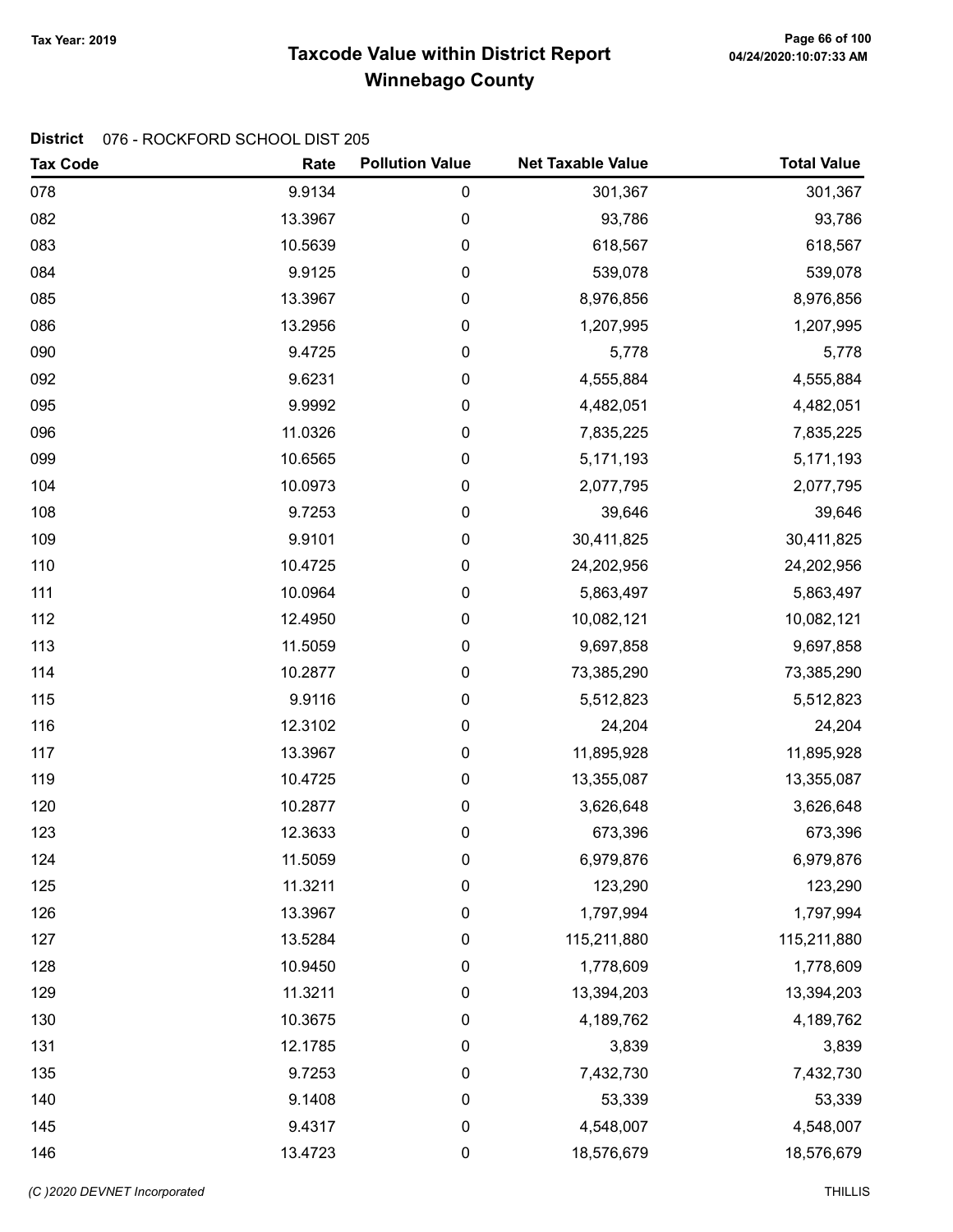# Taxcode Value within District Report Tax Year: 2019 Page 67 of 100 Winnebago County

| <b>Tax Code</b> | Rate    | <b>Pollution Value</b> | <b>Net Taxable Value</b> | <b>Total Value</b> |
|-----------------|---------|------------------------|--------------------------|--------------------|
| 148             | 9.5110  | $\pmb{0}$              | 940                      | 940                |
| 150             | 10.4607 | 0                      | 102,397                  | 102,397            |
| 154             | 13.2875 | $\pmb{0}$              | 109,418                  | 109,418            |
| 155             | 9.5767  | 0                      | 7,971,687                | 7,971,687          |
| 156             | 9.4273  | 0                      | 17,820,214               | 17,820,214         |
| 157             | 12.2541 | 0                      | 80,584                   | 80,584             |
| 159             | 10.4651 | 0                      | 237,811                  | 237,811            |
| 167             | 9.3262  | 0                      | 5,396,458                | 5,396,458          |
| 169             | 9.7182  | 0                      | 7,888,747                | 7,888,747          |
| 170             | 9.6121  | $\pmb{0}$              | 109,799                  | 109,799            |
| 171             | 10.6455 | 0                      | 139,311                  | 139,311            |
| 172             | 13.3712 | 0                      | 230,063                  | 230,063            |
| 194             | 9.6165  | 0                      | 2,366,057                | 2,366,057          |
| 208             | 9.9101  | 0                      | 46,742                   | 46,742             |
| 223             | 13.3967 | $\boldsymbol{0}$       | 6,824,997                | 6,824,997          |
| 226             | 13.3967 | 0                      | 765,291                  | 765,291            |
| 343             | 11.1298 | 0                      | 540,338                  | 540,338            |
| 358             | 9.7182  | $\mathbf 0$            | 0                        | 0                  |
| 359             | 9.7182  | 0                      | 3,727                    | 3,727              |
| 360             | 9.3262  | 0                      | 0                        | $\boldsymbol{0}$   |
| 361             | 12.4389 | 0                      | 3,891                    | 3,891              |
| 365             | 9.9030  | $\boldsymbol{0}$       | 11,159,820               | 11,159,820         |
| 366             | 10.1866 | 0                      | 700,062                  | 700,062            |
| 368             | 9.7182  | 0                      | $\mathbf 0$              | $\pmb{0}$          |
| 369             | 9.9030  | 0                      | 112,104                  | 112,104            |
| 370             | 11.0326 | 0                      | 0                        | $\pmb{0}$          |
| 372             | 11.2174 | 0                      | 3,885,669                | 3,885,669          |
| 373             | 9.8079  | 0                      | 1,927,162                | 1,927,162          |
| 374             | 11.1894 | 0                      | 1,511,504                | 1,511,504          |
| 378             | 11.3742 | 0                      | 49,233,547               | 49,233,547         |
| 379             | 9.6231  | 0                      | 819,125                  | 819,125            |
| 380             | 10.6565 | 0                      | 914,437                  | 914,437            |
| 383             | 13.3436 | 0                      | 1,405,543                | 1,405,543          |
| 385             | 10.8413 | 0                      | 893,548                  | 893,548            |
| 386             | 11.3211 | 0                      | 0                        | $\boldsymbol{0}$   |
| 391             | 13.3967 | $\boldsymbol{0}$       | 871,360                  | 871,360            |
| 392             | 13.3967 | $\pmb{0}$              | 23,139,583               | 23,139,583         |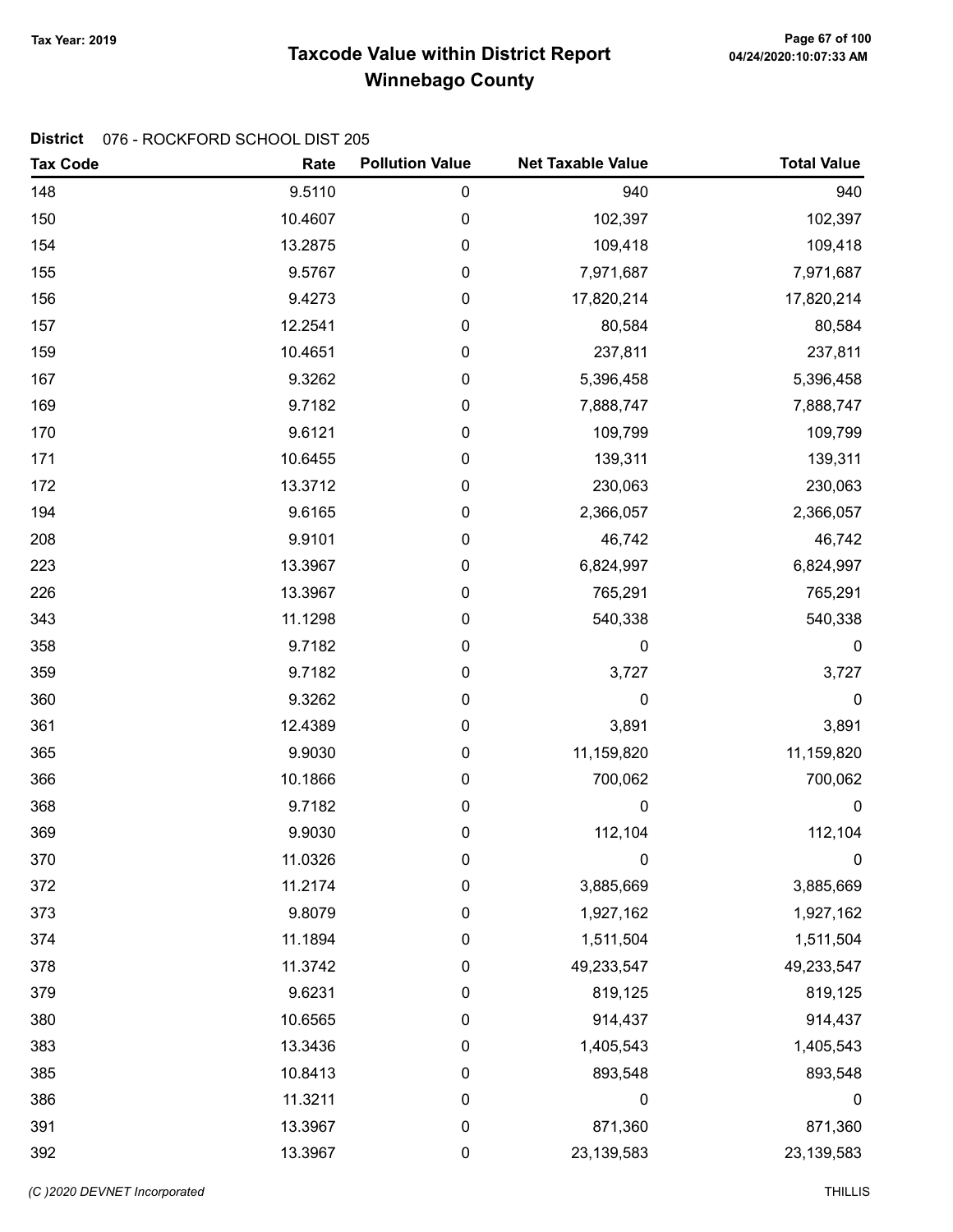# Taxcode Value within District Report Tax Year: 2019 Page 68 of 100 Winnebago County

| <b>Tax Code</b> | Rate    | <b>Pollution Value</b> | <b>Net Taxable Value</b> | <b>Total Value</b> |
|-----------------|---------|------------------------|--------------------------|--------------------|
| 393             | 9.9992  | 0                      | 408,510                  | 408,510            |
| 394             | 9.9992  | 0                      | 0                        | 0                  |
| 396             | 10.1866 | $\pmb{0}$              | $\pmb{0}$                | $\pmb{0}$          |
| 397             | 9.7799  | 0                      | 0                        | $\mathbf 0$        |
| 400             | 13.3967 | 0                      | 45,762                   | 45,762             |
| 403             | 13.3967 | $\pmb{0}$              | 69,744                   | 69,744             |
| 404             | 13.3967 | $\pmb{0}$              | 1,038,459                | 1,038,459          |
| 405             | 13.3967 | 0                      | 1,509,273                | 1,509,273          |
| 406             | 13.3967 | 0                      | 10,548                   | 10,548             |
| 407             | 13.3967 | 0                      | 688,934                  | 688,934            |
| 408             | 13.3967 | 0                      | 281,186                  | 281,186            |
| 410             | 13.3967 | 0                      | 7,315,444                | 7,315,444          |
| 411             | 13.2119 | 0                      | 453                      | 453                |
| 412             | 13.3967 | 0                      | 92,341                   | 92,341             |
| 417             | 13.3967 | 0                      | 859,688                  | 859,688            |
| 418             | 13.3967 | 0                      | 5,607,444                | 5,607,444          |
| 419             | 13.3967 | 0                      | 436,393                  | 436,393            |
| 421             | 13.3967 | 0                      | 14,509,063               | 14,509,063         |
| 422             | 13.3967 | 0                      | 9,094,860                | 9,094,860          |
| 423             | 13.3967 | 0                      | 11,788,824               | 11,788,824         |
| 424             | 13.3967 | 0                      | 8,271,035                | 8,271,035          |
| 426             | 10.3127 | $\pmb{0}$              | 2,286,236                | 2,286,236          |
| 427             | 10.0195 | 0                      | 10,133                   | 10,133             |
| 428             | 10.2043 | 0                      | 1,724,291                | 1,724,291          |
| 429             | 9.7253  | 0                      | 4,613                    | 4,613              |
| 430             | 9.9101  | 0                      | 145,444                  | 145,444            |
| 431             | 9.9101  | 0                      | 0                        | $\pmb{0}$          |
| 432             | 9.7253  | 0                      | $\mathbf 0$              | 0                  |
| 438             | 9.9992  | 0                      | 552,420                  | 552,420            |
| 439             | 10.1560 | 0                      | 465,801                  | 465,801            |
| 440             | 10.2877 | 0                      | 26,485                   | 26,485             |
| 441             | 9.9992  | 0                      | 424,911                  | 424,911            |
| 443             | 8.9861  | 0                      | 53,848                   | 53,848             |
| 444             | 10.2043 | 0                      | 12,832                   | 12,832             |
| 448             | 10.3127 | 0                      | 11,686                   | 11,686             |
| 450             | 13.3967 | 0                      | 221,396                  | 221,396            |
| 451             | 13.3967 | 0                      | 40,909,104               | 40,909,104         |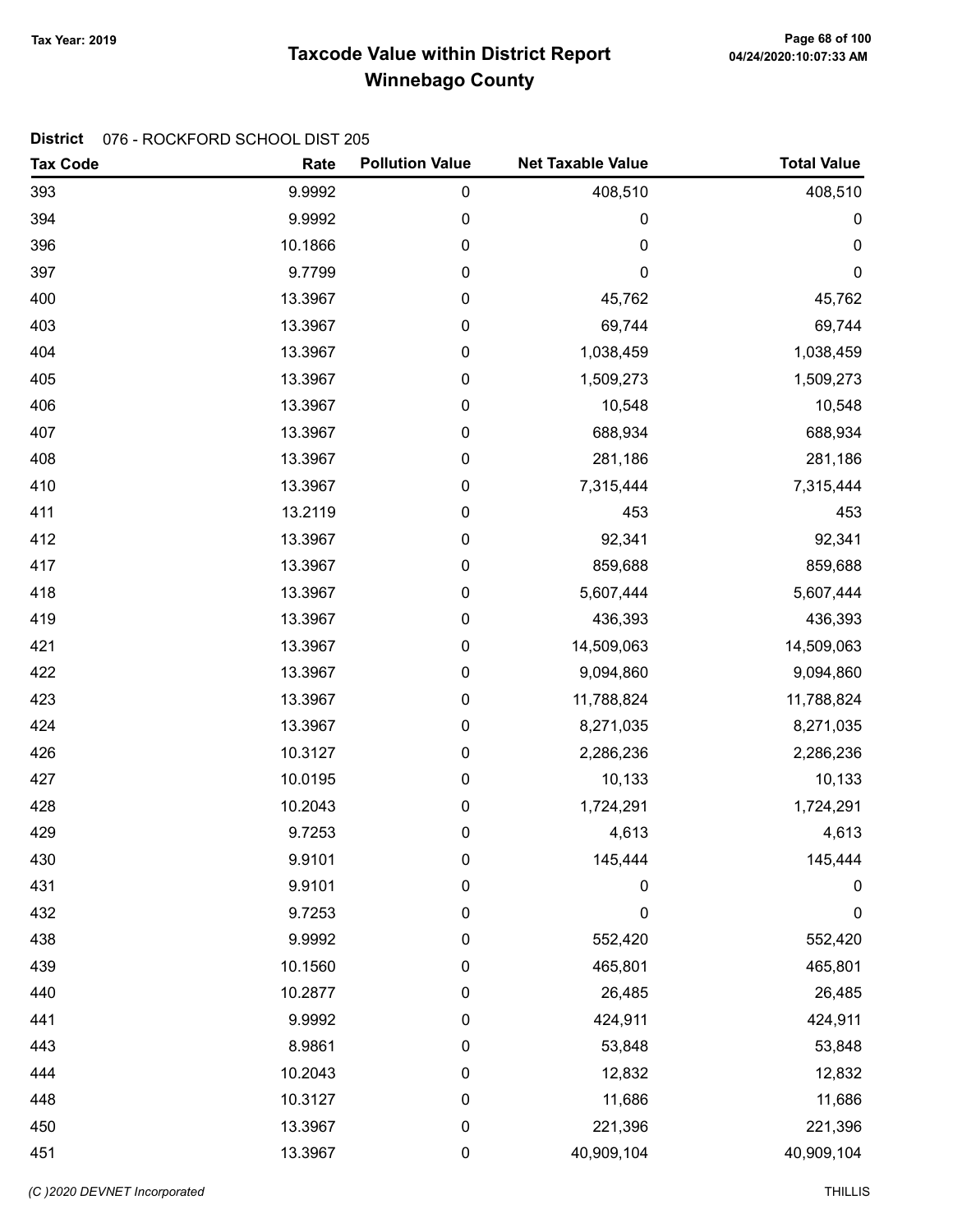District 076 - ROCKFORD SCHOOL DIST 205

# Taxcode Value within District Report Tax Year: 2019 Page 69 of 100 Winnebago County

| <b>Tax Code</b>                                 | Rate    | <b>Pollution Value</b>                    | <b>Net Taxable Value</b>                        | <b>Total Value</b> |
|-------------------------------------------------|---------|-------------------------------------------|-------------------------------------------------|--------------------|
| 452                                             | 9.9992  | $\boldsymbol{0}$                          | 27,615                                          | 27,615             |
| 454                                             | 10.0195 | 0                                         | 30,306                                          | 30,306             |
| 455                                             | 13.3967 | 0                                         | 6,523,417                                       | 6,523,417          |
| 460                                             | 13.3967 | 0                                         | 119,482                                         | 119,482            |
|                                                 |         | Totals for 076 - ROCKFORD SCHOOL DIST 205 | 2,238,657,834                                   |                    |
|                                                 |         |                                           | <b>State Railroad</b>                           | 6,163,673          |
| 077 - HONONEGAH HIGH SD #207<br><b>District</b> |         |                                           | Grand Totals for 076 - ROCKFORD SCHOOL DIST 205 | 2,244,821,507      |
| <b>Tax Code</b>                                 | Rate    | <b>Pollution Value</b>                    | <b>Net Taxable Value</b>                        | <b>Total Value</b> |
| 068                                             | 10.4646 | $\mathbf 0$                               | 2,534,155                                       | 2,534,155          |
| 136                                             | 9.5696  | $\mathbf 0$                               | 27,487,447                                      | 27,487,447         |
| 161                                             | 8.8314  | 0                                         | 107,002                                         | 107,002            |
| 165                                             | 8.9808  | 0                                         | 14,648,494                                      | 14,648,494         |
| 168                                             | 8.9808  | 0                                         | 0                                               | 0                  |
| 175                                             | 9.8896  | 0                                         | 42,598,383                                      | 42,598,383         |
| 176                                             | 8.8984  | 0                                         | 363,962                                         | 363,962            |
| 180                                             | 9.6376  | 0                                         | 70,725,789                                      | 70,725,789         |
| 181                                             | 9.6273  | 0                                         | 142,020,427                                     | 142,020,427        |
| 182                                             | 8.8962  | $\mathbf 0$                               | 651,025                                         | 651,025            |
| 183                                             | 8.8962  | 0                                         | 0                                               | 0                  |
| 185                                             | 10.2695 | 0                                         | 11,411,393                                      | 11,411,393         |
| 187                                             | 9.8121  | 0                                         | 2,794,446                                       | 2,794,446          |
| 188                                             | 9.8224  | 0                                         | 596,749                                         | 596,749            |
| 189                                             | 10.4543 | 0                                         | 71,169,478                                      | 71,169,478         |
| 192                                             | 10.2798 | 0                                         | 17,564,950                                      | 17,564,950         |
| 193                                             | 9.4102  | 0                                         | 8,607,884                                       | 8,607,884          |
| 196                                             | 9.0810  | $\mathbf 0$                               | 11,656                                          | 11,656             |
| 197                                             | 9.8125  | $\boldsymbol{0}$                          | 109,049,312                                     | 109,049,312        |
| 198                                             | 10.2700 | 0                                         | 4,487,595                                       | 4,487,595          |
| 199                                             | 10.4548 | 0                                         | 41,951,113                                      | 41,951,113         |
| 200                                             | 10.0987 | 0                                         | 1,806,602                                       | 1,806,602          |
| 201                                             | 9.4669  | 0                                         | 18,119,863                                      | 18,119,863         |
| 202                                             | 9.1698  | 0                                         | 45,851,586                                      | 45,851,586         |
| 203                                             | 9.6100  | $\mathbf 0$                               | 4,839,061                                       | 4,839,061          |
| 204                                             | 10.2527 | 0                                         | 20,280                                          | 20,280             |
| 205                                             | 10.2522 | 0                                         | 139,387                                         | 139,387            |
| 206                                             | 10.4370 | $\boldsymbol{0}$                          | 21,132,569                                      | 21,132,569         |
| 207                                             | 9.7232  | 0                                         | $\boldsymbol{0}$                                | 0                  |
| (C) 2020 DEVNET Incorporated                    |         |                                           |                                                 | <b>THILLIS</b>     |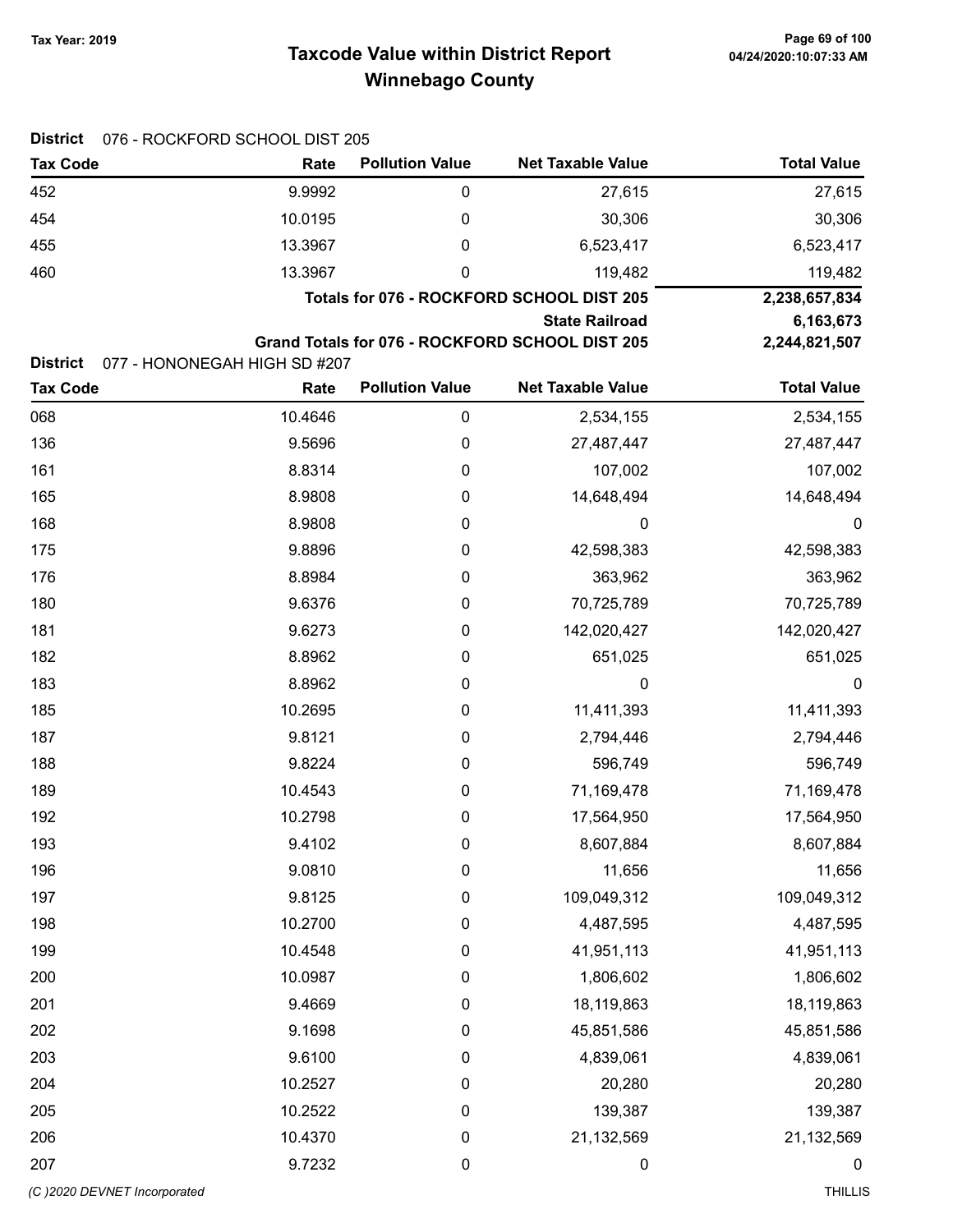# Taxcode Value within District Report Tax Year: 2019 Page 70 of 100 Winnebago County

| <b>Tax Code</b>                    | Rate                                   | <b>Pollution Value</b> | <b>Net Taxable Value</b>                             | <b>Total Value</b>   |
|------------------------------------|----------------------------------------|------------------------|------------------------------------------------------|----------------------|
| 209                                | 10.0141                                | 0                      | 42,036,574                                           | 42,036,574           |
| 210                                | 9.0835                                 | 0                      | 0                                                    | 0                    |
| 211                                | 9.1313                                 | 0                      | 0                                                    | 0                    |
| 212                                | 9.1450                                 | 0                      | 0                                                    | 0                    |
| 213                                | 9.1257                                 | 0                      | 7,213,061                                            | 7,213,061            |
| 214                                | 9.1735                                 | 0                      | 16,866,260                                           | 16,866,260           |
| 247                                | 8.9549                                 | 0                      | 6,753,801                                            | 6,753,801            |
| 362                                | 8.7303                                 | 0                      | 1,017,686                                            | 1,017,686            |
| 364                                | 8.8797                                 | 0                      | 239,733                                              | 239,733              |
| 401                                | 9.8125                                 | 0                      | 3,994,120                                            | 3,994,120            |
| 402                                | 9.8125                                 | 0                      | 533,396                                              | 533,396              |
| 420                                | 9.8125                                 | 0                      | 1,710,085                                            | 1,710,085            |
| 447                                | 10.2695                                | 0                      | 390,181                                              | 390,181              |
|                                    |                                        |                        | Totals for 077 - HONONEGAH HIGH SD #207              | 741,445,505          |
|                                    |                                        |                        | <b>State Railroad</b>                                | 563,243              |
|                                    |                                        |                        | Grand Totals for 077 - HONONEGAH HIGH SD #207        | 742,008,748          |
| <b>District</b><br><b>Tax Code</b> | 078 - MERIDIAN SCHOOL DIST 223<br>Rate | <b>Pollution Value</b> | <b>Net Taxable Value</b>                             | <b>Total Value</b>   |
|                                    |                                        |                        |                                                      |                      |
| 091                                | 8.3300                                 | 0                      | 9,436,746                                            | 9,436,746            |
| 093                                | 8.4806                                 | 0                      | 1,306,631                                            | 1,306,631            |
| 351                                | 8.4806                                 | 0                      | 741,200                                              | 741,200              |
| 453                                | 12.0694                                | 0                      | 184,696<br>Totals for 078 - MERIDIAN SCHOOL DIST 223 | 184,696              |
|                                    |                                        |                        | <b>State Railroad</b>                                | 11,669,273<br>60,395 |
|                                    |                                        |                        | Grand Totals for 078 - MERIDIAN SCHOOL DIST 223      | 11,729,668           |
| <b>District</b>                    | 079 - SOUTH BELOIT SD #320             |                        |                                                      |                      |
| <b>Tax Code</b>                    | Rate                                   | <b>Pollution Value</b> | <b>Net Taxable Value</b>                             | <b>Total Value</b>   |
| 177                                | 9.3741                                 | $\boldsymbol{0}$       | 13,135,925                                           | 13,135,925           |
| 178                                | 8.3829                                 | 0                      | 13,448                                               | 13,448               |
| 179                                | 9.1221                                 | 0                      | 9,266,318                                            | 9,266,318            |
| 190                                | 9.4019                                 | 0                      | 39,850,219                                           | 39,850,219           |
| 191                                | 9.1048                                 | 0                      | 12,815,351                                           | 12,815,351           |
| 290                                | 9.4019                                 | 0                      | $\mathbf 0$                                          | $\boldsymbol{0}$     |
| 347                                | 9.3741                                 | 0                      | 304,604                                              | 304,604              |
| 348                                | 9.4019                                 | 0                      | 60,862                                               | 60,862               |
| 457                                | 9.3741                                 | 0                      | 1,642,941                                            | 1,642,941            |
| 458                                | 9.4019                                 | $\boldsymbol{0}$       | 5,128,651                                            | 5,128,651            |

#### District 077 - HONONEGAH HIGH SD #207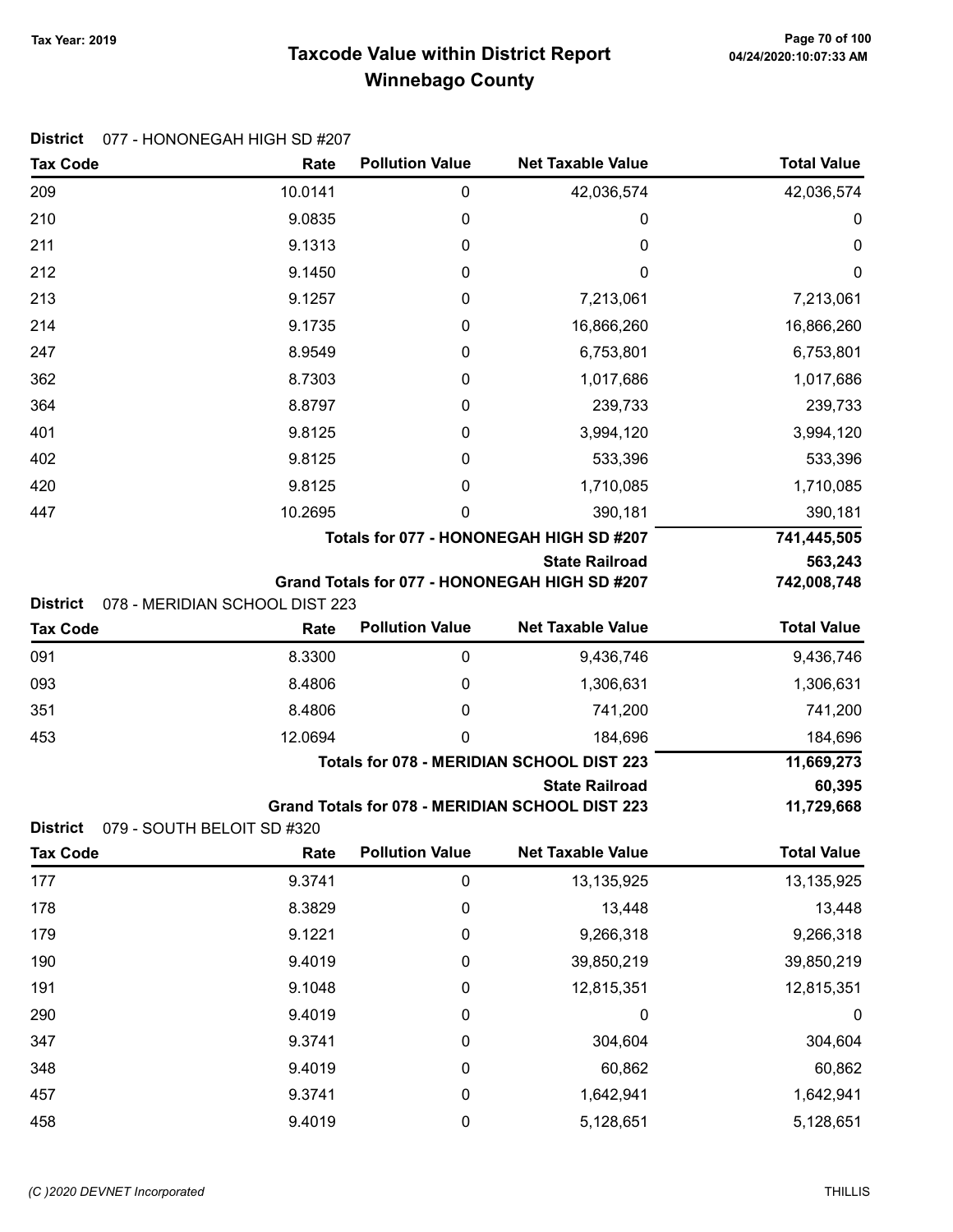# Taxcode Value within District Report Tax Year: 2019 Page 71 of 100 Winnebago County

| <b>District</b>                    | 079 - SOUTH BELOIT SD #320            |                        |                                                                         |                    |
|------------------------------------|---------------------------------------|------------------------|-------------------------------------------------------------------------|--------------------|
| <b>Tax Code</b>                    | Rate                                  | <b>Pollution Value</b> | <b>Net Taxable Value</b>                                                | <b>Total Value</b> |
| 459                                | 9.4019                                | 0                      | 0                                                                       | 0                  |
|                                    |                                       |                        | Totals for 079 - SOUTH BELOIT SD #320                                   | 82,218,319         |
|                                    |                                       |                        | <b>State Railroad</b>                                                   | 1,291,205          |
|                                    |                                       |                        | Grand Totals for 079 - SOUTH BELOIT SD #320                             | 83,509,524         |
| <b>District</b><br><b>Tax Code</b> | 080 - PECATONICA UNIT SD #321<br>Rate | <b>Pollution Value</b> | <b>Net Taxable Value</b>                                                | <b>Total Value</b> |
|                                    |                                       |                        |                                                                         |                    |
| 232                                | 10.5306                               | 0                      | 934,552                                                                 | 934,552            |
| 259                                | 12.8868                               | 0                      | 0                                                                       | 0                  |
| 266                                | 10.3635                               | 0                      | 6,292,153                                                               | 6,292,153          |
| 268                                | 10.1032                               | 0                      | 3,646,788                                                               | 3,646,788          |
| 281                                | 10.2553                               | 0                      | 44,376,743                                                              | 44,376,743         |
| 284                                | 10.5156                               | 0                      | 33,528                                                                  | 33,528             |
| 286                                | 11.0243                               | 0                      | 27,469,759                                                              | 27,469,759         |
| 305                                | 10.7448                               | 0                      | 274,023                                                                 | 274,023            |
| 309                                | 10.7374                               | 0                      | 5,462,313                                                               | 5,462,313          |
| 425                                | 11.0243                               | 0                      | 61,434                                                                  | 61,434             |
|                                    |                                       |                        | Totals for 080 - PECATONICA UNIT SD #321                                | 88,551,293         |
| <b>District</b>                    | 081 - DURAND UNIT SD #322             |                        | <b>State Railroad</b><br>Grand Totals for 080 - PECATONICA UNIT SD #321 | 0<br>88,551,293    |
| <b>Tax Code</b>                    | Rate                                  | <b>Pollution Value</b> | <b>Net Taxable Value</b>                                                | <b>Total Value</b> |
| 220                                | 9.6441                                | $\mathbf 0$            | 35,438,962                                                              | 35,438,962         |
| 228                                | 10.1315                               | 0                      | 1,289,122                                                               | 1,289,122          |
| 229                                | 10.0904                               | 0                      | 1,943,522                                                               | 1,943,522          |
| 230                                | 9.7836                                | 0                      | 21,183,981                                                              | 21,183,981         |
| 231                                | 9.9753                                | 0                      | 126,699                                                                 | 126,699            |
| 233                                | 10.1315                               | 0                      | 14,146,466                                                              | 14,146,466         |
| 234                                | 9.8247                                | 0                      | 298,396                                                                 | 298,396            |
| 246                                | 9.6545                                | 0                      | 8,601,580                                                               | 8,601,580          |
|                                    |                                       |                        | Totals for 081 - DURAND UNIT SD #322                                    | 83,028,728         |
|                                    |                                       |                        | <b>State Railroad</b>                                                   | 0                  |
|                                    |                                       |                        | Grand Totals for 081 - DURAND UNIT SD #322                              | 83,028,728         |
| <b>District</b>                    | 082 - WINNEBAGO UNIT SD #323          |                        |                                                                         |                    |
| <b>Tax Code</b>                    | Rate                                  | <b>Pollution Value</b> | <b>Net Taxable Value</b>                                                | <b>Total Value</b> |
| 052                                | 10.5026                               | 0                      | 395,001                                                                 | 395,001            |
| 063                                | 10.4966                               | 0                      | 2,142,767                                                               | 2,142,767          |
| 069                                | 10.6187                               | 0                      | 6,687,940                                                               | 6,687,940          |
| 071                                | 10.4339                               | 0                      | 10,709,308                                                              | 10,709,308         |
| 073                                | 10.5371                               | 0                      | 41,848                                                                  | 41,848             |

(C)2020 DEVNET Incorporated THILLIS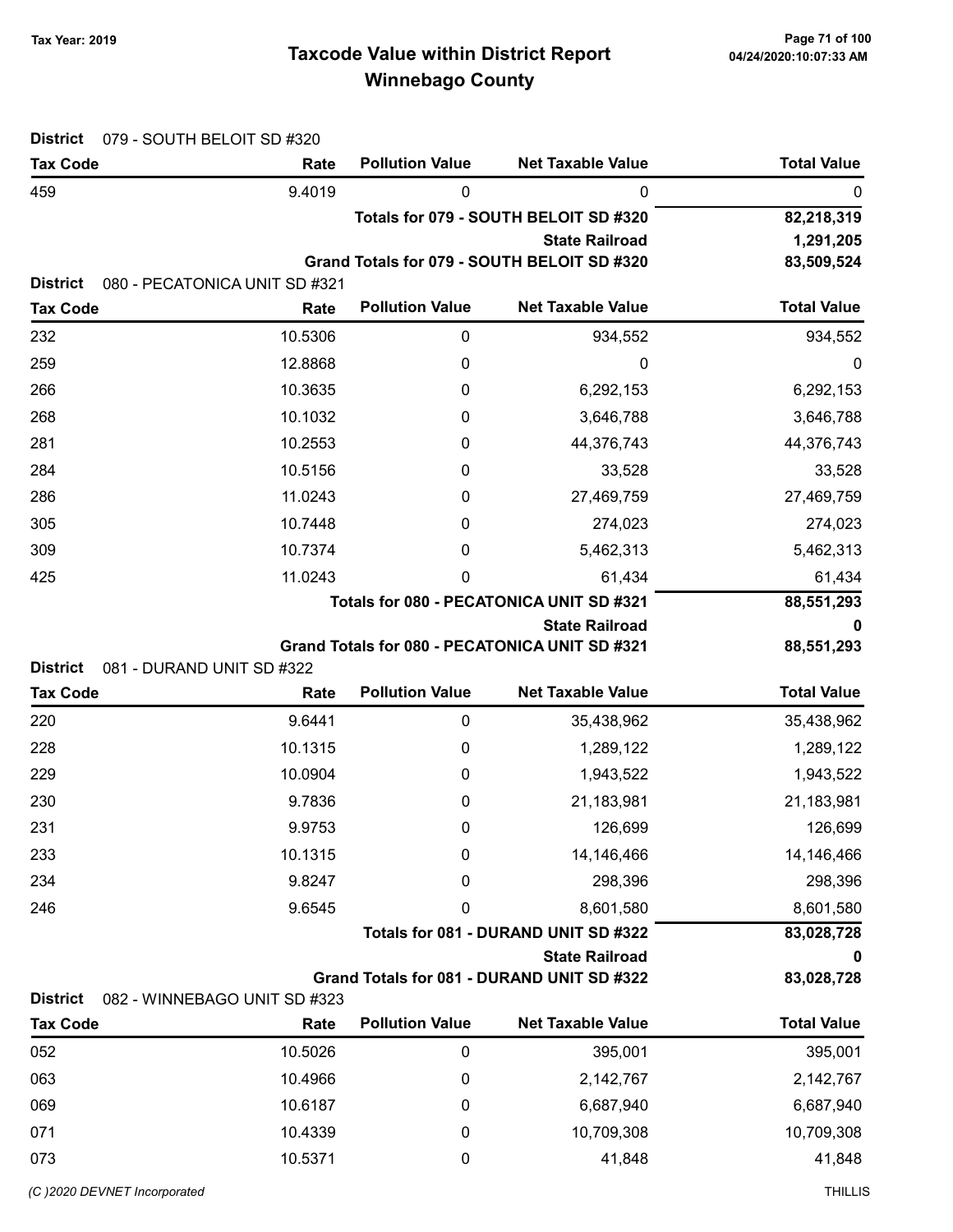# Taxcode Value within District Report Tax Year: 2019 Page 72 of 100 Winnebago County

### District 082 - WINNEBAGO UNIT SD #323

| <b>Tax Code</b> | Rate                                      | <b>Pollution Value</b> | <b>Net Taxable Value</b>                        | <b>Total Value</b> |  |  |
|-----------------|-------------------------------------------|------------------------|-------------------------------------------------|--------------------|--|--|
| 162             | 9.5448                                    | 0                      | 521,961                                         | 521,961            |  |  |
| 248             | 9.6683                                    | 0                      | 63,740                                          | 63,740             |  |  |
| 254             | 9.6708                                    | 0                      | 244,504                                         | 244,504            |  |  |
| 258             | 12.1375                                   | 0                      | 0                                               | $\mathbf 0$        |  |  |
| 260             | 9.6303                                    | 0                      | 14,572,222                                      | 14,572,222         |  |  |
| 262             | 9.4225                                    | 0                      | 185,937                                         | 185,937            |  |  |
| 263             | 9.3700                                    | 0                      | 192,740                                         | 192,740            |  |  |
| 265             | 9.6142                                    | 0                      | 921,616                                         | 921,616            |  |  |
| 267             | 9.3539                                    | 0                      | 1,384,473                                       | 1,384,473          |  |  |
| 282             | 9.5060                                    | 0                      | 153,798                                         | 153,798            |  |  |
| 283             | 9.7663                                    | 0                      | 133,138                                         | 133,138            |  |  |
| 306             | 10.2645                                   | 0                      | 394,762                                         | 394,762            |  |  |
| 308             | 10.0042                                   | 0                      | 751,717                                         | 751,717            |  |  |
| 310             | 10.0116                                   | 0                      | 7,419,605                                       | 7,419,605          |  |  |
| 311             | 10.2719                                   | 0                      | 3,845,306                                       | 3,845,306          |  |  |
| 312             | 9.9881                                    | 0                      | 1,526,734                                       | 1,526,734          |  |  |
| 313             | 10.3996                                   | 0                      | 1,715,883                                       | 1,715,883          |  |  |
| 314             | 10.0996                                   | 0                      | 4,378,963                                       | 4,378,963          |  |  |
| 315             | 12.2489                                   | 0                      | 69,907                                          | 69,907             |  |  |
| 324             | 9.7417                                    | 0                      | 1,731,834                                       | 1,731,834          |  |  |
| 325             | 10.5957                                   | 0                      | 300,159                                         | 300,159            |  |  |
| 326             | 9.7012                                    | 0                      | 46,779,773                                      | 46,779,773         |  |  |
| 327             | 12.2084                                   | 0                      | 48,256                                          | 48,256             |  |  |
| 328             | 10.7805                                   | 0                      | 49,029,540                                      | 49,029,540         |  |  |
| 329             | 9.8860                                    | 0                      | 1,778,042                                       | 1,778,042          |  |  |
| 363             | 9.4437                                    | 0                      | 49,219                                          | 49,219             |  |  |
| 381             | 13.3064                                   | 0                      | 6,820,495                                       | 6,820,495          |  |  |
| 382             | 13.1216                                   | 0                      | 162,492                                         | 162,492            |  |  |
|                 |                                           |                        | Totals for 082 - WINNEBAGO UNIT SD #323         | 165,153,680        |  |  |
|                 |                                           |                        | <b>State Railroad</b>                           | 1,318,497          |  |  |
| <b>District</b> | 083 - HIAWATHA SCHOOL DIST 426            |                        | Grand Totals for 082 - WINNEBAGO UNIT SD #323   | 166,472,177        |  |  |
| <b>Tax Code</b> | Rate                                      | <b>Pollution Value</b> | <b>Net Taxable Value</b>                        | <b>Total Value</b> |  |  |
| 122             | 9.8025                                    | $\mathbf 0$            | 531,248                                         | 531,248            |  |  |
| 367             | 9.7014                                    | 0                      | 111,362                                         | 111,362            |  |  |
|                 | Totals for 083 - HIAWATHA SCHOOL DIST 426 |                        |                                                 | 642,610            |  |  |
|                 |                                           | <b>State Railroad</b>  |                                                 |                    |  |  |
|                 |                                           |                        | Grand Totals for 083 - HIAWATHA SCHOOL DIST 426 | 642,610            |  |  |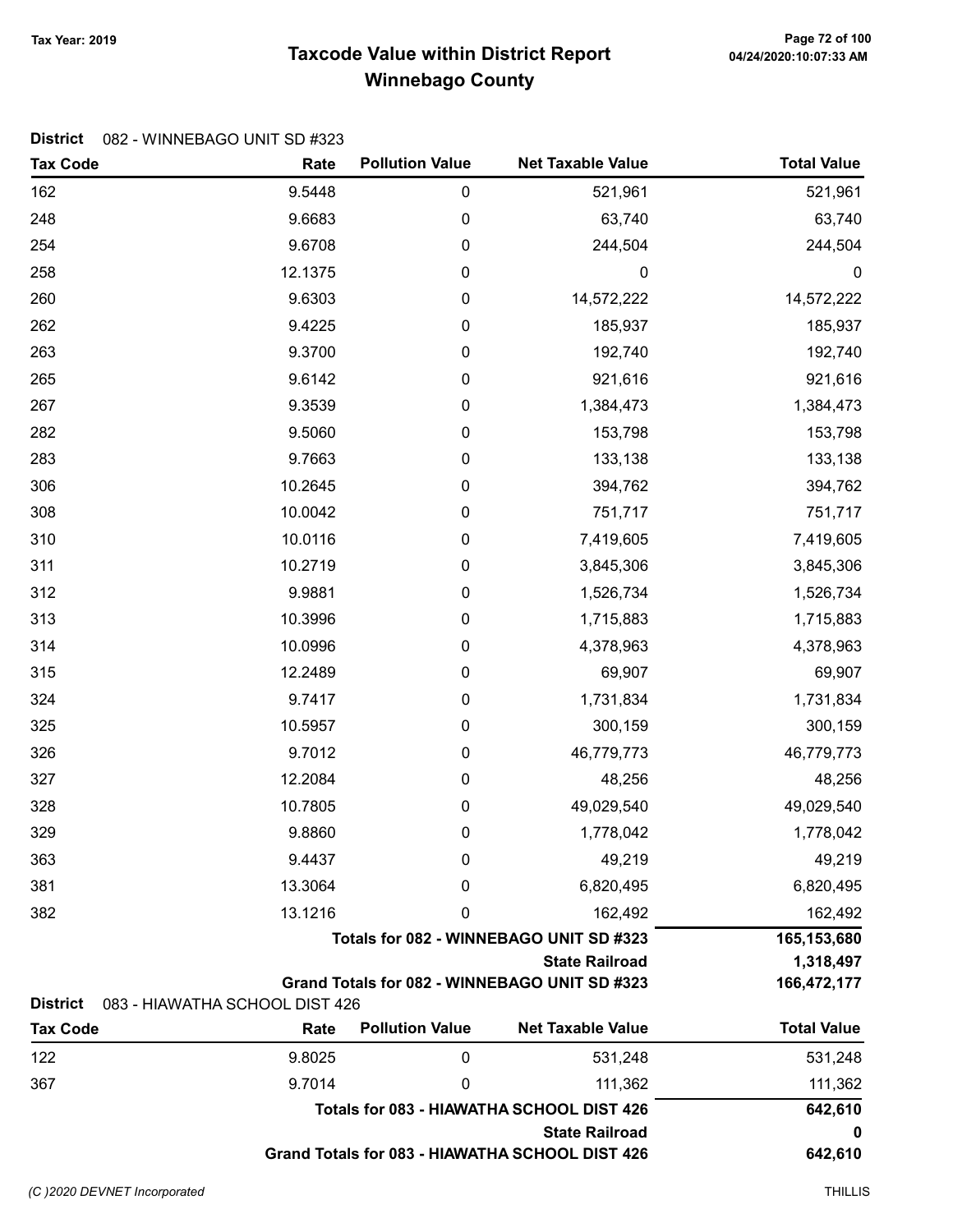## Taxcode Value within District Report Tax Year: 2019 Page 73 of 100 Winnebago County

| <b>Tax Code</b> | Rate    | <b>Pollution Value</b> | <b>Net Taxable Value</b> | <b>Total Value</b> |
|-----------------|---------|------------------------|--------------------------|--------------------|
| 001             | 13.3967 | $\pmb{0}$              | 1,262,824,861            | 1,262,824,861      |
| 002             | 10.5670 | $\pmb{0}$              | 104,208,140              | 104,208,140        |
| 003             | 11.1894 | $\pmb{0}$              | 27,272,582               | 27,272,582         |
| 005             | 10.8133 | $\mathbf 0$            | 10,900,130               | 10,900,130         |
| 006             | 10.4586 | $\boldsymbol{0}$       | 134,481,126              | 134,481,126        |
| 007             | 10.2738 | $\pmb{0}$              | 3,932,670                | 3,932,670          |
| 008             | 10.3127 | $\mathbf 0$            | 53,223,276               | 53,223,276         |
| 010             | 11.0126 | $\mathbf 0$            | 3,030,957                | 3,030,957          |
| 012             | 8.9861  | $\mathbf 0$            | 168,618                  | 168,618            |
| 013             | 10.4674 | $\boldsymbol{0}$       | 22,255,718               | 22,255,718         |
| 014             | 13.3967 | $\boldsymbol{0}$       | 1,571,657                | 1,571,657          |
| 016             | 10.0218 | $\boldsymbol{0}$       | 4,708                    | 4,708              |
| 017             | 11.3742 | $\boldsymbol{0}$       | 23,344,843               | 23,344,843         |
| 018             | 10.9981 | $\mathbf 0$            | 51,371,714               | 51,371,714         |
| 019             | 9.9829  | $\mathbf 0$            | $\boldsymbol{0}$         | $\boldsymbol{0}$   |
| 020             | 10.0195 | $\mathbf 0$            | 22,461                   | 22,461             |
| 021             | 13.6510 | $\boldsymbol{0}$       | 17,383,351               | 17,383,351         |
| 026             | 10.2043 | $\boldsymbol{0}$       | 31,160,124               | 31,160,124         |
| 030             | 10.0218 | $\mathbf 0$            | 379,593                  | 379,593            |
| 031             | 10.2826 | 0                      | 4,634,804                | 4,634,804          |
| 035             | 10.3822 | $\mathbf 0$            | 818,108                  | 818,108            |
| 036             | 13.2119 | $\mathbf 0$            | 12,384,733               | 12,384,733         |
| 038             | 13.3967 | $\mathbf 0$            | 0                        | $\boldsymbol{0}$   |
| 040             | 10.5735 | $\boldsymbol{0}$       | 75,833                   | 75,833             |
| 042             | 10.6499 | $\boldsymbol{0}$       | 3,406,009                | 3,406,009          |
| 044             | 10.1279 | $\boldsymbol{0}$       | 15,690                   | 15,690             |
| 045             | 9.1709  | $\boldsymbol{0}$       | 288,867                  | 288,867            |
| 046             | 13.1864 | $\mathbf 0$            | 32,447                   | 32,447             |
| 047             | 13.3967 | 0                      | 3,861                    | 3,861              |
| 048             | 13.3967 | $\boldsymbol{0}$       | 65,567                   | 65,567             |
| 049             | 10.8066 | $\mathbf 0$            | 22,462,426               | 22,462,426         |
| 050             | 10.5699 | $\mathbf 0$            | 6,456,008                | 6,456,008          |
| 051             | 10.3851 | $\mathbf 0$            | 9,247,680                | 9,247,680          |
| 052             | 10.5026 | 0                      | 395,001                  | 395,001            |
| 053             | 10.8413 | 0                      | 1,841,679                | 1,841,679          |
| 056             | 13.3967 | 0                      | 316,147                  | 316,147            |
| 057             | 10.5639 | $\boldsymbol{0}$       | 9,492,308                | 9,492,308          |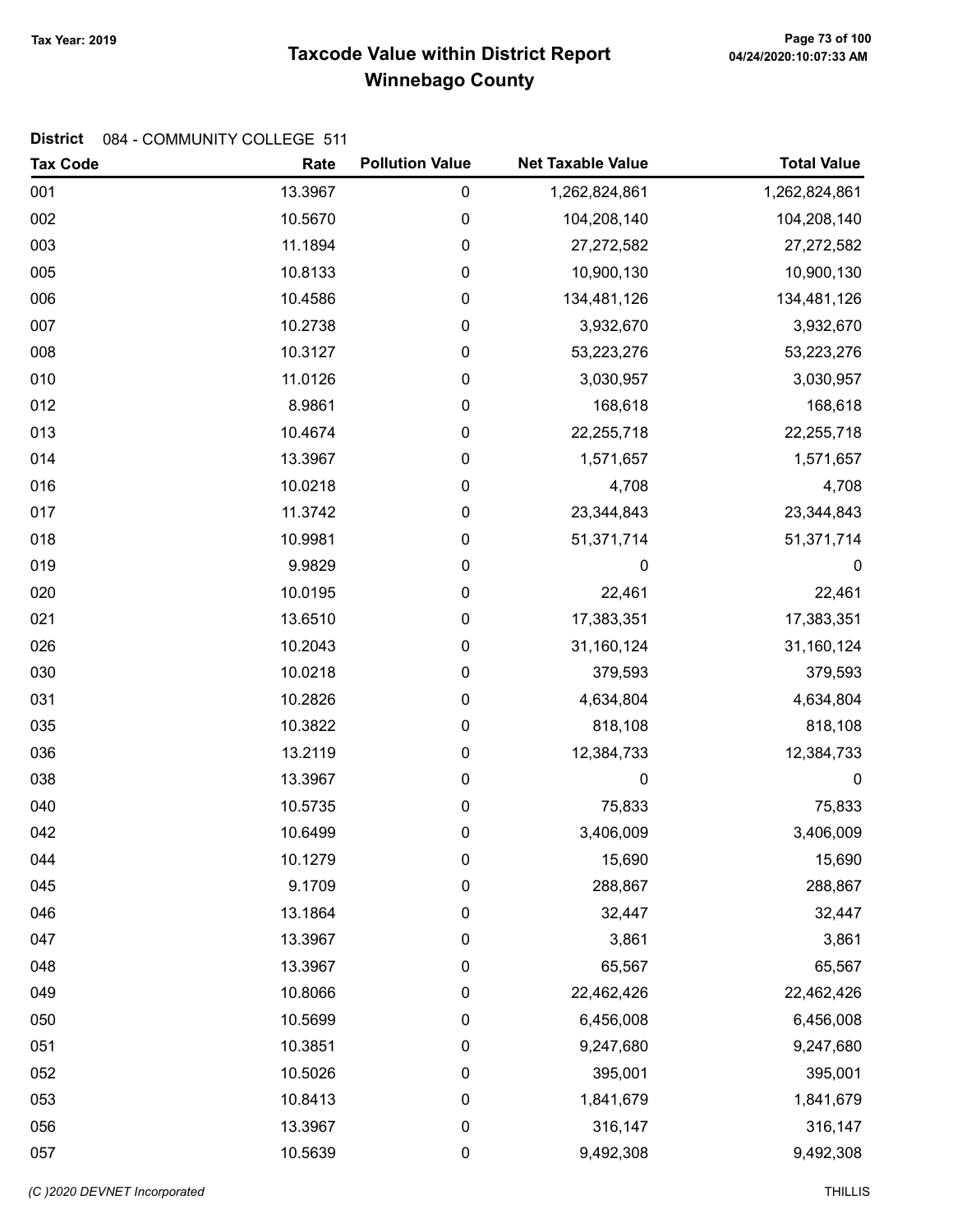## Taxcode Value within District Report Tax Year: 2019 Page 74 of 100 Winnebago County

| <b>Tax Code</b> | Rate    | <b>Pollution Value</b> | <b>Net Taxable Value</b> | <b>Total Value</b> |
|-----------------|---------|------------------------|--------------------------|--------------------|
| 058             | 10.3791 | 0                      | 1,615,233                | 1,615,233          |
| 059             | 11.4035 | 0                      | 1,469,984                | 1,469,984          |
| 060             | 10.4196 | 0                      | 1,610,820                | 1,610,820          |
| 061             | 10.7583 | 0                      | 2,858,942                | 2,858,942          |
| 062             | 10.6044 | 0                      | 6,946,363                | 6,946,363          |
| 063             | 10.4966 | 0                      | 2,142,767                | 2,142,767          |
| 064             | 10.3164 | 0                      | 13,956,246               | 13,956,246         |
| 066             | 10.5012 | 0                      | 12,392,860               | 12,392,860         |
| 068             | 10.4646 | 0                      | 2,534,155                | 2,534,155          |
| 069             | 10.6187 | 0                      | 6,687,940                | 6,687,940          |
| 070             | 10.3127 | 0                      | 2,214,061                | 2,214,061          |
| 071             | 10.4339 | 0                      | 10,709,308               | 10,709,308         |
| 072             | 10.1560 | 0                      | 45,891                   | 45,891             |
| 073             | 10.5371 | 0                      | 41,848                   | 41,848             |
| 076             | 10.1279 | 0                      | 1,117,351                | 1,117,351          |
| 077             | 10.0218 | 0                      | 151,186                  | 151,186            |
| 078             | 9.9134  | 0                      | 301,367                  | 301,367            |
| 082             | 13.3967 | 0                      | 93,786                   | 93,786             |
| 083             | 10.5639 | 0                      | 618,567                  | 618,567            |
| 084             | 9.9125  | 0                      | 539,078                  | 539,078            |
| 085             | 13.3967 | 0                      | 8,976,856                | 8,976,856          |
| 086             | 13.2956 | 0                      | 1,207,995                | 1,207,995          |
| 090             | 9.4725  | 0                      | 5,778                    | 5,778              |
| 091             | 8.3300  | 0                      | 9,436,746                | 9,436,746          |
| 092             | 9.6231  | 0                      | 4,555,884                | 4,555,884          |
| 093             | 8.4806  | 0                      | 1,306,631                | 1,306,631          |
| 095             | 9.9992  | 0                      | 4,482,051                | 4,482,051          |
| 096             | 11.0326 | 0                      | 7,835,225                | 7,835,225          |
| 099             | 10.6565 | 0                      | 5,171,193                | 5,171,193          |
| 104             | 10.0973 | 0                      | 2,077,795                | 2,077,795          |
| 108             | 9.7253  | 0                      | 39,646                   | 39,646             |
| 109             | 9.9101  | 0                      | 30,411,825               | 30,411,825         |
| 110             | 10.4725 | 0                      | 24,202,956               | 24,202,956         |
| 111             | 10.0964 | 0                      | 5,863,497                | 5,863,497          |
| 112             | 12.4950 | 0                      | 10,082,121               | 10,082,121         |
| 113             | 11.5059 | 0                      | 9,697,858                | 9,697,858          |
| 114             | 10.2877 | 0                      | 73,385,290               | 73,385,290         |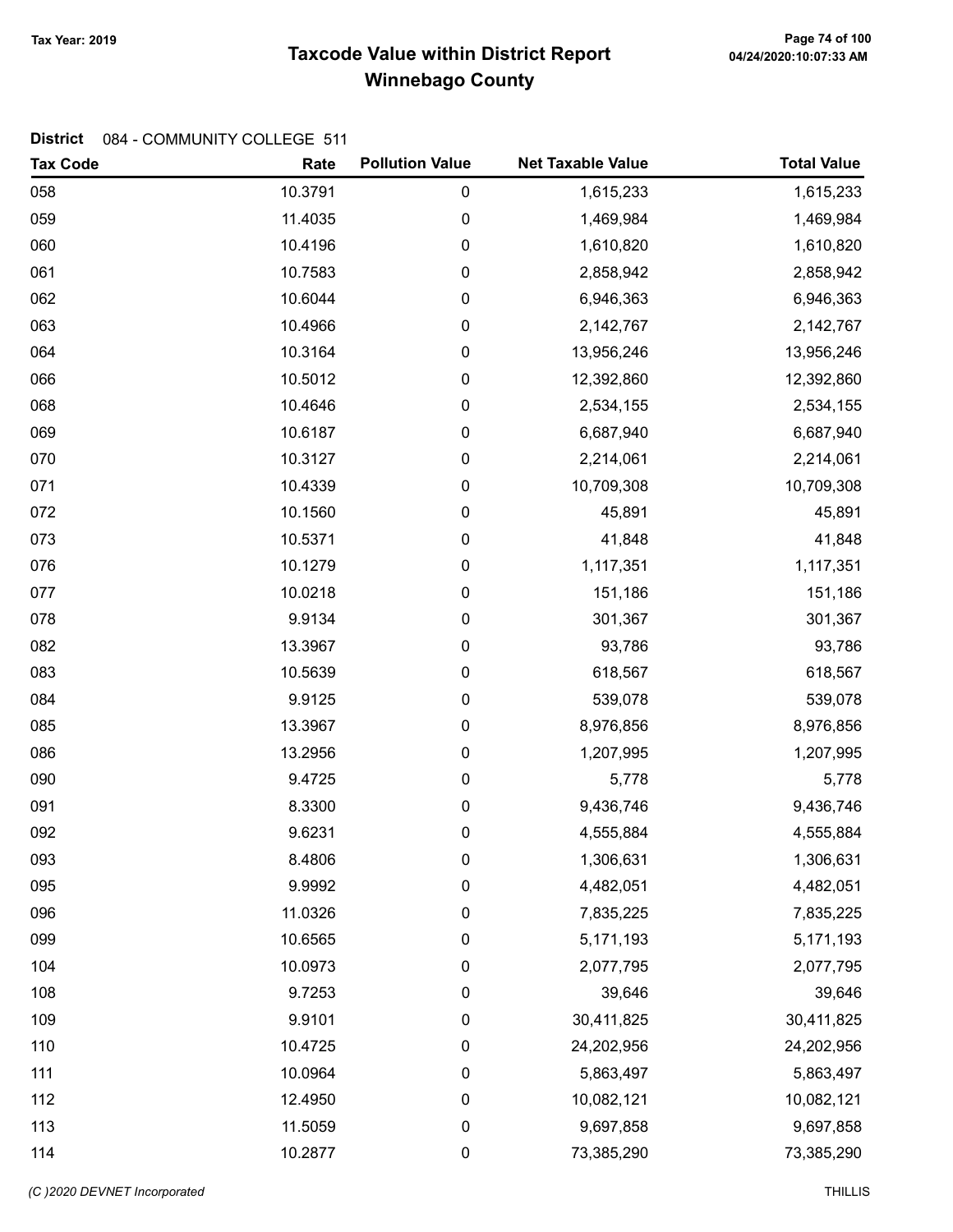## Taxcode Value within District Report Tax Year: 2019 Page 75 of 100 Winnebago County

| <b>Tax Code</b> | Rate    | <b>Pollution Value</b> | <b>Net Taxable Value</b> | <b>Total Value</b> |
|-----------------|---------|------------------------|--------------------------|--------------------|
| 115             | 9.9116  | 0                      | 5,512,823                | 5,512,823          |
| 116             | 12.3102 | 0                      | 24,204                   | 24,204             |
| 117             | 13.3967 | 0                      | 11,895,928               | 11,895,928         |
| 118             | 10.1644 | 0                      | 366,998                  | 366,998            |
| 119             | 10.4725 | 0                      | 13,355,087               | 13,355,087         |
| 120             | 10.2877 | 0                      | 3,626,648                | 3,626,648          |
| 123             | 12.3633 | 0                      | 673,396                  | 673,396            |
| 124             | 11.5059 | $\boldsymbol{0}$       | 6,979,876                | 6,979,876          |
| 125             | 11.3211 | 0                      | 123,290                  | 123,290            |
| 126             | 13.3967 | 0                      | 1,797,994                | 1,797,994          |
| 127             | 13.5284 | 0                      | 115,211,880              | 115,211,880        |
| 128             | 10.9450 | 0                      | 1,778,609                | 1,778,609          |
| 129             | 11.3211 | 0                      | 13,394,203               | 13,394,203         |
| 130             | 10.3675 | 0                      | 4,189,762                | 4,189,762          |
| 131             | 12.1785 | $\boldsymbol{0}$       | 3,839                    | 3,839              |
| 133             | 10.1644 | 0                      | 106,946,937              | 106,946,937        |
| 134             | 9.2404  | 0                      | 11,933                   | 11,933             |
| 135             | 9.7253  | 0                      | 7,432,730                | 7,432,730          |
| 136             | 9.5696  | 0                      | 27,487,447               | 27,487,447         |
| 137             | 9.9796  | 0                      | 50,254,672               | 50,254,672         |
| 139             | 9.6860  | 0                      | 7,833,918                | 7,833,918          |
| 140             | 9.1408  | $\boldsymbol{0}$       | 53,339                   | 53,339             |
| 141             | 9.9796  | 0                      | 221,826                  | 221,826            |
| 142             | 10.7194 | $\boldsymbol{0}$       | 4,109                    | 4,109              |
| 143             | 9.4252  | 0                      | 2,561,184                | 2,561,184          |
| 144             | 9.8708  | 0                      | 109,466,448              | 109,466,448        |
| 145             | 9.4317  | 0                      | 4,548,007                | 4,548,007          |
| 146             | 13.4723 | 0                      | 18,576,679               | 18,576,679         |
| 147             | 10.9042 | 0                      | 69,561                   | 69,561             |
| 148             | 9.5110  | 0                      | 940                      | 940                |
| 149             | 10.6218 | 0                      | 31,572,109               | 31,572,109         |
| 150             | 10.4607 | 0                      | 102,397                  | 102,397            |
| 151             | 11.1978 | 0                      | 810                      | 810                |
| 152             | 11.1978 | 0                      | 4,463,277                | 4,463,277          |
| 153             | 10.1644 | 0                      | 828,638                  | 828,638            |
| 154             | 13.2875 | 0                      | 109,418                  | 109,418            |
| 155             | 9.5767  | $\pmb{0}$              | 7,971,687                | 7,971,687          |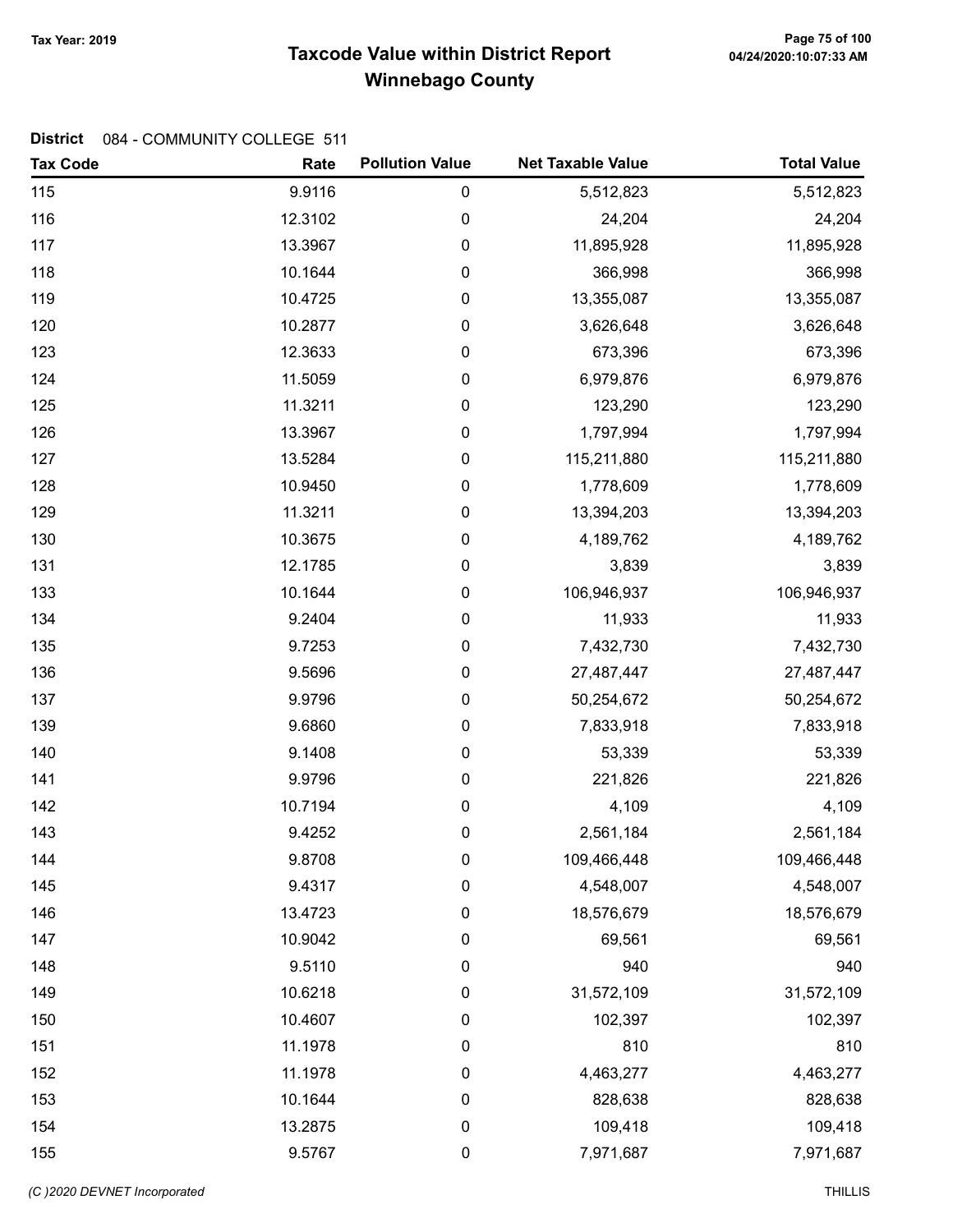## Taxcode Value within District Report Tax Year: 2019 Page 76 of 100 Winnebago County

| <b>Tax Code</b> | Rate    | <b>Pollution Value</b> | <b>Net Taxable Value</b> | <b>Total Value</b> |
|-----------------|---------|------------------------|--------------------------|--------------------|
| 156             | 9.4273  | 0                      | 17,820,214               | 17,820,214         |
| 157             | 12.2541 | 0                      | 80,584                   | 80,584             |
| 158             | 10.9042 | $\pmb{0}$              | 6,244,342                | 6,244,342          |
| 159             | 10.4651 | 0                      | 237,811                  | 237,811            |
| 160             | 9.8708  | 0                      | 494,890                  | 494,890            |
| 161             | 8.8314  | 0                      | 107,002                  | 107,002            |
| 162             | 9.5448  | 0                      | 521,961                  | 521,961            |
| 163             | 9.9796  | 0                      | 1,824,507                | 1,824,507          |
| 164             | 9.6860  | 0                      | 88,935                   | 88,935             |
| 165             | 8.9808  | $\pmb{0}$              | 14,648,494               | 14,648,494         |
| 167             | 9.3262  | 0                      | 5,396,458                | 5,396,458          |
| 168             | 8.9808  | 0                      | $\boldsymbol{0}$         | $\boldsymbol{0}$   |
| 169             | 9.7182  | 0                      | 7,888,747                | 7,888,747          |
| 170             | 9.6121  | 0                      | 109,799                  | 109,799            |
| 171             | 10.6455 | $\boldsymbol{0}$       | 139,311                  | 139,311            |
| 172             | 13.3712 | 0                      | 230,063                  | 230,063            |
| 175             | 9.8896  | $\pmb{0}$              | 42,598,383               | 42,598,383         |
| 176             | 8.8984  | 0                      | 363,962                  | 363,962            |
| 177             | 9.3741  | 0                      | 13,135,925               | 13,135,925         |
| 178             | 8.3829  | 0                      | 13,448                   | 13,448             |
| 179             | 9.1221  | 0                      | 9,266,318                | 9,266,318          |
| 180             | 9.6376  | $\mathbf 0$            | 70,725,789               | 70,725,789         |
| 181             | 9.6273  | 0                      | 142,020,427              | 142,020,427        |
| 182             | 8.8962  | 0                      | 651,025                  | 651,025            |
| 183             | 8.8962  | 0                      | $\mathbf 0$              | 0                  |
| 184             | 9.9983  | 0                      | 1,106,758                | 1,106,758          |
| 185             | 10.2695 | 0                      | 11,411,393               | 11,411,393         |
| 187             | 9.8121  | 0                      | 2,794,446                | 2,794,446          |
| 188             | 9.8224  | 0                      | 596,749                  | 596,749            |
| 189             | 10.4543 | 0                      | 71,169,478               | 71,169,478         |
| 190             | 9.4019  | 0                      | 39,850,219               | 39,850,219         |
| 191             | 9.1048  | 0                      | 12,815,351               | 12,815,351         |
| 192             | 10.2798 | 0                      | 17,564,950               | 17,564,950         |
| 193             | 9.4102  | 0                      | 8,607,884                | 8,607,884          |
| 194             | 9.6165  | $\boldsymbol{0}$       | 2,366,057                | 2,366,057          |
| 196             | 9.0810  | $\boldsymbol{0}$       | 11,656                   | 11,656             |
| 197             | 9.8125  | $\pmb{0}$              | 109,049,312              | 109,049,312        |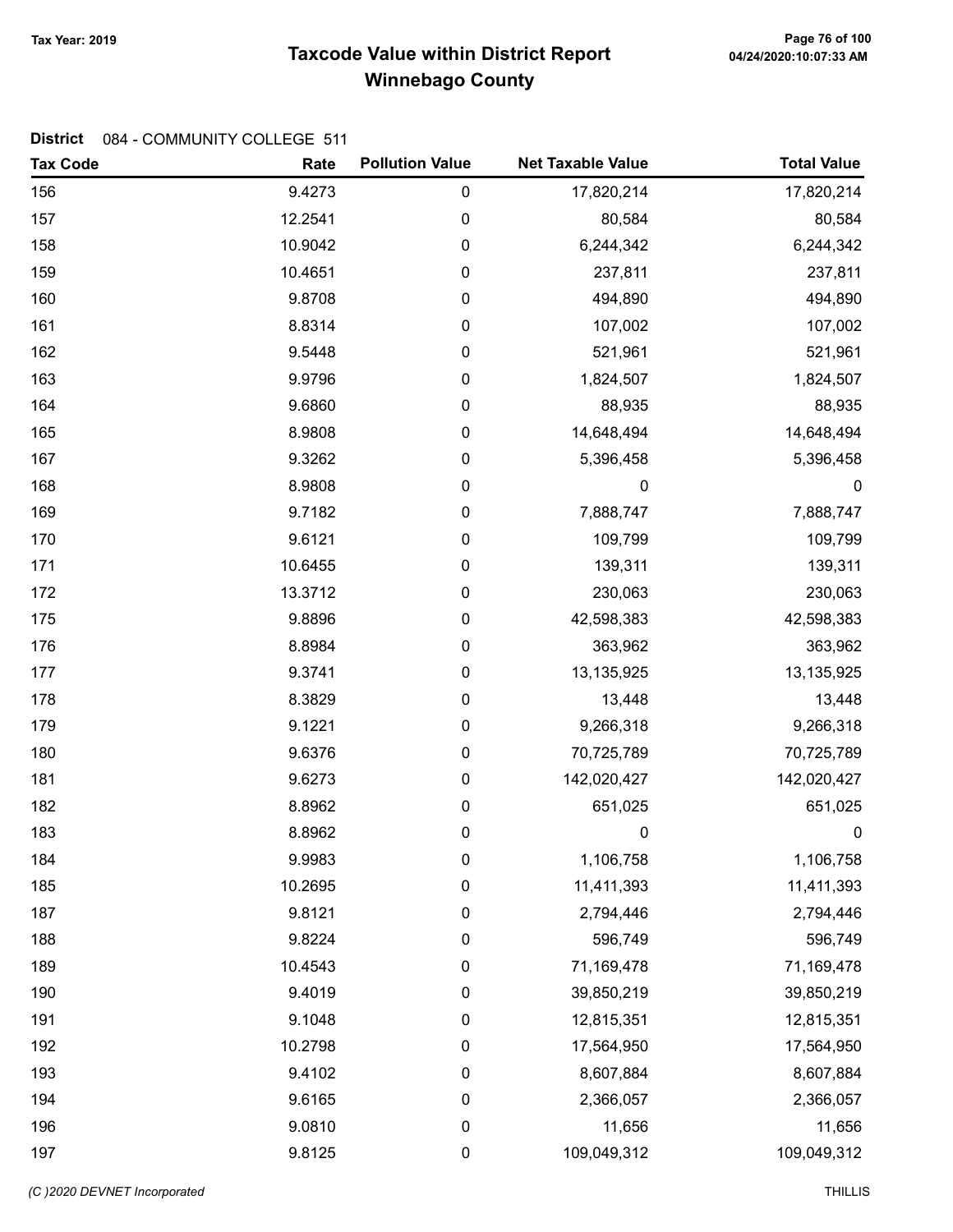## Taxcode Value within District Report Tax Year: 2019 Page 77 of 100 Winnebago County

| <b>Tax Code</b> | Rate    | <b>Pollution Value</b> | <b>Net Taxable Value</b> | <b>Total Value</b> |
|-----------------|---------|------------------------|--------------------------|--------------------|
| 198             | 10.2700 | 0                      | 4,487,595                | 4,487,595          |
| 199             | 10.4548 | 0                      | 41,951,113               | 41,951,113         |
| 200             | 10.0987 | 0                      | 1,806,602                | 1,806,602          |
| 201             | 9.4669  | 0                      | 18,119,863               | 18,119,863         |
| 202             | 9.1698  | 0                      | 45,851,586               | 45,851,586         |
| 203             | 9.6100  | 0                      | 4,839,061                | 4,839,061          |
| 204             | 10.2527 | 0                      | 20,280                   | 20,280             |
| 205             | 10.2522 | 0                      | 139,387                  | 139,387            |
| 206             | 10.4370 | 0                      | 21,132,569               | 21,132,569         |
| 207             | 9.7232  | 0                      | 0                        | $\boldsymbol{0}$   |
| 208             | 9.9101  | 0                      | 46,742                   | 46,742             |
| 209             | 10.0141 | 0                      | 42,036,574               | 42,036,574         |
| 210             | 9.0835  | 0                      | 0                        | $\pmb{0}$          |
| 211             | 9.1313  | 0                      | 0                        | 0                  |
| 212             | 9.1450  | $\pmb{0}$              | $\mathbf 0$              | $\pmb{0}$          |
| 213             | 9.1257  | 0                      | 7,213,061                | 7,213,061          |
| 214             | 9.1735  | 0                      | 16,866,260               | 16,866,260         |
| 220             | 9.6441  | 0                      | 35,438,962               | 35,438,962         |
| 223             | 13.3967 | 0                      | 6,824,997                | 6,824,997          |
| 226             | 13.3967 | 0                      | 765,291                  | 765,291            |
| 228             | 10.1315 | 0                      | 1,289,122                | 1,289,122          |
| 229             | 10.0904 | 0                      | 1,943,522                | 1,943,522          |
| 230             | 9.7836  | 0                      | 21,183,981               | 21,183,981         |
| 231             | 9.9753  | 0                      | 126,699                  | 126,699            |
| 232             | 10.5306 | 0                      | 934,552                  | 934,552            |
| 233             | 10.1315 | 0                      | 14,146,466               | 14,146,466         |
| 234             | 9.8247  | 0                      | 298,396                  | 298,396            |
| 246             | 9.6545  | 0                      | 8,601,580                | 8,601,580          |
| 247             | 8.9549  | 0                      | 6,753,801                | 6,753,801          |
| 248             | 9.6683  | 0                      | 63,740                   | 63,740             |
| 254             | 9.6708  | 0                      | 244,504                  | 244,504            |
| 258             | 12.1375 | 0                      | 0                        | 0                  |
| 259             | 12.8868 | 0                      | $\mathbf 0$              | 0                  |
| 260             | 9.6303  | 0                      | 14,572,222               | 14,572,222         |
| 262             | 9.4225  | 0                      | 185,937                  | 185,937            |
| 263             | 9.3700  | 0                      | 192,740                  | 192,740            |
| 265             | 9.6142  | $\pmb{0}$              | 921,616                  | 921,616            |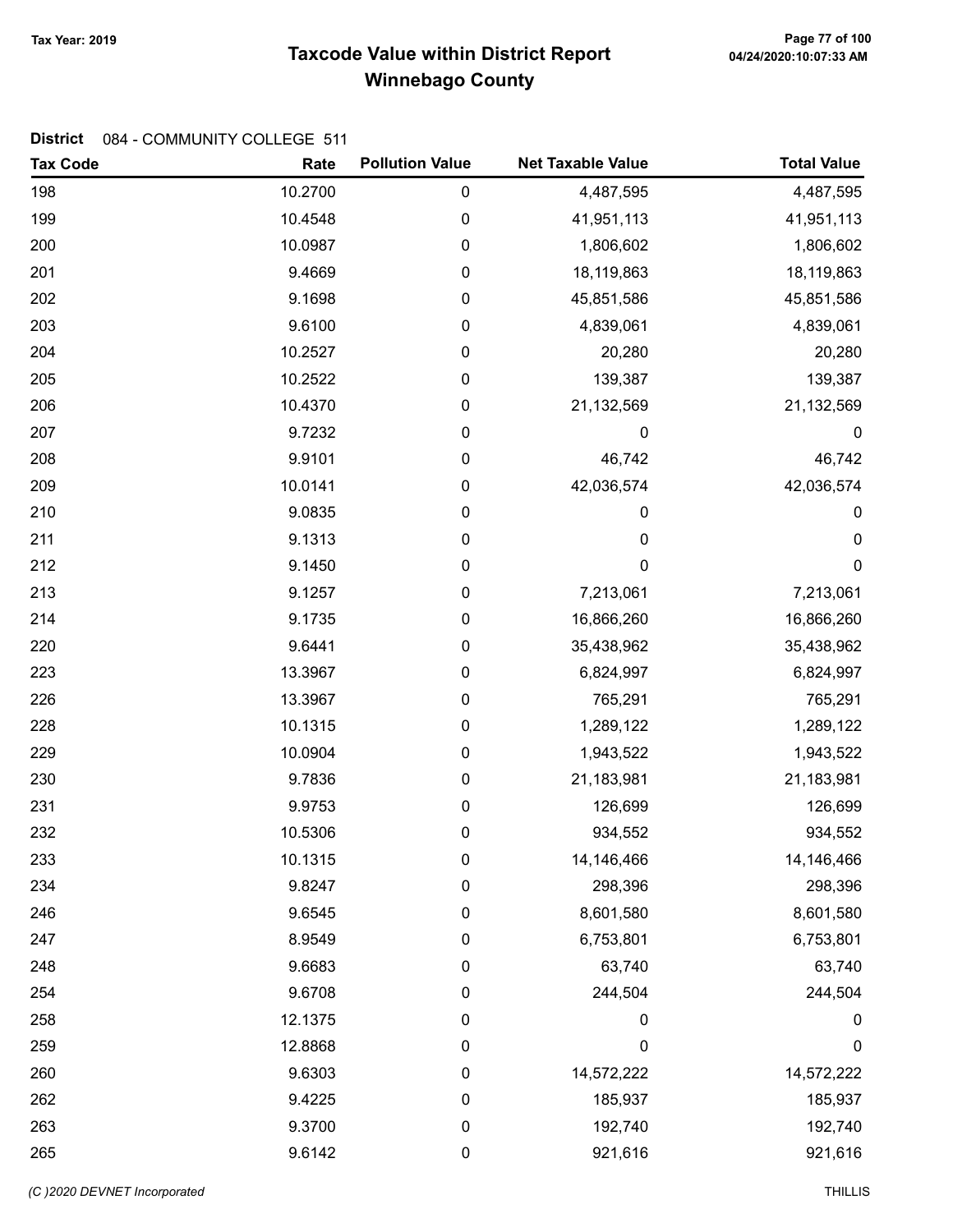## Taxcode Value within District Report Tax Year: 2019 Page 78 of 100 Winnebago County

| <b>Tax Code</b> | Rate    | <b>Pollution Value</b> | <b>Net Taxable Value</b> | <b>Total Value</b> |
|-----------------|---------|------------------------|--------------------------|--------------------|
| 266             | 10.3635 | $\pmb{0}$              | 6,292,153                | 6,292,153          |
| 267             | 9.3539  | 0                      | 1,384,473                | 1,384,473          |
| 268             | 10.1032 | 0                      | 3,646,788                | 3,646,788          |
| 281             | 10.2553 | 0                      | 44,376,743               | 44,376,743         |
| 282             | 9.5060  | 0                      | 153,798                  | 153,798            |
| 283             | 9.7663  | 0                      | 133,138                  | 133,138            |
| 284             | 10.5156 | $\pmb{0}$              | 33,528                   | 33,528             |
| 286             | 11.0243 | 0                      | 27,469,759               | 27,469,759         |
| 290             | 9.4019  | 0                      | 0                        | 0                  |
| 305             | 10.7448 | 0                      | 274,023                  | 274,023            |
| 306             | 10.2645 | 0                      | 394,762                  | 394,762            |
| 308             | 10.0042 | 0                      | 751,717                  | 751,717            |
| 309             | 10.7374 | 0                      | 5,462,313                | 5,462,313          |
| 310             | 10.0116 | $\pmb{0}$              | 7,419,605                | 7,419,605          |
| 311             | 10.2719 | 0                      | 3,845,306                | 3,845,306          |
| 312             | 9.9881  | 0                      | 1,526,734                | 1,526,734          |
| 313             | 10.3996 | 0                      | 1,715,883                | 1,715,883          |
| 314             | 10.0996 | 0                      | 4,378,963                | 4,378,963          |
| 315             | 12.2489 | 0                      | 69,907                   | 69,907             |
| 324             | 9.7417  | 0                      | 1,731,834                | 1,731,834          |
| 325             | 10.5957 | $\pmb{0}$              | 300,159                  | 300,159            |
| 326             | 9.7012  | 0                      | 46,779,773               | 46,779,773         |
| 327             | 12.2084 | 0                      | 48,256                   | 48,256             |
| 328             | 10.7805 | 0                      | 49,029,540               | 49,029,540         |
| 329             | 9.8860  | 0                      | 1,778,042                | 1,778,042          |
| 343             | 11.1298 | 0                      | 540,338                  | 540,338            |
| 347             | 9.3741  | 0                      | 304,604                  | 304,604            |
| 348             | 9.4019  | 0                      | 60,862                   | 60,862             |
| 351             | 8.4806  | $\boldsymbol{0}$       | 741,200                  | 741,200            |
| 358             | 9.7182  | $\boldsymbol{0}$       | 0                        | $\boldsymbol{0}$   |
| 359             | 9.7182  | $\boldsymbol{0}$       | 3,727                    | 3,727              |
| 360             | 9.3262  | $\pmb{0}$              | 0                        | $\boldsymbol{0}$   |
| 361             | 12.4389 | $\pmb{0}$              | 3,891                    | 3,891              |
| 362             | 8.7303  | 0                      | 1,017,686                | 1,017,686          |
| 363             | 9.4437  | 0                      | 49,219                   | 49,219             |
| 364             | 8.8797  | 0                      | 239,733                  | 239,733            |
| 365             | 9.9030  | $\pmb{0}$              | 11,159,820               | 11,159,820         |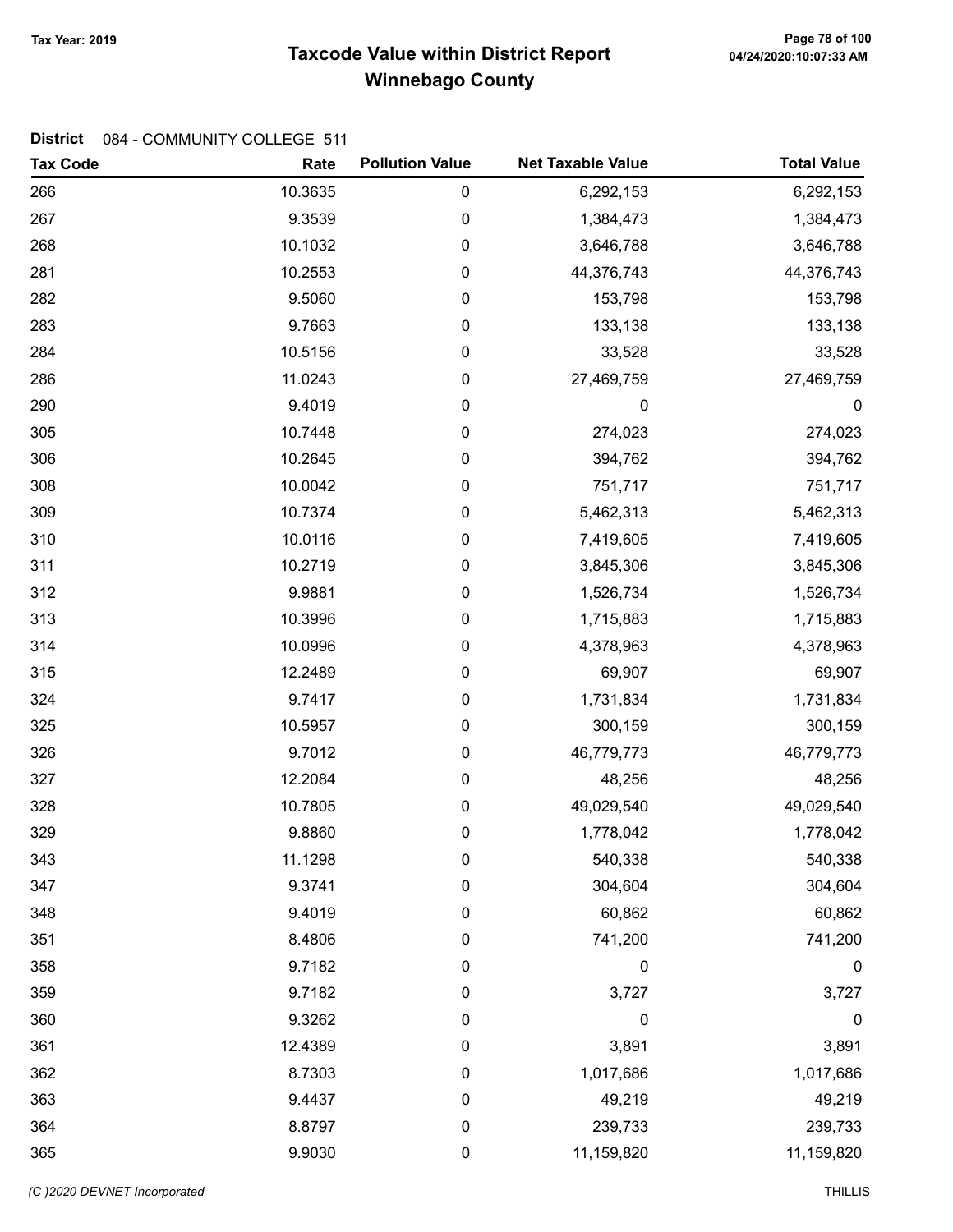## Taxcode Value within District Report Tax Year: 2019 Page 79 of 100 Winnebago County

| <b>Tax Code</b> | Rate    | <b>Pollution Value</b> | <b>Net Taxable Value</b> | <b>Total Value</b> |
|-----------------|---------|------------------------|--------------------------|--------------------|
| 366             | 10.1866 | $\pmb{0}$              | 700,062                  | 700,062            |
| 368             | 9.7182  | $\mathbf 0$            | 0                        | 0                  |
| 369             | 9.9030  | 0                      | 112,104                  | 112,104            |
| 370             | 11.0326 | 0                      | 0                        | 0                  |
| 372             | 11.2174 | 0                      | 3,885,669                | 3,885,669          |
| 373             | 9.8079  | 0                      | 1,927,162                | 1,927,162          |
| 374             | 11.1894 | 0                      | 1,511,504                | 1,511,504          |
| 378             | 11.3742 | 0                      | 49,233,547               | 49,233,547         |
| 379             | 9.6231  | 0                      | 819,125                  | 819,125            |
| 380             | 10.6565 | 0                      | 914,437                  | 914,437            |
| 381             | 13.3064 | 0                      | 6,820,495                | 6,820,495          |
| 382             | 13.1216 | 0                      | 162,492                  | 162,492            |
| 383             | 13.3436 | 0                      | 1,405,543                | 1,405,543          |
| 385             | 10.8413 | 0                      | 893,548                  | 893,548            |
| 386             | 11.3211 | 0                      | 0                        | $\boldsymbol{0}$   |
| 391             | 13.3967 | 0                      | 871,360                  | 871,360            |
| 392             | 13.3967 | 0                      | 23,139,583               | 23,139,583         |
| 393             | 9.9992  | 0                      | 408,510                  | 408,510            |
| 394             | 9.9992  | 0                      | 0                        | 0                  |
| 396             | 10.1866 | 0                      | 0                        | $\mathbf 0$        |
| 397             | 9.7799  | $\pmb{0}$              | 0                        | $\pmb{0}$          |
| 400             | 13.3967 | 0                      | 45,762                   | 45,762             |
| 401             | 9.8125  | 0                      | 3,994,120                | 3,994,120          |
| 402             | 9.8125  | 0                      | 533,396                  | 533,396            |
| 403             | 13.3967 | 0                      | 69,744                   | 69,744             |
| 404             | 13.3967 | 0                      | 1,038,459                | 1,038,459          |
| 405             | 13.3967 | $\boldsymbol{0}$       | 1,509,273                | 1,509,273          |
| 406             | 13.3967 | $\pmb{0}$              | 10,548                   | 10,548             |
| 407             | 13.3967 | $\boldsymbol{0}$       | 688,934                  | 688,934            |
| 408             | 13.3967 | $\boldsymbol{0}$       | 281,186                  | 281,186            |
| 409             | 10.5670 | $\pmb{0}$              | 11,010,334               | 11,010,334         |
| 410             | 13.3967 | 0                      | 7,315,444                | 7,315,444          |
| 411             | 13.2119 | $\pmb{0}$              | 453                      | 453                |
| 412             | 13.3967 | 0                      | 92,341                   | 92,341             |
| 413             | 9.9796  | $\pmb{0}$              | 491,895                  | 491,895            |
| 414             | 10.1644 | $\pmb{0}$              | 1,051,893                | 1,051,893          |
| 416             | 9.8708  | $\pmb{0}$              | 6,106,653                | 6,106,653          |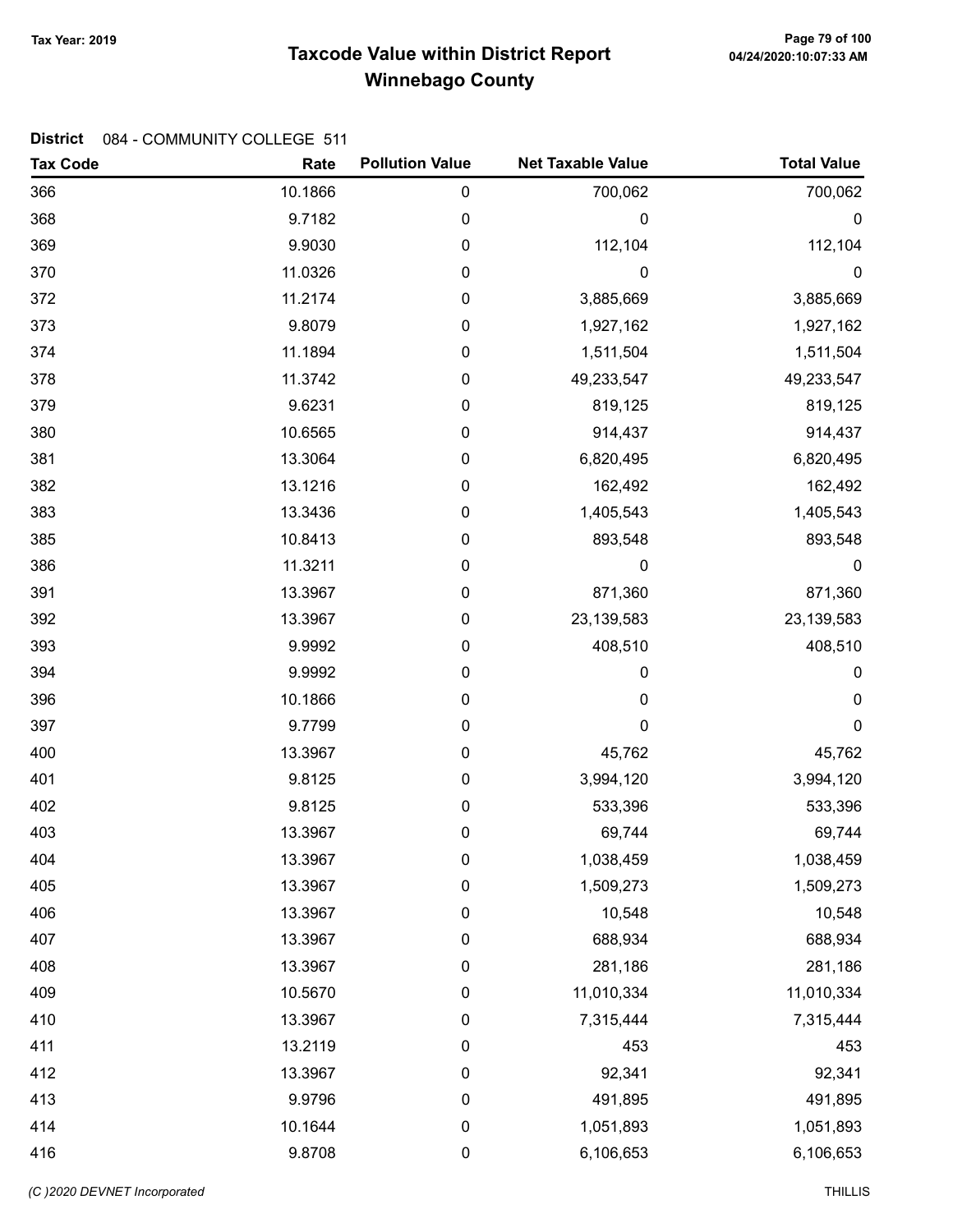## Taxcode Value within District Report Tax Year: 2019 Page 80 of 100 Winnebago County

| <b>Tax Code</b> | Rate    | <b>Pollution Value</b> | <b>Net Taxable Value</b> | <b>Total Value</b> |
|-----------------|---------|------------------------|--------------------------|--------------------|
| 417             | 13.3967 | $\pmb{0}$              | 859,688                  | 859,688            |
| 418             | 13.3967 | $\pmb{0}$              | 5,607,444                | 5,607,444          |
| 419             | 13.3967 | $\pmb{0}$              | 436,393                  | 436,393            |
| 420             | 9.8125  | $\pmb{0}$              | 1,710,085                | 1,710,085          |
| 421             | 13.3967 | 0                      | 14,509,063               | 14,509,063         |
| 422             | 13.3967 | 0                      | 9,094,860                | 9,094,860          |
| 423             | 13.3967 | 0                      | 11,788,824               | 11,788,824         |
| 424             | 13.3967 | $\pmb{0}$              | 8,271,035                | 8,271,035          |
| 425             | 11.0243 | $\boldsymbol{0}$       | 61,434                   | 61,434             |
| 426             | 10.3127 | $\pmb{0}$              | 2,286,236                | 2,286,236          |
| 427             | 10.0195 | $\pmb{0}$              | 10,133                   | 10,133             |
| 428             | 10.2043 | $\pmb{0}$              | 1,724,291                | 1,724,291          |
| 429             | 9.7253  | $\boldsymbol{0}$       | 4,613                    | 4,613              |
| 430             | 9.9101  | 0                      | 145,444                  | 145,444            |
| 431             | 9.9101  | $\boldsymbol{0}$       | 0                        | $\boldsymbol{0}$   |
| 432             | 9.7253  | $\pmb{0}$              | 0                        | 0                  |
| 433             | 10.1644 | $\pmb{0}$              | 1,399,128                | 1,399,128          |
| 434             | 10.1644 | $\pmb{0}$              | 206,707                  | 206,707            |
| 435             | 10.1644 | $\pmb{0}$              | 6,285,368                | 6,285,368          |
| 438             | 9.9992  | $\pmb{0}$              | 552,420                  | 552,420            |
| 439             | 10.1560 | $\pmb{0}$              | 465,801                  | 465,801            |
| 440             | 10.2877 | $\boldsymbol{0}$       | 26,485                   | 26,485             |
| 441             | 9.9992  | $\pmb{0}$              | 424,911                  | 424,911            |
| 442             | 10.4586 | $\boldsymbol{0}$       | 1,000,647                | 1,000,647          |
| 443             | 8.9861  | $\pmb{0}$              | 53,848                   | 53,848             |
| 444             | 10.2043 | 0                      | 12,832                   | 12,832             |
| 447             | 10.2695 | $\pmb{0}$              | 390,181                  | 390,181            |
| 448             | 10.3127 | $\pmb{0}$              | 11,686                   | 11,686             |
| 450             | 13.3967 | $\boldsymbol{0}$       | 221,396                  | 221,396            |
| 451             | 13.3967 | $\pmb{0}$              | 40,909,104               | 40,909,104         |
| 452             | 9.9992  | 0                      | 27,615                   | 27,615             |
| 453             | 12.0694 | $\pmb{0}$              | 184,696                  | 184,696            |
| 454             | 10.0195 | $\pmb{0}$              | 30,306                   | 30,306             |
| 455             | 13.3967 | $\pmb{0}$              | 6,523,417                | 6,523,417          |
| 456             | 10.5670 | $\boldsymbol{0}$       | 4,218,890                | 4,218,890          |
| 457             | 9.3741  | $\pmb{0}$              | 1,642,941                | 1,642,941          |
| 458             | 9.4019  | $\pmb{0}$              | 5,128,651                | 5,128,651          |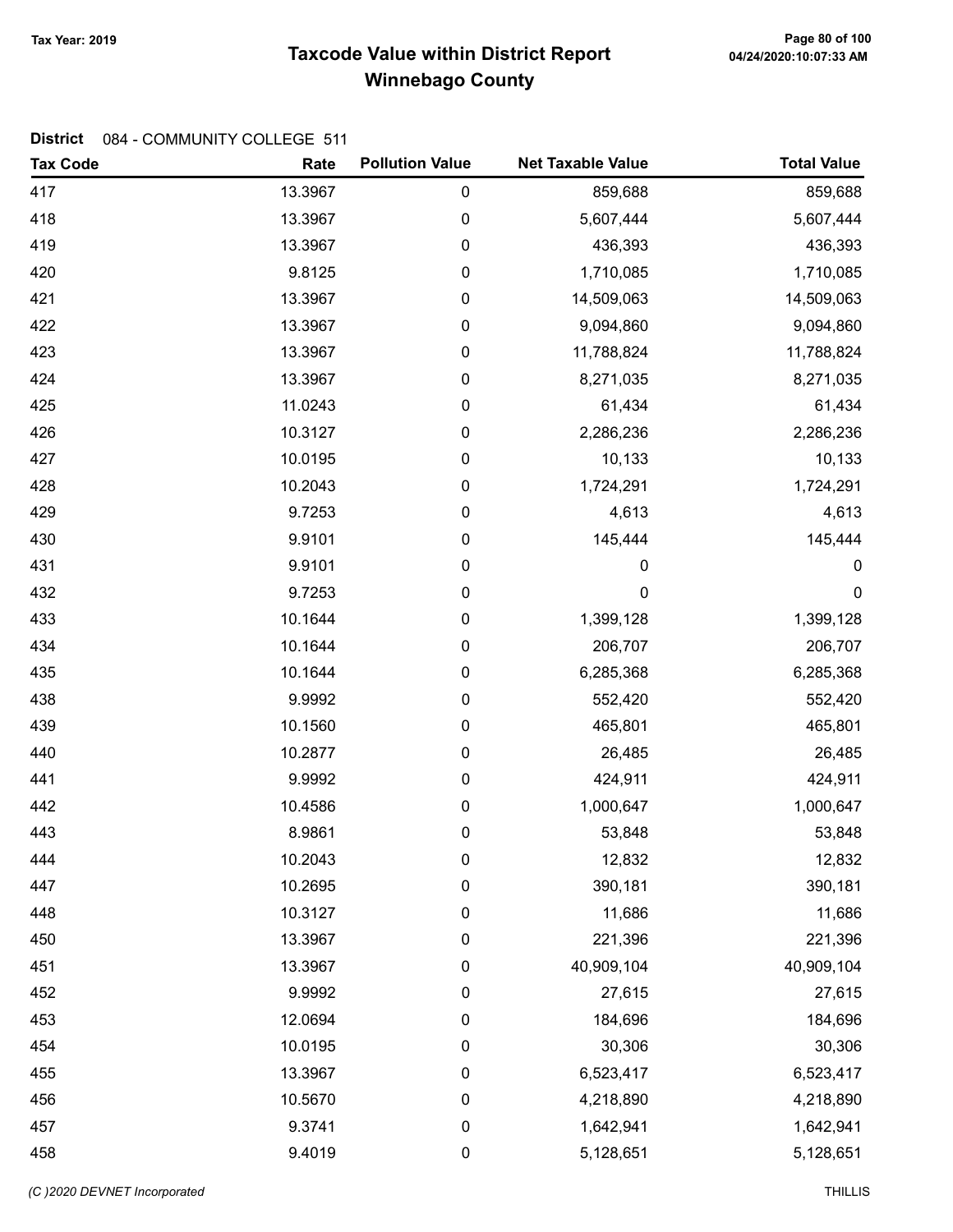## Taxcode Value within District Report Tax Year: 2019 Page 81 of 100 Winnebago County

| <b>District</b> | 084 - COMMUNITY COLLEGE 511   |                        |                                                     |                    |
|-----------------|-------------------------------|------------------------|-----------------------------------------------------|--------------------|
| <b>Tax Code</b> | Rate                          | <b>Pollution Value</b> | <b>Net Taxable Value</b>                            | <b>Total Value</b> |
| 459             | 9.4019                        | 0                      | 0                                                   | 0                  |
| 460             | 13.3967                       | 0                      | 119,482                                             | 119,482            |
|                 |                               |                        | Totals for 084 - COMMUNITY COLLEGE 511              | 4,053,174,777      |
|                 |                               |                        | <b>State Railroad</b>                               | 10,001,345         |
|                 |                               |                        | Grand Totals for 084 - COMMUNITY COLLEGE 511        | 4,063,176,122      |
| <b>District</b> | 085 - COMMUNITY COLLEGE 523   |                        |                                                     |                    |
| <b>Tax Code</b> | Rate                          | <b>Pollution Value</b> | <b>Net Taxable Value</b>                            | <b>Total Value</b> |
| 122             | 9.8025                        | $\mathbf{0}$           | 531,248                                             | 531,248            |
| 367             | 9.7014                        | 0                      | 111,362                                             | 111,362            |
|                 |                               |                        | <b>Totals for 085 - COMMUNITY COLLEGE 523</b>       | 642,610            |
|                 |                               |                        | <b>State Railroad</b>                               | 0                  |
|                 |                               |                        | <b>Grand Totals for 085 - COMMUNITY COLLEGE 523</b> | 642,610            |
| <b>District</b> | 088 - NORTH MAIN & AUBURN TIF |                        |                                                     |                    |
| <b>Tax Code</b> | Rate                          | <b>Pollution Value</b> | <b>Net Taxable Value</b>                            | <b>Total Value</b> |
| 086             | 13.2956                       | 0                      | 213,475                                             | 213,475            |
|                 |                               |                        | Totals for 088 - NORTH MAIN & AUBURN TIF            | 213,475            |
|                 |                               |                        | <b>State Railroad</b>                               | 0                  |
|                 |                               |                        | Grand Totals for 088 - NORTH MAIN & AUBURN TIF      | 213,475            |
| <b>District</b> | 089 - JACKSON SCHOOL TIF      |                        |                                                     |                    |
| <b>Tax Code</b> | Rate                          | <b>Pollution Value</b> | <b>Net Taxable Value</b>                            | <b>Total Value</b> |
| 223             | 13.3967                       | 0                      | 276,935                                             | 276,935            |
|                 |                               |                        | <b>Totals for 089 - JACKSON SCHOOL TIF</b>          | 276,935            |
|                 |                               |                        | <b>State Railroad</b>                               | 0                  |
|                 |                               |                        | <b>Grand Totals for 089 - JACKSON SCHOOL TIF</b>    | 276,935            |
| <b>District</b> | 093 - NORTH MAIN TIF          |                        |                                                     |                    |
| <b>Tax Code</b> | Rate                          | <b>Pollution Value</b> | <b>Net Taxable Value</b>                            | <b>Total Value</b> |
| 391             | 13.3967                       | 0                      | 356,334                                             | 356,334            |
|                 |                               |                        | <b>Totals for 093 - NORTH MAIN TIF</b>              | 356,334            |
|                 |                               |                        | <b>State Railroad</b>                               | 0                  |
|                 |                               |                        | <b>Grand Totals for 093 - NORTH MAIN TIF</b>        | 356,334            |
| <b>District</b> | 094 - GLOBAL TRADE TIF #1     | <b>Pollution Value</b> | <b>Net Taxable Value</b>                            |                    |
| <b>Tax Code</b> | Rate                          |                        |                                                     | <b>Total Value</b> |
| 392             | 13.3967                       | 0                      | 8,269,555                                           | 8,269,555          |
|                 |                               |                        | Totals for 094 - GLOBAL TRADE TIF #1                | 8,269,555          |
|                 |                               |                        | <b>State Railroad</b>                               | 0                  |
|                 |                               |                        | Grand Totals for 094 - GLOBAL TRADE TIF #1          | 8,269,555          |
| <b>District</b> | 098 - MACHESNEY PARK TIF      | <b>Pollution Value</b> |                                                     |                    |
| <b>Tax Code</b> | Rate                          |                        | <b>Net Taxable Value</b>                            | <b>Total Value</b> |
| 118             | 10.1644                       | 0                      | 8,572,219                                           | 8,572,219          |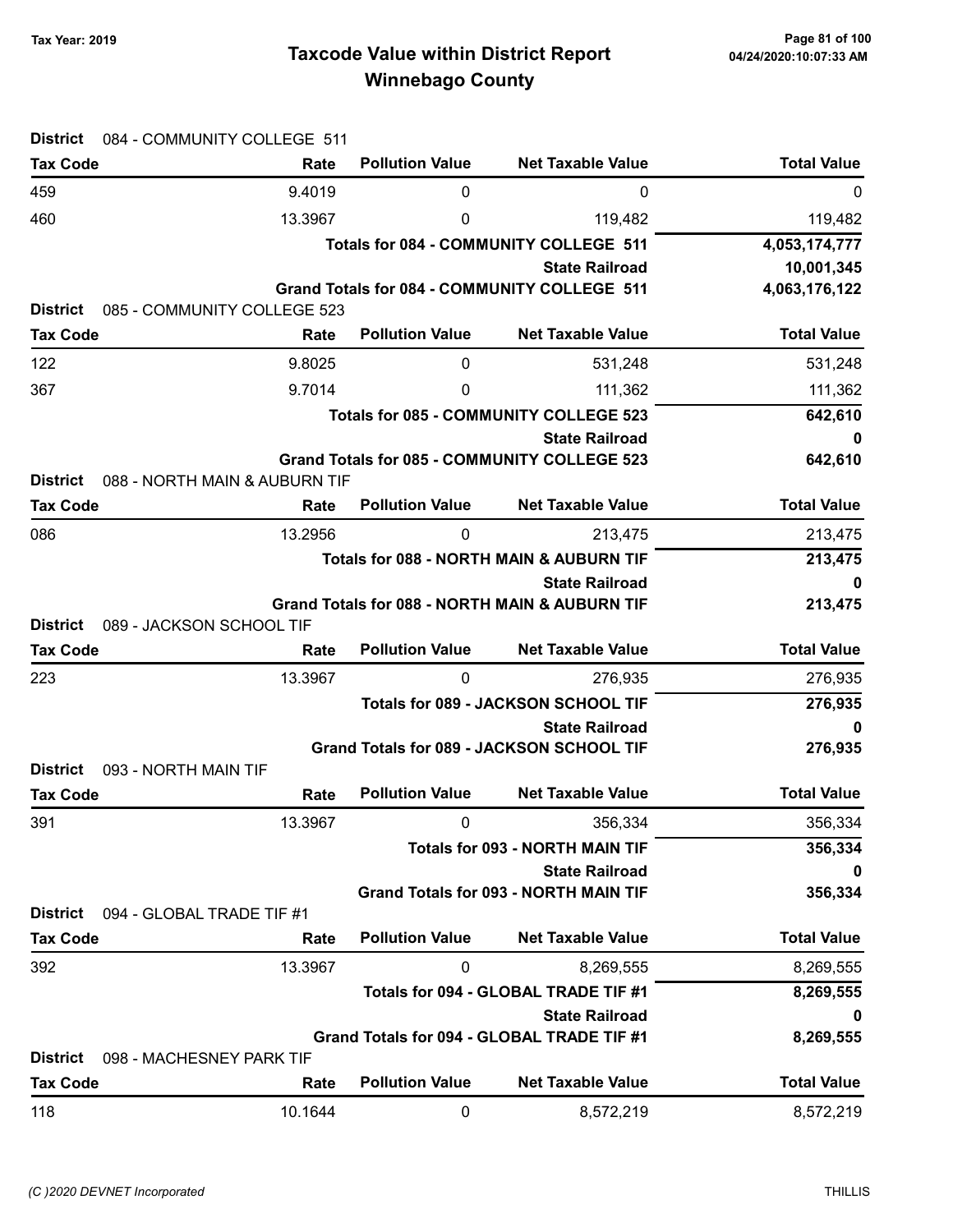## Taxcode Value within District Report Tax Year: 2019 Page 82 of 100 Winnebago County

| <b>District</b> | 098 - MACHESNEY PARK TIF              |                        |                                                |                    |
|-----------------|---------------------------------------|------------------------|------------------------------------------------|--------------------|
| <b>Tax Code</b> | Rate                                  | <b>Pollution Value</b> | <b>Net Taxable Value</b>                       | <b>Total Value</b> |
| 141             | 9.9796                                | 0                      | 611,921                                        | 611,921            |
|                 |                                       |                        | <b>Totals for 098 - MACHESNEY PARK TIF</b>     | 9,184,140          |
|                 |                                       |                        | <b>State Railroad</b>                          | 0                  |
| <b>District</b> |                                       |                        | Grand Totals for 098 - MACHESNEY PARK TIF      | 9,184,140          |
| <b>Tax Code</b> | 101 - BU/HA/SH MULTI TOWNSHIP<br>Rate | <b>Pollution Value</b> | <b>Net Taxable Value</b>                       | <b>Total Value</b> |
| 213             | 9.1257                                | 0                      | 7,213,061                                      | 7,213,061          |
| 214             | 9.1735                                |                        | 16,866,260                                     |                    |
|                 |                                       | 0                      |                                                | 16,866,260         |
| 246             | 9.6545                                | 0                      | 8,601,580                                      | 8,601,580          |
| 247             | 8.9549                                | 0                      | 6,753,801                                      | 6,753,801          |
| 248             | 9.6683                                | 0                      | 63,740                                         | 63,740             |
| 254             | 9.6708                                | 0                      | 244,504                                        | 244,504            |
| 258             | 12.1375                               | 0                      | 0                                              | 0                  |
| 259             | 12.8868                               | 0                      | 0                                              | 0                  |
| 260             | 9.6303                                | 0                      | 14,572,222                                     | 14,572,222         |
| 262             | 9.4225                                | 0                      | 185,937                                        | 185,937            |
| 263             | 9.3700                                | 0                      | 192,740                                        | 192,740            |
| 265             | 9.6142                                | 0                      | 921,616                                        | 921,616            |
| 266             | 10.3635                               | 0                      | 6,292,153                                      | 6,292,153          |
| 267             | 9.3539                                | 0                      | 1,384,473                                      | 1,384,473          |
| 268             | 10.1032                               | 0                      | 3,646,788                                      | 3,646,788          |
|                 |                                       |                        | Totals for 101 - BU/HA/SH MULTI TOWNSHIP       | 66,938,875         |
|                 |                                       |                        | <b>State Railroad</b>                          | 0                  |
| <b>District</b> | 102 - DU/LA MULTI TOWNSHIP            |                        | Grand Totals for 101 - BU/HA/SH MULTI TOWNSHIP | 66,938,875         |
| Tax Code        | Rate                                  | <b>Pollution Value</b> | <b>Net Taxable Value</b>                       | <b>Total Value</b> |
| 220             | 9.6441                                | 0                      | 35,438,962                                     | 35,438,962         |
| 228             | 10.1315                               | $\boldsymbol{0}$       | 1,289,122                                      | 1,289,122          |
| 229             | 10.0904                               | 0                      | 1,943,522                                      | 1,943,522          |
| 230             | 9.7836                                | 0                      | 21,183,981                                     | 21,183,981         |
| 231             | 9.9753                                | 0                      | 126,699                                        | 126,699            |
| 232             | 10.5306                               | 0                      | 934,552                                        | 934,552            |
| 233             | 10.1315                               | 0                      | 14,146,466                                     | 14,146,466         |
| 234             | 9.8247                                | 0                      | 298,396                                        | 298,396            |
|                 |                                       |                        | Totals for 102 - DU/LA MULTI TOWNSHIP          | 75,361,700         |
|                 |                                       |                        | <b>State Railroad</b>                          | 0                  |
|                 |                                       |                        | Grand Totals for 102 - DU/LA MULTI TOWNSHIP    | 75,361,700         |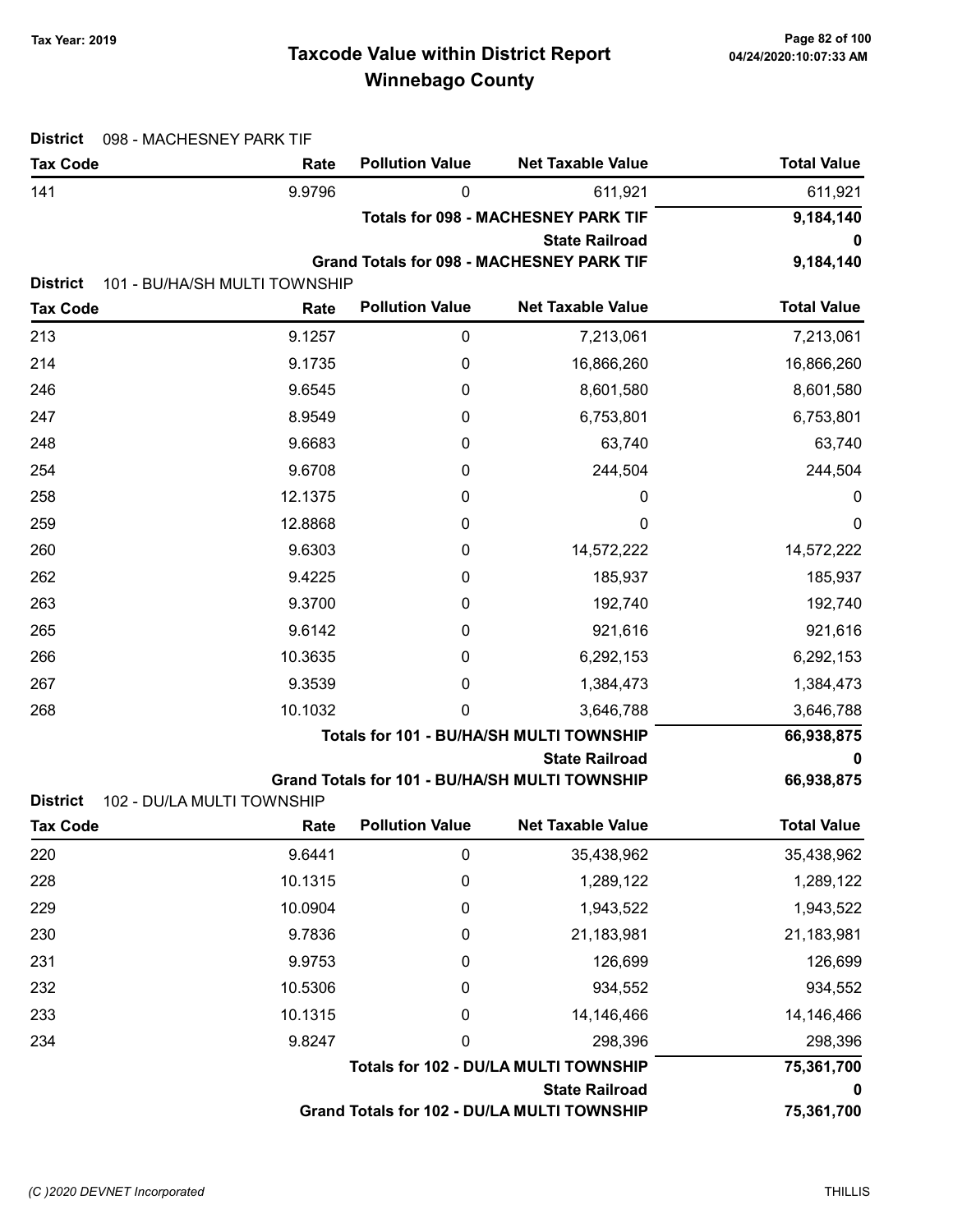| Tax Year: 2019 |  |
|----------------|--|
|                |  |

| <b>District</b>                                              | 104 - SOUTH ROCKFORD TIF      |                                                 |                                                                           |                    |  |
|--------------------------------------------------------------|-------------------------------|-------------------------------------------------|---------------------------------------------------------------------------|--------------------|--|
| <b>Tax Code</b>                                              | Rate                          | <b>Pollution Value</b>                          | <b>Net Taxable Value</b>                                                  | <b>Total Value</b> |  |
| 014                                                          | 13.3967                       | 0                                               | 991,959                                                                   | 991,959            |  |
|                                                              |                               |                                                 | <b>Totals for 104 - SOUTH ROCKFORD TIF</b>                                | 991,959            |  |
|                                                              |                               |                                                 | <b>State Railroad</b>                                                     | 0                  |  |
| <b>District</b><br>105 - LINCOLNWOOD TIF                     |                               |                                                 | <b>Grand Totals for 104 - SOUTH ROCKFORD TIF</b>                          | 991,959            |  |
| <b>Tax Code</b>                                              | Rate                          | <b>Pollution Value</b>                          | <b>Net Taxable Value</b>                                                  | <b>Total Value</b> |  |
| 047                                                          | 13.3967                       | 0                                               | 417,127                                                                   | 417,127            |  |
|                                                              |                               |                                                 | <b>Totals for 105 - LINCOLNWOOD TIF</b>                                   | 417,127            |  |
|                                                              |                               |                                                 | <b>State Railroad</b>                                                     | 0                  |  |
|                                                              |                               |                                                 | <b>Grand Totals for 105 - LINCOLNWOOD TIF</b>                             | 417,127            |  |
| <b>District</b><br>106 - DURAND VILLAGE TIF                  |                               |                                                 |                                                                           |                    |  |
| <b>Tax Code</b>                                              | Rate                          | <b>Pollution Value</b>                          | <b>Net Taxable Value</b>                                                  | <b>Total Value</b> |  |
| 228                                                          | 10.1315                       | 0                                               | 328,410                                                                   | 328,410            |  |
|                                                              |                               |                                                 | <b>Totals for 106 - DURAND VILLAGE TIF</b>                                | 328,410            |  |
|                                                              |                               |                                                 | <b>State Railroad</b><br><b>Grand Totals for 106 - DURAND VILLAGE TIF</b> | 0<br>328,410       |  |
| <b>District</b>                                              | 107 - SPRINGFIELD CORNERS TIF |                                                 |                                                                           |                    |  |
| <b>Tax Code</b>                                              | Rate                          | <b>Pollution Value</b>                          | <b>Net Taxable Value</b>                                                  | <b>Total Value</b> |  |
| 048                                                          | 13.3967                       | 0                                               | 1,643,916                                                                 | 1,643,916          |  |
|                                                              |                               | <b>Totals for 107 - SPRINGFIELD CORNERS TIF</b> | 1,643,916                                                                 |                    |  |
|                                                              | <b>State Railroad</b>         |                                                 |                                                                           |                    |  |
|                                                              |                               |                                                 | <b>Grand Totals for 107 - SPRINGFIELD CORNERS TIF</b>                     | 1,643,916          |  |
| <b>District</b><br>109 - COUNTRY OAKS SSA<br><b>Tax Code</b> | Rate                          | <b>Pollution Value</b>                          | <b>Net Taxable Value</b>                                                  | <b>Total Value</b> |  |
| 056                                                          | 13.3967                       | 0                                               | 316,147                                                                   | 316,147            |  |
|                                                              |                               |                                                 | <b>Totals for 109 - COUNTRY OAKS SSA</b>                                  | 316,147            |  |
|                                                              |                               |                                                 | <b>State Railroad</b>                                                     | 0                  |  |
|                                                              |                               |                                                 | <b>Grand Totals for 109 - COUNTRY OAKS SSA</b>                            | 316,147            |  |
| <b>District</b><br>110 - BURRITT TWSP ROAD                   |                               |                                                 |                                                                           |                    |  |
| <b>Tax Code</b>                                              | Rate                          | <b>Pollution Value</b>                          | <b>Net Taxable Value</b>                                                  | <b>Total Value</b> |  |
| 254                                                          | 9.6708                        | $\pmb{0}$                                       | 244,504                                                                   | 244,504            |  |
| 258                                                          | 12.1375                       | 0                                               | 0                                                                         | 0                  |  |
| 259                                                          | 12.8868                       | 0                                               | 0                                                                         | $\boldsymbol{0}$   |  |
| 260                                                          | 9.6303                        | 0                                               | 14,572,222                                                                | 14,572,222         |  |
| 262                                                          | 9.4225                        | 0                                               | 185,937                                                                   | 185,937            |  |
| 263                                                          | 9.3700                        | 0                                               | 192,740                                                                   | 192,740            |  |
| 265                                                          | 9.6142                        | 0                                               | 921,616                                                                   | 921,616            |  |
| 266                                                          | 10.3635                       | 0                                               | 6,292,153                                                                 | 6,292,153          |  |
| 267                                                          | 9.3539                        | 0                                               | 1,384,473                                                                 | 1,384,473          |  |
|                                                              |                               |                                                 |                                                                           |                    |  |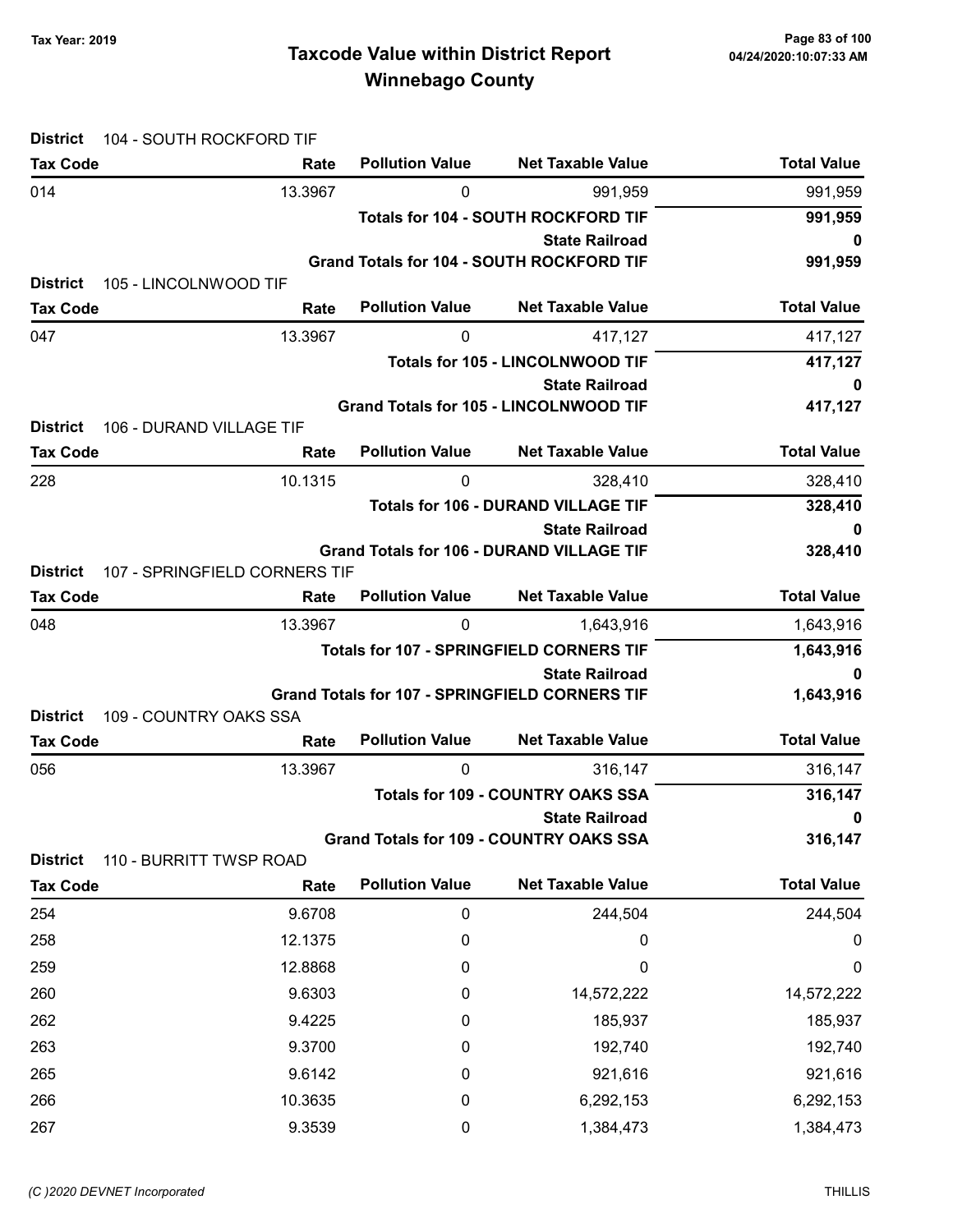## Taxcode Value within District Report Tax Year: 2019 Page 84 of 100 Winnebago County

| <b>District</b> | 110 - BURRITT TWSP ROAD       |                        |                                                       |                    |
|-----------------|-------------------------------|------------------------|-------------------------------------------------------|--------------------|
| <b>Tax Code</b> | Rate                          | <b>Pollution Value</b> | <b>Net Taxable Value</b>                              | <b>Total Value</b> |
| 268             | 10.1032                       | 0                      | 3,646,788                                             | 3,646,788          |
|                 |                               |                        | <b>Totals for 110 - BURRITT TWSP ROAD</b>             | 27,440,433         |
|                 |                               |                        | <b>State Railroad</b>                                 | 0                  |
| <b>District</b> | 111 - CHERRY VALLEY TWSP ROAD |                        | Grand Totals for 110 - BURRITT TWSP ROAD              | 27,440,433         |
| <b>Tax Code</b> | Rate                          | <b>Pollution Value</b> | <b>Net Taxable Value</b>                              | <b>Total Value</b> |
| 110             | 10.4725                       | $\pmb{0}$              | 24,202,956                                            | 24,202,956         |
| 111             | 10.0964                       | 0                      | 5,863,497                                             | 5,863,497          |
| 112             | 12.4950                       | 0                      | 10,082,121                                            | 10,082,121         |
| 113             | 11.5059                       | 0                      | 9,697,858                                             | 9,697,858          |
| 114             | 10.2877                       | 0                      | 73,385,290                                            | 73,385,290         |
| 115             | 9.9116                        | $\boldsymbol{0}$       | 5,512,823                                             | 5,512,823          |
| 116             | 12.3102                       | 0                      | 24,204                                                | 24,204             |
| 119             | 10.4725                       | $\boldsymbol{0}$       | 13,355,087                                            | 13,355,087         |
| 120             | 10.2877                       | 0                      | 3,626,648                                             | 3,626,648          |
| 122             | 9.8025                        | $\boldsymbol{0}$       | 531,248                                               | 531,248            |
| 124             | 11.5059                       | $\boldsymbol{0}$       | 6,979,876                                             | 6,979,876          |
| 125             | 11.3211                       | 0                      | 123,290                                               | 123,290            |
| 127             | 13.5284                       | 0                      | 115,211,880                                           | 115,211,880        |
| 128             | 10.9450                       | 0                      | 1,778,609                                             | 1,778,609          |
| 129             | 11.3211                       | $\boldsymbol{0}$       | 13,394,203                                            | 13,394,203         |
| 343             | 11.1298                       | 0                      | 540,338                                               | 540,338            |
| 366             | 10.1866                       | $\boldsymbol{0}$       | 700,062                                               | 700,062            |
| 367             | 9.7014                        | $\boldsymbol{0}$       | 111,362                                               | 111,362            |
| 383             | 13.3436                       | 0                      | 1,405,543                                             | 1,405,543          |
| 386             | 11.3211                       | 0                      | 0                                                     | 0                  |
| 396             | 10.1866                       | 0                      | 0                                                     | $\boldsymbol{0}$   |
| 440             | 10.2877                       | 0                      | 26,485                                                | 26,485             |
|                 |                               |                        | <b>Totals for 111 - CHERRY VALLEY TWSP ROAD</b>       | 286,553,380        |
|                 |                               |                        | <b>State Railroad</b>                                 | 1,555,953          |
| <b>District</b> | 112 - DURAND TWSP ROAD        |                        | <b>Grand Totals for 111 - CHERRY VALLEY TWSP ROAD</b> | 288,109,333        |
| <b>Tax Code</b> | Rate                          | <b>Pollution Value</b> | <b>Net Taxable Value</b>                              | <b>Total Value</b> |
| 228             | 10.1315                       | $\pmb{0}$              | 1,289,122                                             | 1,289,122          |

| <b>Tax Code</b> | Rate    | <b>Pollution Value</b> | <b>Net Taxable Value</b> | <b>Total Value</b> |
|-----------------|---------|------------------------|--------------------------|--------------------|
| 228             | 10.1315 | 0                      | 1,289,122                | 1,289,122          |
| 229             | 10.0904 | 0                      | 1,943,522                | 1,943,522          |
| 230             | 9.7836  | 0                      | 21,183,981               | 21,183,981         |
| 231             | 9.9753  | 0                      | 126.699                  | 126,699            |
| 232             | 10.5306 | 0                      | 934,552                  | 934,552            |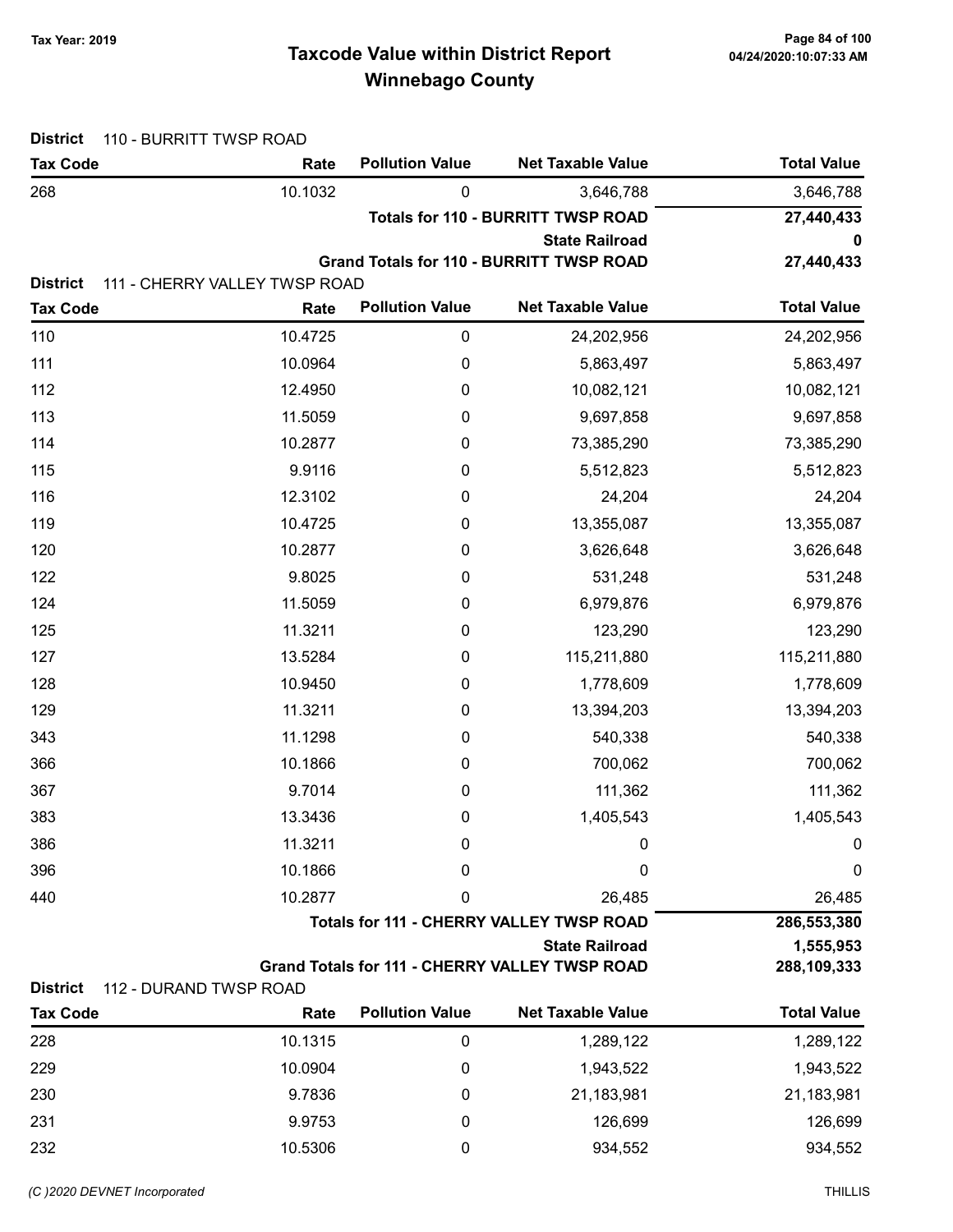## Taxcode Value within District Report Tax Year: 2019 Page 85 of 100 Winnebago County

| <b>District</b><br><b>Tax Code</b> | 112 - DURAND TWSP ROAD<br>Rate | <b>Pollution Value</b> | <b>Net Taxable Value</b>                       | <b>Total Value</b> |
|------------------------------------|--------------------------------|------------------------|------------------------------------------------|--------------------|
| 233                                | 10.1315                        | 0                      | 14,146,466                                     | 14,146,466         |
| 234                                | 9.8247                         | 0                      | 298,396                                        | 298,396            |
|                                    |                                |                        | <b>Totals for 112 - DURAND TWSP ROAD</b>       | 39,922,738         |
|                                    |                                |                        | <b>State Railroad</b>                          | 0                  |
| <b>District</b>                    | 113 - HARLEM TWSP ROAD         |                        | <b>Grand Totals for 112 - DURAND TWSP ROAD</b> | 39,922,738         |
| <b>Tax Code</b>                    | Rate                           | <b>Pollution Value</b> | <b>Net Taxable Value</b>                       | <b>Total Value</b> |
| 006                                | 10.4586                        | $\mathbf 0$            | 134,481,126                                    | 134,481,126        |
| 007                                | 10.2738                        | $\mathbf 0$            | 3,932,670                                      | 3,932,670          |
| 012                                | 8.9861                         | 0                      | 168,618                                        | 168,618            |
| 019                                | 9.9829                         | 0                      | 0                                              | 0                  |
| 020                                | 10.0195                        | 0                      | 22,461                                         | 22,461             |
| 026                                | 10.2043                        | 0                      | 31,160,124                                     | 31,160,124         |
| 042                                | 10.6499                        | $\mathbf 0$            | 3,406,009                                      | 3,406,009          |
| 045                                | 9.1709                         | 0                      | 288,867                                        | 288,867            |
| 049                                | 10.8066                        | 0                      | 22,462,426                                     | 22,462,426         |
| 078                                | 9.9134                         | 0                      | 301,367                                        | 301,367            |
| 108                                | 9.7253                         | 0                      | 39,646                                         | 39,646             |
| 109                                | 9.9101                         | 0                      | 30,411,825                                     | 30,411,825         |
| 118                                | 10.1644                        | 0                      | 366,998                                        | 366,998            |
| 130                                | 10.3675                        | $\boldsymbol{0}$       | 4,189,762                                      | 4,189,762          |
| 133                                | 10.1644                        | 0                      | 106,946,937                                    | 106,946,937        |
| 134                                | 9.2404                         | 0                      | 11,933                                         | 11,933             |
| 135                                | 9.7253                         | 0                      | 7,432,730                                      | 7,432,730          |
| 136                                | 9.5696                         | $\mathbf 0$            | 27,487,447                                     | 27,487,447         |
| 137                                | 9.9796                         | $\boldsymbol{0}$       | 50,254,672                                     | 50,254,672         |
| 139                                | 9.6860                         | $\boldsymbol{0}$       | 7,833,918                                      | 7,833,918          |
| 140                                | 9.1408                         | $\mathbf 0$            | 53,339                                         | 53,339             |
| 141                                | 9.9796                         | 0                      | 221,826                                        | 221,826            |
| 142                                | 10.7194                        | 0                      | 4,109                                          | 4,109              |
| 143                                | 9.4252                         | 0                      | 2,561,184                                      | 2,561,184          |
| 144                                | 9.8708                         | 0                      | 109,466,448                                    | 109,466,448        |
| 145                                | 9.4317                         | 0                      | 4,548,007                                      | 4,548,007          |
| 147                                | 10.9042                        | $\mathbf 0$            | 69,561                                         | 69,561             |
| 149                                | 10.6218                        | $\mathbf 0$            | 31,572,109                                     | 31,572,109         |
| 151                                | 11.1978                        | $\mathbf 0$            | 810                                            | 810                |
| 152                                | 11.1978                        | 0                      | 4,463,277                                      | 4,463,277          |
| 153                                | 10.1644                        | 0                      | 828,638                                        | 828,638            |
| (C) 2020 DEVNET Incorporated       |                                |                        |                                                | <b>THILLIS</b>     |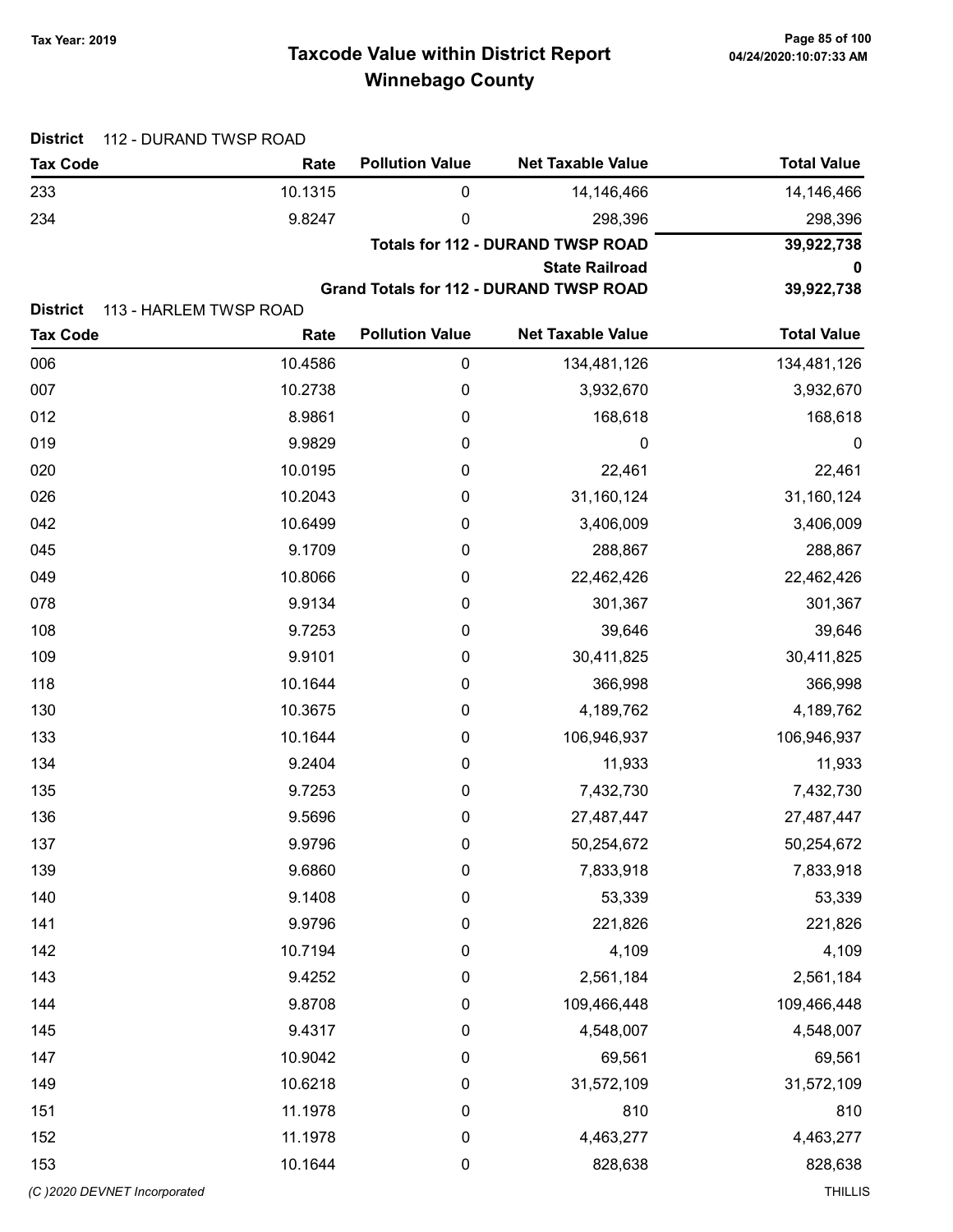## Taxcode Value within District Report Tax Year: 2019 Page 86 of 100 Winnebago County

| District | 113 - HARLEM TWSP ROAD |
|----------|------------------------|
|----------|------------------------|

| <b>Tax Code</b>                    | Rate                             | <b>Pollution Value</b> | <b>Net Taxable Value</b>                         | <b>Total Value</b> |
|------------------------------------|----------------------------------|------------------------|--------------------------------------------------|--------------------|
| 158                                | 10.9042                          | 0                      | 6,244,342                                        | 6,244,342          |
| 159                                | 10.4651                          | 0                      | 237,811                                          | 237,811            |
| 160                                | 9.8708                           | 0                      | 494,890                                          | 494,890            |
| 163                                | 9.9796                           | 0                      | 1,824,507                                        | 1,824,507          |
| 164                                | 9.6860                           | 0                      | 88,935                                           | 88,935             |
| 194                                | 9.6165                           | 0                      | 2,366,057                                        | 2,366,057          |
| 208                                | 9.9101                           | $\boldsymbol{0}$       | 46,742                                           | 46,742             |
| 413                                | 9.9796                           | 0                      | 491,895                                          | 491,895            |
| 414                                | 10.1644                          | 0                      | 1,051,893                                        | 1,051,893          |
| 416                                | 9.8708                           | 0                      | 6,106,653                                        | 6,106,653          |
| 427                                | 10.0195                          | 0                      | 10,133                                           | 10,133             |
| 428                                | 10.2043                          | 0                      | 1,724,291                                        | 1,724,291          |
| 429                                | 9.7253                           | $\boldsymbol{0}$       | 4,613                                            | 4,613              |
| 430                                | 9.9101                           | $\pmb{0}$              | 145,444                                          | 145,444            |
| 431                                | 9.9101                           | $\boldsymbol{0}$       | 0                                                | 0                  |
| 432                                | 9.7253                           | 0                      | $\mathbf 0$                                      | 0                  |
| 433                                | 10.1644                          | 0                      | 1,399,128                                        | 1,399,128          |
| 434                                | 10.1644                          | 0                      | 206,707                                          | 206,707            |
| 435                                | 10.1644                          | 0                      | 6,285,368                                        | 6,285,368          |
| 442                                | 10.4586                          | 0                      | 1,000,647                                        | 1,000,647          |
| 443                                | 8.9861                           | 0                      | 53,848                                           | 53,848             |
| 444                                | 10.2043                          | $\mathbf 0$            | 12,832                                           | 12,832             |
| 454                                | 10.0195                          | 0                      | 30,306                                           | 30,306             |
|                                    |                                  |                        | <b>Totals for 113 - HARLEM TWSP ROAD</b>         | 614,815,886        |
|                                    |                                  |                        | <b>State Railroad</b>                            | 0                  |
|                                    |                                  |                        | Grand Totals for 113 - HARLEM TWSP ROAD          | 614,815,886        |
| <b>District</b><br><b>Tax Code</b> | 114 - HARRISON TWSP ROAD<br>Rate | <b>Pollution Value</b> | <b>Net Taxable Value</b>                         | <b>Total Value</b> |
| 246                                | 9.6545                           | 0                      | 8,601,580                                        | 8,601,580          |
| 247                                | 8.9549                           | 0                      | 6,753,801                                        | 6,753,801          |
| 248                                | 9.6683                           | 0                      | 63,740                                           | 63,740             |
|                                    |                                  |                        | <b>Totals for 114 - HARRISON TWSP ROAD</b>       | 15,419,121         |
|                                    |                                  |                        | <b>State Railroad</b>                            | 0                  |
|                                    |                                  |                        | <b>Grand Totals for 114 - HARRISON TWSP ROAD</b> | 15,419,121         |
| <b>District</b>                    | 115 - LAONA TWSP ROAD            |                        |                                                  |                    |
| <b>Tax Code</b>                    | Rate                             | <b>Pollution Value</b> | <b>Net Taxable Value</b>                         | <b>Total Value</b> |
| 212                                | 9.1450                           | $\pmb{0}$              | 0                                                | $\pmb{0}$          |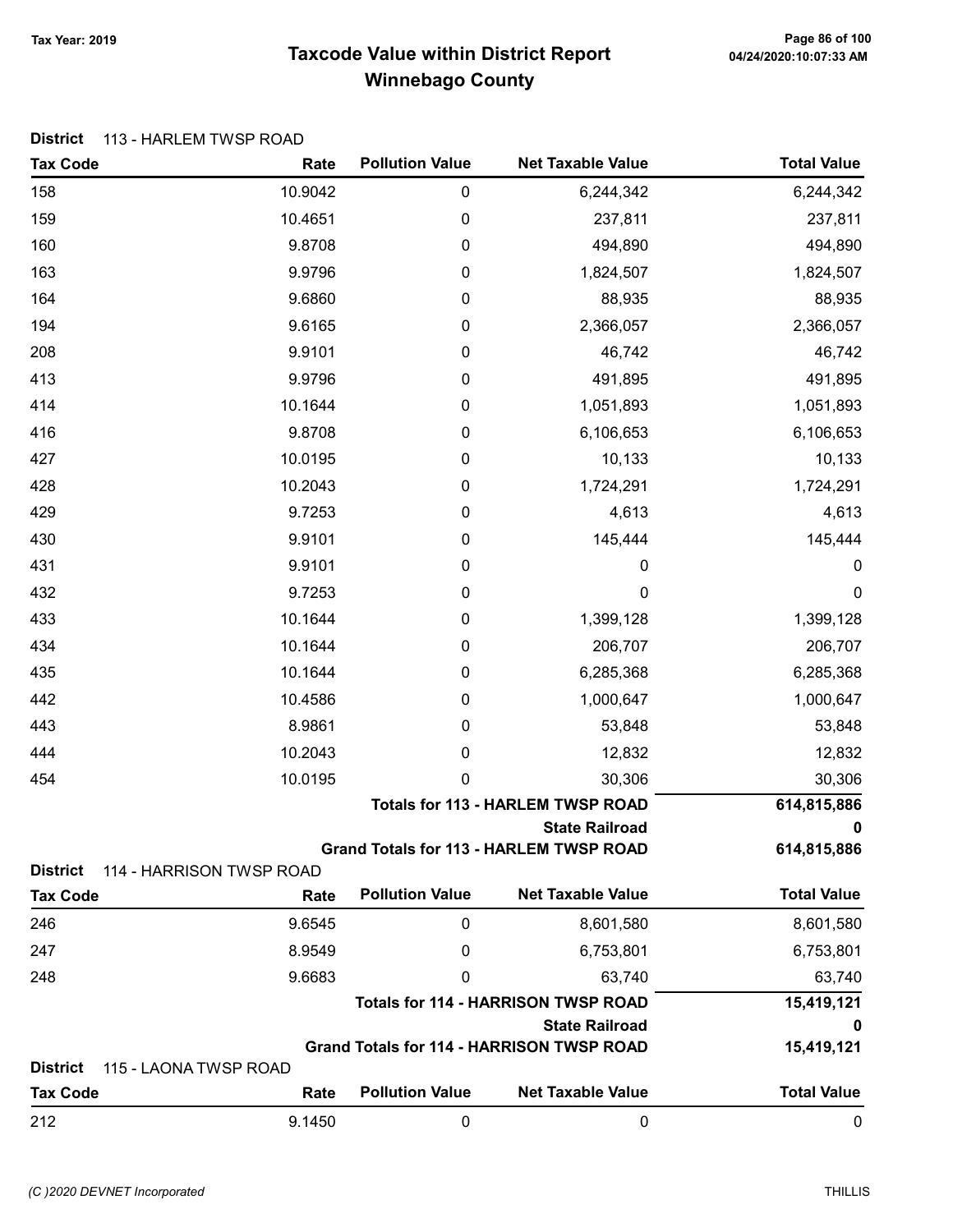## Taxcode Value within District Report Tax Year: 2019 Page 87 of 100 Winnebago County

| <b>District</b> | 115 - LAONA TWSP ROAD                                          |                                         |                                        |                    |  |
|-----------------|----------------------------------------------------------------|-----------------------------------------|----------------------------------------|--------------------|--|
| <b>Tax Code</b> | Rate                                                           | <b>Pollution Value</b>                  | <b>Net Taxable Value</b>               | <b>Total Value</b> |  |
| 220             | 9.6441                                                         | 0                                       | 35,438,962                             | 35,438,962         |  |
|                 |                                                                | <b>Totals for 115 - LAONA TWSP ROAD</b> |                                        |                    |  |
|                 |                                                                |                                         | <b>State Railroad</b>                  | 0<br>35,438,962    |  |
| <b>District</b> | Grand Totals for 115 - LAONA TWSP ROAD<br>116 - OWEN TWSP ROAD |                                         |                                        |                    |  |
| <b>Tax Code</b> | Rate                                                           | <b>Pollution Value</b>                  | <b>Net Taxable Value</b>               | <b>Total Value</b> |  |
| 046             | 13.1864                                                        | $\pmb{0}$                               | 32,447                                 | 32,447             |  |
| 146             | 13.4723                                                        | 0                                       | 18,576,679                             | 18,576,679         |  |
| 148             | 9.5110                                                         | 0                                       | 940                                    | 940                |  |
| 150             | 10.4607                                                        | 0                                       | 102,397                                | 102,397            |  |
| 154             | 13.2875                                                        | 0                                       | 109,418                                | 109,418            |  |
| 155             | 9.5767                                                         | 0                                       | 7,971,687                              | 7,971,687          |  |
| 156             | 9.4273                                                         | 0                                       | 17,820,214                             | 17,820,214         |  |
| 157             | 12.2541                                                        | 0                                       | 80,584                                 | 80,584             |  |
| 161             | 8.8314                                                         | 0                                       | 107,002                                | 107,002            |  |
| 162             | 9.5448                                                         | 0                                       | 521,961                                | 521,961            |  |
| 165             | 8.9808                                                         | 0                                       | 14,648,494                             | 14,648,494         |  |
| 167             | 9.3262                                                         | 0                                       | 5,396,458                              | 5,396,458          |  |
| 168             | 8.9808                                                         | 0                                       | 0                                      | $\boldsymbol{0}$   |  |
| 169             | 9.7182                                                         | 0                                       | 7,888,747                              | 7,888,747          |  |
| 170             | 9.6121                                                         | 0                                       | 109,799                                | 109,799            |  |
| 171             | 10.6455                                                        | 0                                       | 139,311                                | 139,311            |  |
| 172             | 13.3712                                                        | 0                                       | 230,063                                | 230,063            |  |
| 200             | 10.0987                                                        | 0                                       | 1,806,602                              | 1,806,602          |  |
| 358             | 9.7182                                                         | 0                                       | 0                                      | 0                  |  |
| 359             | 9.7182                                                         | 0                                       | 3,727                                  | 3,727              |  |
| 360             | 9.3262                                                         | $\boldsymbol{0}$                        | 0                                      | $\boldsymbol{0}$   |  |
| 361             | 12.4389                                                        | 0                                       | 3,891                                  | 3,891              |  |
| 362             | 8.7303                                                         | 0                                       | 1,017,686                              | 1,017,686          |  |
| 363             | 9.4437                                                         | 0                                       | 49,219                                 | 49,219             |  |
| 364             | 8.8797                                                         | 0                                       | 239,733                                | 239,733            |  |
| 365             | 9.9030                                                         | 0                                       | 11,159,820                             | 11,159,820         |  |
| 368             | 9.7182                                                         | 0                                       | 0                                      | $\boldsymbol{0}$   |  |
| 369             | 9.9030                                                         | 0                                       | 112,104                                | 112,104            |  |
|                 |                                                                |                                         | <b>Totals for 116 - OWEN TWSP ROAD</b> | 88,128,983         |  |
|                 |                                                                |                                         | <b>State Railroad</b>                  | 427,382            |  |
|                 |                                                                |                                         | Grand Totals for 116 - OWEN TWSP ROAD  | 88,556,365         |  |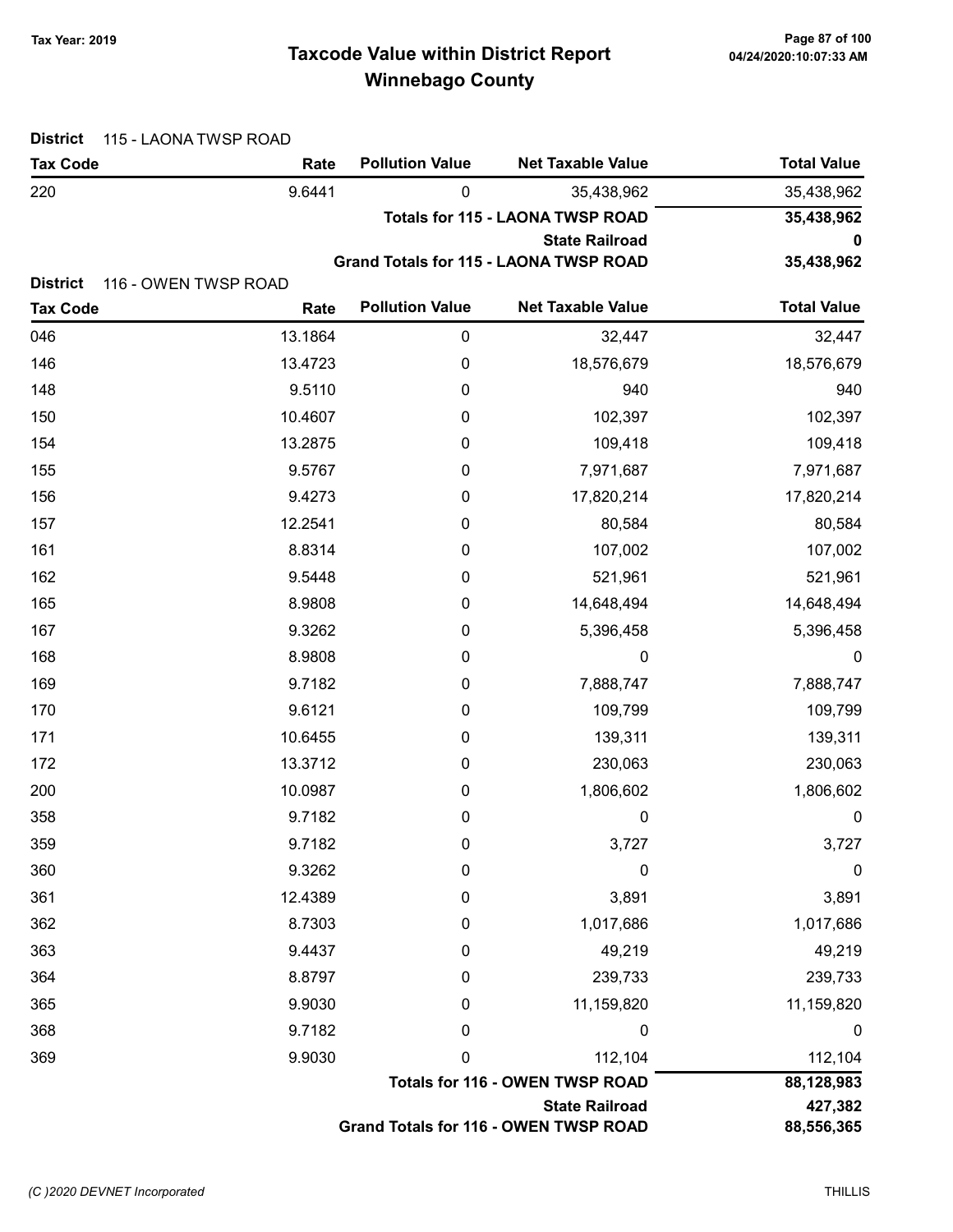District 117 - PECATONICA TWSP ROAD

## Taxcode Value within District Report Tax Year: 2019 Page 88 of 100 Winnebago County

Tax Code **Rate Pollution Value** Net Taxable Value Total Value

| 281                          | 10.2553                          | 0                      | 44,376,743                                         | 44,376,743         |
|------------------------------|----------------------------------|------------------------|----------------------------------------------------|--------------------|
| 282                          | 9.5060                           | 0                      | 153,798                                            | 153,798            |
| 283                          | 9.7663                           | 0                      | 133,138                                            | 133,138            |
| 284                          | 10.5156                          | 0                      | 33,528                                             | 33,528             |
| 286                          | 11.0243                          | 0                      | 27,469,759                                         | 27,469,759         |
| 425                          | 11.0243                          | 0                      | 61,434                                             | 61,434             |
|                              |                                  |                        | <b>Totals for 117 - PECATONICA TWSP ROAD</b>       | 72,228,400         |
|                              |                                  |                        | <b>State Railroad</b>                              | 0                  |
| <b>District</b>              |                                  |                        | <b>Grand Totals for 117 - PECATONICA TWSP ROAD</b> | 72,228,400         |
| <b>Tax Code</b>              | 118 - ROCKFORD TWSP ROAD<br>Rate | <b>Pollution Value</b> | <b>Net Taxable Value</b>                           | <b>Total Value</b> |
| 001                          | 13.3967                          | $\pmb{0}$              | 1,262,824,861                                      | 1,262,824,861      |
| 002                          | 10.5670                          | 0                      | 104,208,140                                        | 104,208,140        |
| 003                          | 11.1894                          | 0                      | 27,272,582                                         | 27,272,582         |
| 005                          | 10.8133                          | 0                      | 10,900,130                                         | 10,900,130         |
| 008                          | 10.3127                          | 0                      | 53,223,276                                         | 53,223,276         |
| 010                          | 11.0126                          | 0                      | 3,030,957                                          | 3,030,957          |
| 013                          | 10.4674                          | 0                      | 22,255,718                                         | 22,255,718         |
| 014                          | 13.3967                          | 0                      | 1,571,657                                          | 1,571,657          |
| 016                          | 10.0218                          | 0                      | 4,708                                              | 4,708              |
| 017                          | 11.3742                          | 0                      | 23,344,843                                         | 23,344,843         |
| 018                          | 10.9981                          | 0                      | 51,371,714                                         | 51,371,714         |
| 021                          | 13.6510                          | 0                      | 17,383,351                                         | 17,383,351         |
| 030                          | 10.0218                          | 0                      | 379,593                                            | 379,593            |
| 031                          | 10.2826                          | 0                      | 4,634,804                                          | 4,634,804          |
| 035                          | 10.3822                          | 0                      | 818,108                                            | 818,108            |
| 036                          | 13.2119                          | 0                      | 12,384,733                                         | 12,384,733         |
| 038                          | 13.3967                          | 0                      | $\mathbf 0$                                        | $\pmb{0}$          |
| 040                          | 10.5735                          | 0                      | 75,833                                             | 75,833             |
| 044                          | 10.1279                          | 0                      | 15,690                                             | 15,690             |
| 047                          | 13.3967                          | 0                      | 3,861                                              | 3,861              |
| 048                          | 13.3967                          | 0                      | 65,567                                             | 65,567             |
| 050                          | 10.5699                          | 0                      | 6,456,008                                          | 6,456,008          |
| 051                          | 10.3851                          | 0                      | 9,247,680                                          | 9,247,680          |
| 052                          | 10.5026                          | 0                      | 395,001                                            | 395,001            |
| 053                          | 10.8413                          | 0                      | 1,841,679                                          | 1,841,679          |
| 056                          | 13.3967                          | 0                      | 316,147                                            | 316,147            |
| 057                          | 10.5639                          | 0                      | 9,492,308                                          | 9,492,308          |
| (C) 2020 DEVNET Incorporated |                                  |                        |                                                    | <b>THILLIS</b>     |
|                              |                                  |                        |                                                    |                    |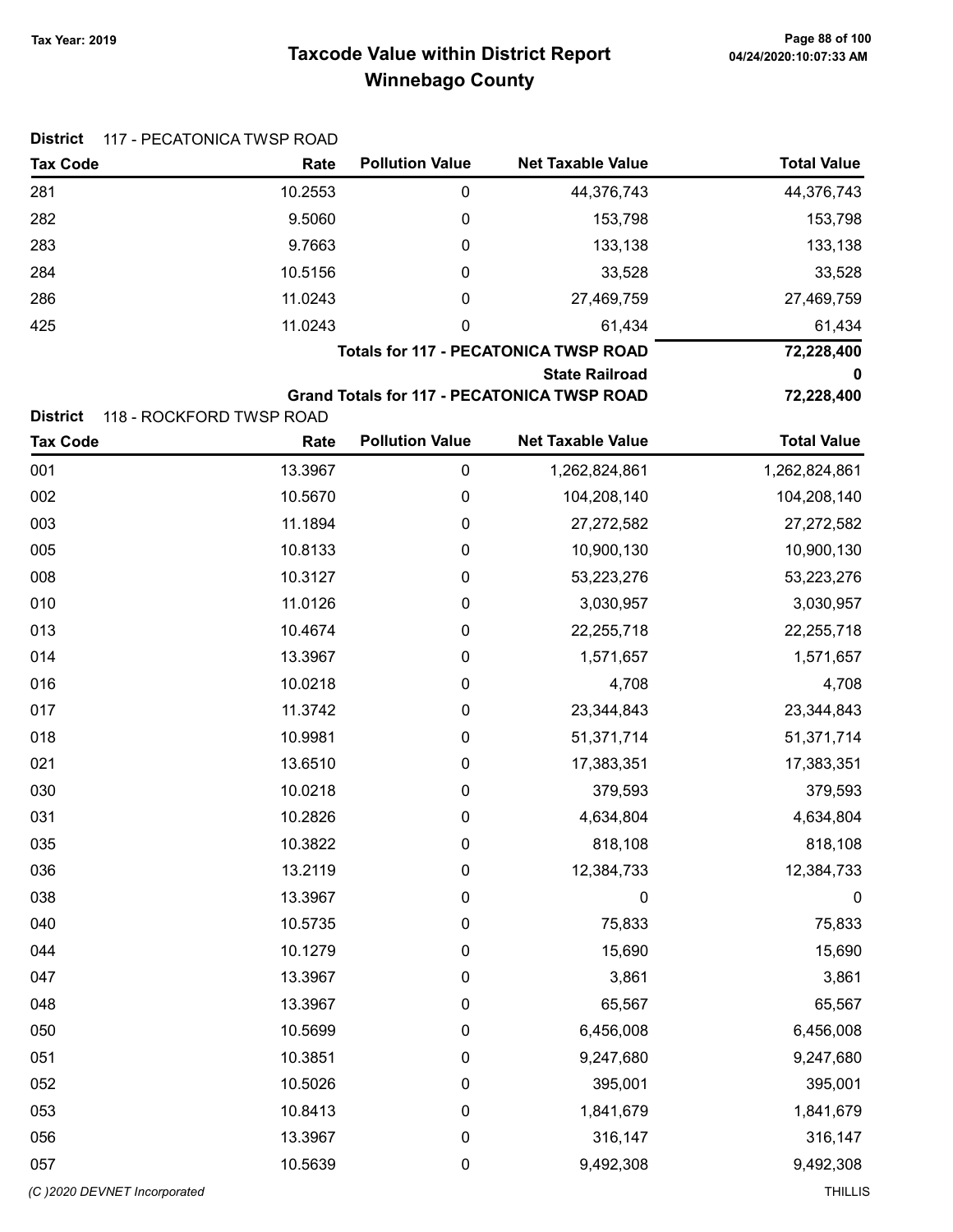## Taxcode Value within District Report Tax Year: 2019 Page 89 of 100 Winnebago County

#### District 118 - ROCKFORD TWSP ROAD

| <b>Tax Code</b> | Rate    | <b>Pollution Value</b> | <b>Net Taxable Value</b> | <b>Total Value</b> |
|-----------------|---------|------------------------|--------------------------|--------------------|
| 058             | 10.3791 | $\pmb{0}$              | 1,615,233                | 1,615,233          |
| 059             | 11.4035 | $\pmb{0}$              | 1,469,984                | 1,469,984          |
| 060             | 10.4196 | $\pmb{0}$              | 1,610,820                | 1,610,820          |
| 061             | 10.7583 | 0                      | 2,858,942                | 2,858,942          |
| 062             | 10.6044 | 0                      | 6,946,363                | 6,946,363          |
| 063             | 10.4966 | 0                      | 2,142,767                | 2,142,767          |
| 064             | 10.3164 | 0                      | 13,956,246               | 13,956,246         |
| 066             | 10.5012 | 0                      | 12,392,860               | 12,392,860         |
| 069             | 10.6187 | 0                      | 6,687,940                | 6,687,940          |
| 070             | 10.3127 | $\pmb{0}$              | 2,214,061                | 2,214,061          |
| 071             | 10.4339 | 0                      | 10,709,308               | 10,709,308         |
| 072             | 10.1560 | 0                      | 45,891                   | 45,891             |
| 073             | 10.5371 | $\pmb{0}$              | 41,848                   | 41,848             |
| 076             | 10.1279 | 0                      | 1,117,351                | 1,117,351          |
| 077             | 10.0218 | 0                      | 151,186                  | 151,186            |
| 082             | 13.3967 | 0                      | 93,786                   | 93,786             |
| 083             | 10.5639 | $\pmb{0}$              | 618,567                  | 618,567            |
| 084             | 9.9125  | 0                      | 539,078                  | 539,078            |
| 085             | 13.3967 | 0                      | 8,976,856                | 8,976,856          |
| 086             | 13.2956 | 0                      | 1,207,995                | 1,207,995          |
| 090             | 9.4725  | 0                      | 5,778                    | 5,778              |
| 091             | 8.3300  | 0                      | 9,436,746                | 9,436,746          |
| 092             | 9.6231  | 0                      | 4,555,884                | 4,555,884          |
| 093             | 8.4806  | 0                      | 1,306,631                | 1,306,631          |
| 095             | 9.9992  | 0                      | 4,482,051                | 4,482,051          |
| 096             | 11.0326 | 0                      | 7,835,225                | 7,835,225          |
| 099             | 10.6565 | 0                      | 5,171,193                | 5,171,193          |
| 104             | 10.0973 | $\pmb{0}$              | 2,077,795                | 2,077,795          |
| 117             | 13.3967 | 0                      | 11,895,928               | 11,895,928         |
| 123             | 12.3633 | 0                      | 673,396                  | 673,396            |
| 126             | 13.3967 | $\boldsymbol{0}$       | 1,797,994                | 1,797,994          |
| 131             | 12.1785 | $\pmb{0}$              | 3,839                    | 3,839              |
| 223             | 13.3967 | $\pmb{0}$              | 6,824,997                | 6,824,997          |
| 226             | 13.3967 | 0                      | 765,291                  | 765,291            |
| 351             | 8.4806  | $\boldsymbol{0}$       | 741,200                  | 741,200            |
| 370             | 11.0326 | $\pmb{0}$              | 0                        | 0                  |
| 372             | 11.2174 | 0                      | 3,885,669                | 3,885,669          |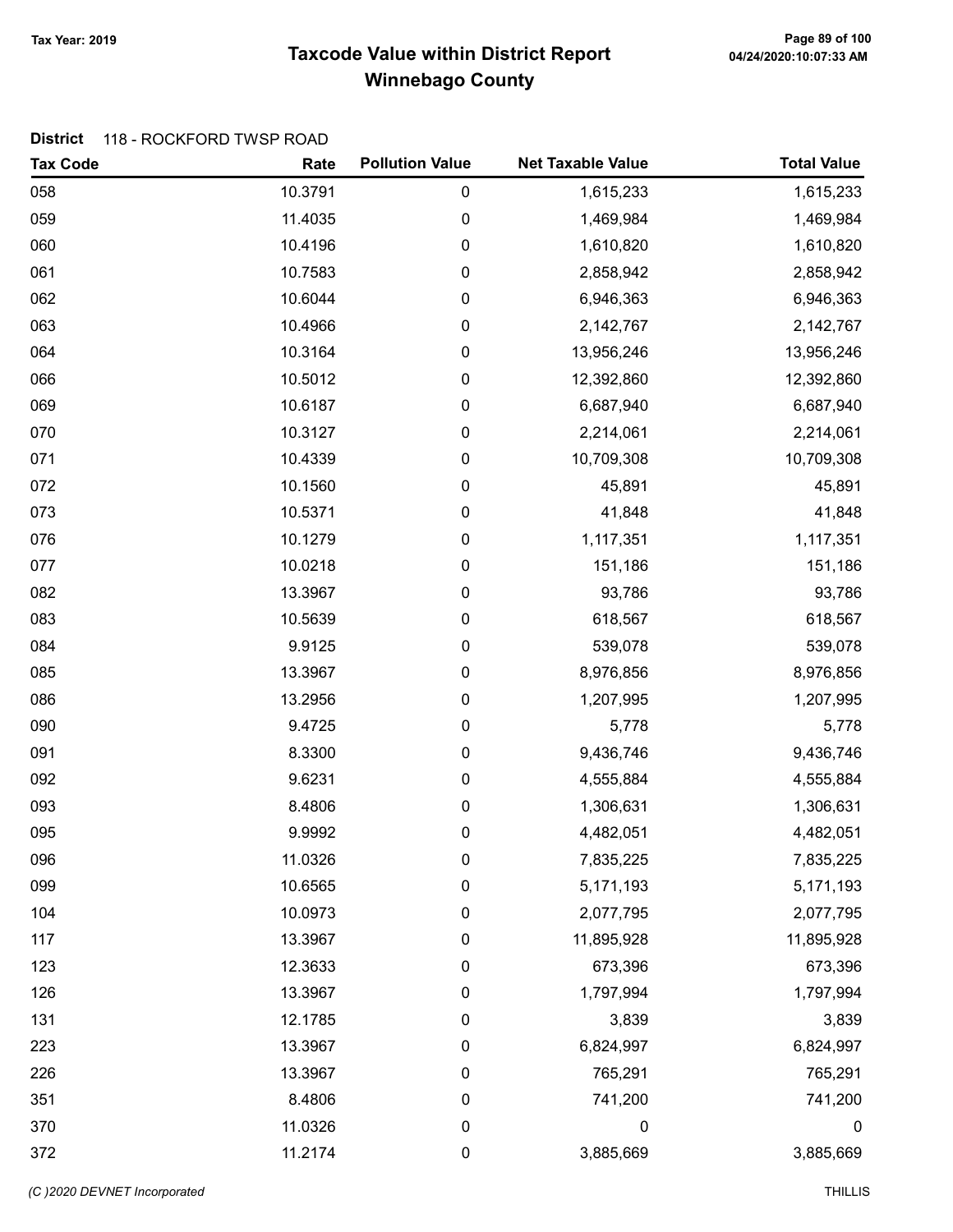## Taxcode Value within District Report Tax Year: 2019 Page 90 of 100 Winnebago County

#### District 118 - ROCKFORD TWSP ROAD

| <b>Tax Code</b> | Rate    | <b>Pollution Value</b> | <b>Net Taxable Value</b> | <b>Total Value</b> |
|-----------------|---------|------------------------|--------------------------|--------------------|
| 373             | 9.8079  | 0                      | 1,927,162                | 1,927,162          |
| 374             | 11.1894 | 0                      | 1,511,504                | 1,511,504          |
| 378             | 11.3742 | 0                      | 49,233,547               | 49,233,547         |
| 379             | 9.6231  | 0                      | 819,125                  | 819,125            |
| 380             | 10.6565 | 0                      | 914,437                  | 914,437            |
| 381             | 13.3064 | 0                      | 6,820,495                | 6,820,495          |
| 382             | 13.1216 | 0                      | 162,492                  | 162,492            |
| 385             | 10.8413 | 0                      | 893,548                  | 893,548            |
| 391             | 13.3967 | 0                      | 871,360                  | 871,360            |
| 392             | 13.3967 | 0                      | 23,139,583               | 23,139,583         |
| 393             | 9.9992  | 0                      | 408,510                  | 408,510            |
| 394             | 9.9992  | 0                      | 0                        | 0                  |
| 397             | 9.7799  | 0                      | 0                        | 0                  |
| 400             | 13.3967 | 0                      | 45,762                   | 45,762             |
| 403             | 13.3967 | 0                      | 69,744                   | 69,744             |
| 404             | 13.3967 | 0                      | 1,038,459                | 1,038,459          |
| 405             | 13.3967 | 0                      | 1,509,273                | 1,509,273          |
| 406             | 13.3967 | 0                      | 10,548                   | 10,548             |
| 407             | 13.3967 | 0                      | 688,934                  | 688,934            |
| 408             | 13.3967 | 0                      | 281,186                  | 281,186            |
| 409             | 10.5670 | 0                      | 11,010,334               | 11,010,334         |
| 410             | 13.3967 | 0                      | 7,315,444                | 7,315,444          |
| 411             | 13.2119 | 0                      | 453                      | 453                |
| 412             | 13.3967 | 0                      | 92,341                   | 92,341             |
| 417             | 13.3967 | 0                      | 859,688                  | 859,688            |
| 418             | 13.3967 | 0                      | 5,607,444                | 5,607,444          |
| 419             | 13.3967 | 0                      | 436,393                  | 436,393            |
| 421             | 13.3967 | 0                      | 14,509,063               | 14,509,063         |
| 422             | 13.3967 | 0                      | 9,094,860                | 9,094,860          |
| 423             | 13.3967 | 0                      | 11,788,824               | 11,788,824         |
| 424             | 13.3967 | 0                      | 8,271,035                | 8,271,035          |
| 426             | 10.3127 | 0                      | 2,286,236                | 2,286,236          |
| 438             | 9.9992  | 0                      | 552,420                  | 552,420            |
| 439             | 10.1560 | 0                      | 465,801                  | 465,801            |
| 441             | 9.9992  | 0                      | 424,911                  | 424,911            |
| 448             | 10.3127 | $\pmb{0}$              | 11,686                   | 11,686             |
| 450             | 13.3967 | $\pmb{0}$              | 221,396                  | 221,396            |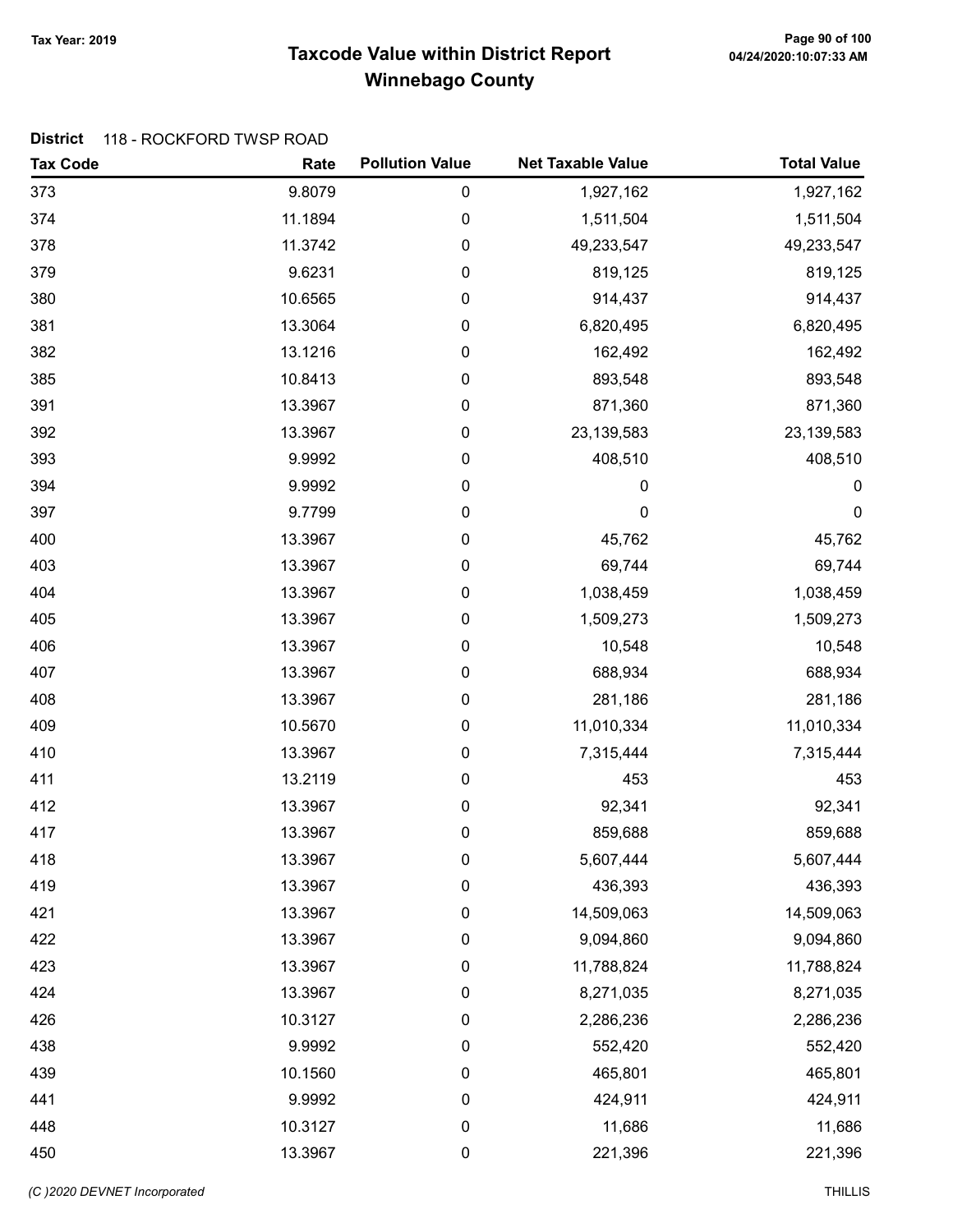# Taxcode Value within District Report Tax Year: 2019 Page 91 of 100 Winnebago County

| <b>District</b> | 118 - ROCKFORD TWSP ROAD |                        |                                                 |                    |
|-----------------|--------------------------|------------------------|-------------------------------------------------|--------------------|
| <b>Tax Code</b> | Rate                     | <b>Pollution Value</b> | <b>Net Taxable Value</b>                        | <b>Total Value</b> |
| 451             | 13.3967                  | $\pmb{0}$              | 40,909,104                                      | 40,909,104         |
| 452             | 9.9992                   | 0                      | 27,615                                          | 27,615             |
| 453             | 12.0694                  | 0                      | 184,696                                         | 184,696            |
| 455             | 13.3967                  | 0                      | 6,523,417                                       | 6,523,417          |
| 456             | 10.5670                  | 0                      | 4,218,890                                       | 4,218,890          |
| 460             | 13.3967                  | 0                      | 119,482                                         | 119,482            |
|                 |                          |                        | <b>Totals for 118 - ROCKFORD TWSP ROAD</b>      | 1,975,652,850      |
|                 |                          |                        | <b>State Railroad</b>                           | 5,034,387          |
|                 |                          |                        | Grand Totals for 118 - ROCKFORD TWSP ROAD       | 1,980,687,237      |
| <b>District</b> | 119 - ROCKTON TWSP ROAD  | <b>Pollution Value</b> | <b>Net Taxable Value</b>                        | <b>Total Value</b> |
| <b>Tax Code</b> | Rate                     |                        |                                                 |                    |
| 190             | 9.4019                   | $\pmb{0}$              | 39,850,219                                      | 39,850,219         |
| 191             | 9.1048                   | 0                      | 12,815,351                                      | 12,815,351         |
| 193             | 9.4102                   | 0                      | 8,607,884                                       | 8,607,884          |
| 197             | 9.8125                   | 0                      | 109,049,312                                     | 109,049,312        |
| 201             | 9.4669                   | 0                      | 18,119,863                                      | 18,119,863         |
| 202             | 9.1698                   | 0                      | 45,851,586                                      | 45,851,586         |
| 203             | 9.6100                   | $\boldsymbol{0}$       | 4,839,061                                       | 4,839,061          |
| 204             | 10.2527                  | $\boldsymbol{0}$       | 20,280                                          | 20,280             |
| 205             | 10.2522                  | 0                      | 139,387                                         | 139,387            |
| 206             | 10.4370                  | $\boldsymbol{0}$       | 21,132,569                                      | 21,132,569         |
| 290             | 9.4019                   | 0                      | 0                                               | $\boldsymbol{0}$   |
| 348             | 9.4019                   | 0                      | 60,862                                          | 60,862             |
| 401             | 9.8125                   | 0                      | 3,994,120                                       | 3,994,120          |
| 402             | 9.8125                   | 0                      | 533,396                                         | 533,396            |
| 420             | 9.8125                   | 0                      | 1,710,085                                       | 1,710,085          |
| 458             | 9.4019                   | 0                      | 5,128,651                                       | 5,128,651          |
| 459             | 9.4019                   | 0                      | 0                                               | 0                  |
|                 |                          |                        | <b>Totals for 119 - ROCKTON TWSP ROAD</b>       | 271,852,626        |
|                 |                          |                        | <b>State Railroad</b>                           | 1,056,280          |
| <b>District</b> | 120 - ROSCOE TWSP ROAD   |                        | <b>Grand Totals for 119 - ROCKTON TWSP ROAD</b> | 272,908,906        |
| <b>Tax Code</b> | Rate                     | <b>Pollution Value</b> | <b>Net Taxable Value</b>                        | <b>Total Value</b> |
| 068             | 10.4646                  | 0                      | 2,534,155                                       | 2,534,155          |
| 175             | 9.8896                   | 0                      | 42,598,383                                      | 42,598,383         |
| 176             | 8.8984                   | 0                      | 363,962                                         | 363,962            |

177 9.3741 0 13,135,925 13,135,925 178 8.3829 0 13,448 13,448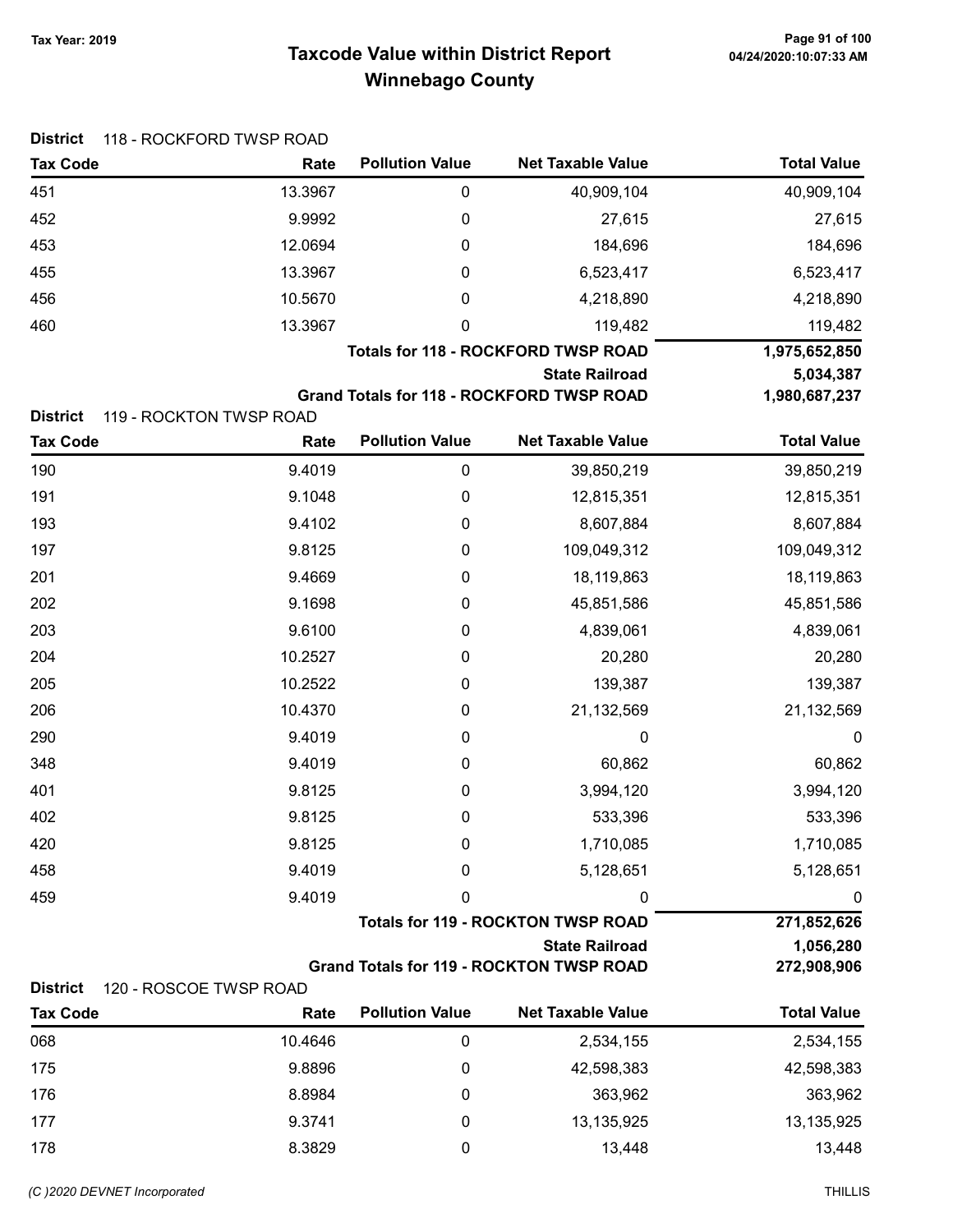## Taxcode Value within District Report Tax Year: 2019 Page 92 of 100 Winnebago County

#### District 120 - ROSCOE TWSP ROAD

| <b>Tax Code</b>                         | Rate                           | <b>Pollution Value</b> | <b>Net Taxable Value</b>                                          | <b>Total Value</b>    |
|-----------------------------------------|--------------------------------|------------------------|-------------------------------------------------------------------|-----------------------|
| 179                                     | 9.1221                         | 0                      | 9,266,318                                                         | 9,266,318             |
| 180                                     | 9.6376                         | 0                      | 70,725,789                                                        | 70,725,789            |
| 181                                     | 9.6273                         | 0                      | 142,020,427                                                       | 142,020,427           |
| 182                                     | 8.8962                         | 0                      | 651,025                                                           | 651,025               |
| 183                                     | 8.8962                         | 0                      | 0                                                                 | $\boldsymbol{0}$      |
| 184                                     | 9.9983                         | 0                      | 1,106,758                                                         | 1,106,758             |
| 185                                     | 10.2695                        | 0                      | 11,411,393                                                        | 11,411,393            |
| 187                                     | 9.8121                         | 0                      | 2,794,446                                                         | 2,794,446             |
| 188                                     | 9.8224                         | 0                      | 596,749                                                           | 596,749               |
| 189                                     | 10.4543                        | 0                      | 71,169,478                                                        | 71,169,478            |
| 192                                     | 10.2798                        | 0                      | 17,564,950                                                        | 17,564,950            |
| 196                                     | 9.0810                         | 0                      | 11,656                                                            | 11,656                |
| 198                                     | 10.2700                        | 0                      | 4,487,595                                                         | 4,487,595             |
| 199                                     | 10.4548                        | 0                      | 41,951,113                                                        | 41,951,113            |
| 207                                     | 9.7232                         | 0                      | 0                                                                 | $\boldsymbol{0}$      |
| 209                                     | 10.0141                        | 0                      | 42,036,574                                                        | 42,036,574            |
| 347                                     | 9.3741                         | 0                      | 304,604                                                           | 304,604               |
| 447                                     | 10.2695                        | 0                      | 390,181                                                           | 390,181               |
| 457                                     | 9.3741                         | 0                      | 1,642,941                                                         | 1,642,941             |
|                                         |                                |                        | <b>Totals for 120 - ROSCOE TWSP ROAD</b>                          | 476,777,870           |
|                                         |                                |                        | <b>State Railroad</b>                                             | 751,886               |
|                                         |                                |                        | Grand Totals for 120 - ROSCOE TWSP ROAD                           | 477,529,756           |
| <b>District</b><br><b>Tax Code</b>      | 121 - SEWARD TWSP ROAD<br>Rate | <b>Pollution Value</b> | <b>Net Taxable Value</b>                                          | <b>Total Value</b>    |
|                                         | 10.7448                        |                        |                                                                   |                       |
| 305                                     |                                | $\boldsymbol{0}$       | 274,023                                                           | 274,023               |
| 306                                     | 10.2645                        | 0                      | 394,762                                                           | 394,762               |
| 308                                     | 10.0042                        | 0                      | 751,717                                                           | 751,717               |
| 309                                     | 10.7374<br>10.0116             | 0                      | 5,462,313                                                         | 5,462,313             |
| 310                                     |                                | 0                      | 7,419,605                                                         | 7,419,605             |
| 311                                     | 10.2719                        | 0                      | 3,845,306                                                         | 3,845,306             |
| 312                                     | 9.9881                         | 0                      | 1,526,734                                                         | 1,526,734             |
| 313                                     | 10.3996                        | 0                      | 1,715,883                                                         | 1,715,883             |
| 314                                     | 10.0996                        | 0                      | 4,378,963                                                         | 4,378,963             |
|                                         |                                |                        | <b>Totals for 121 - SEWARD TWSP ROAD</b><br><b>State Railroad</b> | 25,769,306<br>632,245 |
| Grand Totals for 121 - SEWARD TWSP ROAD |                                |                        |                                                                   | 26,401,551            |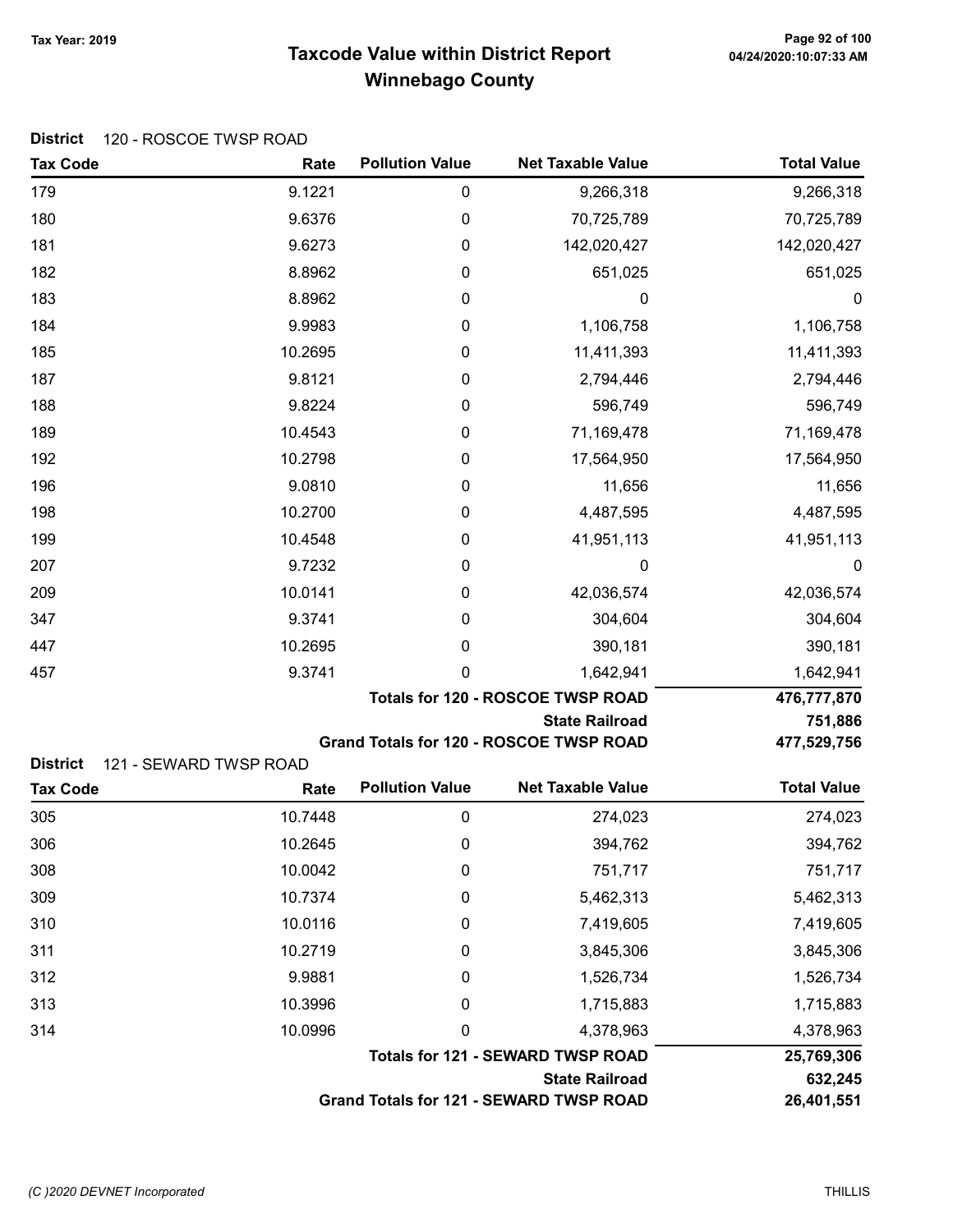## Taxcode Value within District Report Tax Year: 2019 Page 93 of 100 Winnebago County

| <b>District</b>              | 122 - SHIRLAND TWSP ROAD   |                        |                                                          |                       |
|------------------------------|----------------------------|------------------------|----------------------------------------------------------|-----------------------|
| <b>Tax Code</b>              | Rate                       | <b>Pollution Value</b> | <b>Net Taxable Value</b>                                 | <b>Total Value</b>    |
| 210                          | 9.0835                     | 0                      | 0                                                        | $\pmb{0}$             |
| 211                          | 9.1313                     | 0                      | 0                                                        | 0                     |
| 213                          | 9.1257                     | 0                      | 7,213,061                                                | 7,213,061             |
| 214                          | 9.1735                     | 0                      | 16,866,260                                               | 16,866,260            |
|                              |                            |                        | <b>Totals for 122 - SHIRLAND TWSP ROAD</b>               | 24,079,321            |
|                              |                            |                        | <b>State Railroad</b>                                    | 0                     |
| <b>District</b>              | 123 - WINNEBAGO TWSP ROAD  |                        | <b>Grand Totals for 122 - SHIRLAND TWSP ROAD</b>         | 24,079,321            |
| <b>Tax Code</b>              | Rate                       | <b>Pollution Value</b> | <b>Net Taxable Value</b>                                 | <b>Total Value</b>    |
| 315                          | 12.2489                    | $\pmb{0}$              | 69,907                                                   | 69,907                |
| 324                          | 9.7417                     |                        | 1,731,834                                                | 1,731,834             |
| 325                          | 10.5957                    | 0<br>0                 | 300,159                                                  | 300,159               |
| 326                          | 9.7012                     | 0                      | 46,779,773                                               | 46,779,773            |
| 327                          | 12.2084                    | 0                      | 48,256                                                   |                       |
|                              |                            |                        |                                                          | 48,256                |
| 328                          | 10.7805                    | 0                      | 49,029,540                                               | 49,029,540            |
| 329                          | 9.8860                     | 0                      | 1,778,042<br><b>Totals for 123 - WINNEBAGO TWSP ROAD</b> | 1,778,042             |
|                              |                            |                        | <b>State Railroad</b>                                    | 99,737,511<br>543,212 |
|                              |                            |                        | <b>Grand Totals for 123 - WINNEBAGO TWSP ROAD</b>        | 100,280,723           |
| <b>District</b>              | 124 - PE/SE MULTI TOWNSHIP |                        |                                                          |                       |
| <b>Tax Code</b>              | Rate                       | <b>Pollution Value</b> | <b>Net Taxable Value</b>                                 | <b>Total Value</b>    |
| 281                          | 10.2553                    | $\mathbf 0$            | 44,376,743                                               | 44,376,743            |
| 282                          | 9.5060                     | 0                      | 153,798                                                  | 153,798               |
| 283                          | 9.7663                     | 0                      | 133,138                                                  | 133,138               |
| 284                          | 10.5156                    | 0                      | 33,528                                                   | 33,528                |
| 286                          | 11.0243                    | $\pmb{0}$              | 27,469,759                                               | 27,469,759            |
| 305                          | 10.7448                    | 0                      | 274,023                                                  | 274,023               |
| 306                          | 10.2645                    | 0                      | 394,762                                                  | 394,762               |
| 308                          | 10.0042                    | 0                      | 751,717                                                  | 751,717               |
| 309                          | 10.7374                    | 0                      | 5,462,313                                                | 5,462,313             |
| 310                          | 10.0116                    | 0                      | 7,419,605                                                | 7,419,605             |
| 311                          | 10.2719                    | 0                      | 3,845,306                                                | 3,845,306             |
| 312                          | 9.9881                     | 0                      | 1,526,734                                                | 1,526,734             |
| 313                          | 10.3996                    | 0                      | 1,715,883                                                | 1,715,883             |
| 314                          | 10.0996                    | 0                      | 4,378,963                                                | 4,378,963             |
| 425                          | 11.0243                    | 0                      | 61,434                                                   | 61,434                |
|                              |                            |                        | Totals for 124 - PE/SE MULTI TOWNSHIP                    | 97,997,706            |
|                              |                            |                        | <b>State Railroad</b>                                    | 0                     |
|                              |                            |                        | <b>Grand Totals for 124 - PE/SE MULTI TOWNSHIP</b>       | 97,997,706            |
| (C) 2020 DEVNET Incorporated |                            |                        |                                                          | <b>THILLIS</b>        |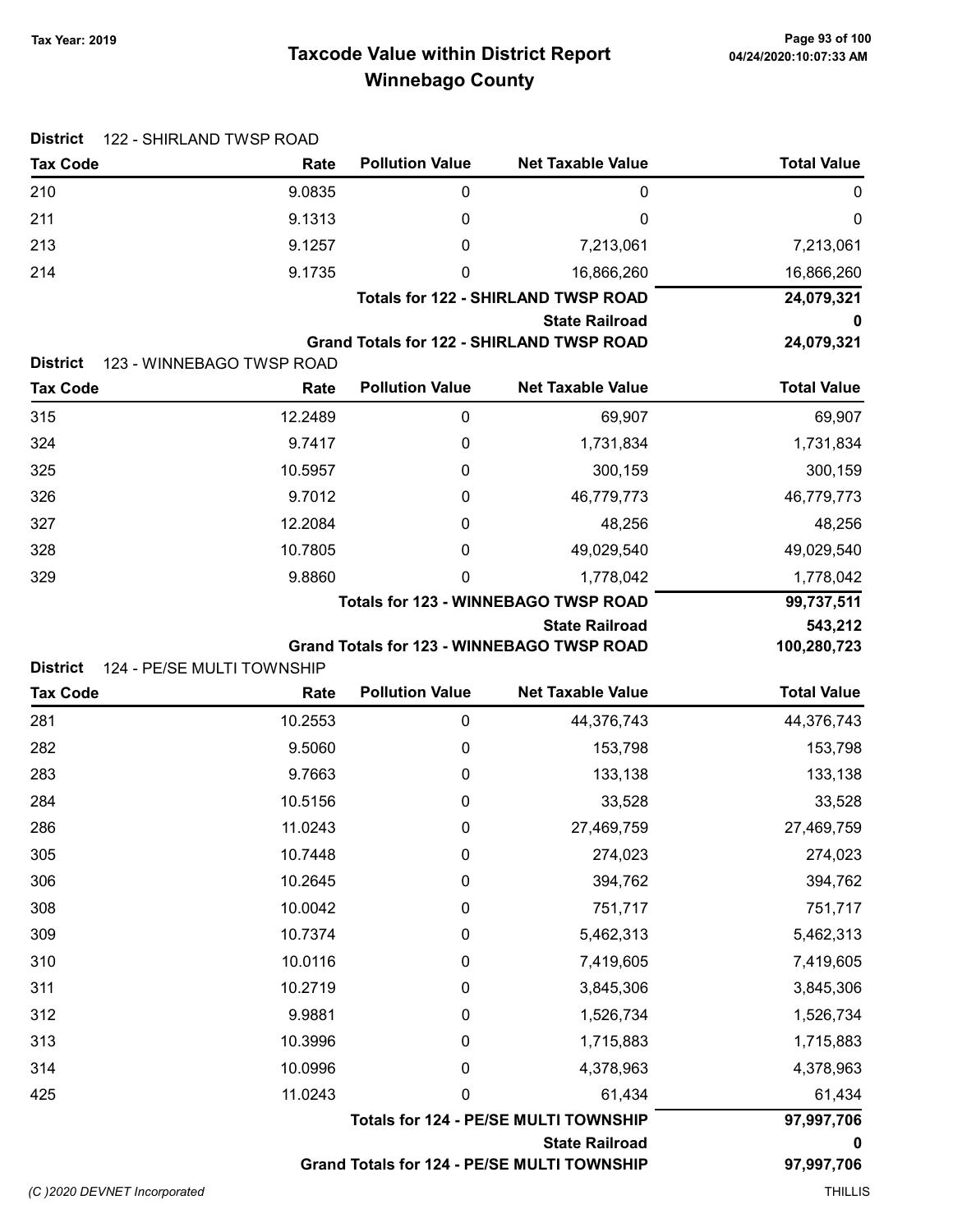## Taxcode Value within District Report Tax Year: 2019 Page 94 of 100 Winnebago County

| <b>District</b> | 125 - WAGON WHEEL TIF           |                                                       |                                                                    |                    |
|-----------------|---------------------------------|-------------------------------------------------------|--------------------------------------------------------------------|--------------------|
| <b>Tax Code</b> | Rate                            | <b>Pollution Value</b>                                | <b>Net Taxable Value</b>                                           | <b>Total Value</b> |
| 402             | 9.8125                          | 0                                                     | 1,100,498                                                          | 1,100,498          |
|                 |                                 | <b>Totals for 125 - WAGON WHEEL TIF</b>               | 1,100,498                                                          |                    |
|                 |                                 |                                                       | <b>State Railroad</b>                                              | 0                  |
|                 |                                 |                                                       | <b>Grand Totals for 125 - WAGON WHEEL TIF</b>                      | 1,100,498          |
| <b>District</b> | 126 - RIVER OAKS TIF            |                                                       |                                                                    |                    |
| <b>Tax Code</b> | Rate                            | <b>Pollution Value</b>                                | <b>Net Taxable Value</b>                                           | <b>Total Value</b> |
| 403             | 13.3967                         | 0                                                     | 202,760                                                            | 202,760            |
|                 |                                 |                                                       | <b>Totals for 126 - RIVER OAKS TIF</b>                             | 202,760            |
|                 |                                 | <b>State Railroad</b>                                 | 0                                                                  |                    |
| <b>District</b> | 127 - GARRISON SCHOOL TIF       |                                                       | <b>Grand Totals for 126 - RIVER OAKS TIF</b>                       | 202,760            |
| <b>Tax Code</b> | Rate                            | <b>Pollution Value</b>                                | <b>Net Taxable Value</b>                                           | <b>Total Value</b> |
| 404             | 13.3967                         | 0                                                     | 910,176                                                            | 910,176            |
|                 |                                 |                                                       | <b>Totals for 127 - GARRISON SCHOOL TIF</b>                        | 910,176            |
|                 |                                 |                                                       | <b>State Railroad</b>                                              | 0                  |
|                 |                                 |                                                       | <b>Grand Totals for 127 - GARRISON SCHOOL TIF</b>                  | 910,176            |
| <b>District</b> | 128 - KISHWAUKEE & HARRISON TIF |                                                       |                                                                    |                    |
| <b>Tax Code</b> | Rate                            | <b>Pollution Value</b>                                | <b>Net Taxable Value</b>                                           | <b>Total Value</b> |
| 405             | 13.3967                         | 0                                                     | 357,208                                                            | 357,208            |
|                 |                                 | <b>Totals for 128 - KISHWAUKEE &amp; HARRISON TIF</b> | 357,208                                                            |                    |
|                 |                                 |                                                       | <b>State Railroad</b>                                              | 0                  |
|                 |                                 |                                                       | Grand Totals for 128 - KISHWAUKEE & HARRISON TIF                   | 357,208            |
| <b>District</b> | 129 - LINCOLNWOOD TIF #2        |                                                       |                                                                    |                    |
| <b>Tax Code</b> | Rate                            | <b>Pollution Value</b>                                | <b>Net Taxable Value</b>                                           | <b>Total Value</b> |
| 406             | 13.3967                         | 0                                                     | 311,893                                                            | 311,893            |
|                 |                                 |                                                       | Totals for 129 - LINCOLNWOOD TIF #2                                | 311,893            |
|                 |                                 | <b>State Railroad</b>                                 | 0                                                                  |                    |
|                 |                                 |                                                       | Grand Totals for 129 - LINCOLNWOOD TIF #2                          | 311,893            |
| <b>District</b> | 130 - HOPE VI TIF               | <b>Pollution Value</b>                                | <b>Net Taxable Value</b>                                           | <b>Total Value</b> |
| <b>Tax Code</b> | Rate                            |                                                       |                                                                    |                    |
| 407             | 13.3967                         | 0                                                     | 966,631                                                            | 966,631            |
|                 |                                 | Totals for 130 - HOPE VI TIF                          | 966,631                                                            |                    |
|                 |                                 |                                                       | <b>State Railroad</b><br><b>Grand Totals for 130 - HOPE VI TIF</b> | 0                  |
| <b>District</b> | 132 - NORTH 2ND TIF LOVES PARK  |                                                       |                                                                    | 966,631            |
| <b>Tax Code</b> | Rate                            | <b>Pollution Value</b>                                | <b>Net Taxable Value</b>                                           | <b>Total Value</b> |
| 409             | 10.5670                         | 0                                                     | 1,258,072                                                          | 1,258,072          |
|                 |                                 |                                                       | Totals for 132 - NORTH 2ND TIF LOVES PARK                          | 1,258,072          |
|                 | <b>State Railroad</b>           |                                                       |                                                                    |                    |
|                 |                                 |                                                       | Grand Totals for 132 - NORTH 2ND TIF LOVES PARK                    | 1,258,072          |
|                 |                                 |                                                       |                                                                    |                    |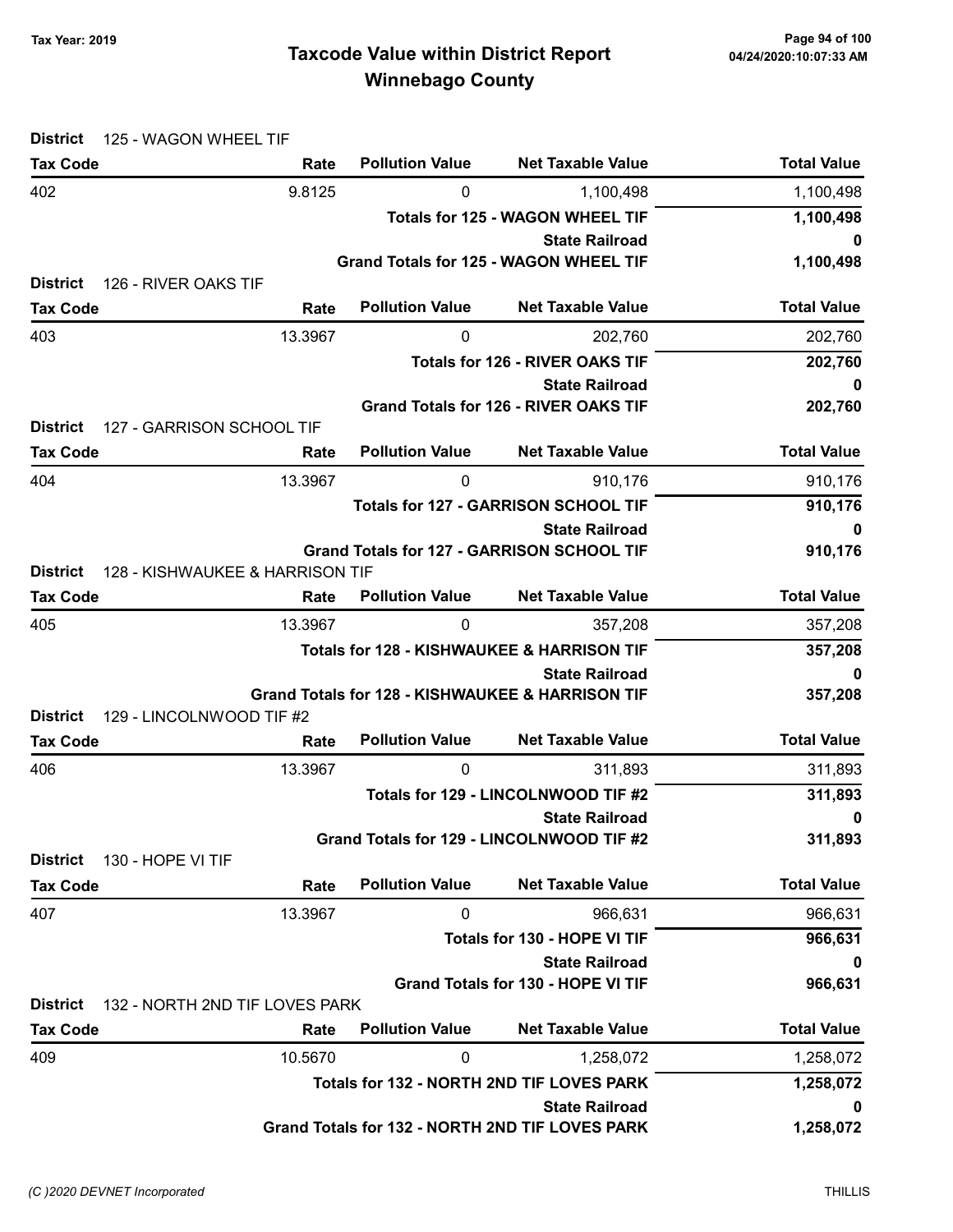## Taxcode Value within District Report Tax Year: 2019 Page 95 of 100 Winnebago County

| <b>District</b>                      | 133 - GLOBAL TRADE TIF #2                        |                        |                                                           |                    |  |
|--------------------------------------|--------------------------------------------------|------------------------|-----------------------------------------------------------|--------------------|--|
| <b>Tax Code</b>                      | Rate                                             | <b>Pollution Value</b> | <b>Net Taxable Value</b>                                  | <b>Total Value</b> |  |
| 410                                  | 13.3967                                          | 0                      | 1,960,383                                                 | 1,960,383          |  |
| 411                                  | 13.2119                                          | 0                      | 0                                                         | 0                  |  |
|                                      |                                                  |                        | Totals for 133 - GLOBAL TRADE TIF #2                      | 1,960,383          |  |
|                                      |                                                  |                        | <b>State Railroad</b>                                     | 0                  |  |
|                                      |                                                  |                        | Grand Totals for 133 - GLOBAL TRADE TIF #2                | 1,960,383          |  |
| <b>District</b><br><b>Tax Code</b>   | 134 - ASSISTED LIVING/ RIVER HOUSING TIF<br>Rate | <b>Pollution Value</b> | <b>Net Taxable Value</b>                                  | <b>Total Value</b> |  |
| 412                                  | 13.3967                                          | 0                      | 0                                                         | 0                  |  |
|                                      |                                                  |                        | Totals for 134 - ASSISTED LIVING/ RIVER HOUSING TIF       | 0                  |  |
|                                      |                                                  |                        | <b>State Railroad</b>                                     | 0                  |  |
|                                      |                                                  |                        | Grand Totals for 134 - ASSISTED LIVING/ RIVER HOUSING TIF | 0                  |  |
| <b>District</b>                      | 135 - NORTH 2ND TIF MACHESNEY PARK               |                        |                                                           |                    |  |
| <b>Tax Code</b>                      | Rate                                             | <b>Pollution Value</b> | <b>Net Taxable Value</b>                                  | <b>Total Value</b> |  |
| 413                                  | 9.9796                                           | 0                      | 194,071                                                   | 194,071            |  |
| 414                                  | 10.1644                                          | 0                      | 76,272                                                    | 76,272             |  |
| 416                                  | 9.8708                                           | 0                      | 4,219,394                                                 | 4,219,394          |  |
|                                      |                                                  |                        | Totals for 135 - NORTH 2ND TIF MACHESNEY PARK             | 4,489,737          |  |
|                                      |                                                  |                        | <b>State Railroad</b>                                     | 0                  |  |
| <b>District</b>                      |                                                  |                        | Grand Totals for 135 - NORTH 2ND TIF MACHESNEY PARK       | 4,489,737          |  |
| <b>Tax Code</b>                      | 136 - HARVEST HILLS SSA<br>Rate                  | <b>Pollution Value</b> | <b>Net Taxable Value</b>                                  | <b>Total Value</b> |  |
| 070                                  | 10.3127                                          | 0                      | 2,214,061                                                 | 2,214,061          |  |
| 076                                  | 10.1279                                          | 0                      | 1,117,351                                                 | 1,117,351          |  |
| 077                                  | 10.0218                                          | 0                      | 151,186                                                   | 151,186            |  |
|                                      |                                                  |                        | <b>Totals for 136 - HARVEST HILLS SSA</b>                 | 3,482,598          |  |
|                                      | <b>State Railroad</b>                            |                        |                                                           |                    |  |
|                                      |                                                  |                        | Grand Totals for 136 - HARVEST HILLS SSA                  | 3,482,598          |  |
| <b>District</b>                      | 137 - MAIN & WHITMAN TIF                         |                        |                                                           |                    |  |
| <b>Tax Code</b>                      | Rate                                             | <b>Pollution Value</b> | <b>Net Taxable Value</b>                                  | <b>Total Value</b> |  |
| 417                                  | 13.3967                                          | 0                      | 983,582                                                   | 983,582            |  |
|                                      |                                                  |                        | <b>Totals for 137 - MAIN &amp; WHITMAN TIF</b>            | 983,582            |  |
|                                      |                                                  |                        | <b>State Railroad</b>                                     | 0                  |  |
| <b>District</b><br>138 - MIDTOWN TIF |                                                  |                        | <b>Grand Totals for 137 - MAIN &amp; WHITMAN TIF</b>      | 983,582            |  |
| <b>Tax Code</b>                      | Rate                                             | <b>Pollution Value</b> | <b>Net Taxable Value</b>                                  | <b>Total Value</b> |  |
| 418                                  | 13.3967                                          | 0                      | 373,859                                                   | 373,859            |  |
|                                      |                                                  |                        | <b>Totals for 138 - MIDTOWN TIF</b>                       | 373,859            |  |
|                                      |                                                  |                        | <b>State Railroad</b>                                     | 0                  |  |
|                                      |                                                  |                        | <b>Grand Totals for 138 - MIDTOWN TIF</b>                 | 373,859            |  |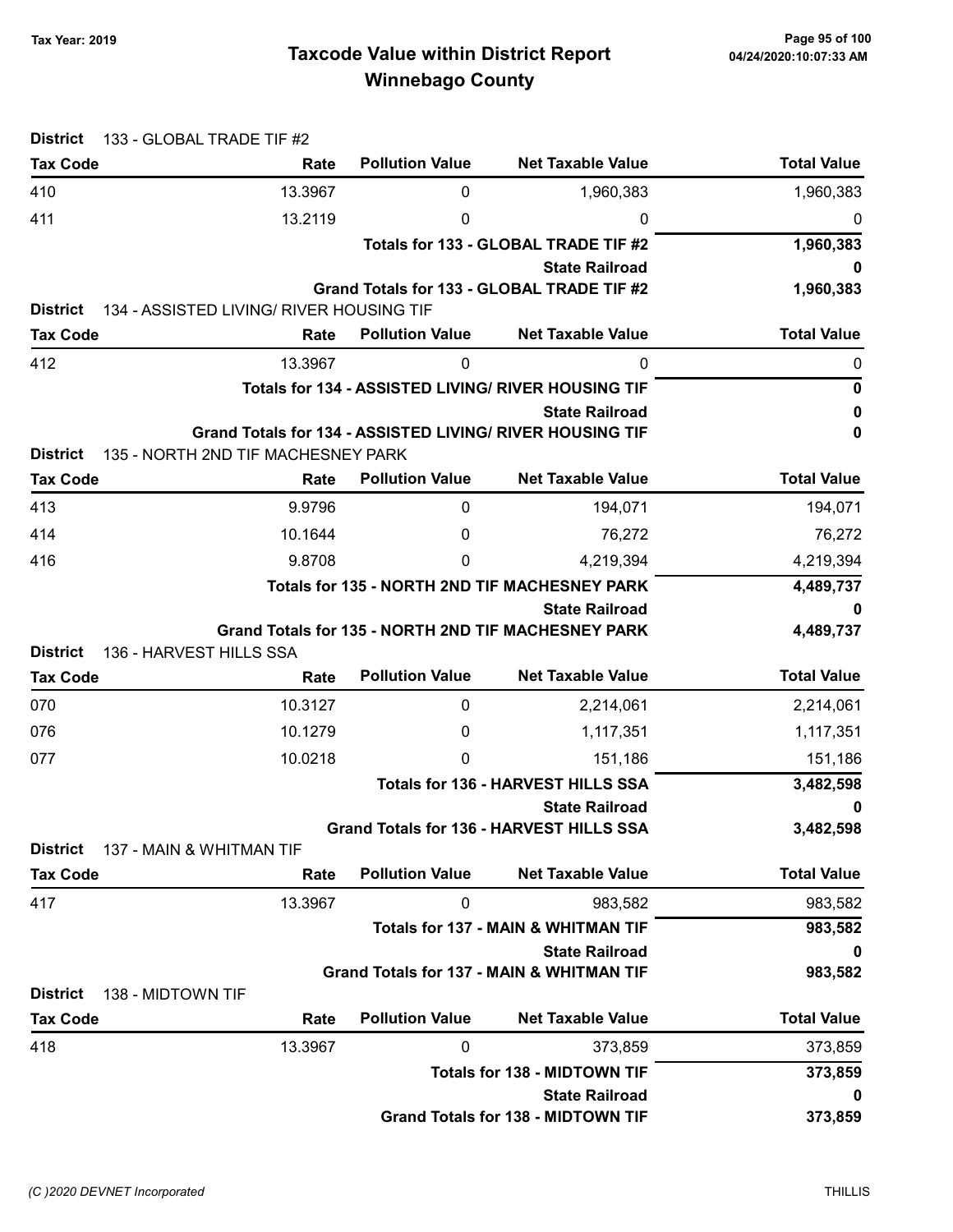## Taxcode Value within District Report Tax Year: 2019 Page 96 of 100 Winnebago County

| <b>District</b>                    | 139 - KISHWAUKEE & HARRISON TIF #2               |                                                |                                                        |                    |
|------------------------------------|--------------------------------------------------|------------------------------------------------|--------------------------------------------------------|--------------------|
| <b>Tax Code</b>                    | Rate                                             | <b>Pollution Value</b>                         | <b>Net Taxable Value</b>                               | <b>Total Value</b> |
| 419                                | 13.3967                                          | 0                                              | 0                                                      | 0                  |
|                                    |                                                  |                                                | Totals for 139 - KISHWAUKEE & HARRISON TIF #2          | 0                  |
|                                    |                                                  |                                                | <b>State Railroad</b>                                  | 0                  |
|                                    |                                                  |                                                | Grand Totals for 139 - KISHWAUKEE & HARRISON TIF #2    | 0                  |
| <b>District</b>                    | 140 - FORMER BELOIT CORP TIF                     |                                                |                                                        |                    |
| <b>Tax Code</b>                    | Rate                                             | <b>Pollution Value</b>                         | <b>Net Taxable Value</b>                               | <b>Total Value</b> |
| 420                                | 9.8125                                           | 0                                              | 2,695,158                                              | 2,695,158          |
|                                    |                                                  | <b>Totals for 140 - FORMER BELOIT CORP TIF</b> | 2,695,158                                              |                    |
|                                    |                                                  |                                                | <b>State Railroad</b>                                  | 0                  |
| <b>District</b>                    | 141 - GLOBAL TRADE TIF #3                        |                                                | <b>Grand Totals for 140 - FORMER BELOIT CORP TIF</b>   | 2,695,158          |
| <b>Tax Code</b>                    | Rate                                             | <b>Pollution Value</b>                         | <b>Net Taxable Value</b>                               | <b>Total Value</b> |
| 421                                | 13.3967                                          | 0                                              | 443,094                                                | 443,094            |
|                                    |                                                  |                                                | Totals for 141 - GLOBAL TRADE TIF #3                   | 443,094            |
|                                    |                                                  |                                                | <b>State Railroad</b>                                  | 0                  |
|                                    | Grand Totals for 141 - GLOBAL TRADE TIF #3       | 443,094                                        |                                                        |                    |
| <b>District</b>                    | 142 - RIVER DISTRICT NORTH TIF                   |                                                |                                                        |                    |
| <b>Tax Code</b>                    | Rate                                             | <b>Pollution Value</b>                         | <b>Net Taxable Value</b>                               | <b>Total Value</b> |
| 422                                | 13.3967                                          | $\mathbf 0$                                    | 2,454,213                                              | 2,454,213          |
|                                    | <b>Totals for 142 - RIVER DISTRICT NORTH TIF</b> | 2,454,213                                      |                                                        |                    |
|                                    |                                                  |                                                | <b>State Railroad</b>                                  | 0                  |
|                                    |                                                  |                                                | <b>Grand Totals for 142 - RIVER DISTRICT NORTH TIF</b> | 2,454,213          |
| <b>District</b>                    | 143 - BROADWAY TIF                               |                                                |                                                        |                    |
| <b>Tax Code</b>                    | Rate                                             | <b>Pollution Value</b>                         | <b>Net Taxable Value</b>                               | <b>Total Value</b> |
| 423                                | 13.3967                                          | 0                                              | 538,224                                                | 538,224            |
|                                    |                                                  | 538,224                                        |                                                        |                    |
|                                    |                                                  | 0                                              |                                                        |                    |
|                                    |                                                  |                                                | <b>Grand Totals for 143 - BROADWAY TIF</b>             | 538,224            |
| <b>District</b><br><b>Tax Code</b> | 144 - EAST RIVER TIF<br>Rate                     | <b>Pollution Value</b>                         | <b>Net Taxable Value</b>                               | <b>Total Value</b> |
| 424                                | 13.3967                                          | 0                                              | 3,091,137                                              | 3,091,137          |
|                                    |                                                  |                                                | <b>Totals for 144 - EAST RIVER TIF</b>                 |                    |
|                                    |                                                  |                                                | <b>State Railroad</b>                                  | 3,091,137          |
|                                    |                                                  |                                                | <b>Grand Totals for 144 - EAST RIVER TIF</b>           | 0<br>3,091,137     |
| <b>District</b>                    | 145 - SUMNER ROAD / GROVE ST TIF                 |                                                |                                                        |                    |
| <b>Tax Code</b>                    | Rate                                             | <b>Pollution Value</b>                         | <b>Net Taxable Value</b>                               | <b>Total Value</b> |
| 425                                | 11.0243                                          | 0                                              | 0                                                      | 0                  |
|                                    |                                                  |                                                | Totals for 145 - SUMNER ROAD / GROVE ST TIF            | $\boldsymbol{0}$   |
|                                    |                                                  |                                                | <b>State Railroad</b>                                  | 0                  |
|                                    |                                                  |                                                | Grand Totals for 145 - SUMNER ROAD / GROVE ST TIF      | 0                  |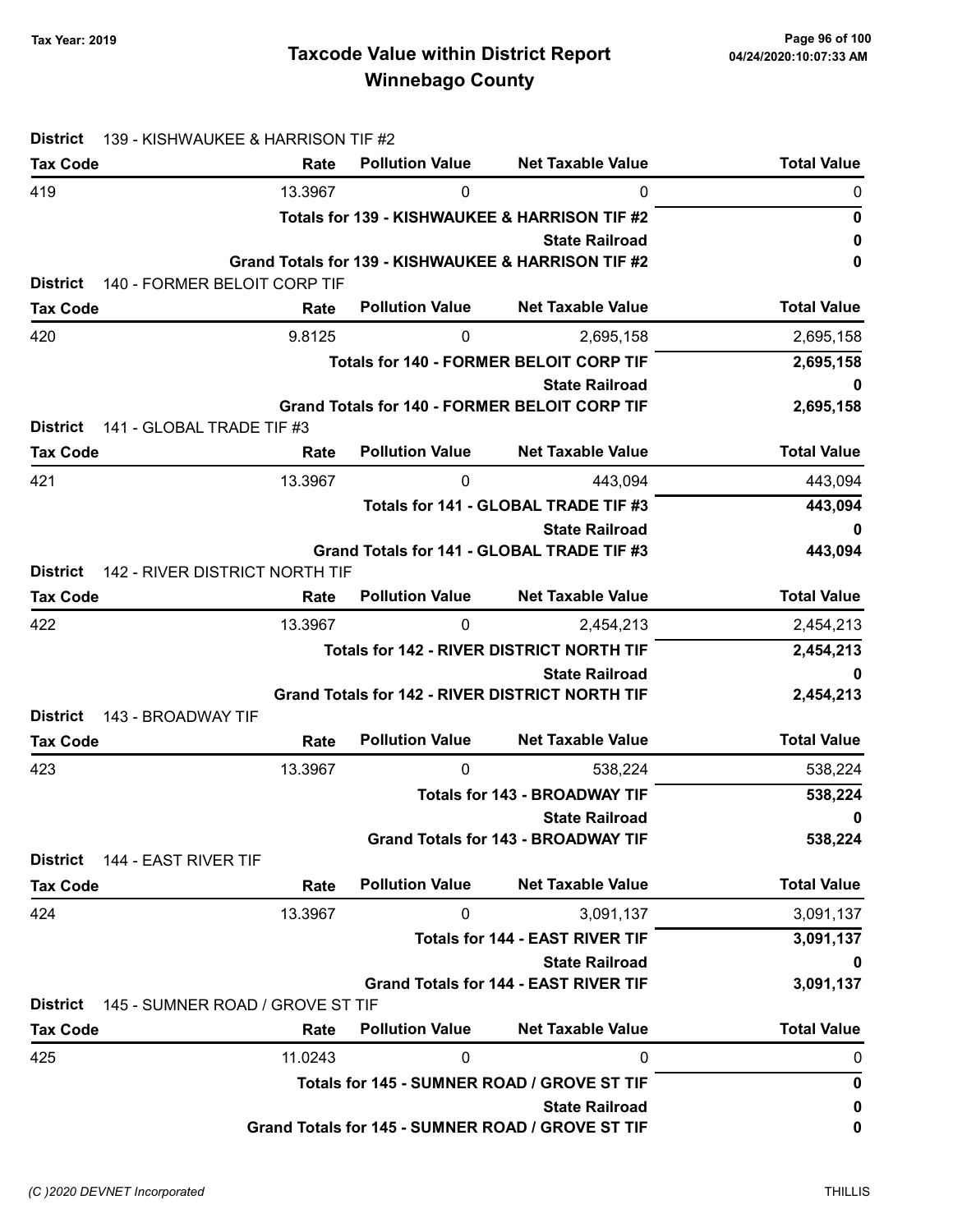## Taxcode Value within District Report Tax Year: 2019 Page 97 of 100 Winnebago County

| <b>District</b>                    | 146 - LOVES PARK CORP CENTER TIF                     |                                                    |                                                          |                    |  |
|------------------------------------|------------------------------------------------------|----------------------------------------------------|----------------------------------------------------------|--------------------|--|
| <b>Tax Code</b>                    | Rate                                                 | <b>Pollution Value</b>                             | <b>Net Taxable Value</b>                                 | <b>Total Value</b> |  |
| 426                                | 10.3127                                              | 0                                                  | 839,061                                                  | 839,061            |  |
| 427                                | 10.0195                                              | 0                                                  | 5,089                                                    | 5,089              |  |
| 428                                | 10.2043                                              | 0                                                  | 3,391,238                                                | 3,391,238          |  |
|                                    |                                                      | <b>Totals for 146 - LOVES PARK CORP CENTER TIF</b> | 4,235,388                                                |                    |  |
|                                    |                                                      |                                                    | <b>State Railroad</b>                                    | 0                  |  |
|                                    |                                                      |                                                    | <b>Grand Totals for 146 - LOVES PARK CORP CENTER TIF</b> | 4,235,388          |  |
| <b>District</b>                    | 147 - WESTSTONE TIF                                  | <b>Pollution Value</b>                             | <b>Net Taxable Value</b>                                 | <b>Total Value</b> |  |
| <b>Tax Code</b>                    | Rate                                                 |                                                    |                                                          |                    |  |
| 429                                | 9.7253                                               | 0                                                  | 13,566                                                   | 13,566             |  |
| 430                                | 9.9101                                               | 0                                                  | 5,511,204                                                | 5,511,204          |  |
| 431                                | 9.9101                                               | 0                                                  |                                                          |                    |  |
| 432                                | 9.7253                                               | 0                                                  |                                                          |                    |  |
|                                    |                                                      |                                                    | <b>Totals for 147 - WESTSTONE TIF</b>                    | 5,524,770          |  |
|                                    |                                                      | <b>State Railroad</b>                              | 0                                                        |                    |  |
| <b>District</b>                    | 148 - NORTH WILLOW CREEK TIF                         |                                                    | <b>Grand Totals for 147 - WESTSTONE TIF</b>              | 5,524,770          |  |
| <b>Tax Code</b>                    | Rate                                                 | <b>Pollution Value</b>                             | <b>Net Taxable Value</b>                                 | <b>Total Value</b> |  |
| 433                                | 10.1644                                              | 0                                                  | 176,619                                                  | 176,619            |  |
|                                    |                                                      |                                                    | <b>Totals for 148 - NORTH WILLOW CREEK TIF</b>           | 176,619            |  |
|                                    |                                                      |                                                    | <b>State Railroad</b>                                    | 0                  |  |
|                                    | <b>Grand Totals for 148 - NORTH WILLOW CREEK TIF</b> |                                                    |                                                          |                    |  |
| <b>District</b>                    | 149 - SOUTH WILLOW CREEK TIF                         |                                                    |                                                          |                    |  |
| <b>Tax Code</b>                    | Rate                                                 | <b>Pollution Value</b>                             | <b>Net Taxable Value</b>                                 | <b>Total Value</b> |  |
| 434                                | 10.1644                                              | 0                                                  | 0                                                        | $\mathbf 0$        |  |
| 435                                | 10.1644                                              | 0                                                  | 4,440,154                                                | 4,440,154          |  |
|                                    |                                                      | <b>Totals for 149 - SOUTH WILLOW CREEK TIF</b>     | 4,440,154                                                |                    |  |
|                                    |                                                      | <b>State Railroad</b>                              | $\mathbf 0$                                              |                    |  |
|                                    |                                                      |                                                    | <b>Grand Totals for 149 - SOUTH WILLOW CREEK TIF</b>     | 4,440,154          |  |
| <b>District</b><br><b>Tax Code</b> | 150 - GLOBAL TRADEPARK SOUTH TIF<br>Rate             | <b>Pollution Value</b>                             | <b>Net Taxable Value</b>                                 | <b>Total Value</b> |  |
|                                    | 12.0694                                              |                                                    |                                                          |                    |  |
| 453                                |                                                      | 0                                                  | 210,634<br>Totals for 150 - GLOBAL TRADEPARK SOUTH TIF   | 210,634            |  |
|                                    |                                                      | <b>State Railroad</b>                              | 210,634<br>0                                             |                    |  |
|                                    | 210,634                                              |                                                    |                                                          |                    |  |
| <b>District</b>                    | 151 - I-39 / BAXTER ROAD TIF                         |                                                    | <b>Grand Totals for 150 - GLOBAL TRADEPARK SOUTH TIF</b> |                    |  |
| <b>Tax Code</b>                    | Rate                                                 | <b>Pollution Value</b>                             | <b>Net Taxable Value</b>                                 | <b>Total Value</b> |  |
| 438                                | 9.9992                                               | 0                                                  | 65,514                                                   | 65,514             |  |
| 439                                | 10.1560                                              | 0                                                  | 37,848                                                   | 37,848             |  |
| 440                                | 10.2877                                              | 0                                                  | 8,845,727                                                | 8,845,727          |  |
| 441                                | 9.9992                                               | 0                                                  | 50,769                                                   | 50,769             |  |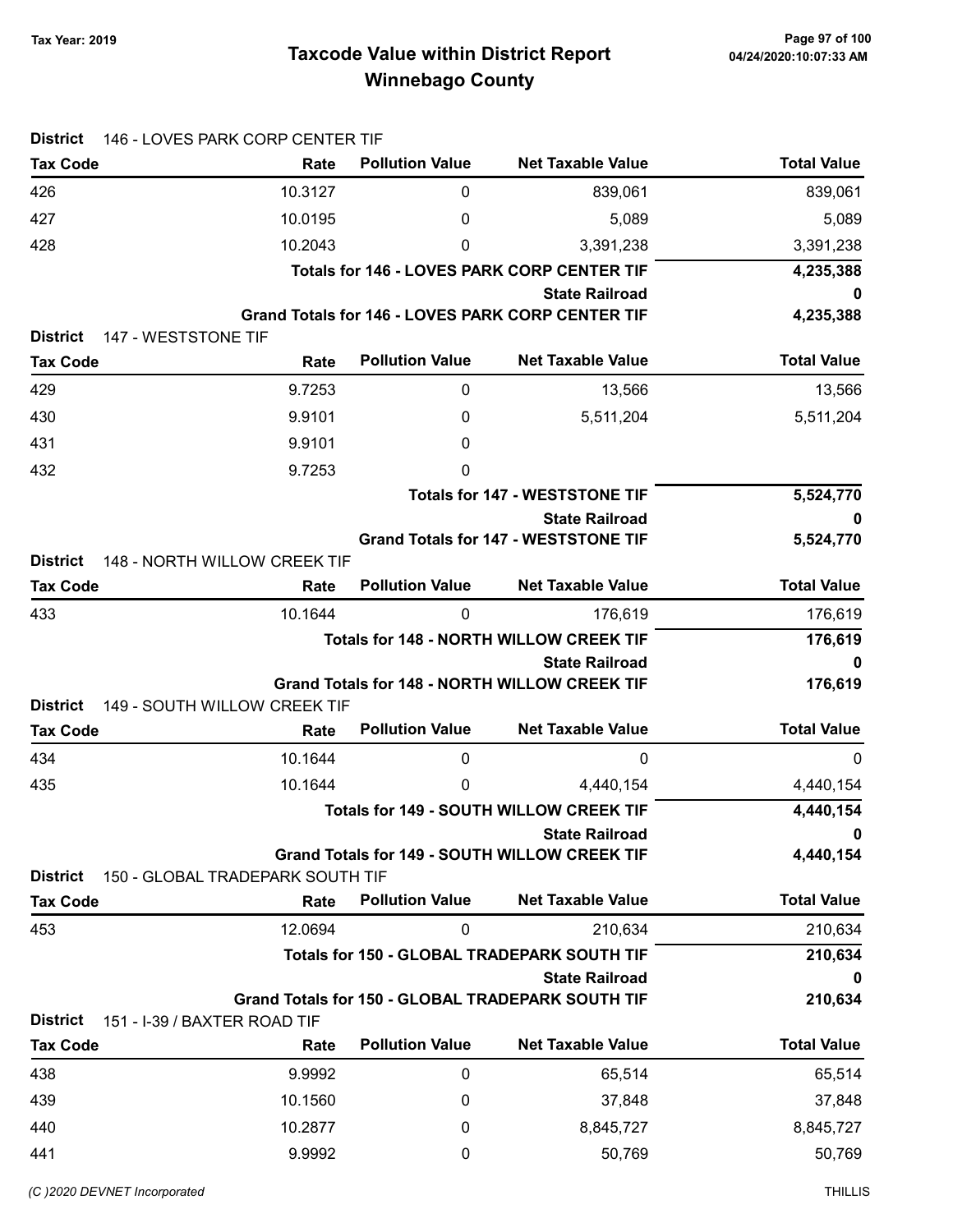| <b>District</b> | 151 - I-39 / BAXTER ROAD TIF       |                                                    |                                                                             |                    |
|-----------------|------------------------------------|----------------------------------------------------|-----------------------------------------------------------------------------|--------------------|
| <b>Tax Code</b> | Rate                               | <b>Pollution Value</b>                             | <b>Net Taxable Value</b>                                                    | <b>Total Value</b> |
| 452             | 9.9992                             | 0                                                  | 7,350                                                                       | 7,350              |
|                 |                                    |                                                    | Totals for 151 - I-39 / BAXTER ROAD TIF                                     | 9,007,208          |
|                 |                                    |                                                    | <b>State Railroad</b>                                                       | 0                  |
|                 |                                    |                                                    | Grand Totals for 151 - I-39 / BAXTER ROAD TIF                               | 9,007,208          |
| <b>District</b> | 152 - ZENITH CUTTER TIF            | <b>Pollution Value</b>                             | <b>Net Taxable Value</b>                                                    | <b>Total Value</b> |
| <b>Tax Code</b> | Rate                               |                                                    |                                                                             |                    |
| 442             | 10.4586                            | 0                                                  | 10,500,008                                                                  | 10,500,008         |
|                 |                                    |                                                    | <b>Totals for 152 - ZENITH CUTTER TIF</b>                                   | 10,500,008         |
|                 |                                    |                                                    | <b>State Railroad</b>                                                       | 0                  |
| <b>District</b> | 153 - SPRING CREEK LAKES TIF       |                                                    | <b>Grand Totals for 152 - ZENITH CUTTER TIF</b>                             | 10,500,008         |
| <b>Tax Code</b> | Rate                               | <b>Pollution Value</b>                             | <b>Net Taxable Value</b>                                                    | <b>Total Value</b> |
| 443             | 8.9861                             | 0                                                  | 53,477                                                                      | 53,477             |
| 444             | 10.2043                            | 0                                                  | 1,200,971                                                                   | 1,200,971          |
| 448             | 10.3127                            | 0                                                  | 155,390                                                                     | 155,390            |
| 454             | 10.0195                            | 0                                                  | 2,338,022                                                                   | 2,338,022          |
|                 |                                    | <b>Totals for 153 - SPRING CREEK LAKES TIF</b>     | 3,747,860                                                                   |                    |
|                 |                                    | <b>State Railroad</b>                              | 0                                                                           |                    |
|                 |                                    |                                                    | <b>Grand Totals for 153 - SPRING CREEK LAKES TIF</b>                        | 3,747,860          |
| <b>District</b> | 154 - FORMER WARNER ELECTRIC TIF   |                                                    |                                                                             |                    |
| <b>Tax Code</b> | Rate                               | <b>Pollution Value</b>                             | <b>Net Taxable Value</b>                                                    | <b>Total Value</b> |
| 447             | 10.2695                            | 0                                                  | 114,623                                                                     | 114,623            |
|                 |                                    | <b>Totals for 154 - FORMER WARNER ELECTRIC TIF</b> | 114,623                                                                     |                    |
|                 |                                    |                                                    | <b>State Railroad</b>                                                       | 0                  |
| <b>District</b> |                                    |                                                    | <b>Grand Totals for 154 - FORMER WARNER ELECTRIC TIF</b>                    | 114,623            |
| <b>Tax Code</b> | 156 - OLDE RIVER RIDGE PLAT 6 SSA  | <b>Rate</b> Pollution Value                        | <b>Net Taxable Value</b>                                                    | <b>Total Value</b> |
|                 |                                    |                                                    |                                                                             |                    |
| 358             | 9.7182                             | $\mathbf{0}$                                       | 0                                                                           | 0                  |
| 359             | 9.7182                             | 0                                                  | 3,727                                                                       | 3,727              |
|                 |                                    | Totals for 156 - OLDE RIVER RIDGE PLAT 6 SSA       | 3,727                                                                       |                    |
|                 |                                    |                                                    | <b>State Railroad</b><br>Grand Totals for 156 - OLDE RIVER RIDGE PLAT 6 SSA | 0<br>3,727         |
| <b>District</b> | 157 - JEFFERSON / NORTH 3RD ST TIF |                                                    |                                                                             |                    |
| <b>Tax Code</b> | Rate                               | <b>Pollution Value</b>                             | <b>Net Taxable Value</b>                                                    | <b>Total Value</b> |
| 450             | 13.3967                            | $\mathbf{0}$                                       | 378,758                                                                     | 378,758            |
|                 |                                    |                                                    | Totals for 157 - JEFFERSON / NORTH 3RD ST TIF                               | 378,758            |
|                 |                                    |                                                    | <b>State Railroad</b>                                                       | 0                  |
|                 |                                    |                                                    | Grand Totals for 157 - JEFFERSON / NORTH 3RD ST TIF                         | 378,758            |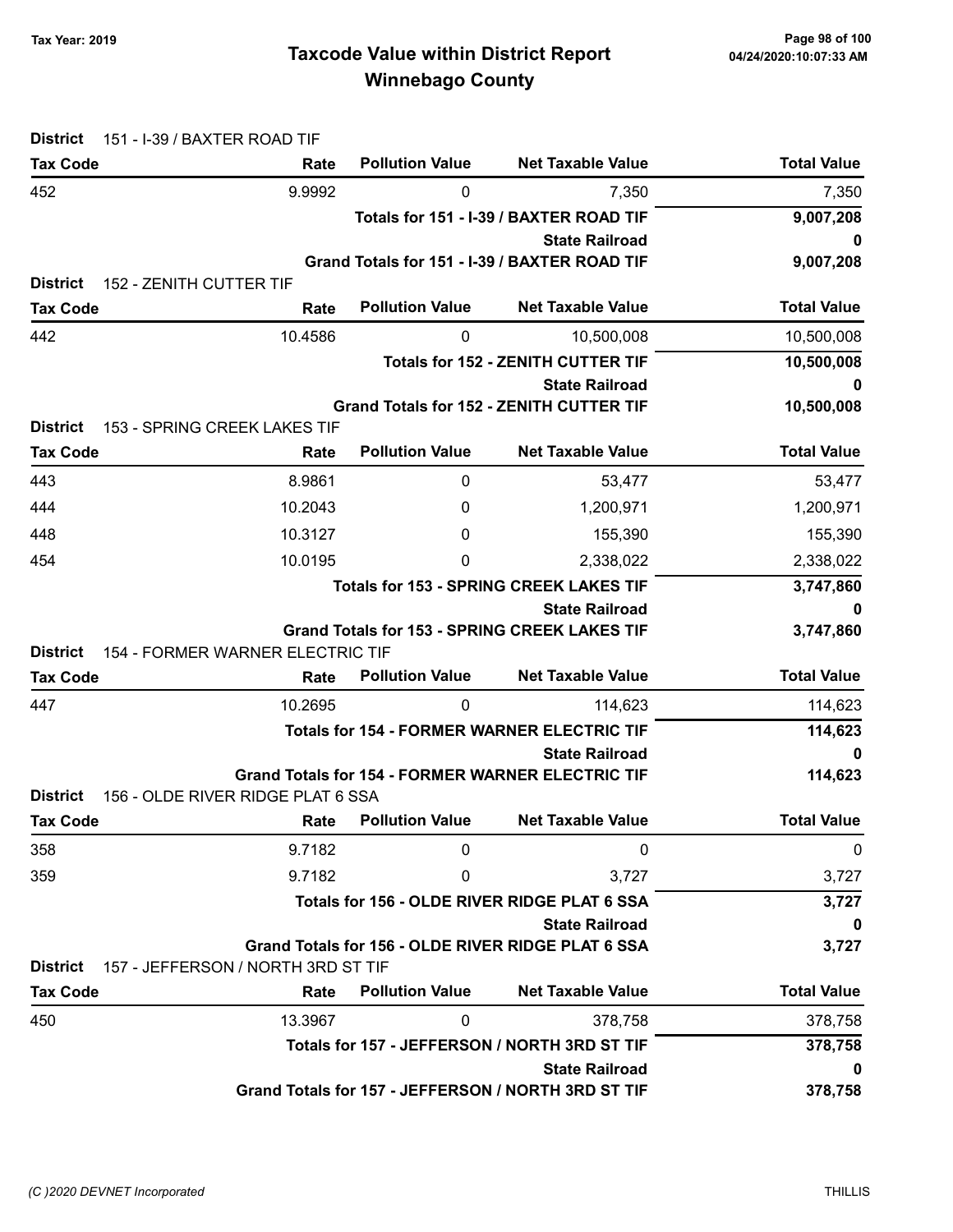## Taxcode Value within District Report Tax Year: 2019 Page 99 of 100 Winnebago County

| <b>District</b> | 159 - MULFORD & EAST STATE STREET TIF                  |                                          |                                                         |                    |
|-----------------|--------------------------------------------------------|------------------------------------------|---------------------------------------------------------|--------------------|
| <b>Tax Code</b> | Rate                                                   | <b>Pollution Value</b>                   | <b>Net Taxable Value</b>                                | <b>Total Value</b> |
| 451             | 13.3967                                                | 0                                        | 3,418,944                                               | 3,418,944          |
|                 |                                                        |                                          | Totals for 159 - MULFORD & EAST STATE STREET TIF        | 3,418,944          |
|                 |                                                        |                                          | <b>State Railroad</b>                                   |                    |
| <b>District</b> | 160 - SOUTH BELOIT SSA 1                               |                                          | Grand Totals for 159 - MULFORD & EAST STATE STREET TIF  | 3,418,944          |
| <b>Tax Code</b> | Rate                                                   | <b>Pollution Value</b>                   | <b>Net Taxable Value</b>                                | <b>Total Value</b> |
| 290             | 9.4019                                                 | 0                                        | 0                                                       | 0                  |
| 459             | 9.4019                                                 | 0                                        | 0                                                       | 0                  |
|                 |                                                        |                                          | Totals for 160 - SOUTH BELOIT SSA 1                     | 0                  |
|                 |                                                        |                                          | <b>State Railroad</b>                                   | 0                  |
|                 |                                                        |                                          | Grand Totals for 160 - SOUTH BELOIT SSA 1               | 0                  |
| <b>District</b> | <b>164 - AUBURN STREET TIF</b>                         |                                          |                                                         |                    |
| <b>Tax Code</b> | Rate                                                   | <b>Pollution Value</b>                   | <b>Net Taxable Value</b>                                | <b>Total Value</b> |
| 455             | 13.3967                                                | 0                                        | 845,173                                                 | 845,173            |
|                 |                                                        |                                          | <b>Totals for 164 - AUBURN STREET TIF</b>               | 845,173            |
|                 |                                                        | <b>State Railroad</b>                    |                                                         |                    |
| <b>District</b> | 165 - FOREST HILLS ROAD TIF                            |                                          | <b>Grand Totals for 164 - AUBURN STREET TIF</b>         | 845,173            |
| <b>Tax Code</b> | Rate                                                   | <b>Pollution Value</b>                   | <b>Net Taxable Value</b>                                | <b>Total Value</b> |
| 456             | 10.5670                                                | 0                                        | 1,554,711                                               | 1,554,711          |
|                 |                                                        |                                          | Totals for 165 - FOREST HILLS ROAD TIF                  | 1,554,711          |
|                 |                                                        |                                          | <b>State Railroad</b>                                   | 0                  |
|                 |                                                        |                                          | <b>Grand Totals for 165 - FOREST HILLS ROAD TIF</b>     | 1,554,711          |
| <b>District</b> | 166 - GARDNER / BLACKHAWK TIF                          |                                          |                                                         |                    |
| <b>Tax Code</b> | Rate                                                   | <b>Pollution Value</b>                   | <b>Net Taxable Value</b>                                | <b>Total Value</b> |
| 347             | 9.3741                                                 | 0                                        | 148,114                                                 | 148,114            |
| 348             | 9.4019                                                 | 0                                        | 149,941                                                 | 149,941            |
| 457             | 9.3741                                                 | 0                                        | 213,743                                                 | 213,743            |
| 458             | 9.4019                                                 | 0                                        | 992,080                                                 | 992,080            |
| 459             | 9.4019                                                 | 0                                        |                                                         |                    |
|                 |                                                        | Totals for 166 - GARDNER / BLACKHAWK TIF | 1,503,878                                               |                    |
|                 |                                                        |                                          | <b>State Railroad</b>                                   | 0                  |
| <b>District</b> | 167 - VILLAGE OF ROCKTON DOWNTOWN TIF                  |                                          | Grand Totals for 166 - GARDNER / BLACKHAWK TIF          | 1,503,878          |
| <b>Tax Code</b> | Rate                                                   | <b>Pollution Value</b>                   | <b>Net Taxable Value</b>                                | <b>Total Value</b> |
| 401             | 9.8125                                                 | 0                                        | 639,317                                                 | 639,317            |
|                 |                                                        |                                          | <b>Totals for 167 - VILLAGE OF ROCKTON DOWNTOWN TIF</b> | 639,317            |
|                 |                                                        |                                          | <b>State Railroad</b>                                   | 0                  |
|                 | Grand Totals for 167 - VILLAGE OF ROCKTON DOWNTOWN TIF |                                          |                                                         | 639,317            |